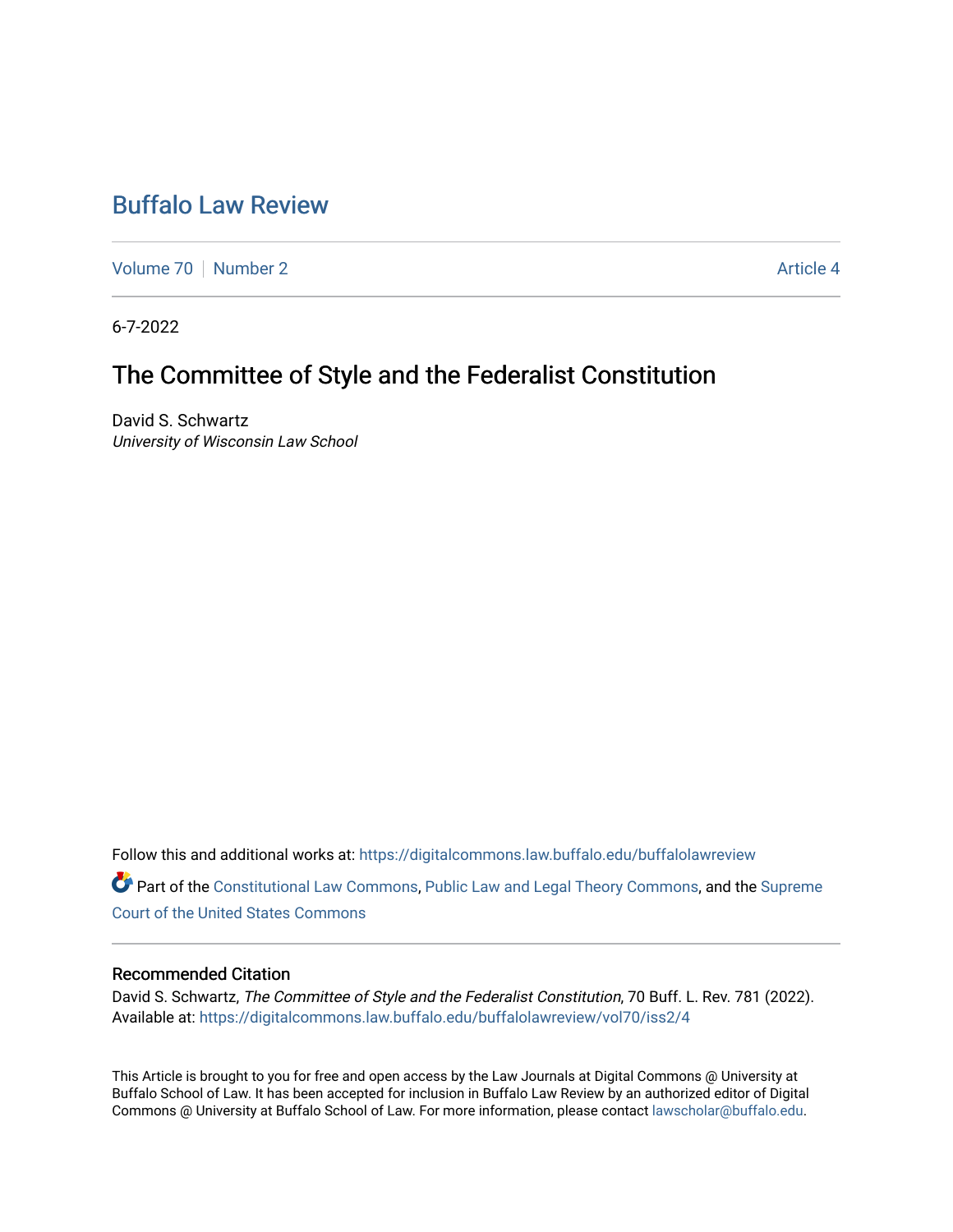# Buffalo Law Review

VOLUME 70 APRIL 2022 NUMBER 2

## **The Committee of Style and the Federalist Constitution**

DAVID S. SCHWARTZ[†](#page-1-0)

#### ABSTRACT

 *The Committee of Style was not prohibited from proposing The conventional interpretation of the Constitution assumes that the Committee of Style, which created the final draft of the Constitution, lacked authority to engage with substance; therefore, any arguably substantive changes it purportedly made should be disregarded in favor of earlier draft language found in the records of the Constitutional Convention. This "Style doctrine" has been embraced by the Supreme Court and several leading constitutional scholars. This Article argues that the Style doctrine is historically unfounded and obscures the Constitution's original meaning. substantive changes. In any case, most of the revisions proposed by the Committee of Style clarified or reinforced Federalist positions rather than suggesting substantive changes. Ultimately, the Style doctrine is an artifact of postratification developments tending to disregard elements of the* 

<span id="page-1-0"></span><sup>†</sup>Foley & Lardner-Bascom Professor of Law, University of Wisconsin Law School. Copyright © 2022 by David S. Schwartz. For their invaluable comments, I wish to thank Mary Bilder, Jonathan Gienapp, John Mikhail, Richard Primus, and Brad Snyder. Research assistance was provided by Nick Enger and Camila DiMauri.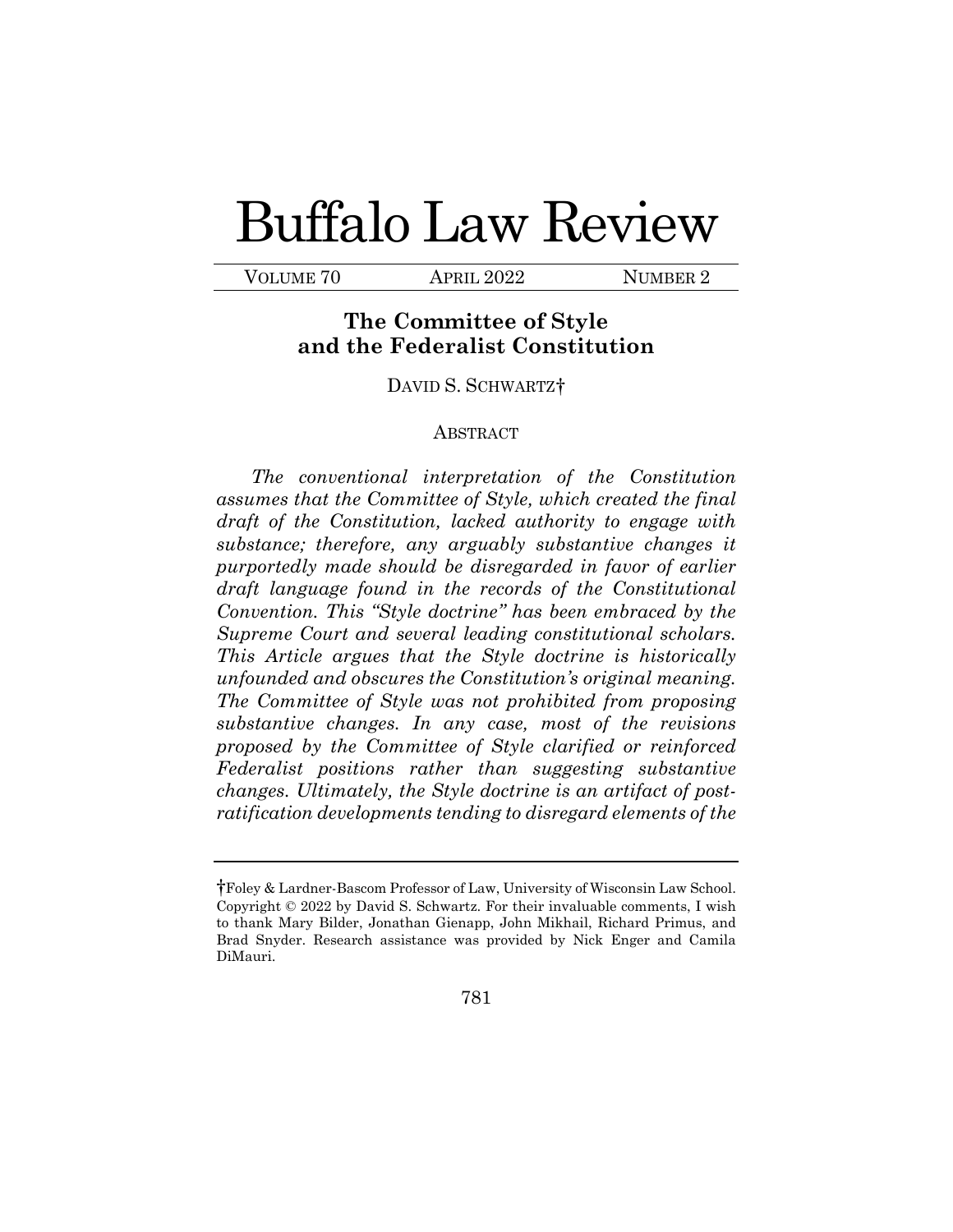*more nationalistic constitutional vision of the Federalist Framers.* 

### **CONTENTS**

| I. |    |                                                        |  |
|----|----|--------------------------------------------------------|--|
|    |    | A. Background: The Work of the Committee of Style787   |  |
|    |    | B. The Conventional Approach: The Style Doctrine 790   |  |
|    |    |                                                        |  |
|    |    |                                                        |  |
|    |    | C. The Style Doctrine's Internal Confusion  799        |  |
|    |    | 1. "Making" Versus "Proposing" Changes 800             |  |
|    |    | 2. Subjective Intentions Versus                        |  |
|    |    |                                                        |  |
|    |    | D. The Potential Mischief of the Style Doctrine 804    |  |
| П. |    | DID THE COMMITTEE OF STYLE EXCEED ITS AUTHORITY? . 808 |  |
|    |    |                                                        |  |
|    |    |                                                        |  |
|    |    | 2. Late August Committee Referrals  816                |  |
|    |    | 3. Implications for the Committee of Style  817        |  |
|    |    |                                                        |  |
|    |    | 1. The Exaggerated Style-Substance Distinction. 819    |  |
|    |    | The Lack of an Authoritative Text 821<br>2.            |  |
|    |    | 3. Records Gaps and the Need for Gap-Filling 827       |  |
|    | C. | The Interpretive Irrelevance of                        |  |
|    |    |                                                        |  |
|    |    | III. DID THE COMMITTEE OF STYLE ABUSE ITS TRUST?  829  |  |
|    |    |                                                        |  |
|    |    |                                                        |  |
|    |    | 2. The General Welfare Clause and the                  |  |
|    |    |                                                        |  |
|    |    | B. Was Gouverneur Morris a "Lone Penman"? 840          |  |
|    | C. | Did Committee of Style Changes Diverge from            |  |
|    |    |                                                        |  |
|    |    | D. Did the Convention Fail to Read                     |  |
|    |    |                                                        |  |
|    |    |                                                        |  |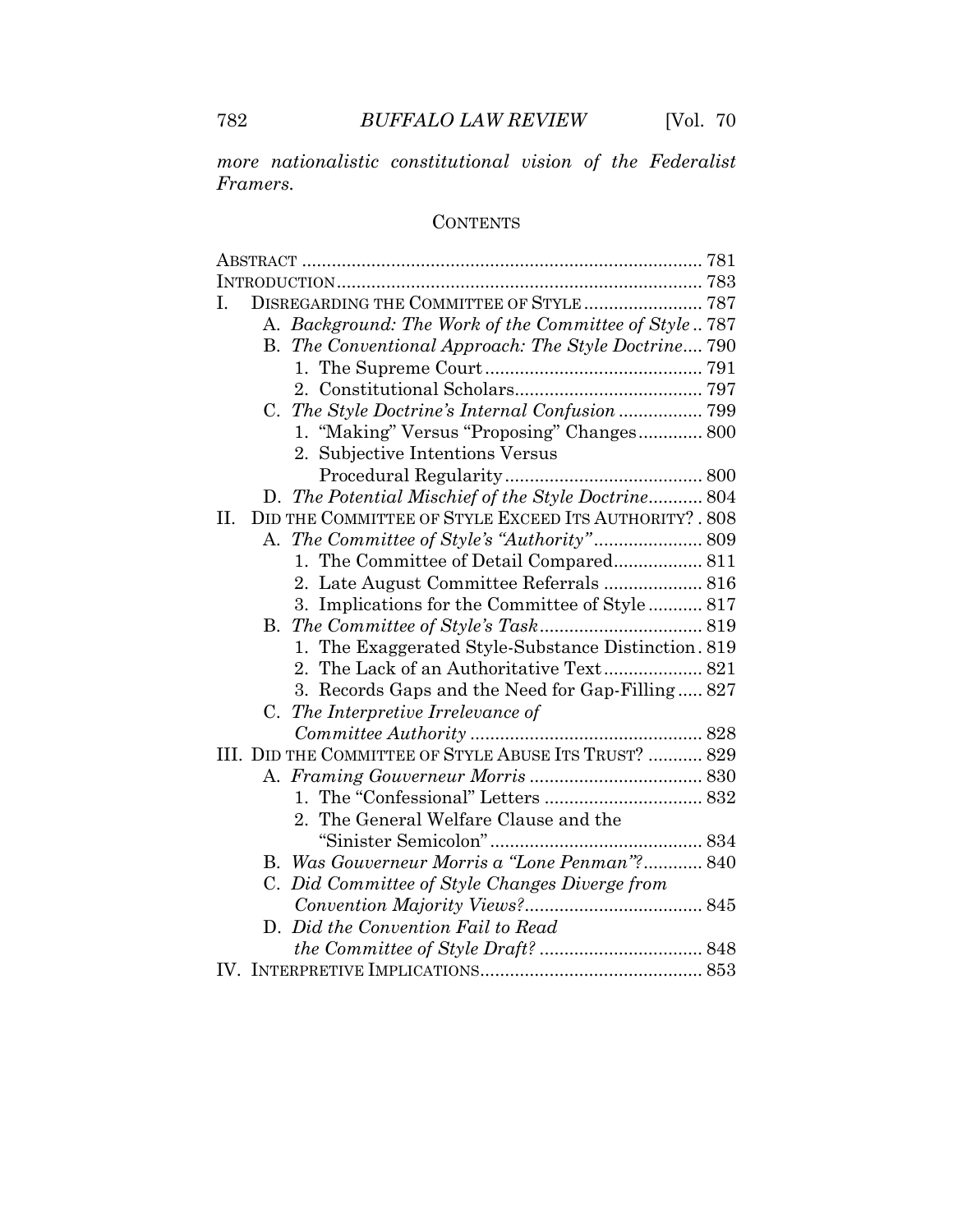#### INTRODUCTION

 committee was directed to "revise the style of and arrange minor or very specific changes.[2](#page-3-1) Between Saturday evening In the waning days of the Constitutional Convention, a five-member ad hoc committee produced the near-final draft of the Constitution. Formed on September 8, 1787, this the articles agreed to" by the full Convention.[1](#page-3-0) Most of the final wording of the Constitution and all of its organizational structure were crafted by this committee, which is uniformly referred to simply (and as I will argue, misleadingly) as "the Committee of Style." On Saturday, September 15, after three days of debate, the Convention voted unanimously to approve the Committee of Style draft with only a handful of and Monday morning, an "engrosser" hand-copied the final document on four handsomely calligraphed parchment pages, which the delegates signed on Monday, September 17.[3](#page-3-2) 

Despite the Convention's unanimous approval of virtually all of the Committee of Style's language,<sup>[4](#page-3-3)</sup> a doctrine has emerged that the final language of the Constitution should be disregarded if it can be traced to the Committee of

<span id="page-3-0"></span> Farrand ed., 1911) [hereinafter FARRAND'S RECORDS] (Journal). Citations to is more reliable, and Madison's notes are less reliable, than traditionally believed. *See* Mary Sarah Bilder, *How Bad Were the Official Records of the Federal Convention?*, 80 GEO. WASH. L. REV. 1620 *passim* (2012). 1. 2 THE RECORDS OF THE FEDERAL CONVENTION OF 1787, at 547 (Max *Farrand's Records* in this Article will identify the source of the document by the name of the delegate whose private notes are cited (e.g., "Madison," "McHenry") or, where applicable, the official Convention "Journal." This practice is advisable in light of the research of Professor Mary Bilder, who has shown that the Journal

<span id="page-3-2"></span><span id="page-3-1"></span> 2. *See* 2 FARRAND'S RECORDS, *supra* note 1, at 621–22 (Journal); *id.* at 633 (Madison).

 *Newspaper Imprints, August-November 1787*, PROLOGUE, Fall 1970, at 69, 70–74; *States of America*, 11 GREEN BAG 2D 217, 217 (2008). 3. Leonard Rapport, *Printing the Constitution: The Convention and*  Denys P. Myers, *History of the Printed Archetype of the Constitution of the United* 

<span id="page-3-3"></span> 4. *See* 2 FARRAND'S RECORDS, *supra* note 1, at 633 (Madison); *see infra* Section I.A.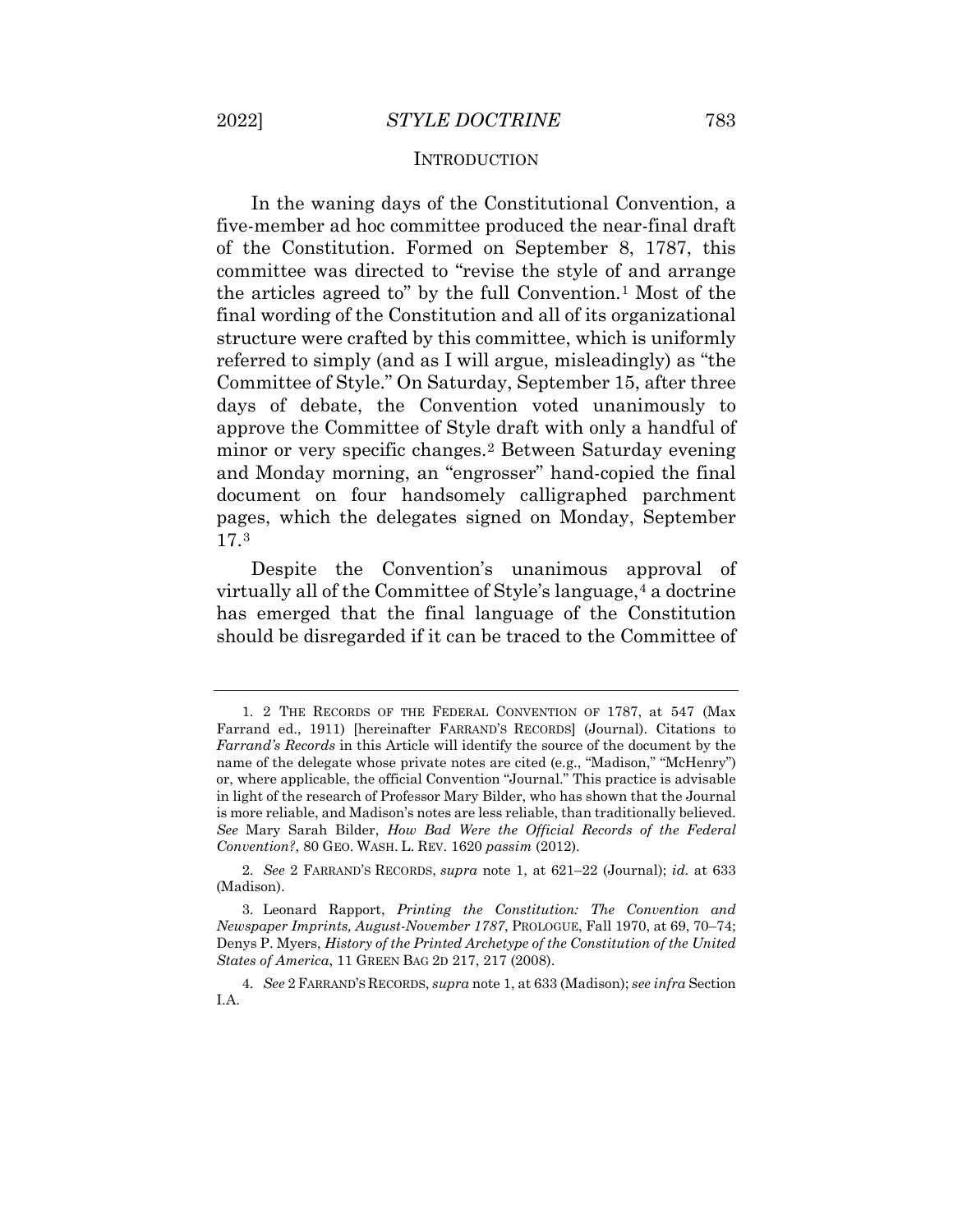The Supreme Court, as well as "a veritable who's who of deployed the Style doctrine—in effect giving draft language interpretive problem is known to have been crafted by the Style and shown to differ in substance from wordings found in Convention floor motions and committee reports prior to the Committee of Style draft. I call this "the Style doctrine." leading constitutional scholars," have all at various points priority over the Constitution's final language.[5](#page-4-0) The reason invariably given is that the Committee of Style had "no authority" to make substantive revisions to any provisions previously agreed on by the Convention.[6](#page-4-1) Therefore, this reasoning goes, where constitutional text raising an Committee of Style, the prior draft language—rather than the Constitution's final language—is controlling.

This is at best a curious approach to constitutional interpretation, and seems hard to square with textualism in any form, including originalist textualism. But the Style doctrine's potential for mischief runs deeper. At a minimum it distorts our understanding of the Constitution's history. As ably demonstrated by Dean William Treanor in a recent article, the Committee of Style revisions leaned in a nationalist direction and reinforced the constitutional vision of the Federalists, who predominated at the Constitutional Convention.[7](#page-4-2) A doctrine inviting us to disregard those

<span id="page-4-0"></span> *Gouverneur Morris and the Creation of the Federalist Constitution*, 120 MICH. L. In an evocative paragraph, she questions whether the name "Committee of Style" and points out that the official Convention journal referred to it at times as the RECORDS, *supra* note 1, at 581, 610 (Journal). 5. *See* William Michael Treanor, *The Case of the Dishonest Scrivener:*  REV. 1, 107 (2021). Standing alone against this "who's who," Professor Mary Sarah Bilder is the only constitutional scholar I have found to dispute the contention that the Committee of Style was formally limited to stylistic revision. provides a sufficient basis to presume a limit on the committee's "jurisdiction" "Committee of Revision." Bilder, *supra* note 1, at 1648; *see, e.g.,* 2 FARRAND'S

 6. *See infra* Section I.B.

<span id="page-4-2"></span><span id="page-4-1"></span> 7. *See* Treanor, *supra* note 5, at 8; *see also* David S. Schwartz, *Framing the Framer: A Commentary on Treanor's Gouverneur Morris as "Dishonest Scrivener*,*"* 120 MICH. L. REV. ONLINE (forthcoming 2022) [hereinafter Schwartz, *Framing the Framer*].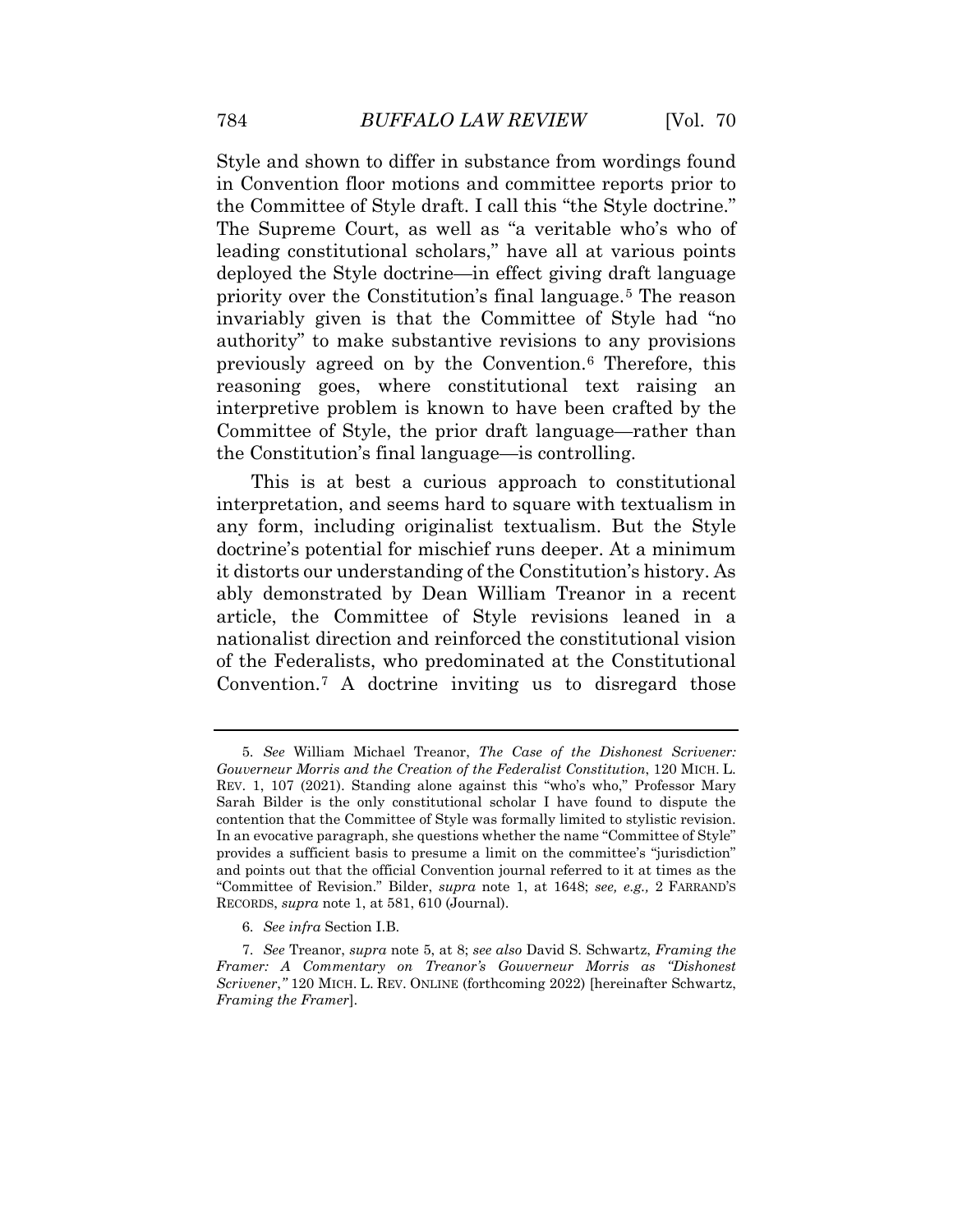revisions furthers the historical myopia that exaggerates how much the preferred views of the Jeffersonian-Madisonian Republicans, which became ascendant only after the election of 1800, were embedded as the Constitution's "original meaning."[8](#page-5-0)

 substantive meaning, at least three provisions have surfaced Further, the Style doctrine opens a potential Pandora's box of arguments to disregard the Constitution's final language—even its plain, unambiguous language—if there is an arguably substantive difference between the Committee of Style draft and some earlier draft provision. While the majority of the Committee's revisions did not change where the Style doctrine could do significant interpretive mischief—and there may be others.[9](#page-5-1) 

In this Article, I argue that whatever reasons there might be to depart from the prima facie meaning of constitutional text, the Committee of Style's supposed lack of substantive authority should not be one of them. The prevailing tendency to treat the Committee of Style's textual revisions as illegitimate whenever they are arguably substantive rests on a distortion of the Convention's history.

In Part I of this Article, I describe the Committee of Style's work and the manner in which it is factored into constitutional interpretation. The prevailing Style doctrine

<span id="page-5-0"></span> Constitutional Convention, these labels are anachronistic. The term 1788, at xiv–xv, 92–95 (2010). Only in the 1790s did "Federalist" become the label Jefferson and Madison, coalesced into a party that named itself "Republican." *See*  GORDON S. WOOD, EMPIRE OF LIBERTY: A HISTORY OF THE EARLY REPUBLIC, 1789– discussion is that Federalists leaned toward a strong national government, while Republicans favored states' rights and a narrow construction of national powers. 8. In this Article, I use the terms "Federalist" and "Republican," as extremely useful shorthands. It should be noted that, applied to the "Federalist"—along with "Anti-Federalist"—emerged shortly *after* the close of the Philadelphia Convention to label the supporters and opponents of ratification. *See* PAULINE MAIER, RATIFICATION: THE PEOPLE DEBATE THE CONSTITUTION, 1787– for the party of Washington, Hamilton, and Adams. The opposition, led by 1815, at 53, 161–62 (2009). The major line of division relevant to the current *See* Treanor, *supra* note 5, *passim* (using the same terminology).

<span id="page-5-1"></span><sup>9.</sup> *See infra* Section I.D.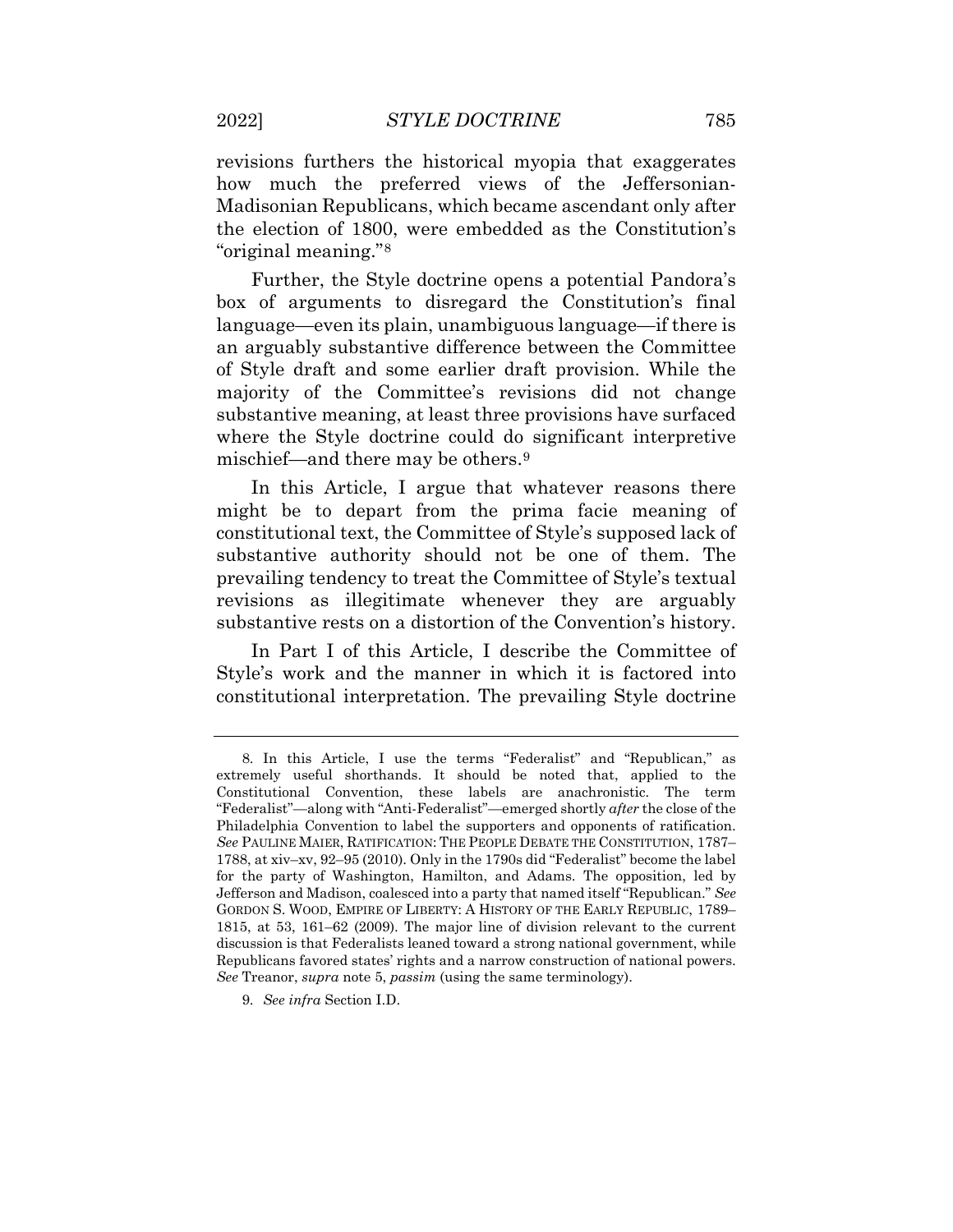show what is at stake in the use of the Style doctrine, I then is applied ambiguously by the Supreme Court and constitutional scholars, in one of two different ways, to disregard the substantive work of the Committee of Style. On one view, the Committee of Style is conclusively presumed to have *followed* its supposed instructions to refrain from substantive editing; because it by definition made only stylistic changes, we can consult earlier draft language and construe the final language to be synonymous. On the other view, the Committee of Style *flouted* its supposed instructions; but because it was authorized only to make stylistic changes, any arguably substantive changes it may have made can be disregarded in favor of the prior draft language. Either way, the prior language is controlling. To briefly summarize the arguably substantive changes made by the Committee of Style.

 Style was in fact formally restricted or informally expected to have been sticklers about committee "jurisdiction," at least of Detail, which courts and commentators have always taken disregarded as ultra vires fails to account for the fact that In Part II, I question the conventional view that the Committee of Style lacked authority to engage with substance. There is scant evidence that the Committee of to confine itself to a narrowly constrained definition of "stylistic" editing. On the contrary, the Framers appear not by the late summer, and the Committee of Style's purported instructions closely paralleled those given to the Committee to be substantive. Moreover, the understanding of "style" imposed by later courts and commentators is itself unduly formalistic and narrow, and fails to take realistic account of the daunting editorial task facing the Committee of Style. Finally, any claim that the Committee of Style's work can be the full Convention ratified the Committee's work by approving its draft.

 revisionist account of the Committee of Style. Treanor argues In Part III, I address Dean William Treanor's important persuasively that any textualist argument that prioritizes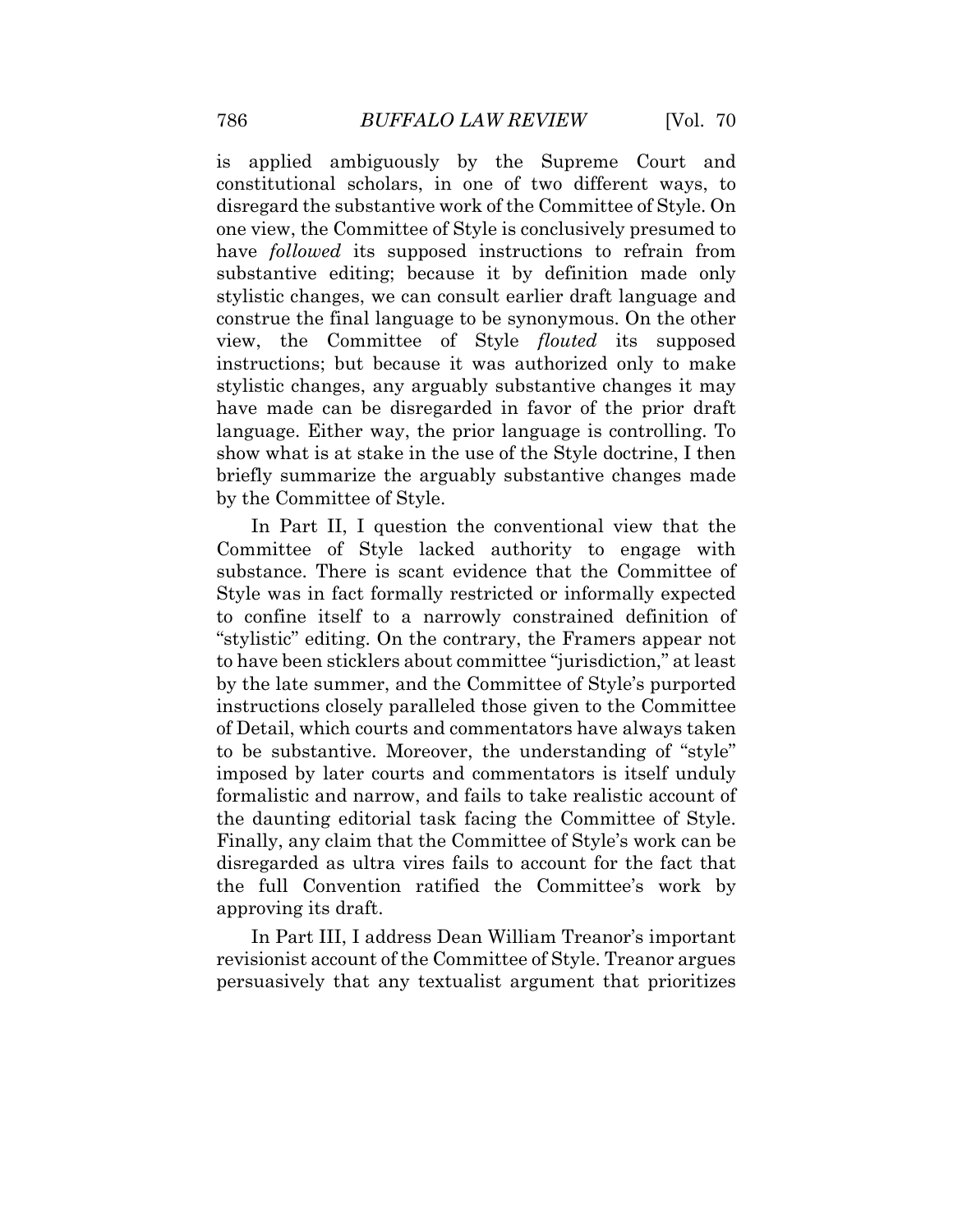based on weak circumstantial evidence that is contradicted by more plausible evidence and inferences in the historical pre-Committee of Style draft language over the final language of the Constitution is misguided. Yet he frames his article as an accusation that Gouverneur Morris presumably the Committee's principal draftsman dishonestly smuggled substantive changes into the Committee of Style draft to subvert the will of the Convention on several matters.[10](#page-7-0) This framing is curious, since it undercuts his argument against relying on pre-Committee of Style draft language. I argue further that it is record.

Finally, in Part IV, I address the interpretive implications of the historically enriched understanding of the Committee of Style's work.

#### I. DISREGARDING THE COMMITTEE OF STYLE

#### A. *Background: The Work of the Committee of Style*

On September 8, 1787, the Constitutional Convention delegates decided "to appoint a Committee of five to revise the style of and arrange the articles agreed to" by the Convention.[11](#page-7-1) This committee has come to be known as the "Committee of Style and Arrangement," or "Committee of Style," for short. This was the tenth of eleven ad hoc committees appointed by the Constitutional Convention between its May 25 start date and its final adjournment on September 17, and the last one to issue a report.<sup>[12](#page-7-2)</sup> The

 10. *See* Treanor, *supra* note 5, *passim*.

<sup>11. 2</sup> FARRAND'S RECORDS, *supra* note 1, at 547 (Journal).

<span id="page-7-2"></span><span id="page-7-1"></span><span id="page-7-0"></span> 12. *See* John R. Vile, *The Critical Role of Committees at the U.S. Constitutional Convention of 1787*, 48 AM. J. LEGAL HIST. 147, 174 (2006). The Mason's pet proposal to authorize Congress to enact sumptuary laws, on September 13. That committee never reported a proposal, and may not even have met. *See id.* at 173; *see also infra* note 96. last committee to be appointed was a five-man committee to consider George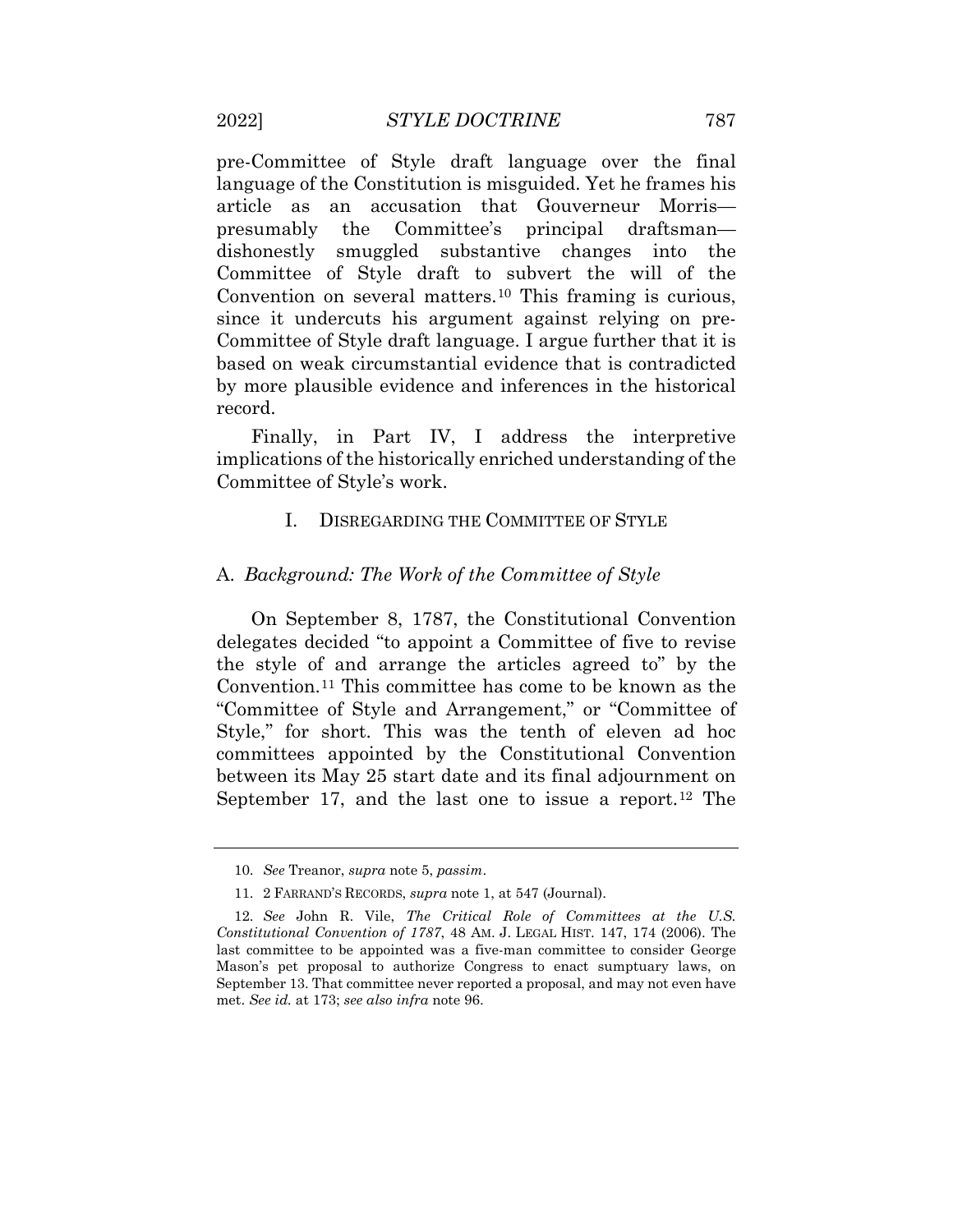Convention named five delegates to this committee: Rufus King of Massachusetts, Gouverneur Morris of Pennsylvania, Alexander Hamilton of New York, James Madison of Virginia, and, as chair, William Johnson of Connecticut. On September 12, the Committee reported a revised draft of the Constitution. The next morning, printed broadsides of the Committee's text were distributed to the delegates.[13](#page-8-0) Over the next three days, the Convention examined this draft, and at the end of the day on September 15, the Convention unanimously approved the Committee of Style draft having made only a small handful of changes.<sup>14</sup> Thus, the final version of the Constitution signed on September 17 closely resembles the Committee of Style draft in wording and substance.[15](#page-8-2) 

"The articles agreed to," revised by the Committee of Style, consisted of the Committee of Detail draft circulated to the delegates on August 6 as amended by the dozens of changes and additions made by the Convention between August 7 and September 8.[16](#page-9-0) The Committee of Style most

<span id="page-8-2"></span> changes were directed by the Committee of Style, or other Convention delegates, Schwartz & Nicholas Brock Enger, The Dot That Nearly Destroyed Federalism: Erroneously Parsing Punctuation in the Constitution 16 (April 1, 2022) 15. Numerous changes to punctuation and capitalization were made in the process of printing and engrossing (producing a handwritten "fair copy" of) the Constitution between the final vote of approval on September 15 and the signing on the 17th. Unresolvable questions remain as to whether some or all of these or were instead made at the discretion of the printer and engrosser. *See* David S. (unpublished manuscript) (on file with author).

16. *See infra* Section II.B.2.

<span id="page-8-0"></span> that the Members be furnished with printed copies thereof."); *id.* at 609 (McHenry, Sept. 13) ("Recd. read and compared the new printed report . . . ."). 13. 2 FARRAND'S RECORDS, *supra* note 1, at 582 (Journal, Sept. 12) ("Ordered

<span id="page-8-1"></span> 14. *See infra* text accompanying notes 215–217. Voting at the Convention was by state, rather than "per capita" by delegate. *See* 1 FARRAND'S RECORDS, *supra*  note 1, at 8 (Journal) ("A House, to do business, shall consist of the Deputies of number of these [i.e., states] which shall be fully represented . . . ."). The final delegates voted no. 2 *id.* at 633 (Madison). We do know that three delegates— Constitution. *Id.* at 631–32 (Madison). not less than seven States; and all questions shall be decided by the greater vote *by state* was unanimous, but we do not know whether any individual George Mason, Edmund Randolph, and Elbridge Gerry—refused to sign the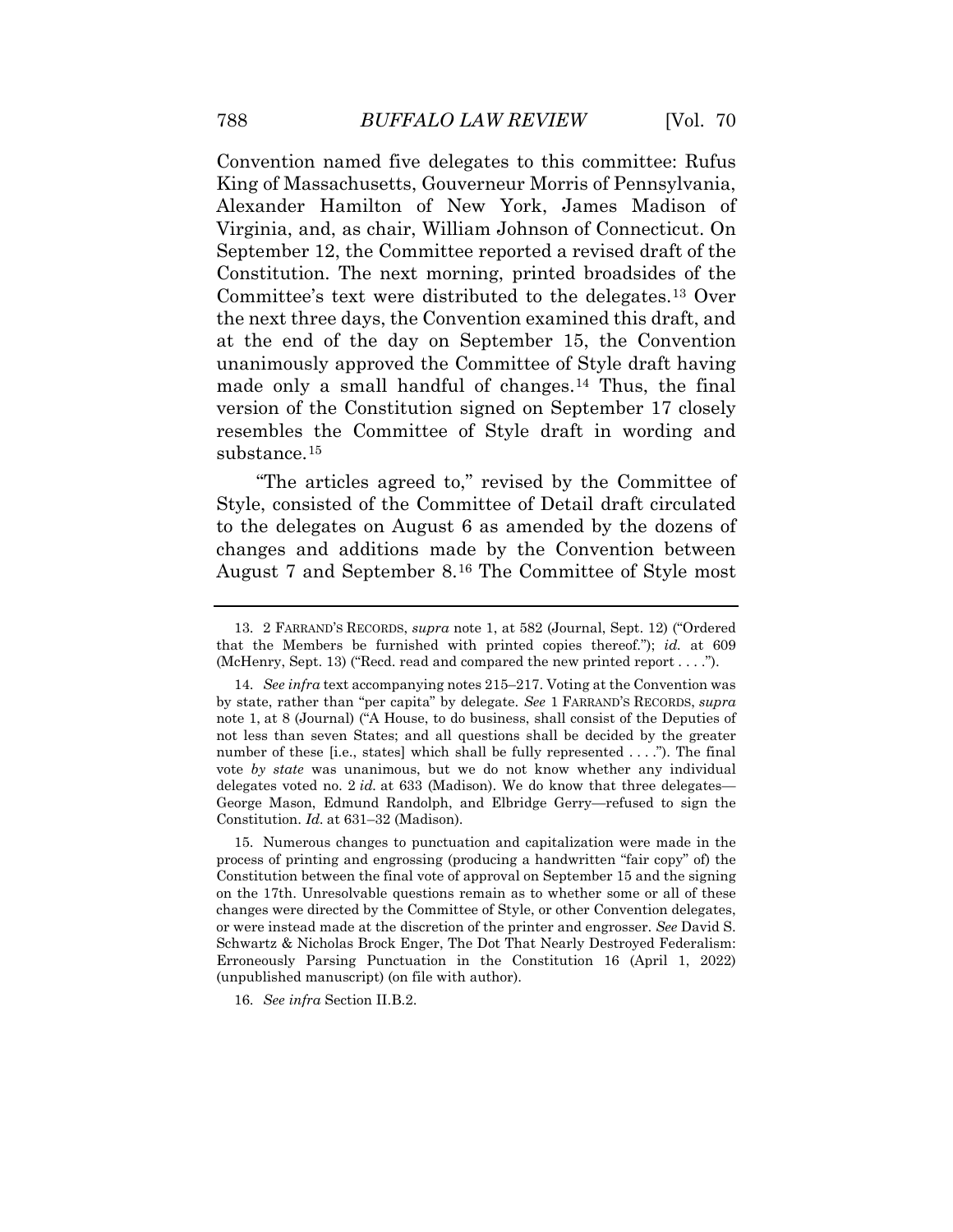Committee of Detail draft into the far more elegant seven famously rearranged the twenty-three articles of the articles we find in the final version of the Constitution, and rewrote the Preamble from "We the people of the States," followed by a list of states, to "We, the People of the United States," followed by a list of government purposes.<sup>[17](#page-9-1)</sup>

 Gouverneur Morris was the draftsman for the Committee.[18](#page-9-2) Very little is known with certainty about how the Committee of Style performed its task. Historians agree that As will be discussed below, the evidence for this is somewhat thin, and more importantly, some historians have jumped to the conclusion—probably false—that Morris acted largely on his own.<sup>19</sup> Other confident assertions by historians about the Committee are based entirely on speculation or surmise. For example, it has been stated confidently—but without any supporting evidence—that the Committee of Style supervised the printing and engrossing (hand-copying) of the final version of the Constitution.[20](#page-9-4) And central to the

<span id="page-9-1"></span> 19. *See, e.g.*, FARRAND, FRAMING, *supra* note 18, at 181; BROOKHISER, *supra*  note 18, at 87–89; Treanor, *supra* note 5, at 18. *But see infra* Section III.B.

 17. *Compare* 2 FARRAND'S RECORDS, *supra* note 1, at 590 (Committee of Style's proposed preamble), *with id.* at 177 (Committee of Detail's proposed preamble). The comma after "We" was deleted in the final engrossed version.

<span id="page-9-0"></span> CONSTITUTION 87 (2003); RICHARD BEEMAN, PLAIN, HONEST MEN: THE MAKING OF 18. *See, e.g.*, MAX FARRAND, FRAMING OF THE CONSTITUTION OF THE UNITED STATES 181 (1913) [hereinafter FARRAND, FRAMING]; RICHARD BROOKHISER, GENTLEMAN REVOLUTIONARY: GOUVERNEUR MORRIS—THE RAKE WHO WROTE THE THE AMERICAN CONSTITUTION 346 (2009); Treanor, *supra* note 5, at 1.

<span id="page-9-4"></span><span id="page-9-3"></span><span id="page-9-2"></span> completed its approval, was still responsible for any question respecting the text. that the Committee of Style was placed in charge of supervising the final ("The Constitution was then ordered to be engrossed."); Diary Entry of George ("[A]djourned 'till Monday that the Constitution . . . might be engrossed—and a 20. *See* Myers, *supra* note 3, at 220 ("The Committee of Style and Arrangement, which met daily through September 15 when the Convention Both engrossment and printing were under its direction."). There is no evidence transcription of the Constitution. After the vote unanimously approving it, the draft Constitution was "[o]rdered to be engrossed and 500 copies struck." 2 FARRAND'S RECORDS, *supra* note 1, at 634 (McHenry); *see id.* at 633 (Madison) Washington (Sept. 15, 1787), *in* 3 FARRAND'S RECORDS, *supra* note 1, at 81 number of copies struck off."). Note the lack of any reference back to the Committee of Style. Referrals to committees were invariably by motion, not by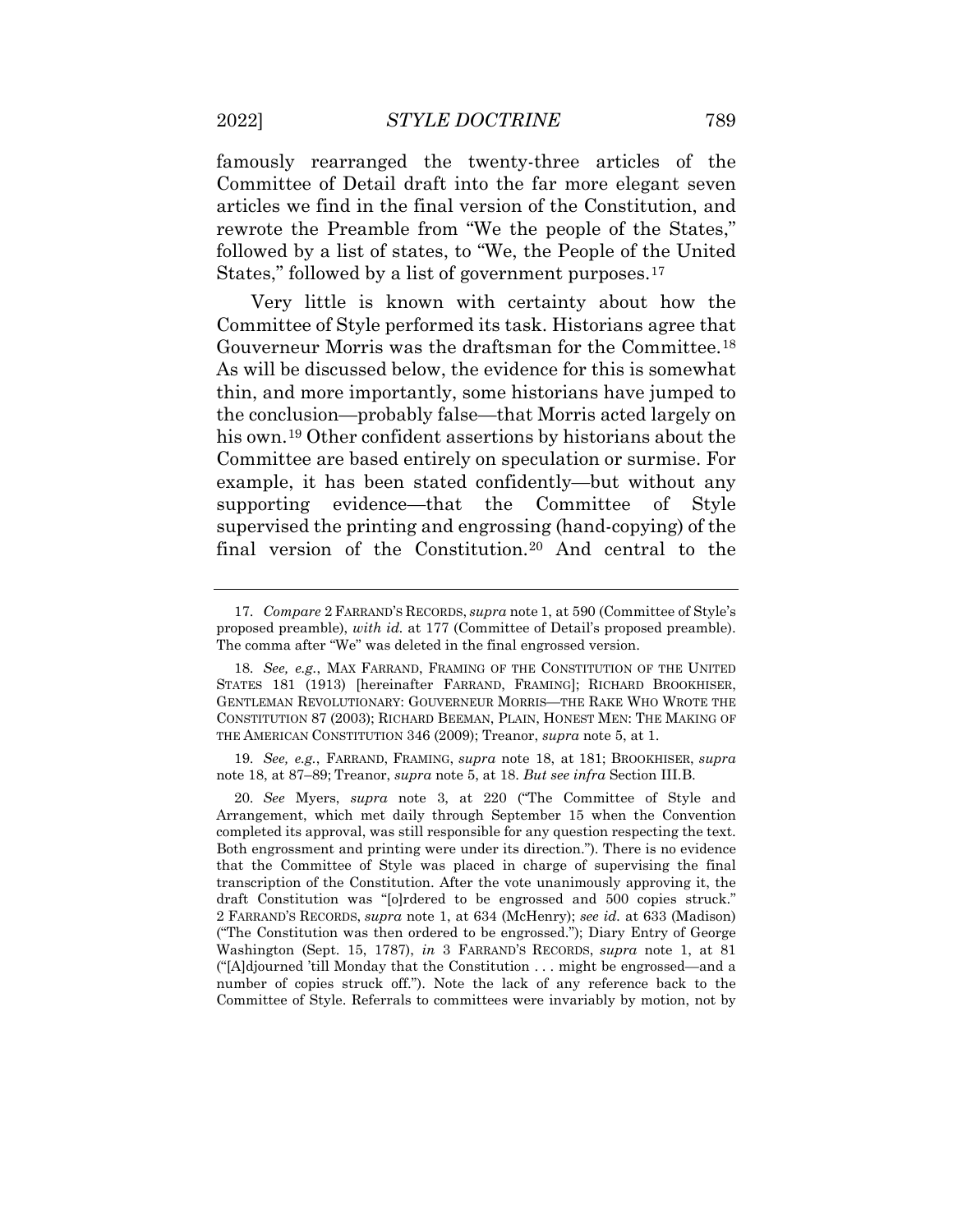argument of this Article, it has been assumed that the Committee of Style lacked authority to offer any changes that might be deemed substantive.

#### B. *The Conventional Approach: The Style Doctrine*

 be viewed as a form of legislative history. Consistent with and often is, referred to in the hope of clarifying ambiguities An accepted technique of interpreting statutes is to look to legislative history to resolve ambiguities in the statutory text. This technique is routinely imported into constitutional interpretation, even by textualists.[21](#page-10-0) Draft language adopted by the Convention prior to the Committee of Style draft can standard interpretive practice, such draft language can be, in the final language.  $22$ 

There is a subtle but important difference between this standard practice and the Style doctrine. The standard

 command issued by Washington in the President's chair to Convention Secretary example, among the papers of Convention President Washington who took charge report to the Convention. This suggests that the handwritten report was given to Jackson, who then burned it along with all the other "loose scraps of paper which belong to the Convention." *See* Letter from William Jackson to General the significant word "order." It is at least as likely that such an "order" meant a William Jackson to see to the printing and engrossing. Also suggestive is the fact that no handwritten copy of the Committee of Style report has been found—for of all the official Convention papers, or Gouverneur Morris who presumably wrote the draft, or Committee of Style chair William Johnson who presented the Washington (Sept. 17, 1787), *in* 3 FARRAND'S RECORDS, *supra* note 1, at 82.

 "may infer original meaning by examining how [a] clause was affirmatively 21. *See, e.g.*, Vasan Kesavan & Michael Stokes Paulsen, *The Interpretive Force of the Constitution's Secret Drafting History*, 91 GEO. L.J. 1113, 1204 (2003) [hereinafter Kesavan & Paulsen, *Secret Drafting History*] (Originalist textualists changed from its inception to final form at the Philadelphia Convention.").

<span id="page-10-1"></span><span id="page-10-0"></span> of prior with final draft of Fourteenth Amendment "confirms" Court's interpretation); Buckley v. Valeo, 424 U.S. 1, 129 (1976) ("[T]he evolution of the  Barnett & Evan D. Bernick, *The Letter and the Spirit: A Unified Theory of Originalism*, 107 GEO. L.J. 1, 47 (2018) (We consult the drafting history and the machine that they designed."). 22. *See, e.g.*, City of Boerne v. Flores, 521 U.S. 507, 520–24 (1997) (comparison draft version of the Constitution[] seem[s] to us to lend considerable support to our reading of the language of the Appointments Clause itself."); Randy E. intentions of the Framers because the Framers "might have special insight into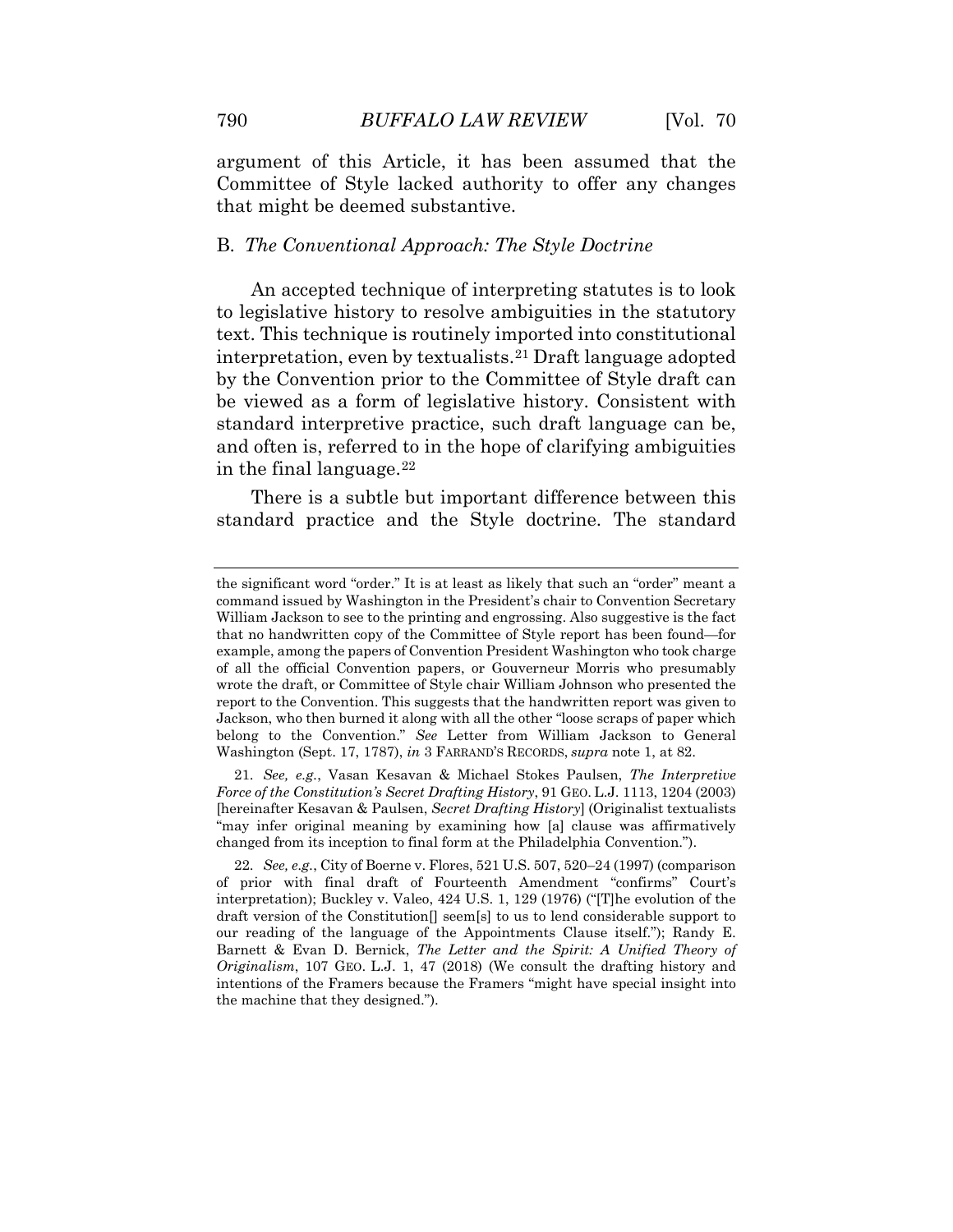doctrine can apply irrespective of ambiguity: it is triggered significance than it has under standard practice. Rather others, such as debates and extrinsic evidence, it is viewed as authoritative text. In short, whereas a legislative history practice is triggered only by textual ambiguity. But the Style by an arguable substantive difference with prior text, even where the final version is unambiguous. Moreover, under the Style doctrine, the penultimate language—the wording of pre-Committee of Style drafts—takes on a stronger than viewed as one indicator of the drafters' intent among approach involves a disagreement over the meaning of an agreed text, the Style doctrine generates a dispute over which of two texts—the wording of the final Constitution or some earlier draft provision—is authoritative.

doctrine in *Powell v. McCormack* (1969),<sup>[23](#page-11-0)</sup> the Court has arguments to prioritize earlier draft language over equally Since the Supreme Court first announced the Style applied the doctrine infrequently, half-heartedly, and ambiguously. Constitutional scholars, on the other hand, have embraced it with greater enthusiasm, making clear or clearer language in the final Constitution.

1. The Supreme Court

*Powell v. McCormack* (1969)<sup>24</sup> is the leading case for the officials to regain his House seat and backpay.[26](#page-12-1) The House dismissive approach to the Committee of Style language. *Powell* involved a constitutional challenge to a decision by the House of Representatives to exclude one of its members, Adam Clayton Powell, Jr., an outspoken and controversial Democratic congressman representing the Harlem section of New York City.[25](#page-12-0) Powell sued various House members and Defendants based one of their arguments on the

 23. *See* 395 U.S. 486, 538–39 (1969).

<span id="page-11-0"></span> 24. *Id.* 

<span id="page-11-1"></span><sup>25.</sup> *See id.* at 489.

 26. *Id.* at 493–94.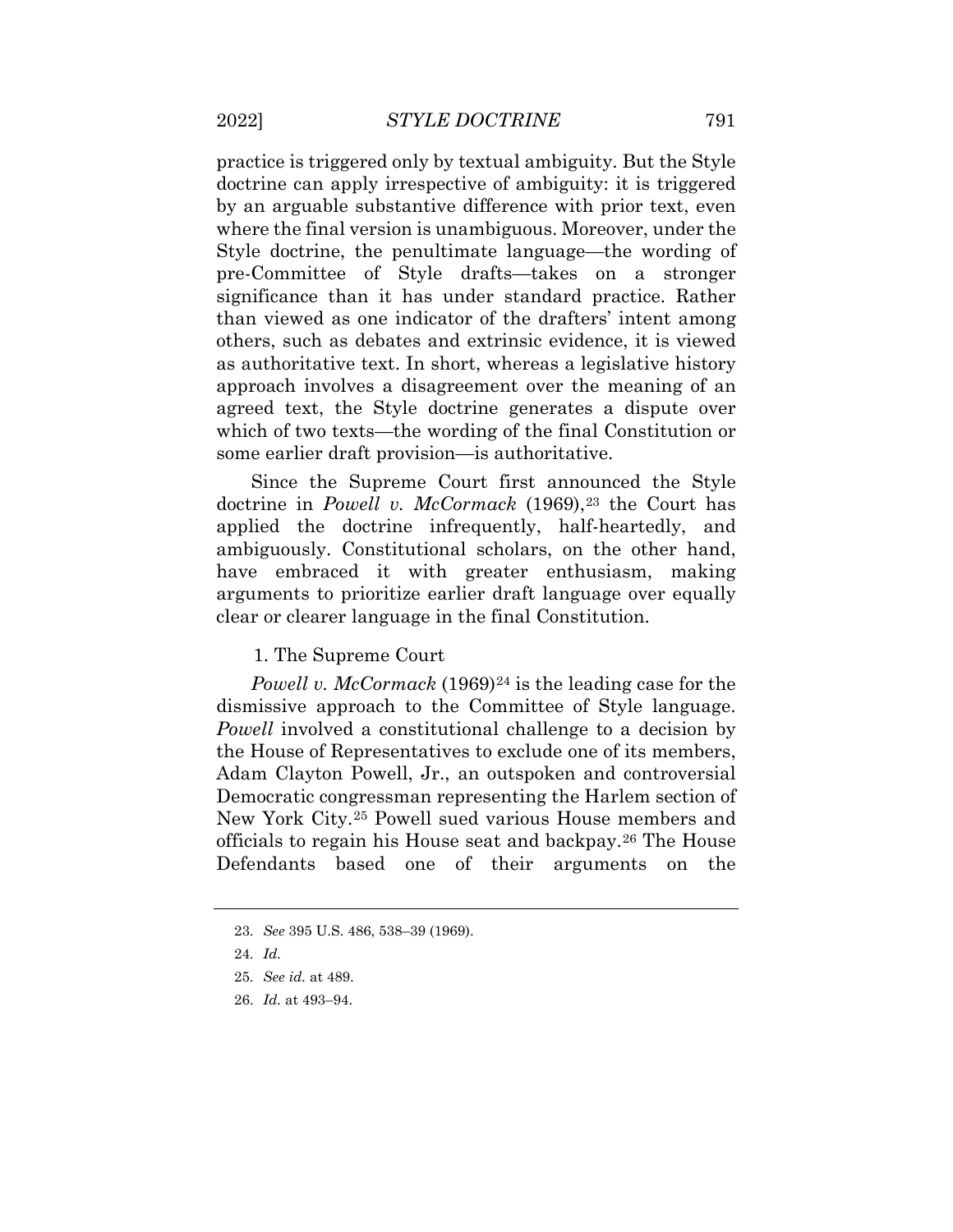to exclude an elected member on a case-by-case basis.[28](#page-12-3) The the Committee of Style.[29](#page-12-4) The previous draft of this Clause state electing him.[30](#page-12-5) According to the Court, the Committee stylistic—or, if substantively different, the Committee of Qualifications Clause in Article I, Section 2, Clause 2: "No Person shall be a Representative who shall not have attained to the Age of twenty five years, and been seven Years a Citizen of the United States, and who shall not, when elected, be an Inhabitant of that State in which he shall be chosen."[27](#page-12-2) According to the House Defendants, the negative framing of this Clause meant that the stated qualifications were nonexhaustive, and therefore allowed the House to add grounds Court apparently agreed, at least arguendo, that the negative framing was non-exhaustive, but nevertheless rejected the House Defendants' argument, in part on the ground that the negative framing was an editorial change by by the Committee of Detail had framed the qualifications in affirmative terms: "Every Member of the House of Representatives shall be" at least twenty-five years old, a United States citizen of seven years, and a resident of the of Detail's original draft affirmatively listing the qualifications was controlling, because the Committee of Style "had no authority from the Convention to make alterations of substance in the Constitution as voted by the Convention, nor did it purport to do so."[31](#page-13-0) Either the two framings were synonymous—i.e., the change was merely Style version had to be disregarded.

<span id="page-12-0"></span>The Court had no need to resort to this interpretive move. Because there is no grammatical reason to assume that a negatively framed list is non-exhaustive, the

<span id="page-12-1"></span> 27. *See id.* at 537; *see also* U.S. CONST. art. I, § 2, cl. 2.

 28. *Id.* at 538.

 29. *Id.* at 538–41.

<sup>30. 2</sup> FARRAND'S RECORDS, *supra* note 1, at 178 (Madison).

<span id="page-12-5"></span><span id="page-12-4"></span><span id="page-12-3"></span><span id="page-12-2"></span> 31. *Powell*, 395 U.S. at 539 (quoting CHARLES WARREN, THE MAKING OF THE CONSTITUTION 422 n.1 (1928)).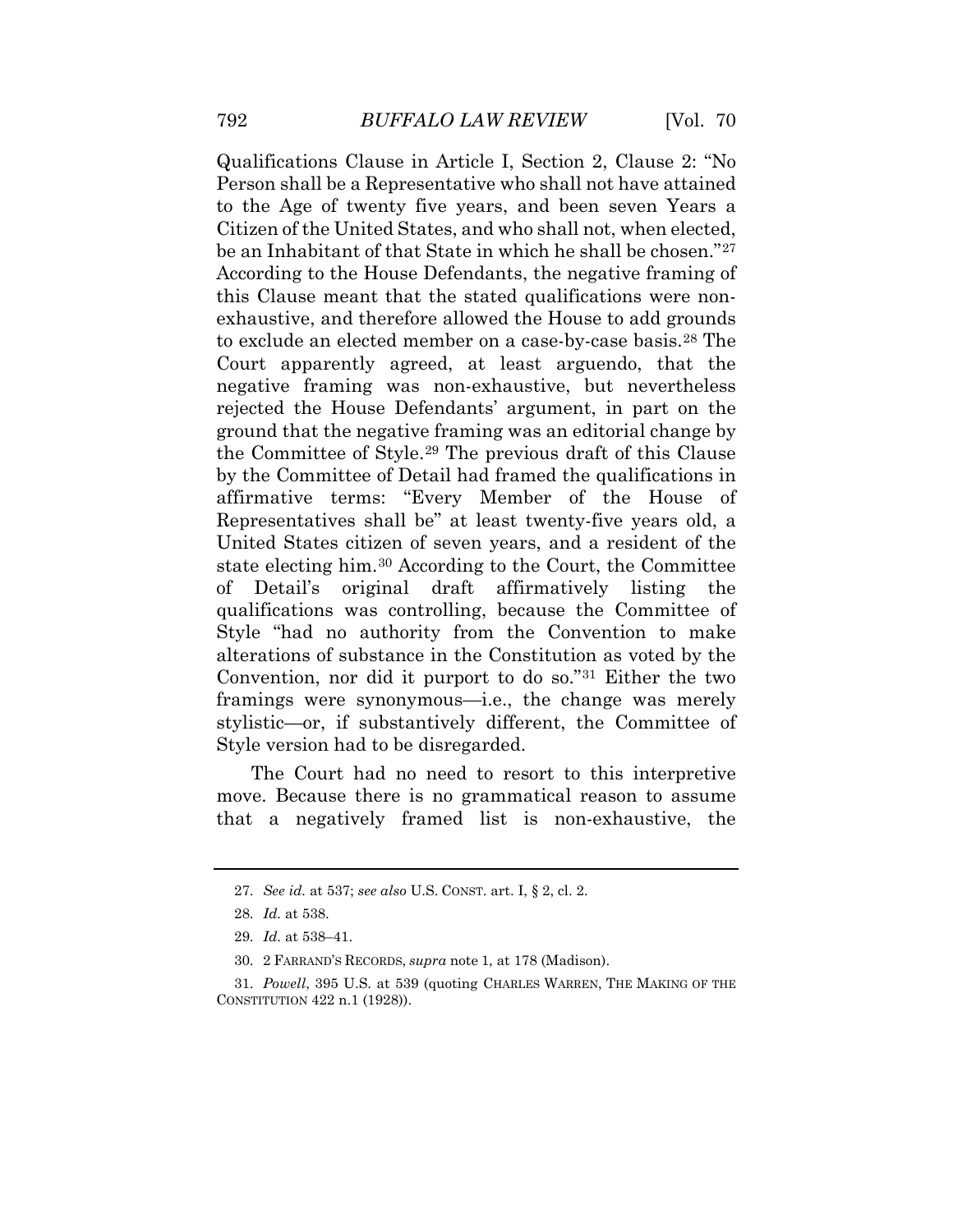by the Committee of Style, the majority "accept[ed] as we must the proposition that the Committee of Style had no argument could have been dismissed on that basis. But the Court's almost offhand remark about the Committee of Style's lack of authority has morphed into an apparent doctrinal approach.[32](#page-13-1) Thus, when the Court in *Nixon v. United States* (1993)<sup>33</sup> next confronted an apparent change authority from the Convention to alter the meaning of the [prior draft language]."[34](#page-13-3) 

 In practice, this prima facie doctrine poses a double- ambiguity that offers no determinate guidance about how to resolve an interpretive dispute. *Powell* itself is ambiguous in its mandate that Committee of Style changes be disregarded: it directs either that the change is deemed purely stylistic and therefore synonymous with prior language, or that a substantive change must be rejected as ultra vires. Either way, the pre-Committee of Style language is deemed controlling.

 constitutional commitment" of the trial procedure to the But a second level of ambiguity is illustrated by *Nixon*. There, an impeached federal judge challenged the constitutionality of the Senate's practice of conducting impeachment trials for lower federal officials by committee rather than the full Senate.<sup>[35](#page-14-0)</sup> The government argued, and the Court ultimately concluded, that the word "sole" in the Clause giving the Senate the "*sole* power to try all impeachments"[36](#page-14-1) was a "textually demonstrable discretion of the Senate, making the issue in controversy a

<span id="page-13-1"></span><span id="page-13-0"></span> weak," because it had already concluded that legislative bodies historically lacked power to judge member qualifications on a case-by-case basis. The argument about the Committee of Style's authority was tacked onto this point as a 32. The *Powell* Court rejected the House defendant's argument as "inherently makeweight. *See Powell*, 395 U.S. at 538–39.

<sup>33. 506</sup> U.S. 224 (1993).

<span id="page-13-2"></span><sup>34.</sup> *Id.* at 231; *see also* Utah v. Evans, 536 U.S. 452, 474 (2002).

<span id="page-13-3"></span><sup>35.</sup> *Nixon*, 506 U.S. at 226.

<sup>36.</sup> *Id.* at 231–34; *see also* U.S. CONST. art. I, § 3, cl. 6.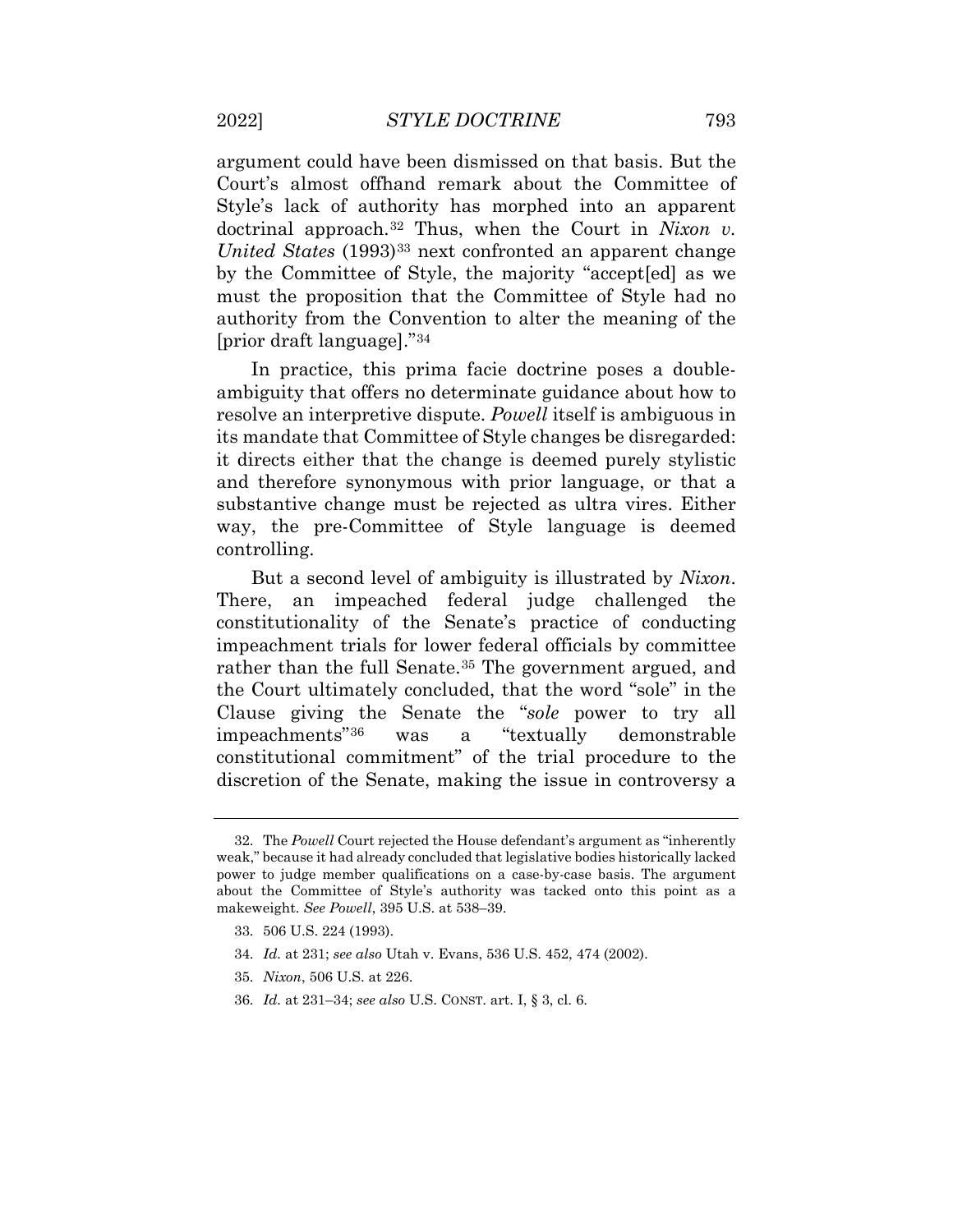substantive meaning.[38](#page-14-3) The Court rejected Nixon's argument,[39](#page-14-4) and in so doing, showed how one could follow *Powell* and undermine it at the same time. After announcing unadorned language. That is, we must presume that the Committee did its job."[41](#page-14-6) The Committee of Style, in other non-justiciable political question.[37](#page-14-2) The petitioner Nixon had argued that the word "sole" was added by the Committee of Style: therefore, adhering to *Powell*, it could carry no that it was bound by *Powell* to agree that the Committee of Style "had no authority from the Convention to alter the meaning of the Clause," the majority nevertheless concluded that the word "sole" was indeed a substantive change from the prior draft language, and not "a mere 'cosmetic edit.'"[40](#page-14-5) How to square this circle? "[W]e must presume," the Court said, "that the Committee's reorganization or rephrasing accurately captured what the Framers meant in their words, is presumed to have correctly discerned and conveyed the Convention's prior intended meaning, notwithstanding any apparent or arguable substantive departure.

 Committee of Style draft—which in most cases is the same reasoned.[43](#page-15-1) To presume otherwise "would constrain us to say The *Powell* version of the Style doctrine assumes that the as the final Constitution—must be read to conform to prior drafts. The *Nixon* version reverses this direction: the prior "unadorned language" must be read to have intended what was expressed in the Committee of Style's "adorned" language.[42](#page-15-0) "This presumption is buttressed by the fact that the Constitutional Convention voted on, and accepted, the Committee of Style's linguistic version," the Court

- 41. *Id.* at 231 (citing Powell v. McCormack, 395 U.S. 486, 538–39 (1969)).
- <span id="page-14-6"></span><span id="page-14-5"></span>42. *Nixon*, 506 U.S. at 231.
- 43. *Id.* (citing 2 FARRAND'S RECORDS, *supra* note 1, at 663–67 (recording the

<span id="page-14-2"></span><span id="page-14-1"></span><span id="page-14-0"></span><sup>37.</sup> *Nixon*, 506 U.S. at 228–29, 237–38.

<sup>38.</sup> *Id.* at 231.

<span id="page-14-4"></span><span id="page-14-3"></span><sup>39.</sup> *Id.* 

 40. *Id.* at 231–32.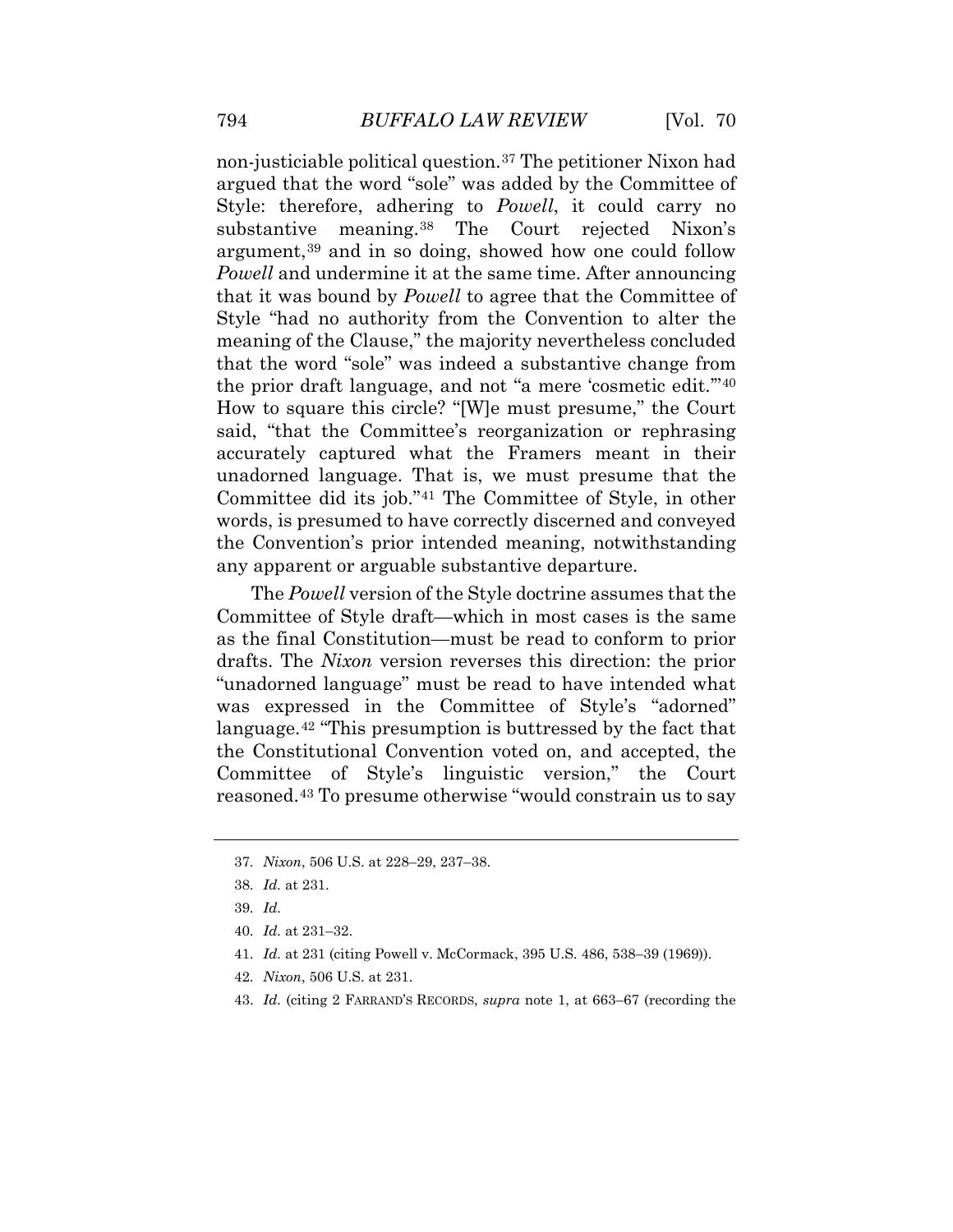word."[44](#page-15-2) This would conflict not only with the Convention's that the *second to last draft* would govern in every instance where the Committee of Style added an arguably substantive approval of the Committee of Style language, but also "with the well-established rule that the plain language of the enacted text is the best indicator of intent."[45](#page-15-3)

 changes were based on agreements made off the Convention While the *Nixon* Court's underlying unwillingness to privilege the "second to last draft" over the Constitution's final language is eminently sound, the Court regrettably failed to rid us of the faulty notion that the Framers' intentions were all completely captured by the pre-Committee of Style draft language recorded in *Farrand's Records*. Instead, the Court perpetuates the mistaken idea (the errors of which I will discuss in Part II) that the Committee of Style draft must always be harmonized in some fashion with prior draft language. Yet the *Nixon*  Court's rationale should have dispensed with the Style doctrine entirely. By arguing that the final language approved by the Convention "is the best indicator of intent," it should not matter whether the Committee of Style made substantive departures from earlier language. Even if those floor that were never memorialized in prior floor votes or were new ideas proposed by the Committee of Style, the approval of the Committee of Style draft by the full Convention on September 15 offers a higher-priority signal of their intentions than previous draft language.

Moreover, the *Nixon* Court's claim to be following *Powell*  makes the Style doctrine hopelessly ambiguous and indeterminate. The two cases created *three* related versions of the Style doctrine. *Powell* treated the former text as authoritative, either by reading the Committee of Style version as automatically synonymous with earlier draft

<span id="page-15-3"></span><span id="page-15-2"></span><span id="page-15-1"></span><span id="page-15-0"></span>unanimous consent to the Committee of Style's version on September 17, 1787)).

<sup>44.</sup> *Id.* at 231–32.

<sup>45.</sup> *Id.* at 232.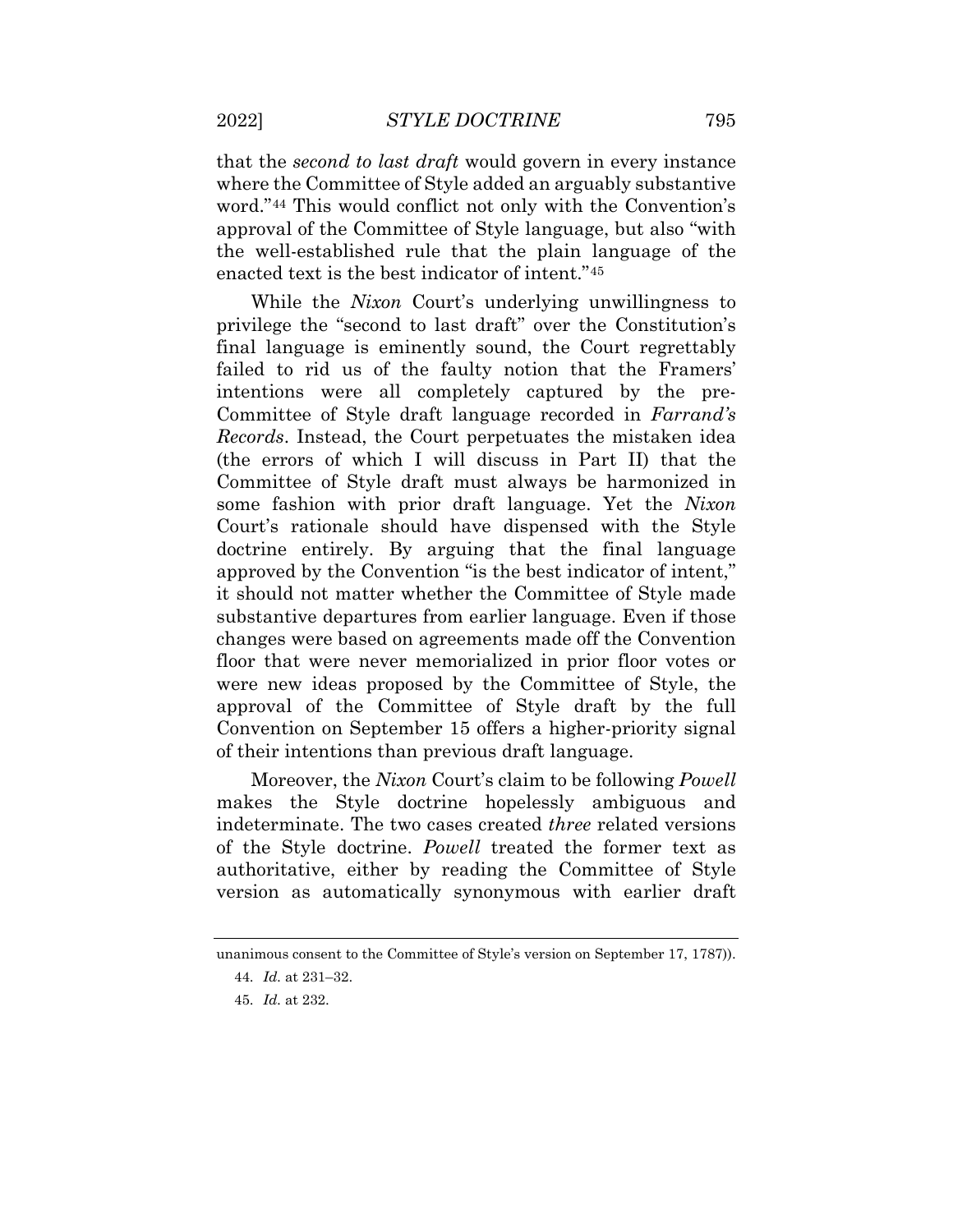language, or by requiring that a substantive Committee of Style change be disregarded. *Nixon* treated the final language as authoritative by conclusively presuming that the former ("unadorned") language must be read as synonymous with the final language. *Nixon* could have cleared this up by straightforwardly rejecting *Powell*'s suggestion that pre-Committee of Style language could ever supersede apparently inconsistent language in the final Constitution. But by leaving *Powell* standing on this point, the Court still seems committed to the proposition that the Committee of Style lacked authority to make substantive changes, and that this lack of authority has interpretive consequences. In the end, the Court in both *Powell* and *Nixon*  refused to entertain the idea that the Committee of Style might have proposed substantive changes that were adopted by the full Convention.

 *Evans* (2002).[46](#page-16-0) There, Utah challenged Census Bureau information gaps in collecting census data that would apportioned to a state.<sup>[47](#page-17-0)</sup> Utah argued that the so called plain meaning of the words "actual Enumeration" does not compel such a restriction, but went on unnecessarily to find The Court reverted to the *Powell* approach in *Utah v.*  practice of using certain inferential statistical practices to fill ultimately be used to determine the number of House seats "imputation" practice violated the constitutional requirement that the census be based on an "actual Enumeration."[48](#page-17-1) According to Utah, this phrase "require[d] the Census Bureau to seek out each individual," and precluded supplementing census-taking with any inferential or imputational methods.[49](#page-17-2) The Court concluded that the confirmation in the fact that the phrase "actual

<sup>46. 536</sup> U.S. 452 (2002).

<sup>47.</sup> *See id.* at 459.

 48. *Id.*; *see* U.S. CONST. art. I, § 2, cl. 3.

<span id="page-16-0"></span><sup>49.</sup> *Id.* at 473.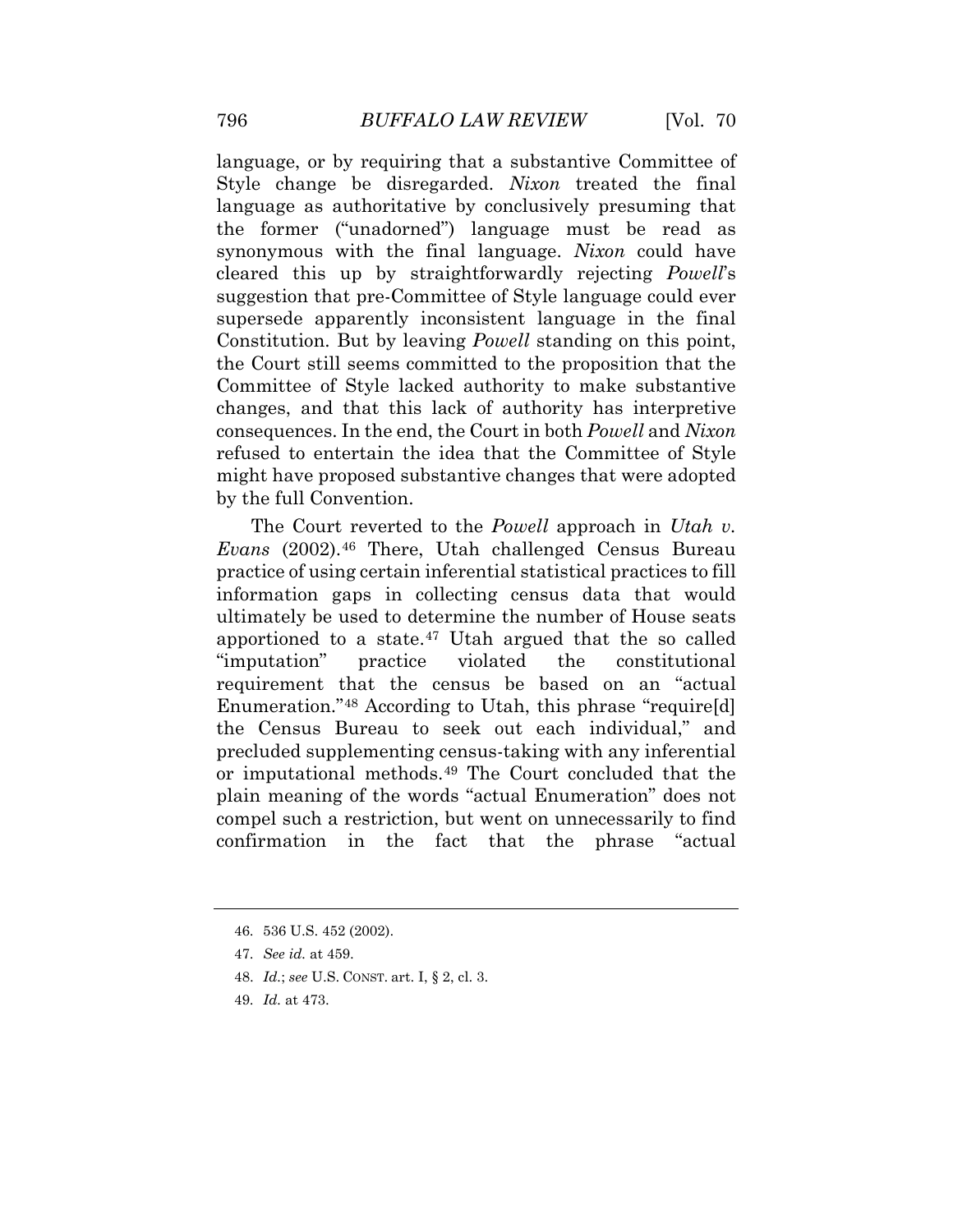Enumeration" was added by the Committee of Style.[50](#page-17-3) Citing the Convention's earlier draft language, which had provided only that the "number [of inhabitants] shall . . . be taken in pre-Committee of Style draft language. In dissent, Justice . . . 'we must presume that the Committee's reorganization *Powell* and *Nixon*, the Court determined that the Committee of Style's change had to be "the substantive equivalent" of such manner as [Congress] shall direct."[51](#page-17-4) The *Evans*  majority thus returned to *Powell*'s supposition that the final Constitution's text cannot mean something different than Thomas argued that the Court must follow *Nixon* by asserting that "[w]hatever may be said of the earlier version, or rephrasing accurately captured what the Framers meant in their unadorned language.'"[52](#page-17-5) None of the justices deviated from the proposition that the Committee of Style was jurisdictionally limited to stylistic matters.

2. Constitutional Scholars

Given that the Style doctrine has been rendered ambiguous by the Supreme Court, it might be written off as a confusing but harmless ceremony that must be occasionally observed when interpreting disputed constitutional text. But constitutional scholars have made more of the Style doctrine than the Court has, expanding at least the possibility of interpretive mischief. As summarized by Dean Treanor, "a veritable who's who of leading constitutional scholars" have at one time or another based a constitutional argument on prioritizing draft language over the Constitution's final language.<sup>[53](#page-18-0)</sup>

<span id="page-17-1"></span><span id="page-17-0"></span>The Style doctrine appears to have originated with the bald assertion by eminent constitutional historian Charles

<sup>50.</sup> *Evans*, 536 U.S. at 475.

<span id="page-17-4"></span><span id="page-17-3"></span><span id="page-17-2"></span> 51. *Id.* at 474–75 (alteration in original) (quoting 2 FARRAND'S RECORDS, *supra*  note 1, at 183 (Madison)).

<span id="page-17-5"></span> 52. *Id.* at 495 (Thomas, J., concurring in part and dissenting in part) (quoting Nixon v. United States, 506 U.S. 224, 231 (1993)).

<sup>53.</sup> Treanor, *supra* note 5, at 107.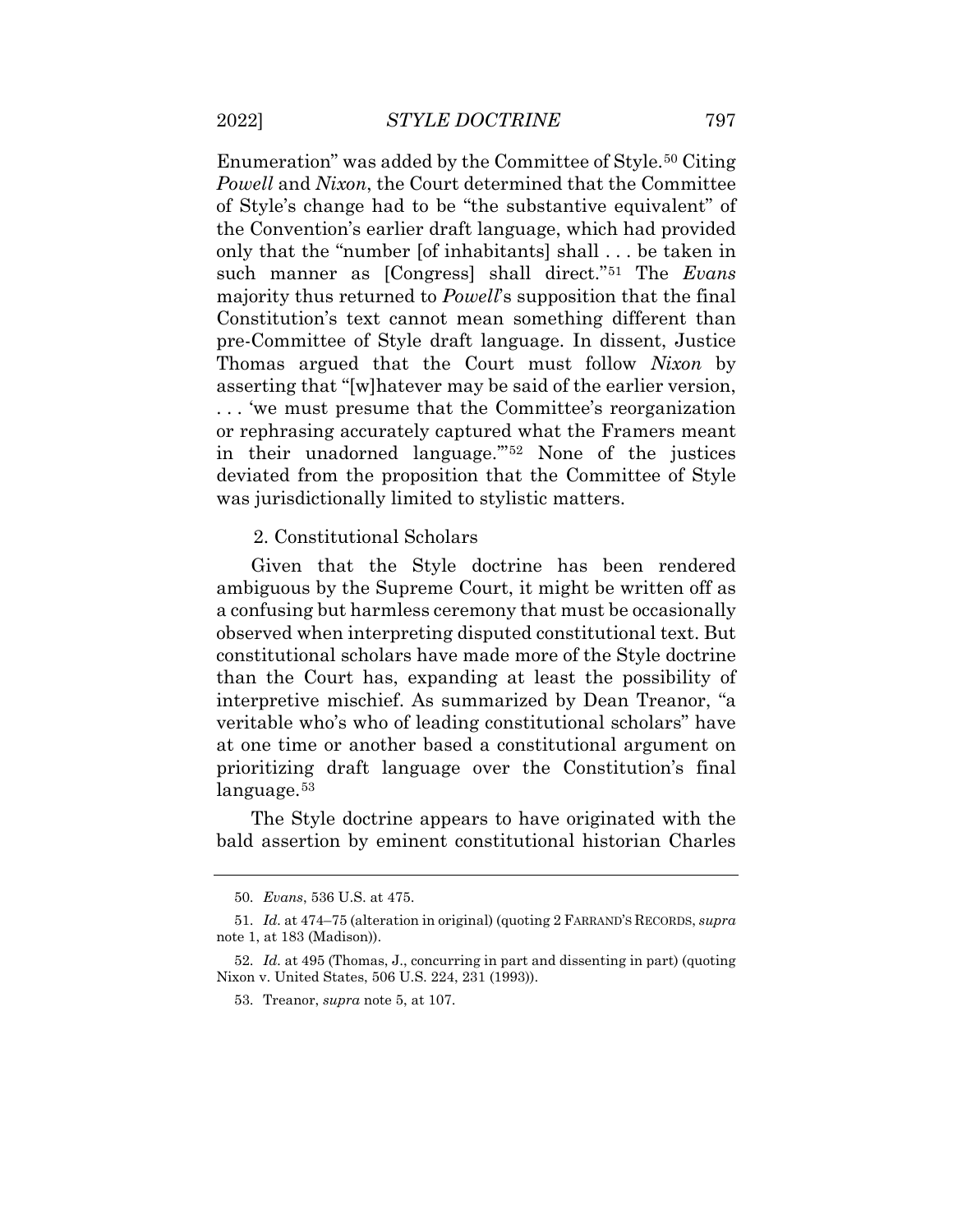by the *Powell* Court, "that the Committee of Style had no Warren in a footnote in *The Making of the Constitution*  (1928). Warren asserted, in a sentence quoted and relied on authority from the Convention to make alterations of substance in the Constitution as voted by the Convention, nor did it purport to do so."[54](#page-18-1) Warren cited no evidence for this assertion anywhere in his book; presumably, he was relying entirely on a negative inference that a committee charged with "style and arrangement" was implicitly debarred from engaging with substance. Notably, Warren contradicted the second part of his claim—"nor did it purport to do so"—elsewhere in the book.[55](#page-18-2)

Numerous constitutional scholars in recent years have doubled down on Warren's assertion.<sup>[56](#page-18-3)</sup> For example, Professors Sunstein and Lessig have argued that because the Committee of Style was "without the authority to make substantive changes," no significance should be given to the Committee's addition of the words "herein granted" to the Legislative Vesting Clause.[57](#page-19-0) Professor Sunstein, as well as

<sup>54.</sup> CHARLES WARREN, THE MAKING OF THE CONSTITUTION 422 n.1 (1928).

 55. *See, e.g.*, *id.* at 638 ("[T]he Committee of Style . . . ignored this vote and restored Randolph's original proposal ...."); *id.* at 686–87 ("[I]n a very few Committee of Style] . . . ."); *see also id.* at 650 (noting that the Committee of Style instances changes had been made in the votes of the Convention [by the declined to make a substantive change to the President's oath of office, implying that it could have tried to do so).

<span id="page-18-0"></span> and Larry Lessig have all misunderstood the Constitution's text because they posit[ed] that changes made by the Committee of Style were either ultra vires or 56. As persuasively argued by Treanor, "Cass Sunstein, Jack Rakove, Akhil and Vikram Amar, Martin Redish and Curtis Woods, David Currie, Saikrishna Prakash, Martin Flaherty, Michael Paulsen and Vasan Kesavan, Richard Fallon, purely stylistic." Treanor, *supra* note 5, at 107.

<span id="page-18-3"></span><span id="page-18-2"></span><span id="page-18-1"></span> *Administration*, 94 COLUM. L. REV. 1, 47–48 (1994). I agree with their conclusion *Enumerationism*, 59 ARIZ. L. REV. 573, 592 (2017) [hereinafter Schwartz, *A*  57. Lawrence Lessig & Cass R. Sunstein, *The President and the*  that "herein granted" is not substantively significant, but for textual reasons rather than because of the Style doctrine. *See* David S. Schwartz, *A Question Perpetually Arising: Implied Powers, Capable Federalism, and the Limits of Question Perpetually Arising*] (arguing that "herein granted" is merely a circular reference).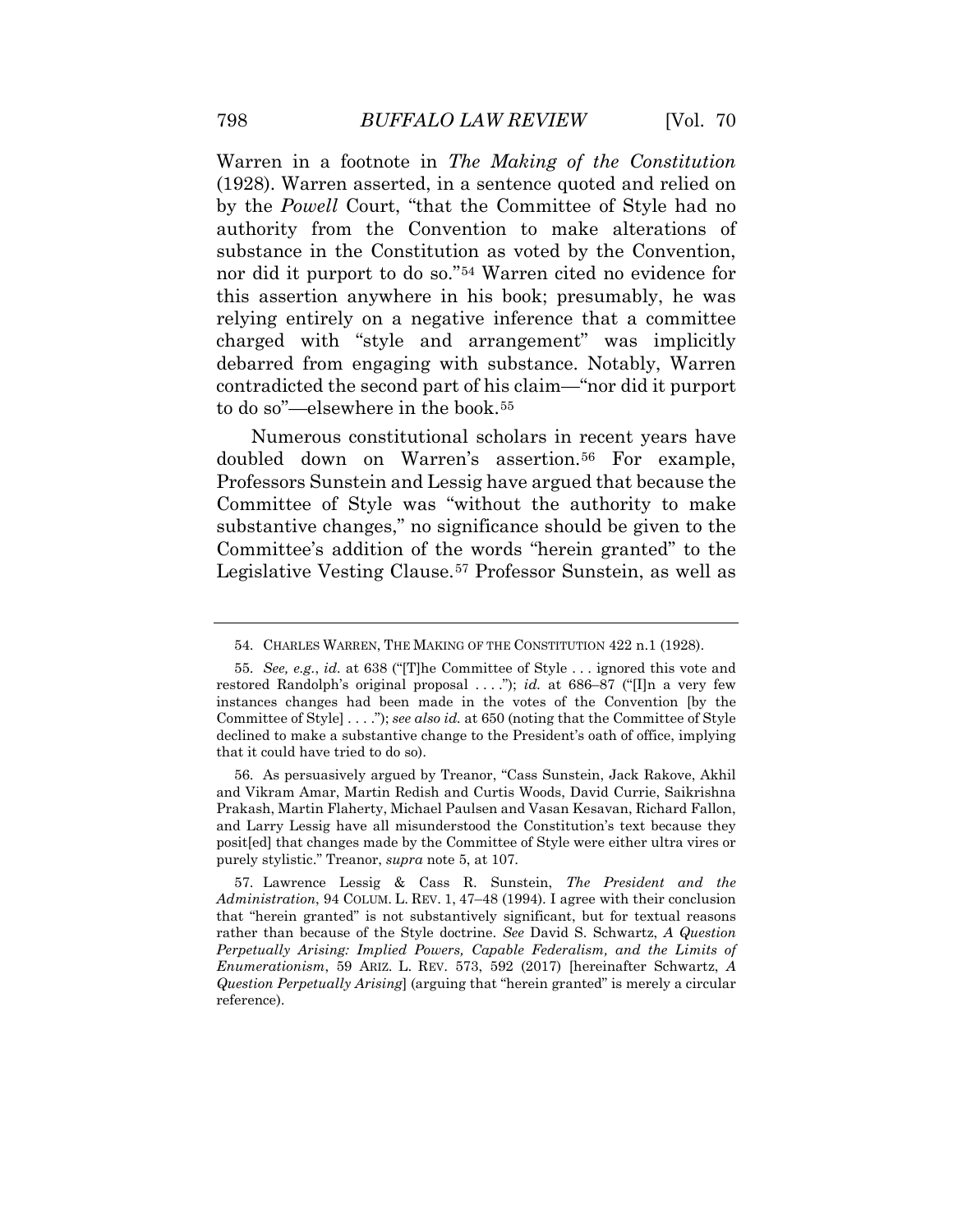Professor Rakove, have both argued that impeachable offenses should be limited to "offenses against the United States," because the phrase "against the United States" was dropped by the Committee of Style whose revision could not change a prior vote approving that language.[58](#page-19-1) Professors Amar and Amar have argued that the Presidential Succession Clause prohibits placing the House speaker or other members of Congress in the presidential line of succession, relying on the Style doctrine to give priority to pre-Committee of Style language.[59](#page-19-2) And some scholars have argued that the Judicial Vesting Clause must be read to implement the so-called "Madisonian Compromise"—giving Congress the discretion, not the obligation, to create lower federal courts—despite arguably mandatory language in the final Constitution, in significant part because of "the limited charge of the Committee of Style 'to revise the style of and arrange the articles agreed to by the House.'"[60](#page-20-0)

#### C. *The Style Doctrine's Internal Confusion*

 Aside from the historical confusion at its core, the Style doctrine is internally confused in two key respects. First, it about the subjective intentions of the drafters and the confuses "making" versus "proposing" substantive changes. Second, it conflates two related but different arguments procedural regularity or lack thereof at the Convention.

<span id="page-19-0"></span> 58. *See* CASS R. SUNSTEIN, IMPEACHMENT: A CITIZEN'S GUIDE 48 (2017); Jack N. Rakove, *Statement on the Background and History of Impeachment*, 67 GEO. WASH. L. REV. 682, 687 (1999).

<span id="page-19-1"></span> 59. *See* Akhil Reed Amar & Vikram David Amar, *Is the Presidential Succession Law Constitutional?*, 48 STAN. L. REV. 113, 115–16, 118–19 (1995); *see also* U.S. CONST. art. II, § 1, cl. 6.

<span id="page-19-2"></span>Guided Quest for the Original Understanding of Article III, 132 U. PA. L. REV. 741, 794 n.169 (1984) (quoting 2 FARRAND'S RECORDS, *supra* note 1, at 547 60. Robert N. Clinton, *A Mandatory View of Federal Court Jurisdiction: A*  (Madison)); *see* Treanor, *supra* note 5, at 92.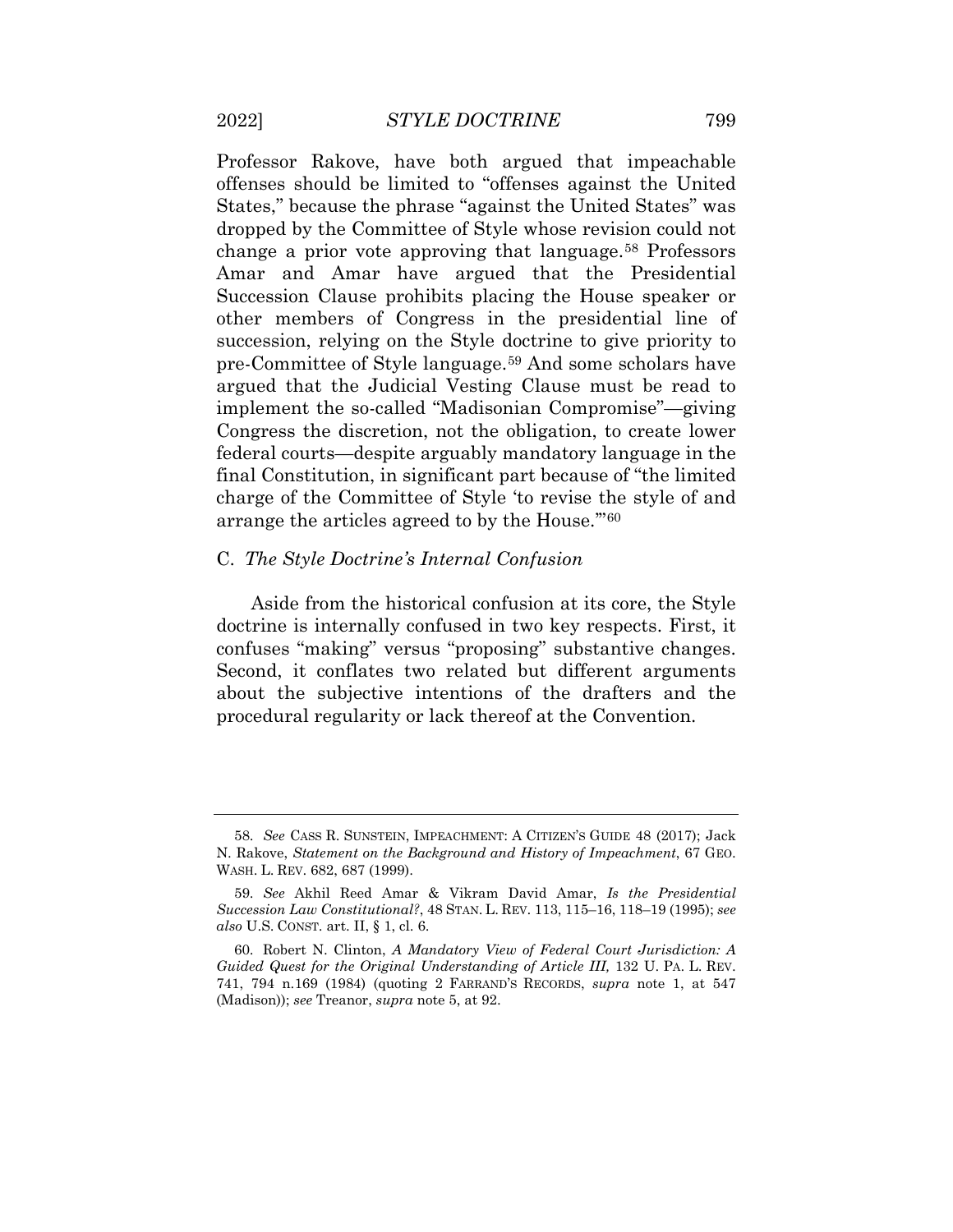#### 1. "Making" Versus "Proposing" Changes

 stated that "the Committee of Style had no authority . . . to *make* alterations of substance in the Constitution."[61](#page-21-0) This about the Supreme Court and the academics who have Style doctrine can only be that the Committee of Style's The Style doctrine is surprisingly confused about the important—and obvious—distinction between a committee *making* and merely *proposing* substantive revisions. Warren may be literally true, for *no* committee at the Convention had authority to "make" binding substantive decisions of any kind. As discussed further below, all committee reports at the Convention were mere proposals. If the Committee of Style draft contained any substantive changes to prior agreed language, these would have been proposals, and such changes were only "made" by the full Convention voting to approve them. But the Style doctrine gains most of whatever force it has by drifting from "make" to "propose." Warren's seminal claim about the Committee's lack of authority almost certainly drifted in this manner, and the same is true deployed the Style doctrine. The real claim underlying the *proposed* substantive changes have to be rejected because the Committee lacked authority to *propose* any substantive revisions.

#### 2. Subjective Intentions Versus Procedural Regularity

The Style doctrine is at bottom an intentionalist approach to constitutional interpretation. "[V]irtually all major interpretive approaches agree that the communicative intent of the Framers is relevant to the interpretation of an ambiguous constitutional provision and that the drafting (or 'legislative') history sheds important light on that intent."[62](#page-21-1)

<sup>61.</sup> WARREN, *supra* note 54, at 422 n.1 (emphasis added).

<span id="page-20-0"></span> *Clause*]; *see, e.g.*, Jamal Greene, *The Case for Original Intent*, 80 GEO. WASH. L. REV. 1683, 1683 (2012) (noting that historical intent arguments are persuasive 62. David S. Schwartz, *Recovering the Lost General Welfare Clause*, 63 WM. & MARY L. REV. 857, 871 (2022) [hereinafter Schwartz, *Lost General Welfare*  authority in U.S. constitutional culture). Original public meaning originalists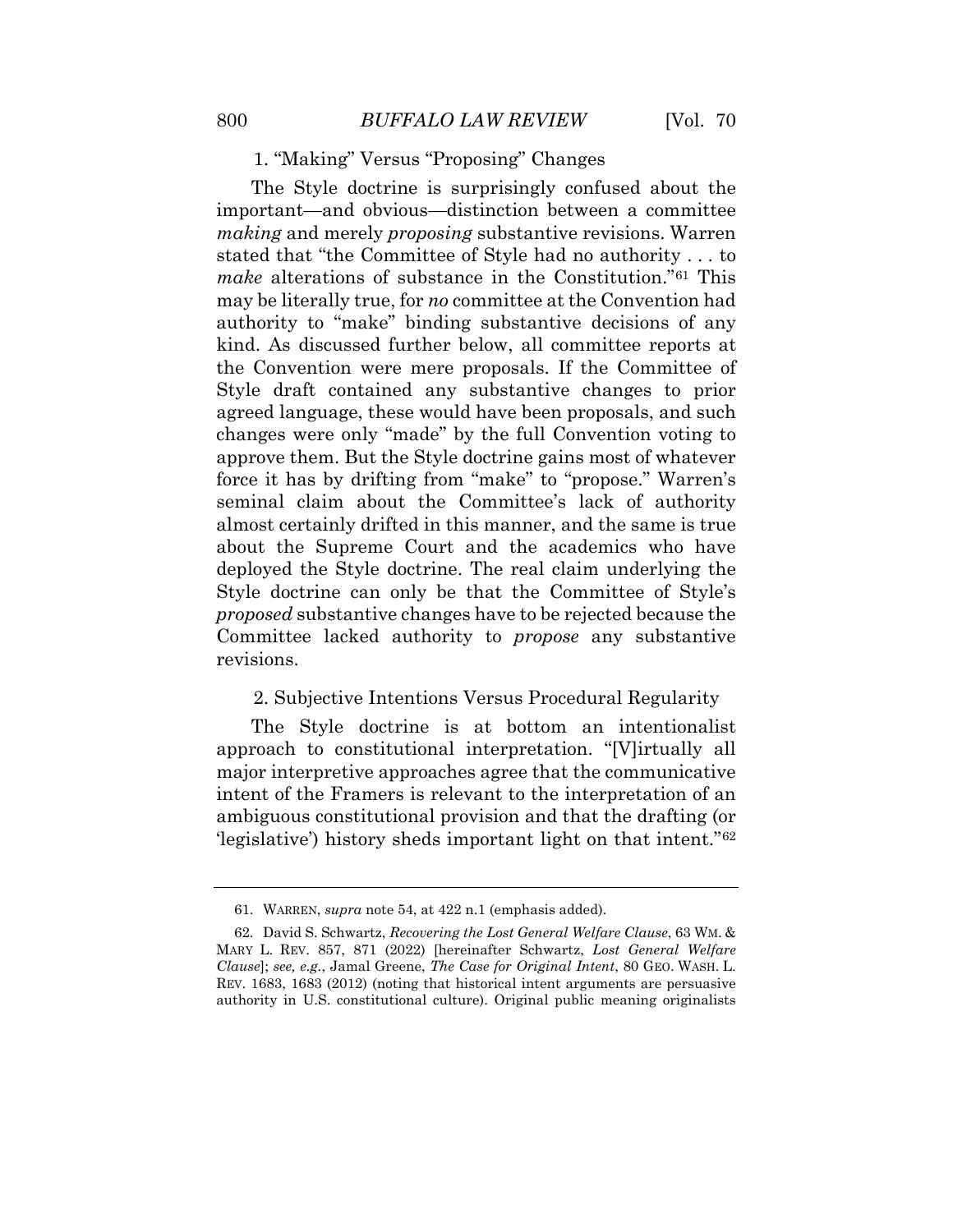by that language. The Style doctrine purports to ask that routine question, but does so in an odd and confused way. Where the meaning of a constitutional provision is in dispute, interpreters routinely ask what the Framers meant

 extent that it purports to focus on the formal "authority" of for ratification. Here, the supposed procedural irregularity is moment's reflection shows the absurdity of an argument The Style doctrine has a highly formalistic aspect. To the the Committee of Style, the Style doctrine implies that procedural irregularities at the Convention could invalidate final constitutional language submitted by the Convention a committee exceeding its jurisdiction. Such an implication might have a superficial appeal to lawyers, who assume the virtues of procedural regularity as a matter of course. But a invalidating final constitutional language based on a purported procedural irregularity during the Convention.

 There was historically no procedural law governing the procedural "validity" of the Convention's final work product. To be sure, the Convention adopted a set of familiar manner in which the Convention was to create a draft to submit for ultimate ratification, and therefore no authoritative standard against which to judge the internal

<span id="page-21-1"></span><span id="page-21-0"></span> of ratification is determinative; yet even they, too, find drafters' intent, and therefore drafting history, to be relevant to interpretation. *See* Barnett & of the Framers] because they might have special insight into the machine that 19 HARV. J.L. & PUB. POL'Y 403, 408 (1996)); Kurt T. Lash, *The Original Meaning of an Omission: The Tenth Amendment, Popular Sovereignty, and "Expressly"*  drafting history of Tenth Amendment as part of an inquiry into its original public *Affairs*, 111 YALE L.J. 231, 279–87 (2001) (analyzing drafting history of Article II  John O. McGinnis & Michael B. Rappaport, *Original Methods Originalism: A New Theory of Interpretation and the Case Against Construction*, 103 NW. U. L. REV. 751, 758–60 (2009) (arguing that drafters' intent was the dominant contend that the "public meaning" of the Constitution's final language at the time Bernick, *supra* note 22, at 47 ("[W]e consult [the drafting history and intentions they designed." (quoting Randy E. Barnett, *The Relevance of the Framers' Intent*, *Delegated Power*, 83 NOTRE DAME L. REV. 1889, 1897, 1900–22 (2008) (analyzing meaning); Kesavan & Paulsen, *Secret Drafting History*, *supra* note 21, at 1204; Saikrishna B. Prakash & Michael D. Ramsey, *The Executive Power over Foreign*  to establish original public meaning of executive powers). Other versions of originalism embrace the Framers' intentions as directly controlling. *See, e.g.*, interpretive principle in founding era).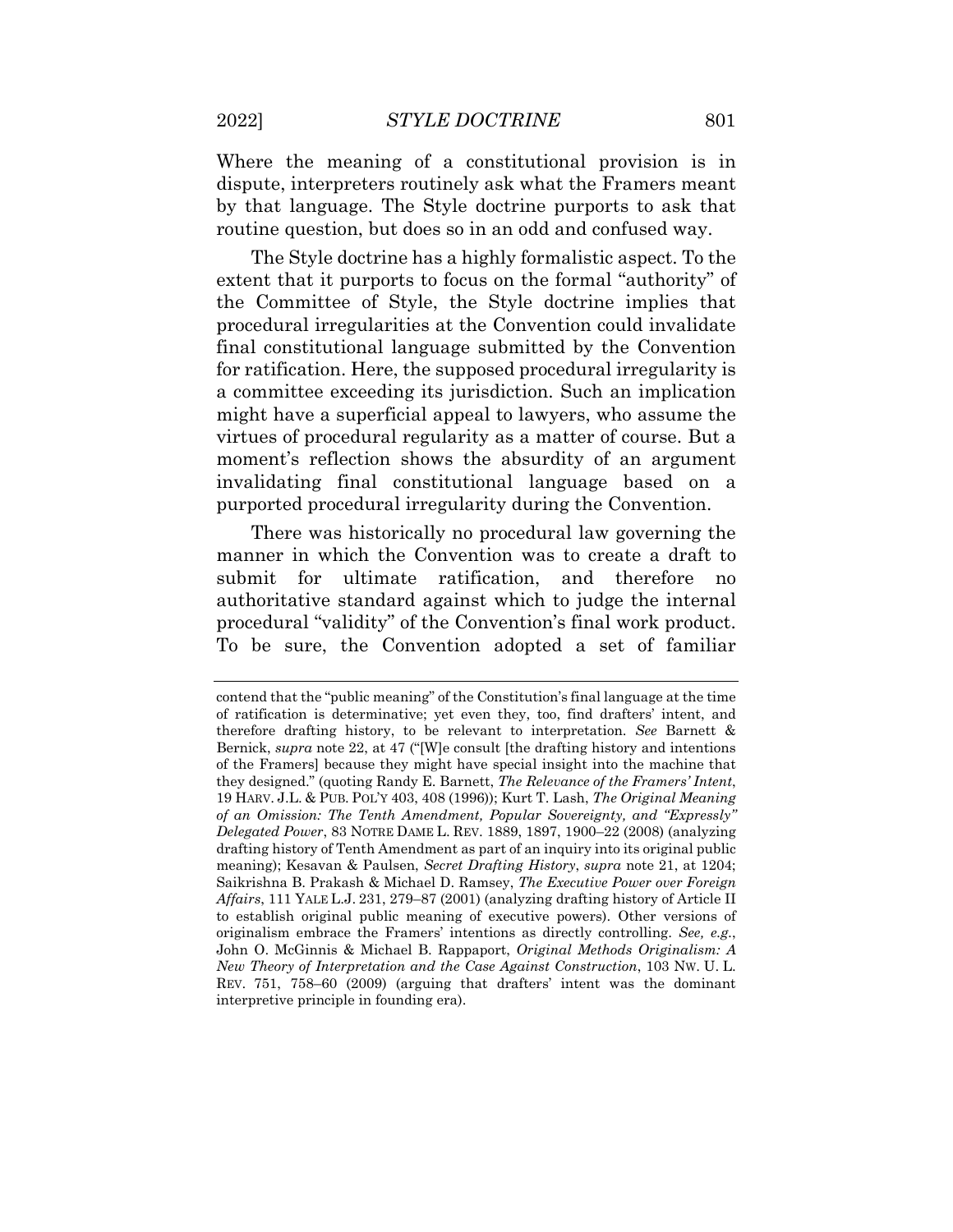Gouverneur Morris, the document reported out by the legislative rules to govern its internal process.[63](#page-23-0) But this was to keep internal order and stay on task. The Convention's procedural rules were manifestly not intended to create a basis for later external challenges to invalidate portions of its own work. After all, the Convention proceedings were held in secret, in part because the Framers feared that public disclosure of its drafting process might "furnish handles to the adversaries of the Result of the [Convention]."[64](#page-23-1) Had the Convention on the first day voted to delegate the task of drafting a proposed constitution to the sole discretion of Convention would have had the same legal status as the one actually reported on September 17: "nothing more than the draught of a plan," as James Madison put it.[65](#page-23-2)

Indeed, the Convention as a whole was procedurally irregular. The delegates met in Philadelphia pursuant to authorizing resolutions from their respective state legislatures. These resolutions all substantially authorized their delegates only to amend the Articles of Confederation, to make them "adequate to the [e]xigencies of the Union."[66](#page-23-3)

 CONSTITUTIONAL CONVENTION 52 (2015); MAX M. EDLING, A REVOLUTION IN FAVOR OF GOVERNMENT: ORIGINS OF THE U.S. CONSTITUTION AND THE MAKING OF THE 66. 3 FARRAND'S RECORDS, *supra* note 1, at 560 (Virginia delegates' authorization). This phrasing was repeated in substance in all twelve authorizing resolutions from several state legislatures (Rhode Island, excepted). *See id.* at 563–86. That these resolutions reflected the state legislatures' expectation that the Convention would merely propose amendments to the Articles, rather than replace them. *See, e.g.*, MARY SARAH BILDER, MADISON'S HAND: REVISING THE

 63. *See* 1 FARRAND'S RECORDS, *supra* note 1, at 8–9 (Journal).

<sup>64.</sup> *Id.* at 10 (Madison) (statement of George Mason); *see id.* at 10 n.4 (Madison) (justifying secrecy of proceedings as well as individual votes "for reasons similar").

 OF JAMES MADISON 290, 295–96 (J.C.A. Stagg et al. eds., 1989) ("But, after all, whatever veneration might be entertained for the body of men who formed our constitution, the sense of that body could never be regarded as the oracular guide validity were breathed into it, by the voice of the people, speaking through the 65. James Madison, Speech on Jay's Treaty (Apr. 6, 1796), *in* 16 THE PAPERS in the expounding the constitution. As the instrument came from them, it was nothing more than the draught of a plan, nothing but a dead letter, until life and several state conventions.").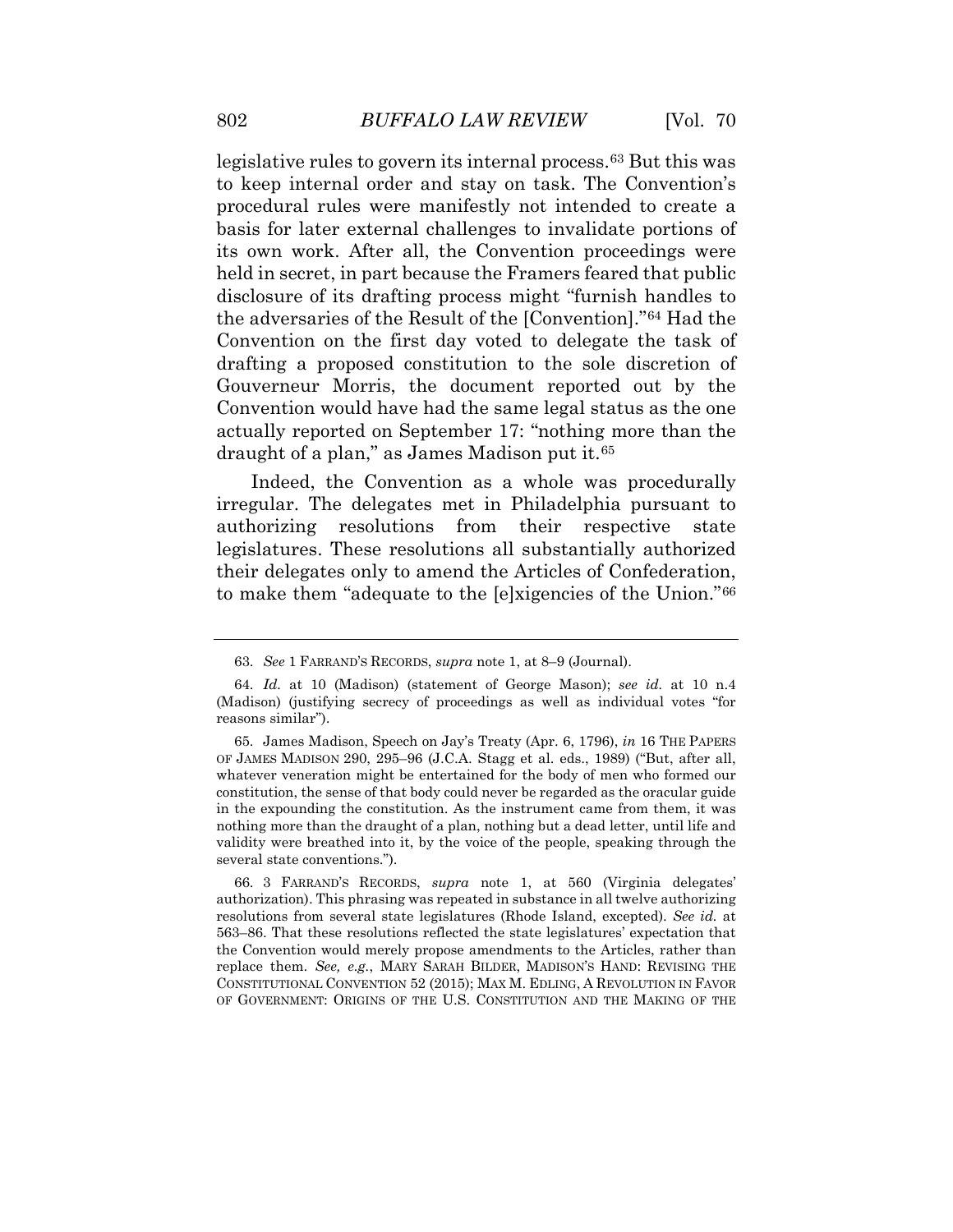But from the first week of the Convention, the delegates and to create a Constitution from scratch.[67](#page-24-0) In this sense, the consciously chose to exceed their legal authorization: they determined to jettison the Articles rather than amend them, Convention as a whole was ultra vires. This was reflected in the premise that the Constitution was to be "ratified." Ratification covers all sins by an agent, except fraud.

 found one way or the other. It makes no sense where, as here, There is thus no force to any claim that departures from internal procedural regularity at the Convention might formally undermine particular constitutional provisions. The only plausible relevance of the ultra vires argument against the Committee of Style is the extent to which it reveals the drafters' *intentions*. But it is equally implausible to argue that the Framers' actual subjective intentions are to be conclusively presumed from some purported procedural rule about committee jurisdiction. One could argue for some concept of "constructive" intent, as might be used as a rule in interpreting legal instruments or statutes. But such a concept makes sense only where drafters' intent is deemed legally dispositive, and therefore something that must be drafters' intent is merely relevant evidence of meaning *if evidence of that subjective mental state is available*. No argument for "constructive Framers' intent" has yet been offered, and it is difficult to imagine a persuasive one.

<span id="page-23-2"></span><span id="page-23-1"></span><span id="page-23-0"></span> agreed to" is merely some evidence of the subjective appointing the Committee of Style.<sup>[68](#page-25-0)</sup> Importantly, this is an In contrast to the implausible, formal "ultra vires" argument, it might be argued that the Committee's assignment "to revise the style of and arrange the articles intentions and expectations of the Convention delegates in empirical argument about actual states of mind, rather than

<span id="page-23-3"></span> AMERICAN STATE 16–17 (2003); MICHAEL J. KLARMAN, THE FRAMERS' COUP: THE MAKING OF THE UNITED STATES CONSTITUTION 140–44 (2016).

 67. *See, e.g.*, MAIER, *supra* note 8, at 29; KLARMAN, *supra* note 66, at 140–44; BEEMAN, *supra* note 18, at 294–95.

<sup>68. 2</sup> FARRAND'S RECORDS, *supra* note 1, at 547 (Journal).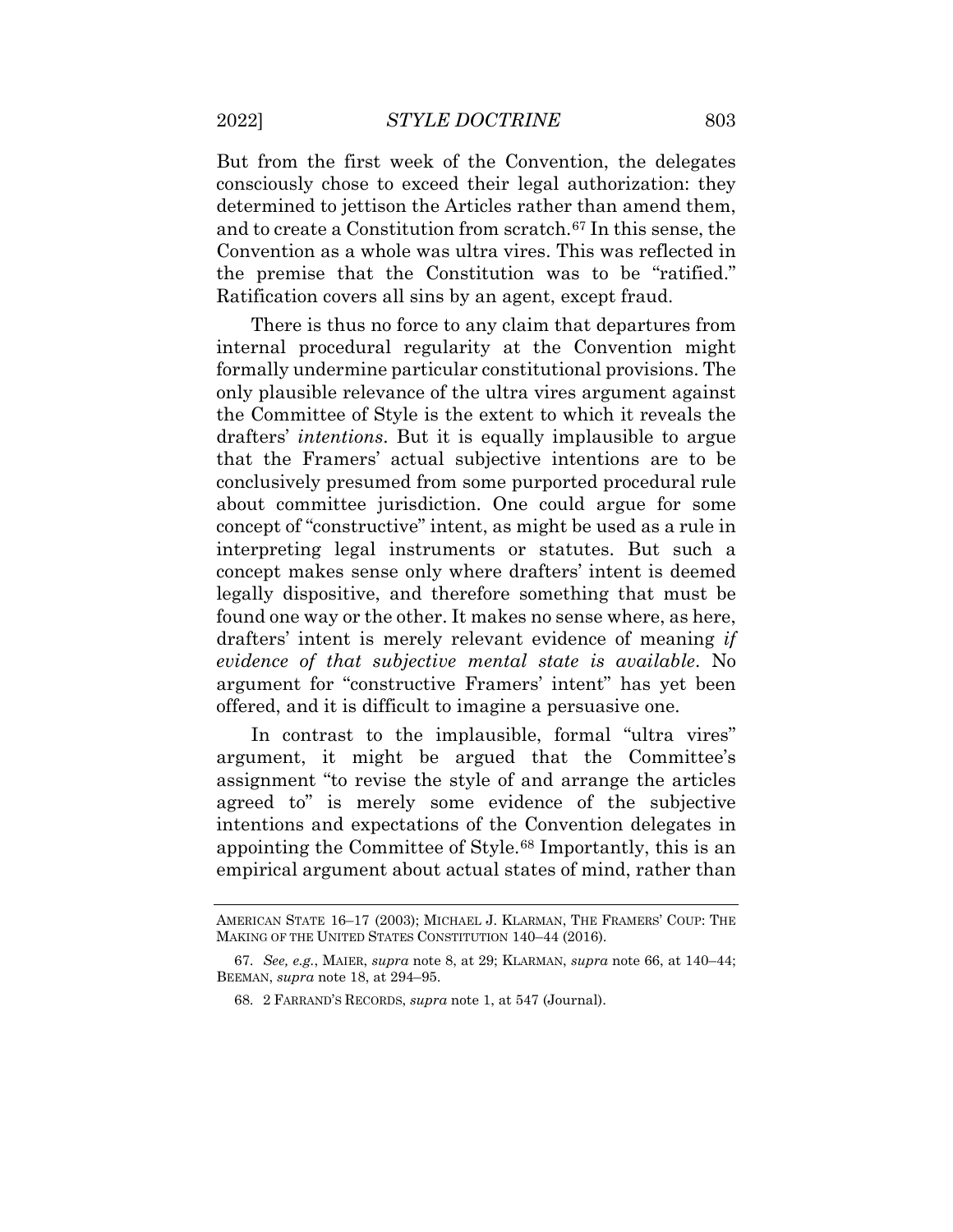and much weaker than the conclusive presumption made by an unchanged intention, to offset the inference that the a formalistic argument that intentions will be conclusively presumed from a legal rule or procedure. This "softer" version of the ultra vires argument is at once more plausible the Style doctrine. It is easily rebutted by historical evidence of contrary intentions or changed minds. Even if the delegates initially intended or expected that the Committee of Style should refrain from suggesting substantive changes, there is no strong reason to presume that that intention would have remained unchanged when the delegates were subsequently presented with a draft that did propose substantive revisions. There is no evidence to suggest such Committee of Style's changes were okay—an inference derived from the Convention's overwhelming approval of the Committee of Style report.

The argument that follows in Part II addresses both the formalistic and evidence-of-intentions versions of the Style doctrine.

#### D. *The Potential Mischief of the Style Doctrine*

Does the Style doctrine create a potential for interpretive mischief? Or is it a harmless bit of silliness?

 has persuasively shown, that the Committee of Style these revisions, the Style doctrine furthers the historical meaning conforms to the preferred interpretations of the The more modest answer is that it obscures our constitutional history. There is little doubt, as Dean Treanor revisions leaned in a nationalist direction. Whether or not these were substantive changes, they strengthened Federalist interpretations. By minimizing or dismissing myopia that obscures the Federalist Constitution more generally and feeds the myth that the Constitution's original Jeffersonian-Madisonian Republican party.

<span id="page-24-0"></span>This is particularly true in the case of the Preamble. The Committee of Detail draft opened with a preamble that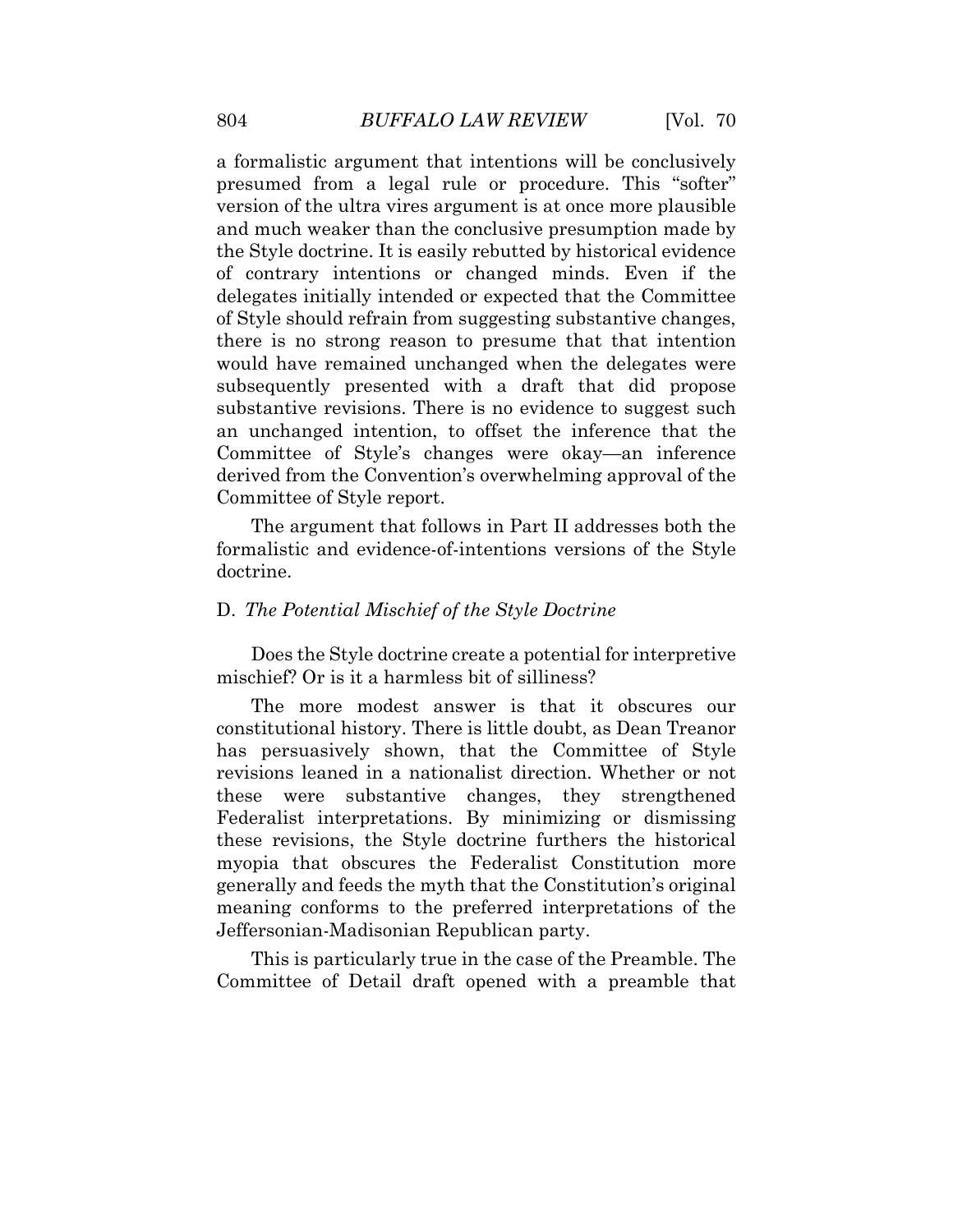contested, and that Federalists saw it as something far to the Constitution.[71](#page-26-2) During the ratification campaign, Anti- Federalists anxiously read the preamble as a broad grant of began, "We the people of the States," followed by a list of the thirteen states. The Committee of Style famously changed this to "We, the People of the United States" followed by a broad list of national purposes of the government, which were entirely absent from the Committee of Detail draft.<sup>[69](#page-26-0)</sup> Today we say the Preamble is a mere stylistic flourish, but that is based on trying to harmonize it with enumerationism—the doctrine of limited enumerated powers—and is not based on a serious analysis of the Framers' intentions or understandings.[70](#page-26-1) But recent scholarship has uncovered a richer history to the Preamble, one suggesting that the full scope of its meaning was broader than a non-substantive throat-clearing introduction powers.[72](#page-26-3) Federalists played this down during ratification, but after ratification argued that the Preamble was indeed a

<sup>69.</sup> *Compare id.* at 177 (Madison) (Committee of Detail preamble), *with id.* at 590 (Committee of Style preamble).

 70. *See, e.g.*, Jacobson v. Massachusetts, 197 U.S. 11, 22 (1905) ("[The Preamble] has never been regarded as the source of any substantive power . . . .").

 71. *See, e.g*., David S. Schwartz, *Reconsidering the Constitution's Preamble: Enumeration and National Power at the Founding*, 69 AM. U. L. REV. F. 183, 194– *The Words That Made Us U.S.*, 37 CONST. COMMENT. 55 (2022); Treanor, *supra*  note 5, at 48–59; Jonathan Gienapp, *The Myth of the Constitutional Given:*  209 (2020).

<span id="page-25-0"></span> 72. *See, e.g*., Letter from Samuel Adams to Richard Henry Lee, (Dec. 3, 1787), *in* 4 THE DOCUMENTARY HISTORY OF THE RATIFICATION OF THE CONSTITUTION 349 Building I stumble at the Threshold. I meet with a National Government, instead of a fœderal Union of Sovereign States . . . [,] the Powers of which shall extend to every Subject of Legislation . . . ."); *Brutus XII*, N.Y.J., Feb. 7, 1788, *reprinted in*  16 DHRC (John P. Kaminski et al. eds., 1986), *supra*, at 74 ("[T]he spirit of the constitution . . . if it is to be collected from the preamble, in which its end is any government is instituted, whether external or internal."); John Smilie, Statement at the Pennsylvania Ratifying Convention (Nov. 28, 1787), *in* 2 DHRC a plain and positive meaning . . . . Here, sir, we find the right of making laws for every purpose is invested in the future governors of America . . . ."). (John P. Kaminski et al. eds., 1997) [hereinafter DHRC] ("I confess, as I enter the declared, is to constitute a government which is to extend to every case for which (Merrill Jensen et al. eds., 1976), *supra*, at 407–08 ("[The Preamble's] words have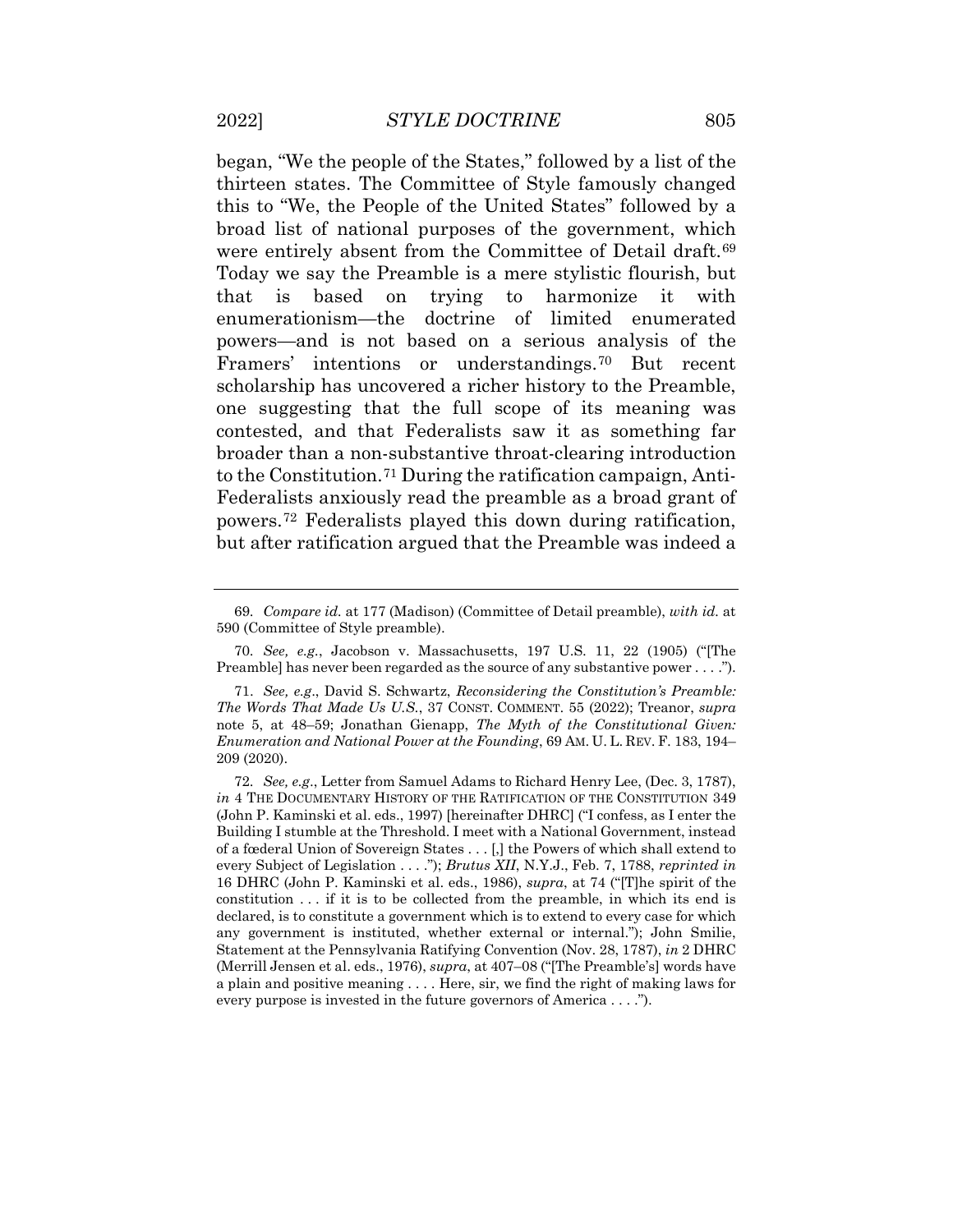First Bank of the United States, as well as other laws, could source of federal governmental power. Federalists in Congress argued that legislative authority to charter the be found in the Preamble.[73](#page-27-0) This interpretation was buried under the weight of political success of the Jeffersonian-Madisonian Republican party in the early 1800s and was largely forgotten for almost two centuries.

The potential for more immediately practical interpretive mischief is harder to pin down. In the only extensive and systematic review of changes made by the Committee of Style, Dean Treanor documents some fifteen arguably substantive changes by the Committee to language adopted by prior votes of the Convention.[74](#page-27-1) In theory, that creates a sizeable number of potential arguments to depart from the Constitution's final, ratified language in favor of some earlier draft version that can be found by combing through *Farrand's Records*. In fact, as I have argued elsewhere, most of the fifteen changes are stylistic or clarifying, rather than substantive departures.[75](#page-27-2) But a few could be troublesome.

<span id="page-26-1"></span><span id="page-26-0"></span> succession, leading to the potential unconstitutionality of the For example, the Committee of Style changed "officer of the United States" to "officer" in the Clause defining those whom Congress may place in the line of presidential succession.[76](#page-27-3) An argument can be made that the latter expression, but not the former, includes members of Congress, who might be said to hold offices, but not offices "of the United States," if the latter is construed to mean only executive branch officers. A Style doctrine argument to revert to the earlier language could lead to a conclusion that the Speaker of the House cannot be in the line of presidential

<span id="page-26-3"></span><span id="page-26-2"></span> 73. *See* Treanor, *supra* note 5, at 59; Gienapp, *supra* note 71, at 194–209.

<sup>74.</sup> *See* Treanor, *supra* note 5, at 113, 116.

 75. *See* Schwartz, *Framing the Framer*, *supra* note 7.

<sup>76.</sup> *See* Treanor, *supra* note 5, at 81.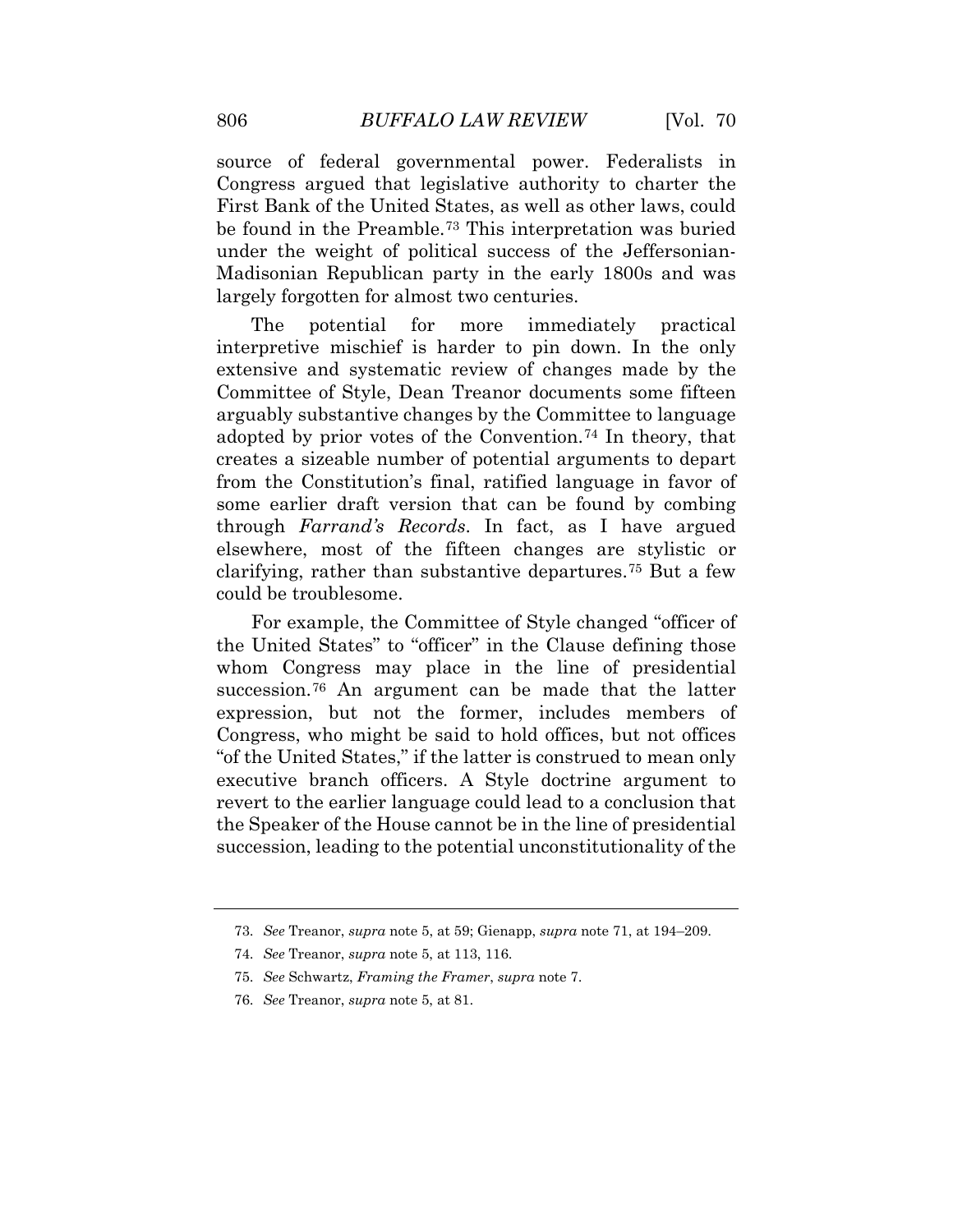current presidential succession statute.[77](#page-28-0)

 this change to argue for a limitation on the grounds for Also, in Article II, the Committee of Style deleted "against the United States" from "other high crimes and misdemeanors"[78](#page-28-1) in the Presidential Impeachment Clause, arguably broadening the impeachment catchall language to extend to state law crimes.[79](#page-28-2) As noted above, some constitutional scholars have deployed the Style doctrine to impeachment.<sup>[80](#page-28-3)</sup>

A further Committee of Style change involved a revision of the New States Clause that arguably places a flat prohibition on subdividing a state into two or more states.<sup>[81](#page-28-4)</sup>

79. Treanor, *supra* note 5, at 83–85.

. . . .

- 80. *See supra* text accompanying note 58.
- 81. On August 30, the Convention had adopted this language:

 *new State shall be hereafter formed or erected within the jurisdiction of any*  New States may be admitted by the Legislature into this Union: but *no of the present States* without the consent of the Legislature of such State as well as of the general Legislature.

Nor shall any State be formed by the junction of two or more States or parts thereof without the consent of the Legislatures of such States as well as of the Legislature of the United States.

<span id="page-27-0"></span> 2 FARRAND'S RECORDS, *supra* note 1, at 458 (Journal) (emphasis added). And the Committee of Style changed it to this:

New states may be admitted by the Congress into this union; but *no new state shall be formed or erected within the jurisdiction of any other state*; nor any state be formed by the junction of two or more states, or parts of states, without the consent of the legislatures of the states concerned as well as of the Congress.

<span id="page-27-3"></span><span id="page-27-2"></span><span id="page-27-1"></span> *Id.* at 602 (Madison's copy of the Report of Committee of Style). The change is the switch from a comma to a semicolon after the otherwise-synonymous italicized

 77. *See* 3 U.S.C. § 19 (2020); Amar & Amar, *supra* note 59, at 115–19. Further ambiguity is created by the Twentieth Amendment, which arguably supersedes this aspect of the Presidential Succession Clause.

<sup>78.</sup> *Compare* 2 FARRAND'S RECORDS, *supra* note 1, at 551–52 (Madison) ("against the United States" inserted), *with id.* at 600 ("against the United States" absent from Committee of Style draft).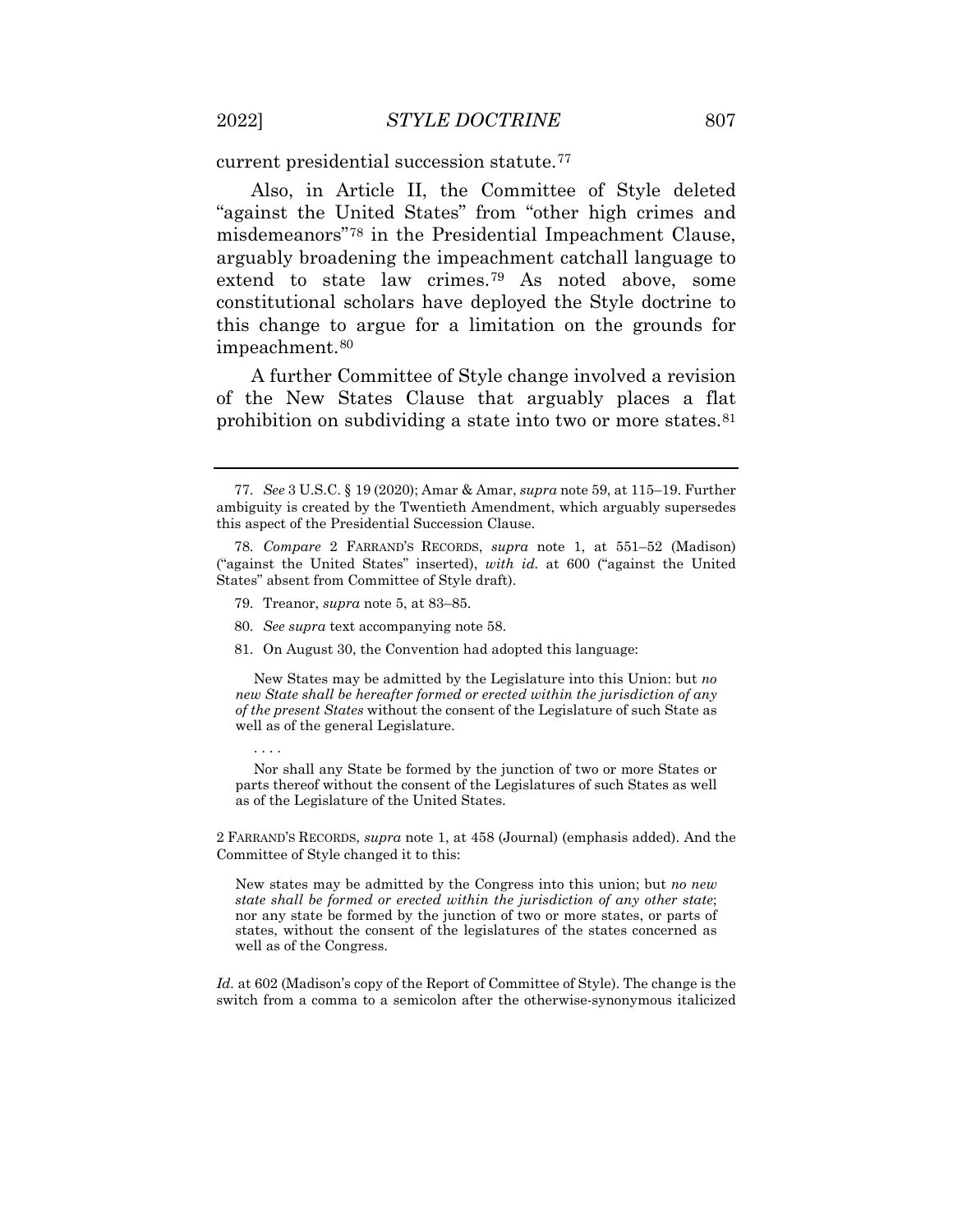The alternative reading would permit such partitions with the consent of the involved state's legislature and Congress. While the flat-prohibition interpretation in my view requires improperly attributing meaning to a semicolon, the argument is available.[82](#page-29-0) 

 difficult to assess. As Treanor observes, despite his effort to There may be other such perplexities. Enterprising attorneys might find it advantageous to comb through *Farrand's Records* hoping to unearth differences between the Committee of Style draft and earlier approved motions and committee reports during the Convention. They might then gin these up into arguable substantive differences—thereby triggering the Style doctrine. The scope of this problem is be comprehensive in finding fifteen differences, there are likely others.<sup>83</sup>

#### II. DID THE COMMITTEE OF STYLE EXCEED ITS AUTHORITY?

<span id="page-28-1"></span><span id="page-28-0"></span> odds with the evidence we have. It reflects a general No constitutional scholar that I am aware of has seriously investigated the question of the Committee of Style's "authority." Starting with Charles Warren's bald assertion that "the Committee of Style had no authority . . . to make alterations of substance in the Constitution as voted by the Convention,"[84](#page-30-0) that conclusion has simply been assumed. No scholar has pointed to any evidence supporting the Committee of Style's lack of substantive authority apart from the negative inference from its nominal assignment. The conventional view based on Warren's conclusion is at confusion about how committees functioned in the Convention and how we should think about committee

<span id="page-28-4"></span><span id="page-28-3"></span><span id="page-28-2"></span>phrases in the two versions.

 intentions to mid-sentence punctuation, see generally Schwartz & Enger, *supra*  82. For an elaboration of the argument against attributing Framers' note 15.

<sup>83.</sup> *See* Treanor, *supra* note 5, at 6.

<sup>84.</sup> WARREN, *supra* note 54, at 422 n.1.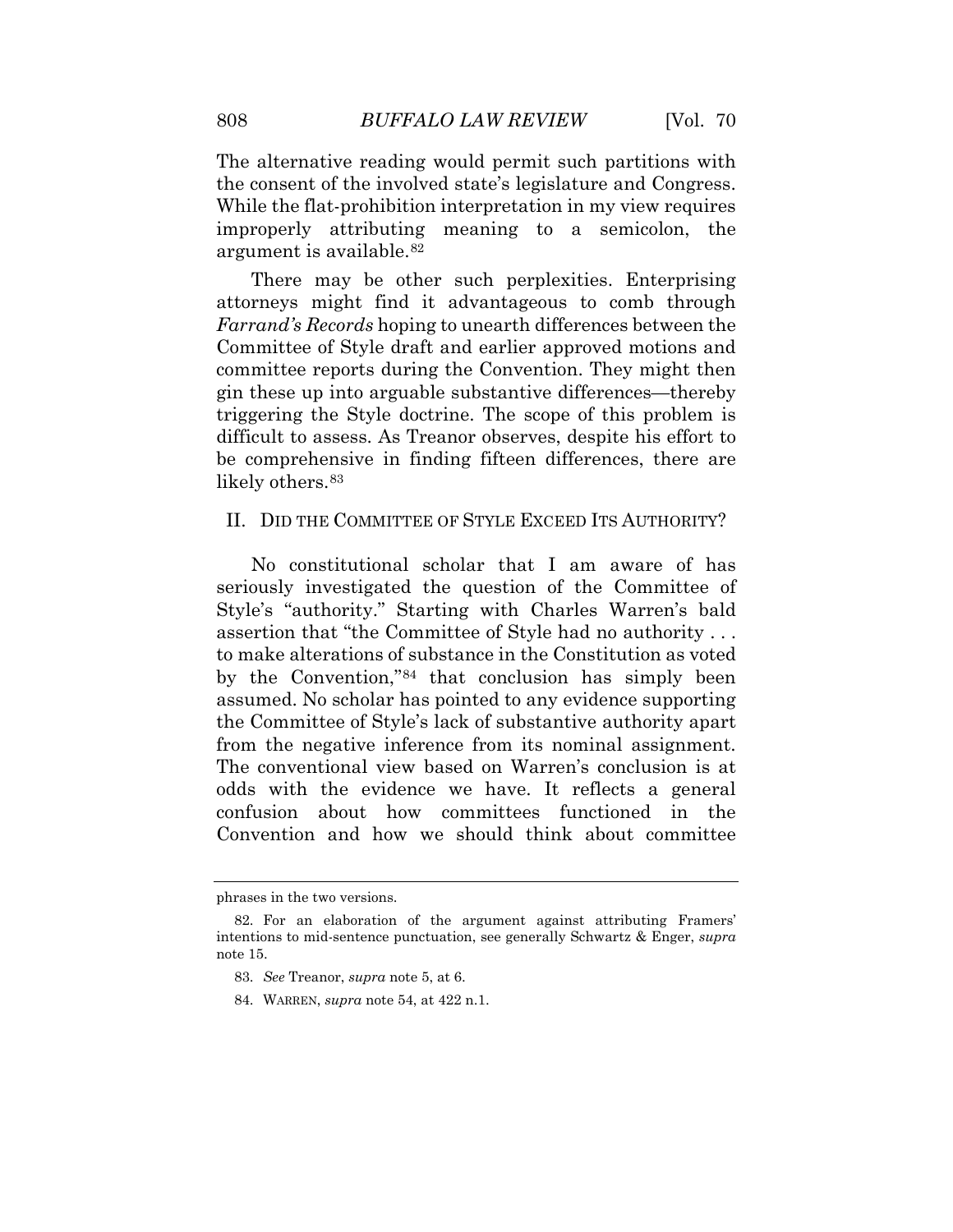function in interpreting the Constitution.

#### A. *The Committee of Style's "Authority"*

 in the rules specified the limits of the substantive authority committee "exceeded their powers."[88](#page-31-0) No one echoed this Aside from meeting as a "Committee of the Whole House" from May 30 to June 19,[85](#page-30-1) the Convention formed eleven committees during its deliberations.<sup>86</sup> All of these committees were ad hoc and were formed to deal with particular issues of widely varying specificity.[87](#page-30-3) But nothing of committees. Only one delegate on one occasion during the entire Convention is recorded as having objected that a claim, or made such a claim as to other committee reports, strongly suggesting that "committee powers" were not a thing. The referral or commitment of specific issues to

 deal with the apportionment of House seats to each state. *See* 1 FARRAND'S acted on." 2 *id.* at 473 (Journal). 87. On the more specific end of the spectrum, one committee was assigned to RECORDS, *supra* note 1, at 540 (Madison). On the more general end of the spectrum, a committee was formed to deal with an unspecified set of "parts of the Constitution as have been postponed, and such parts of reports as have not been

<span id="page-29-1"></span><span id="page-29-0"></span> to hammer out what would eventually become the "Great Compromise" between 88. This was James Wilson on July 5, objecting to the first committee effort the large and small states. *See* 1 *id.* at 535 (Yates); Vile, *supra* note 12, at 156– 60 (explaining committee's work).

<sup>85.</sup> *See* 1 FARRAND'S RECORDS, *supra* note 1, at 29, 312 (Journal); Vile, *supra*  note 12, at 153.

 in his comprehensive and useful study of Convention committees. However, this count includes a supposed five-member committee to consider bankruptcy and at 143 (also identifying separate "bankruptcy and full faith" committee). But as I read the records, that five-member committee was actually the Committee of Committee of Detail Members Rutledge (the chair), Randolph, Wilson, and *id.* at 483 (Journal) (showing that Rutledge presented the report, indicating that he was the chairman); 3 *id.* at 587 (Attendance of Delegates) (noting absence of 86. Professor Vile counts *twelve* committees plus the Committee of the Whole "full faith" provisions. Vile, *supra* note 12, at 169; *see also* BILDER, *supra* note 66, Detail, though not named as such by the Journal: its five members were the Gorham, with William Johnson of Connecticut substituting for his fellow Connecticut delegate Oliver Ellsworth, who had by then left the Convention. 2 FARRAND'S RECORDS, *supra* note 1, at 445 (Journal) (identifying the members); Oliver Ellsworth from Convention as of August 27).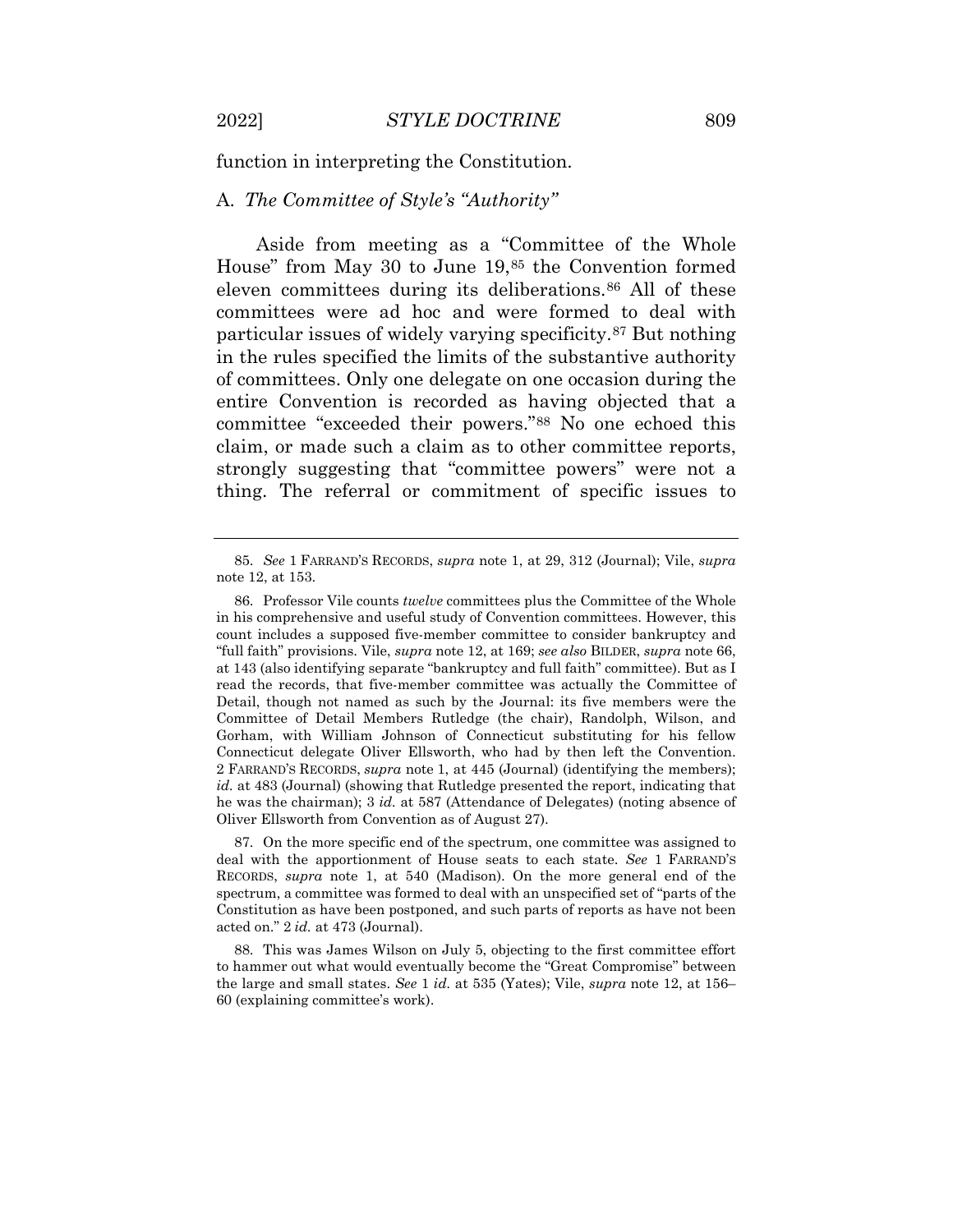committees probably functioned more as a focal point for committee members to stay on task than a hard-edged jurisdictional limit.

 unless and until it was adopted by a vote on the Convention Constitution is meaningless. The Style doctrine must instead More importantly, no Committee—not even the famous Committee of Detail—had "authority" to "*make* alterations of substance in the constitution as voted by the Convention." Committees issued "reports" to the Convention. Committee reports were understood as mere recommendations, just like motions to add or amend language. A proposed constitutional provision in a committee report had no impact on the draft floor.[89](#page-31-1) Given this status of Convention committee reports, the assertion by Warren and others that the Committee of Style lacked authority to "make" changes to the draft be based on the claim—implied perhaps by Warren but never stated in such terms—that the Committee of Style lacked authority even to *propose* substantive changes.

<span id="page-30-2"></span><span id="page-30-1"></span><span id="page-30-0"></span>The question then becomes whether there is any evidence to suggest that, unlike all the committees appointed by the Convention prior to September 8, the Committee of Style was uniquely and strictly forbidden to *suggest* any substantive changes. This seems implausible on its face, and requires an immoderate negative inference from the wording of the Committee's nominal charge to "revise the style of and arrange the articles agreed to" by the Convention.

 such norms, seem to have eroded by August, as evinced by Moreover, formal norms regarding Convention committee procedures and jurisdiction, if indeed there were

<span id="page-30-3"></span> put to a vote. *See* 1 FARRAND'S RECORDS, *supra* note 1, at 9 (Journal) ("[T]he mentioning any requirement of a motion.); 2 *id.* at 495 (Journal) (putting, without motion, "the question to agree to the first clause of the report"); *id.* at 499 (Madison) (Convention voted on portions of Committee of Postponed Parts report without motion). *But see* 1 *id.* at 353 (Journal) ("It was moved and seconded to agree to the second resolution reported from the Committee . . . ."). 89. It is not clear whether committee reports required a motion in order to be question shall be put upon" a writing—such as a committee report without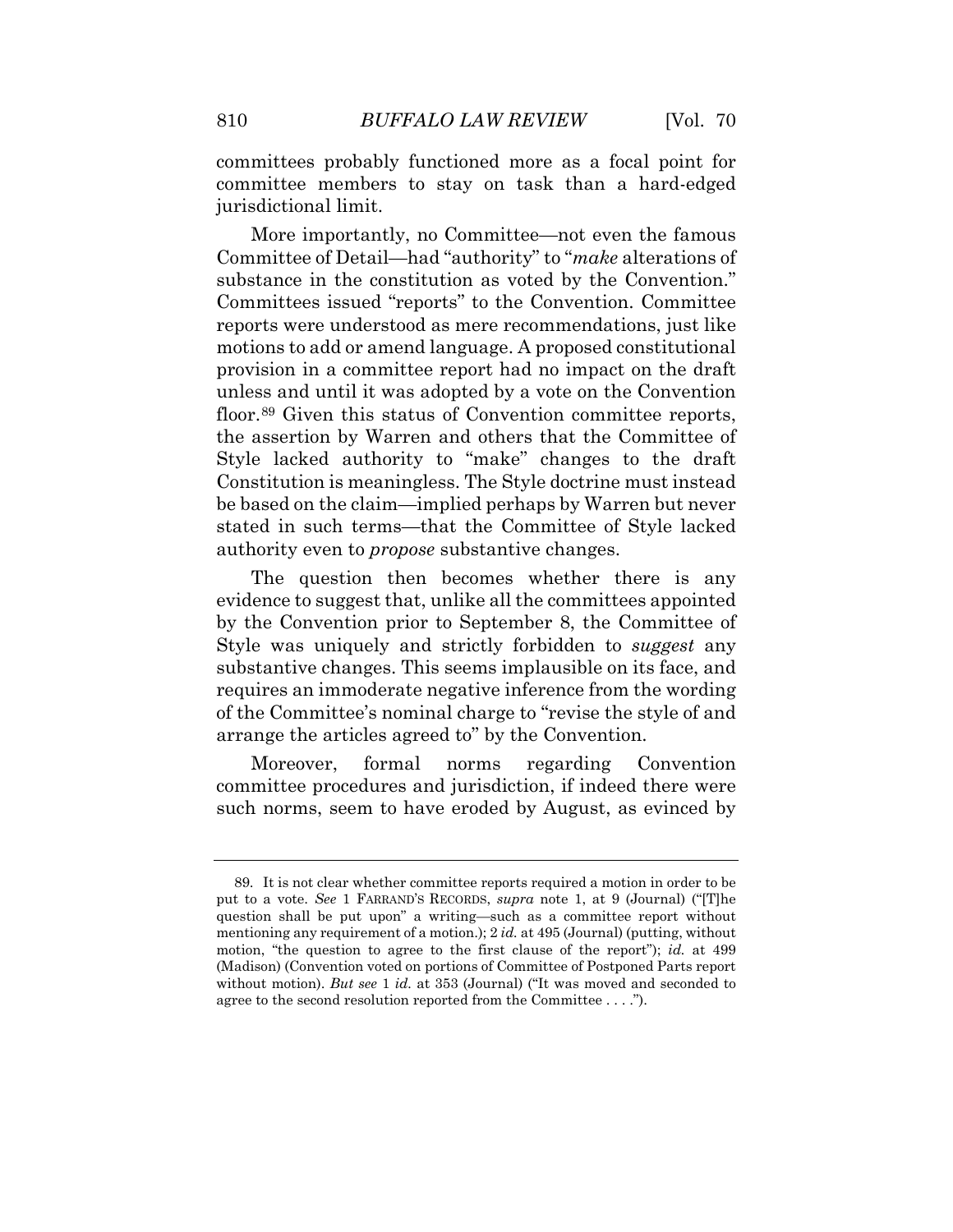the Convention's reception of the work of the Committee of Detail. Comparing the Committee of Style to the Committee of Detail is instructive on the Convention's attitude toward committee "jurisdiction."

#### 1. The Committee of Detail Compared

 "to prepare & report a constitution *conformable" to "the*  Pennsylvania Plan, plus a handful of provisions from the Convention adjourned to await the Committee of Detail's On July 23, Elbridge Gerry moved to form a committee *proceedings of the Convention*."[90](#page-32-0) This was the Committee of Detail, and the "proceedings" to that point were the several dozen resolutions regarding the scope, structure, and powers of the proposed national government that had been adopted by the Convention since May 29. Many of these were modified versions of resolutions in the Virginia-New Jersey Plan.[91](#page-32-1) Convention President George Washington's diary entry for July 27, the first day that the work, suggested that that this Committee was as constrained as the Committee of Style is conventionally said to be:

 *and draw into method & form the several matters which had been*  In Convention, which adjourned this day, to meet again on Monday the 6th. of August that a [committee] which had been appointed (consisting of 5 Members) might have time *to arrange, agreed to by the Convention*, as a Constitution for the United

<sup>90. 2</sup> *id.* at 95 (Madison) (emphasis added).

<span id="page-31-1"></span><span id="page-31-0"></span> template for discussion from May 29 until July 26, when the Convention suggested that these proposals be "more accurately labelled the Virginia- Pennsylvania Plan" in light of the Pennsylvania delegation's probable substantial contribution. *See* William Michael Treanor, The Case of the Dishonest Scrivener: Gouverneur Morris and the Creation of the Federalist Constitution 9 (Dec. 1, 2020) (unpublished SSRN draft manuscript) (on file with author) (For the though Treanor omitted it from his final published version. *See* Treanor, *supra*  91. The so-called "Virginia Plan" was a collection of resolutions outlining broad-brush provisions for the new constitution that served as the de facto adjourned to await the Committee of Detail's draft. The moniker "Virginia Plan" understates the probably crucial role of the Pennsylvania delegation in formulating the plan. In a pre-publication draft of his article, Dean Treanor published version, see Treanor, *supra* note 5.). I follow this excellent suggestion, note 5.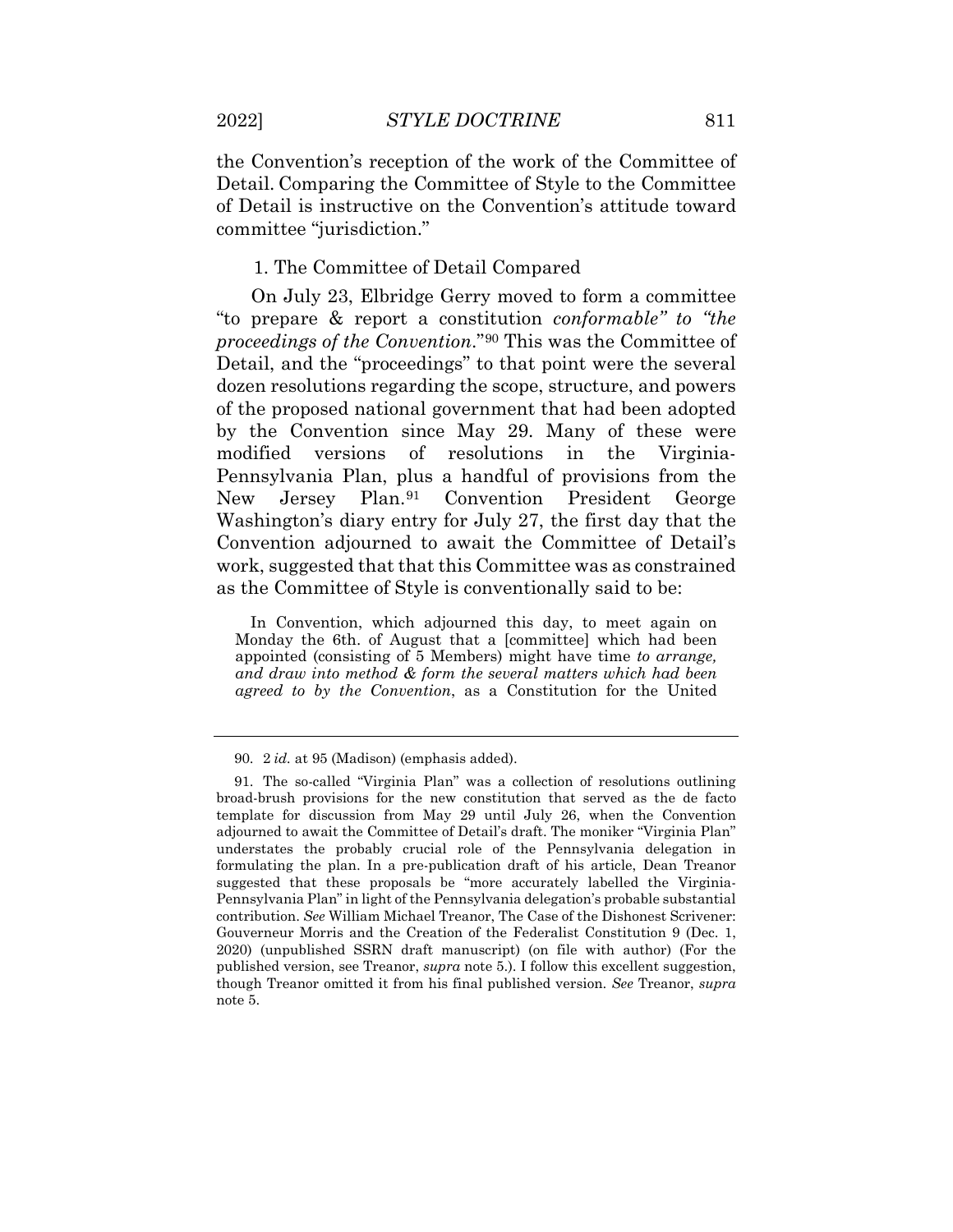#### States.<sup>[9](#page-33-0)2</sup>

 of Detail, noting that "the principles and outlines" agreed draw into form," and "to dress" do not sound like an referred most important substantive disputes to "grand" attendance.[95](#page-33-3) The only smaller committee prior to the This committee charge would appear to be limited to form rather than substance: note in particular Washington's use of "arrange," which would again be used to define the Committee of Style's assignment.[93](#page-33-1) Likewise, delegate Hugh Williamson had anticipated the formation of the Committee upon by the Convention up to late July would "be referred to a small committee *to be properly dressed*."[94](#page-33-2) "To arrange," "to assignment to generate new substantive proposals. That the Committee of Detail was initially created to address form more than substance is further supported by the fact that only five members were appointed to it. The Convention committees consisting of one member from each state in appointment of the Committee of Detail was the three-member rules committee at the start of the Convention.<sup>[96](#page-34-0)</sup>

95. *See* Vile, *supra* note 12, at 174.

<span id="page-32-1"></span><span id="page-32-0"></span> note 1, at 2 (Journal). A five member "special Committee" was appointed to consider the number of House seats to be apportioned to each state—plainly a substantive matter. *Id.* at 538 (Journal); *id.* at 542 (Madison). The Committee of Detail had five members, 2 *id.* at 97 (Journal), as did the Committee of Style, *id.*  at 547 (Journal). *See generally* Vile, *supra* note 12 (addressing the role of committees throughout the Convention). As noted above, a supposed five-member committee to consider bankruptcy and "full faith" provisions was actually the five-member committee on sumptuary laws, appointed on September 13, was probably nothing more than an unavailing effort to appease George Mason, who 96. Only five committees were not represented by all states present. The Rules Committee (three members: George Wythe, Alexander Hamilton, and Charles Pinckney) was plainly procedural in nature. 1 FARRAND'S RECORDS, *supra*  Committee of Detail rather than a new committee. *See id.* at 169. Finally, the was obsessed with sumptuary laws. That committee never reported. *See id.* at 173.

<sup>92.</sup> Diary Entry of George Washington (July 27, 1787), *in* 3 FARRAND'S RECORDS, *supra* note 1, at 65 (emphasis added).

 93. *Id.* 

<sup>94.</sup> Letter from Hugh Williamson to James Iredell (July 22, 1787), *in* 3 FARRAND'S RECORDS, *supra* note 1, at 61 (emphasis added).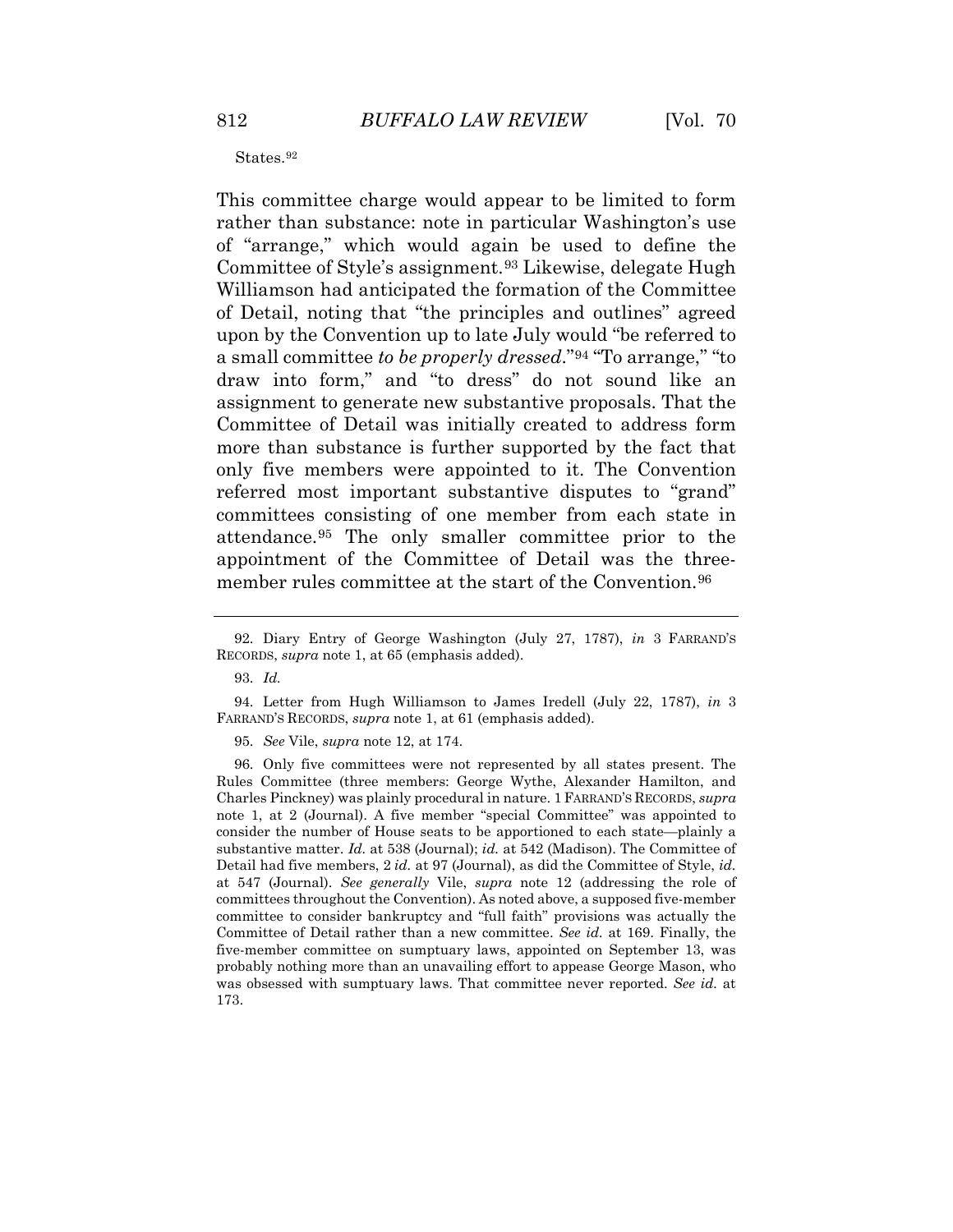Yet there is little question that the Committee of Detail offered changes and additions to the resolutions approved up to that point.[97](#page-34-1) It reported out numerous provisions that had not been formalized in approved motions, or even in some cases—if Madison's notes are to be credited—discussed. These included several of the prohibitions on states, the Full

Faith and Credit Clause, the Treason Clause, a handful of enumerated legislative powers, and most of the enumerated executive powers.[98](#page-34-2) The Committee of Detail also flouted its instruction from the Convention to include property qualifications for members of Congress.[99](#page-35-0) 

The most salient example of the Committee of Detail's substantive revisions concerns the enumeration of legislative powers. The authorizing resolution adopted on July 17 provided that

 the Legislature of the United States ought to possess the legislative legislate in all Cases for the general Interests of the Union, and also in those Cases to which the States are separately incompetent, or in which the Harmony of the United States may be interrupted by rights vested in Congress by the Confederation; and moreover to

 22 (Journal) (Federal laws "shall be the supreme law of the respective states as Inhabitants . . . ."), *with id.* at 183 (Madison) (Federal laws "shall be the supreme 97. For example, it changed the wording of the Supremacy Clause from what had been approved by floor vote. *Compare* 2 FARRAND'S RECORDS, *supra* note 1, at far as those acts or Treaties shall relate to the said States, or their Citizens and law of the several states, and of their citizens and inhabitants.").

 bills of credit or paper money—had not been discussed at all. The prohibition on the Articles of Confederation. The Full Faith and Credit Clause was carried over from the Articles of Confederation, but the definition of treason was new. Of the the war powers were arguably implicit. The rest of the enumerated executive powers were in effect proposed by the Committee of Detail. *See id.* at 185–86 98. The Committee of Detail's limitations on state money powers—to issue states coining money contradicted an express acknowledgement of that power in executive powers, appointments and the veto had been approved as motions, and (Madison).

<span id="page-33-3"></span><span id="page-33-2"></span><span id="page-33-1"></span><span id="page-33-0"></span> property qualifications for members of the national legislature), *with id.* at 178– 79 (Madison) (Committee of Detail report omitting any such property 99. *Compare id.* at 121, 124–25 (Madison) (convention vote approving qualifications).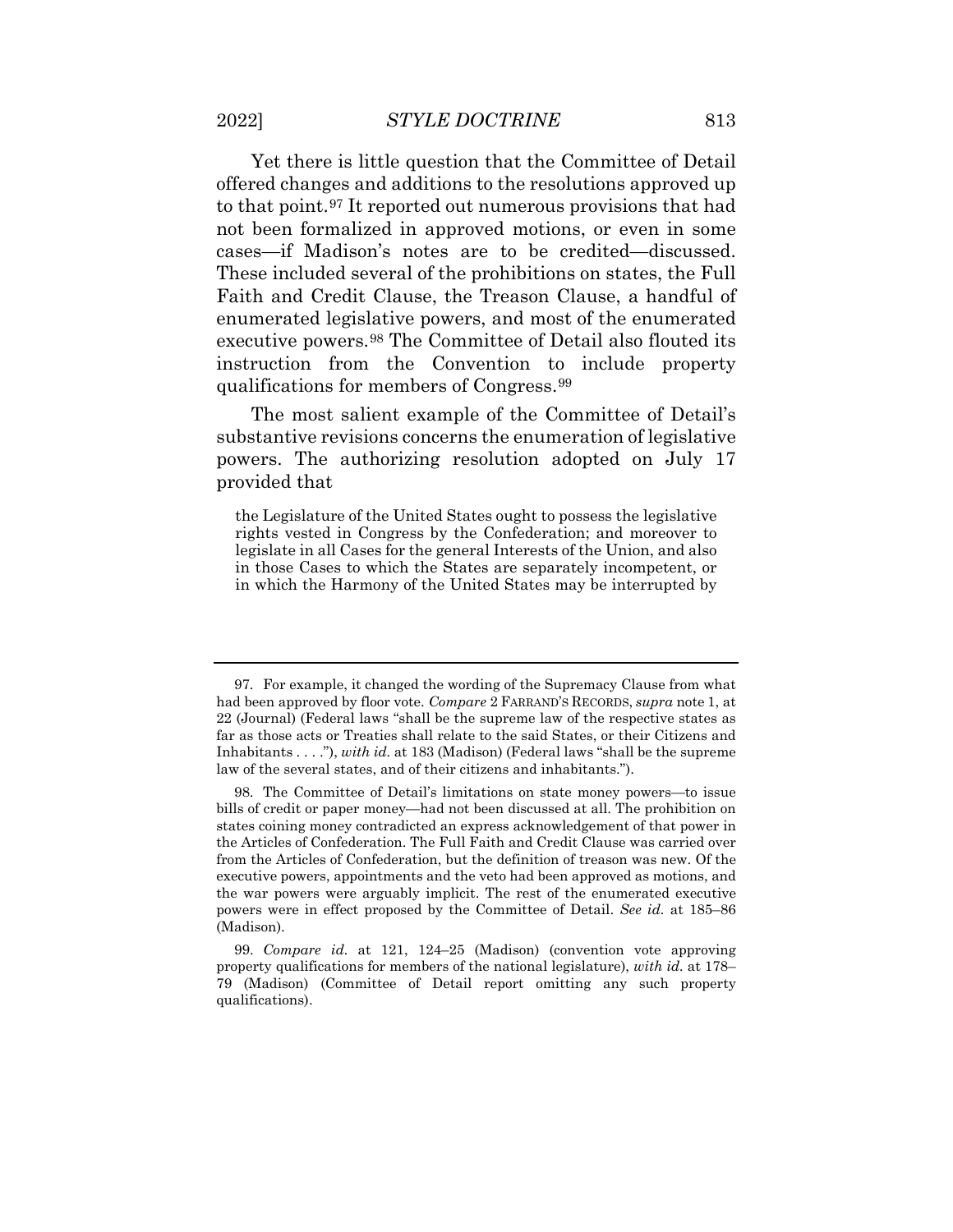the Exercise of individual Legislation.[10](#page-35-1)0

This was Resolution 6 of the Virginia-Pennsylvania Plan as modified by Delaware delegate Gunning Bedford's resolution.[101](#page-35-2) It remains a subject of controversy whether amended Resolution 6 was intended to be a general authorization to legislate on all national problems, and whether the enumeration produced by the Committee of Detail was meant to be exhaustive—that is, a limiting enumeration.<sup>[102](#page-35-3)</sup> If the answer to both questions is "yes," then the Committee of Detail made a major substantive change.

<span id="page-34-0"></span>Either way, the Committee of Detail enumerated specific powers that had not been formally adopted in motions. The Virginia-Pennsylvania Plan had not mentioned any taxing power and no motion formalizing a taxing power was made.[103](#page-36-0) There had been much discussion and several motions on apportioning the basis of direct taxation, though

<span id="page-34-2"></span>103. 1 FARRAND'S RECORDS, *supra* note 1, at 20–23 (Madison).

 100. *Id.* at 131–32 (Committee of Detail papers).

 *See* 1 *id.* at 21 (Madison) (original version of Resolution 6). 101. *Id.* at 21 (Journal); *id.* at 26 (Madison). For this reason, the entire resolution is often referred to, somewhat inaccurately, as the Bedford Resolution.

<span id="page-34-1"></span> POLITICS AND IDEAS IN THE MAKING OF THE CONSTITUTION 178 (1996); Kurt T. Lash, *Problems Under Article I, Section 8*, 87 NOTRE DAME L. REV. 2123, 2126 (2012); Mikhail) ("Instead of Resolution 6, let's enumerate powers."). For recent scholarship contesting that the enumeration made this change, see generally, for  example, Schwartz, *Lost General Welfare Clause*, *supra* note 62. *See also* Richard 11, 2018 (2021); John Mikhail, *Fixing Implied Constitutional Powers in the*  FOUNDING ERA (2018)); Gienapp, *supra* note 71, at 183–89; Schwartz, *A Question*  102. The conventional view maintains that the Committee of Detail's enumeration was designed to supersede and indeed overrule the broad authorization of Resolution 6. *See, e.g.*, JACK N. RAKOVE, ORIGINAL MEANINGS: "*Resolution VI": The Virginia Plan and Authority to Resolve Collective Action*  Michael W. McConnell, The Federalist Soc'y, Panel IV: Resolved: The Federalists Designed a Constitution of Plenary Federal Power, YOUTUBE, at 44:22 (Mar. 4, 2022), <https://www.youtube.com/watch?v=PXKYLnYNxs0> (debate with John Primus, *Reframing Article I, Section 8*, 89 FORDHAM L. REV. 2003, 2003–06, 2009– *Founding Era*, 34 CONST. COMMENT. 507, 510–13 (2019) (reviewing JONATHAN GIENAPP, THE SECOND CREATION: FIXING THE AMERICAN CONSTITUTION IN THE *Perpetually Arising*, *supra* note 57, at 575, 581–82; Calvin H. Johnson, *The Dubious Enumerated Power Doctrine*, 22 CONST. COMMENT. 25, 27 (2005).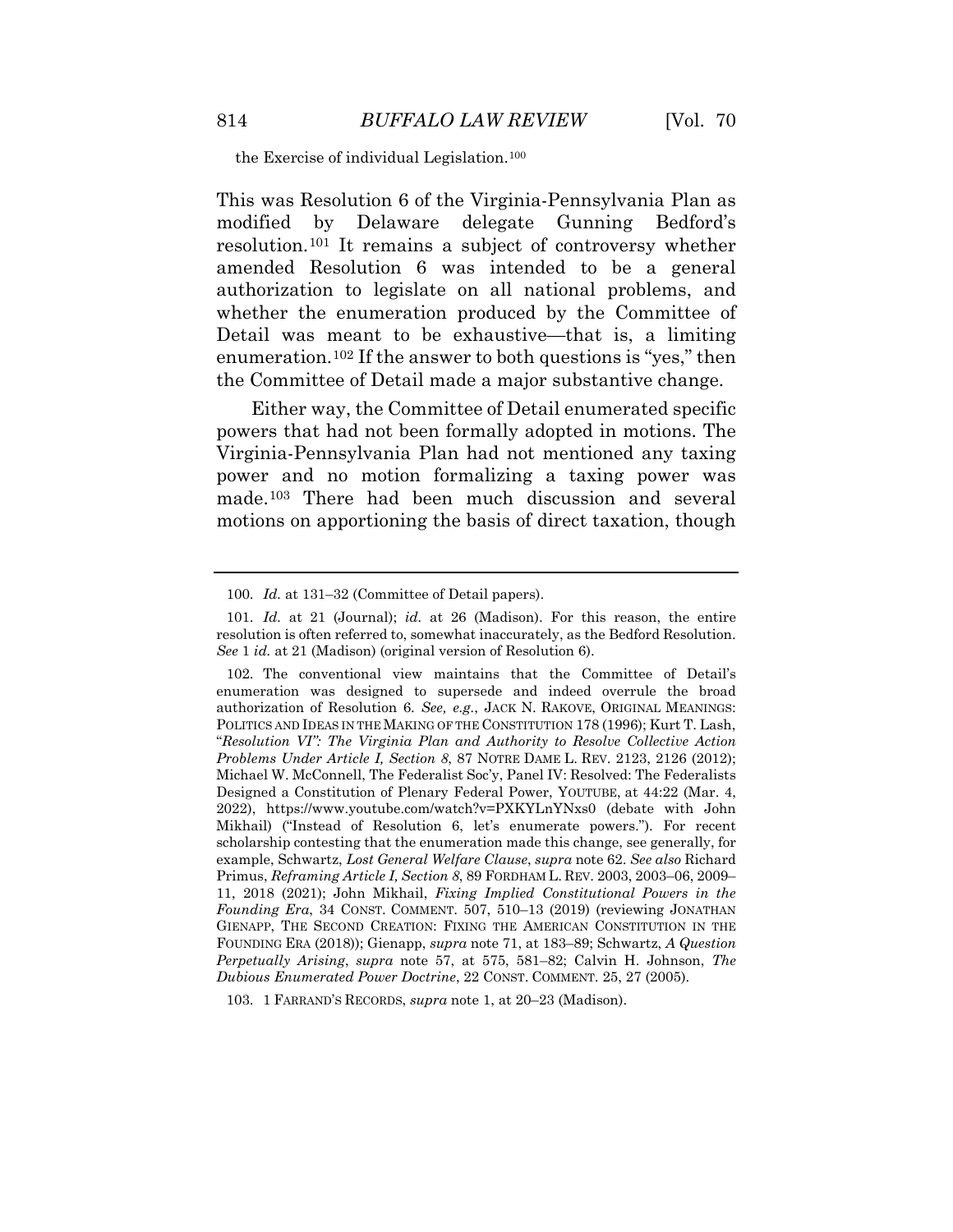vital powers, along with the power to regulate interstate the Committee of Detail met; and that of regulating power to appoint a Treasurer, the Committee of Detail in no motions about "duties, imposts, and excises."[104](#page-36-1) These commerce, were apparently simply assumed, and were added by the Committee of Detail without any apparent discussion or motion. The power to regulate naturalization was mentioned in the New Jersey Plan, but never voted on before bankruptcy was apparently introduced by the Committee of Detail. Even more significant, by assigning Congress the effect proposed to make the Treasury an arm of the legislative branch. The Committee of Detail thereby took upon itself a major structural point about control over the management of national finances.[105](#page-36-2) None of these latter issues had been the subject of prior discussions or motions.

<span id="page-35-0"></span> August 6, which was distributed to the delegates that day as debates and tried to keep up with changes by making The Committee of Detail issued its famous report on a printed broadside.[106](#page-37-0) For the next five weeks, the delegates presumably used this broadside as their textual reference in handwritten interlineations on their own copies.<sup>[107](#page-37-1)</sup> Meanwhile, the Committee of Detail continued to meet as late as August 31, issuing its final report on September 1.[108](#page-37-2) By that time, numerous substantive issues had been referred to it for resolution, and it reported out a handful of substantive proposals for consideration by the full

<span id="page-35-3"></span><span id="page-35-2"></span><span id="page-35-1"></span> power); *see, e.g.*, 1 *id.* at 589–94 (Journal) (taxation debate focusing on direct 104. 2 *id.* at 181–82 (Madison) (Committee of Detail enumeration of taxing taxation rather than imposts, duties, and excises).

 105. *See* 1 *id.* at 243 (Madison) (New Jersey plan); 2 *id.* at 181–82 (Madison) (Committee of Detail enumeration of powers).

 handwritten transcription of the report in his notes with "the original printed 106. 2 *id.* at 176 (Journal); *id.* at 177 n.3 (Journal) (comparing Madison's report").

<sup>107.</sup> *See, e.g.*, *Committee of Detail*, LIBR. OF CONG. (Aug. 6, 1787),<https://www.l> oc.gov/exhibits/creating-the-united-states/convention-and-ratification.html#obj5 (last visited Apr. 28, 2022).

<sup>108. 2</sup> FARRAND'S RECORDS, *supra* note 1, at 483 (Journal).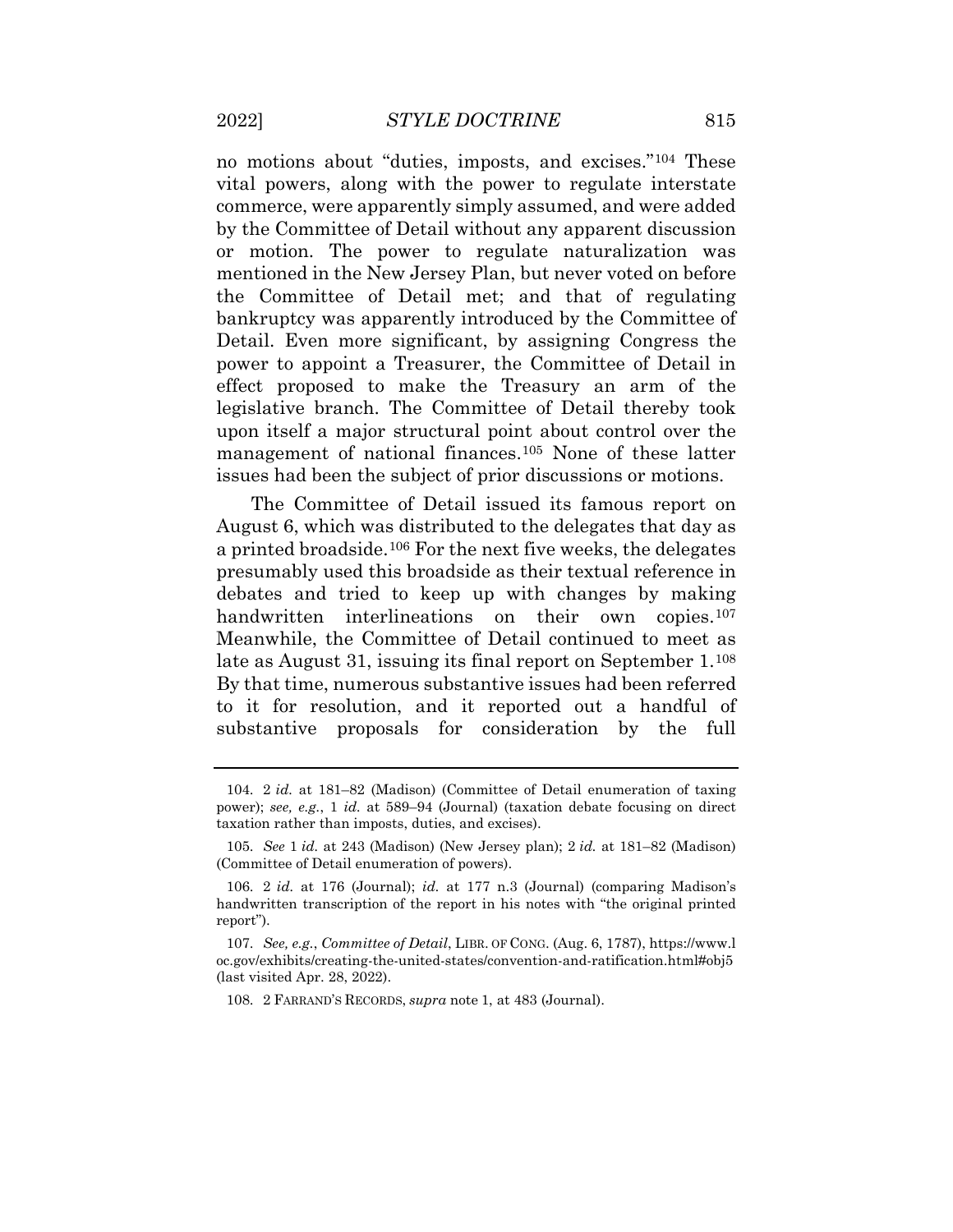Convention weeks after its well-known August 6 draft.[109](#page-37-0) 

 limitations on a committee purportedly assigned to matters None of this is to say that the Committee of Detail exceeded its authority by proposing its numerous substantive changes and additions. Rather, it is to say that the Convention did not adhere to finicky jurisdictional of "form" and "arrangement."

## 2. Late August Committee Referrals

 appears to have been considering the same, or an question of whether the national government could assume the "subject matter jurisdiction" of the late August In the last ten days of August, the Convention appointed three new committees on various issues. In addition, the Committee of Detail continued to receive referrals and meet.[110](#page-37-1) In more than one instance, more than one committee overlapping, issue simultaneously. For example, the state Revolutionary War debts was apparently referred to both the five-member Committee of Detail and a separate eleven-member committee, both of which reported proposals on the issue.[111](#page-38-0) The Committee on Postponed Parts, formed August 31, apparently considered a version of the General Welfare Clause proposed by the Committee of Detail, even though the Committee of Detail continued to meet.[112](#page-38-1) Thus, committees, if that term is even applicable, could hardly be

 Detail); *id.* at 366–68 (Journal) (Committee of Detail's second report); *id.* at 382– (Madison) (also Senate's treaty power referred to Committee of Detail); *id.* at 445  of Detail); *id.* at 483 (Journal) (final Committee of Detail report). 109. *Id.* at 324–26, 334–37 (Madison) (additional referrals to Committee of 83 (Journal) (Senate's treaty power referred to Committee of Detail); *id.* at 394 (Journal) (Full Faith and Credit and Bankruptcy Clauses referred to Committee

 110. For Committee of Detail referrals, see *supra* note 109. For other matters committee referrals included slavery, tax duties, and the unspecified grab-bag of referred to committees, see BILDER, *supra* note 66, at 143. These additional postponed matters.

 *id.* at 352, 366–67 (Journal) (dueling committee reports on issue). 111. *See* 2 FARRAND'S RECORDS, *supra* note 1, at 327 (Madison) (debt/taxing power issue referred both to Committee of Detail and new all-states committee);

 112. *See id.* at 367, 473, 483 (Journal).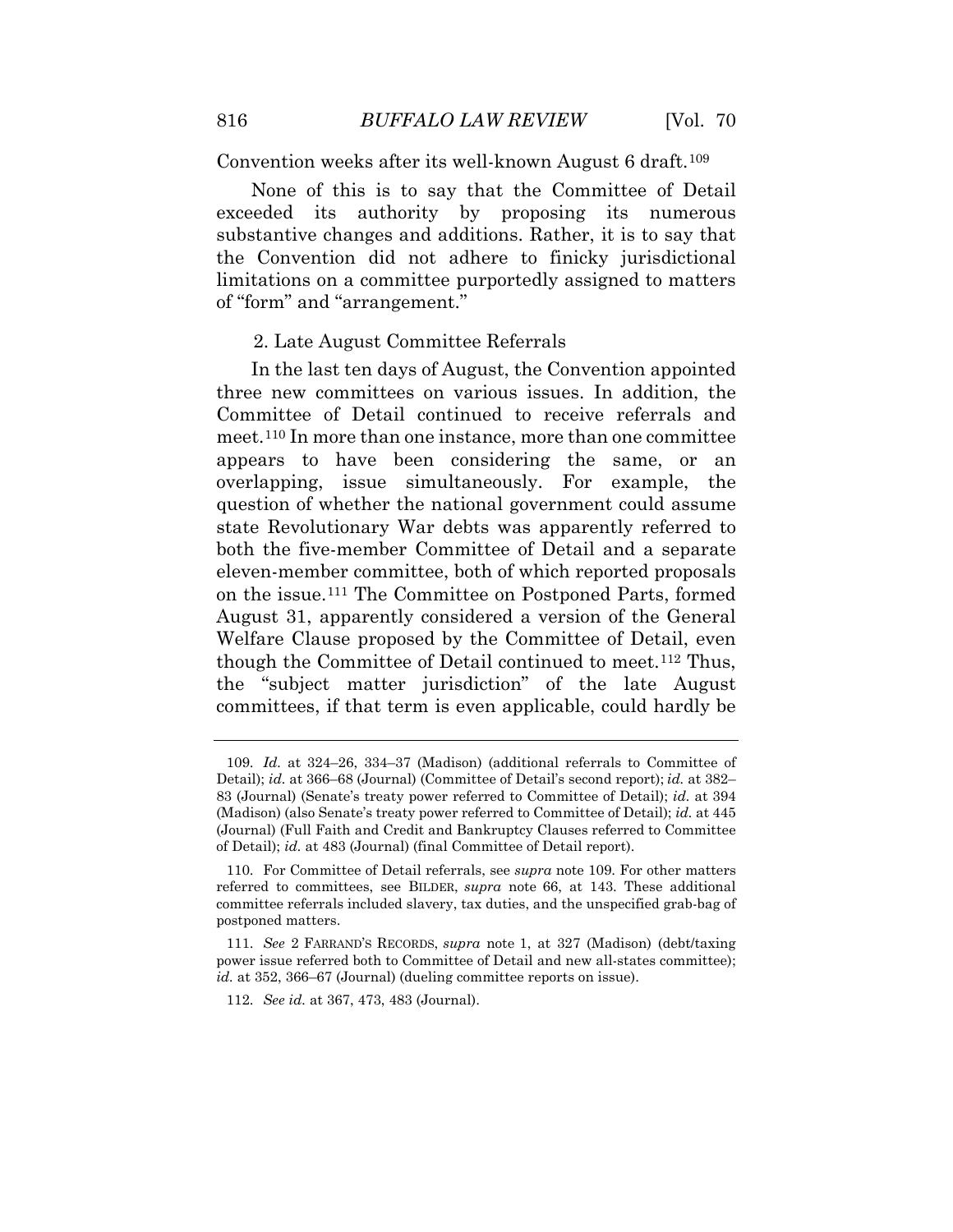called strict.

3. Implications for the Committee of Style

 August, the Convention was more interested in wrapping matters up than in being sticklers about committee The foregoing set of facts strongly suggests that by late jurisdiction. The Committee of Style members might well have felt that they were not barred from considering substantive points, and that the Committee of Detail was a precedent for them to make substantive changes.[113](#page-38-2)

 let alone that its draft should carry no interpretive weight. Despite its assignment "to arrange" the approved resolutions and "draw [them] into method and form," the Committee of *Detail* made numerous and important substantive departures from and additions to the Convention's agreements. Yet no scholar that I am aware of has argued that the Committee of Detail acted ultra vires, On the contrary, the conventional view is to assume that any apparent change proffered by the Committee of Detail was either ratified by the Convention or consistent with prior views. Thus, for example, in *Powell*, the Supreme Court treated the Committee of Detail's flouting of the Convention's resolution regarding property qualifications as

<span id="page-37-1"></span><span id="page-37-0"></span> to ensure geographic representation; the eleven-member committees, of course, included a delegate from each state, while the five-man Committee of Detail had members from upper and lower New England, the middle states, and the upper Pennsylvania (Wilson), Virginia (Randolph), and South Carolina (Rutledge). *See*  547 (Madison). Madison was the only southern delegate. This could be construed committed itself to furthering compromise by backing South Carolina's positions on key slavery-related provisions, so additional representation of the deep south 113. One caveat should be noted. In forming all committees with substantive responsibilities prior to September 8, the Convention delegates had taken pains and lower south. The states represented on the Committee of Detail were Massachusetts (Gorham), Connecticut (Ellsworth and later Johnson), *id.* at 445 (Journal), 664. But with the Committee of Style, the Convention did not bother with this: King, Johnson, Hamilton and Morris represented Massachusetts, Connecticut, New York, and Pennsylvania, respectively. *Id.* at as hinting at an intention that the Committee of Style refrain from substantive revisions. On the other hand, the Connecticut delegation had by September may have been deemed inessential.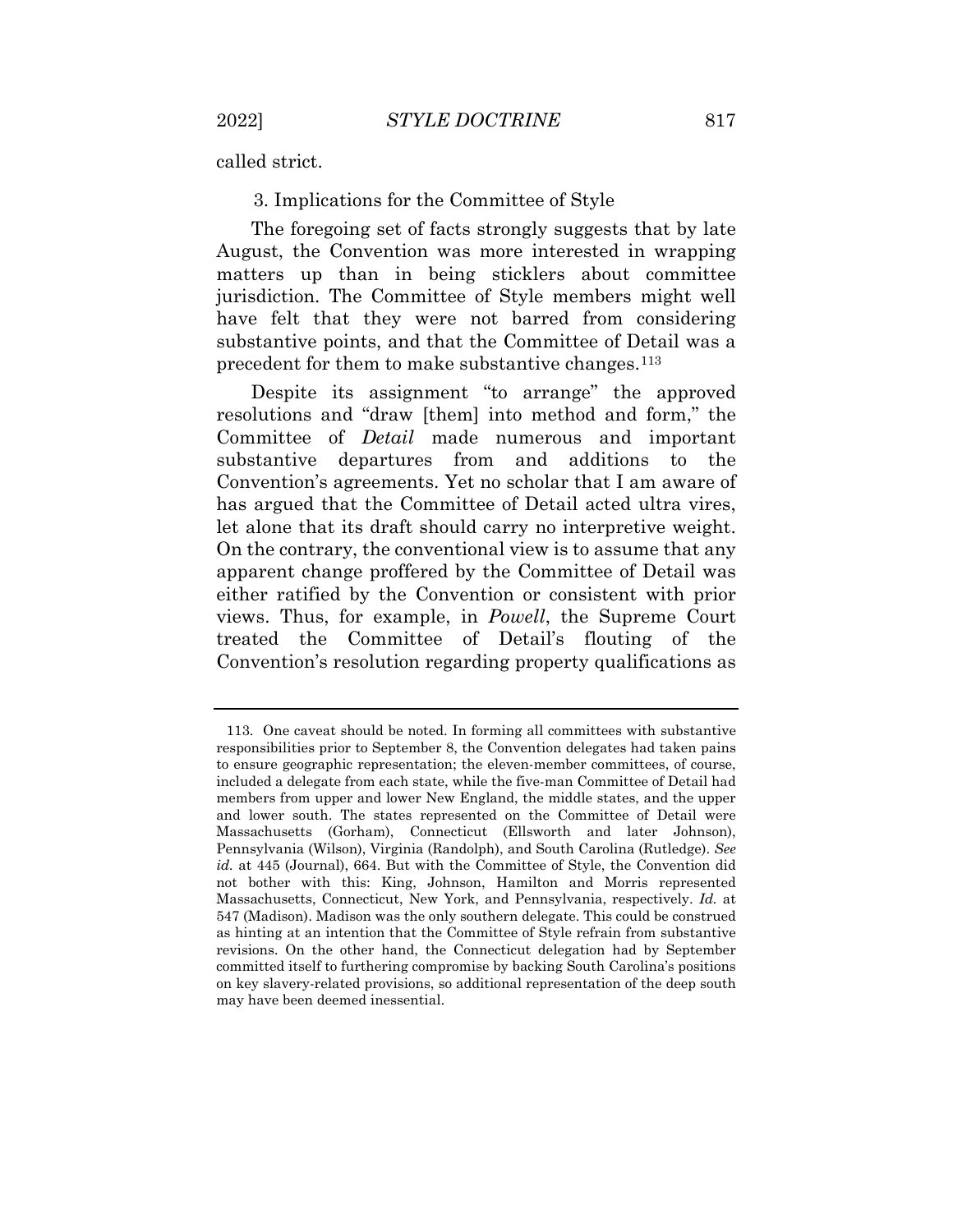Committee of Detail's conversion of amended Resolution 6 Therefore, it would be natural to expect that any substantive The Committee of Style had details to deal with, but they the Committee of Style would be subject to approval by the a "proposal" rather than some sort of ultra vires act.[114](#page-39-0) Similarly, this is how historians conventionally treat the (a/k/a "the Bedford Resolution") into a detailed, purportedly limiting, enumeration of congressional powers.<sup>[115](#page-39-1)</sup> To be sure, the Committee of Detail would doubtless have had more substantive elbow-room than the Committee of Style. But this difference in latitude is more a function of the state of proceedings at the relevant times than a distinction between form/arrangement/style on the one hand and substance on the other. The Convention had not drilled down to details on many points as of July 26; by September 8, it had. And many more disputed points had been resolved by September 8. revisions proposed by the Committee of Style would not open new subjects of debate or re-open debates on closed subjects. Both committees, as we have seen, were charged with "arrangement" of approved resolutions and motions. The difference between "detail" and "style" may be less a matter of substance-versus-style than of the level of detail involved. were more fine-grained than those confronting the Committee of Detail. But there is no persuasive reason to believe that the Committee of Style was therefore stripped of authority to make substantive proposals per se. Like the Committee of Detail's substantive proposals, those made by full Convention.[116](#page-40-0) 

<span id="page-38-2"></span><span id="page-38-1"></span><span id="page-38-0"></span> 114. *See* Powell v. McCormack, 395 U.S. 486, 533 (1969) (treating this substantive change by Committee of Detail as mere proposal); *supra* note 99 and accompanying text (Committee of Detail flouting this instruction).

 ORDO SECLORUM: THE INTELLECTUAL ORIGINS OF THE CONSTITUTION 238 (1985); RAKOVE, *supra* note 102, at 178. 115. *See, e.g.*, BEEMAN, *supra* note 18, at 273–76; FORREST MCDONALD, NOVUS

 shortening the designations appearing in the Convention records. *See* Bilder, 116. Too much should not be made of the different names of the committees. The committees are today known by names given by legal historians, generally *supra* note 1, at 1648.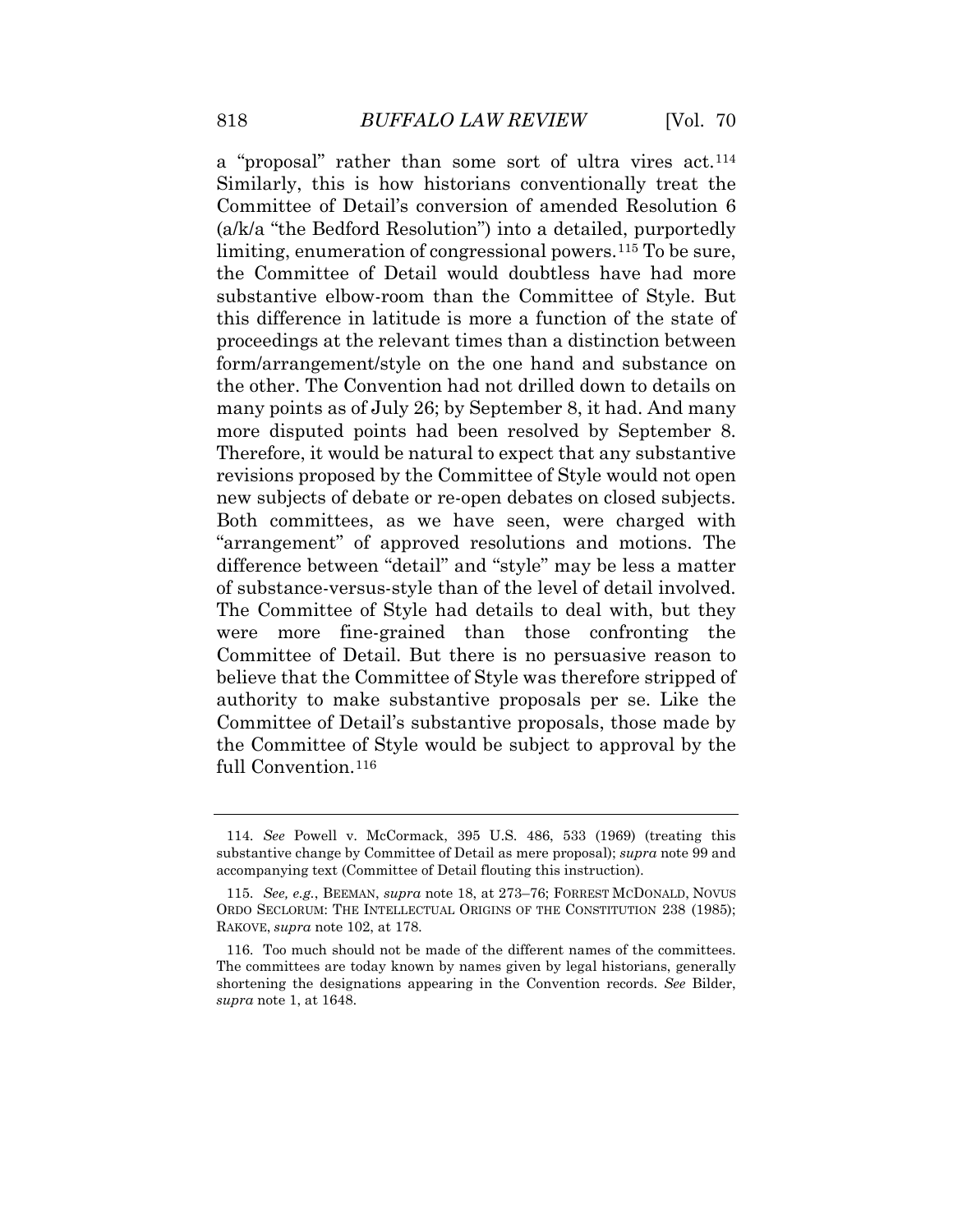This point can be generalized to the Convention's approach to committees as such. Prior to the Committee of Style, every Convention committee made proposals to be submitted for approval by the Convention—as the *Powell*  Court recognized as to the Committee of Detail. Viewed this way, the question becomes whether there was something different about the Committee of Style that would have precluded it from making proposals subject to Convention approval. There is no evidence of such a unique restriction.

# B. *The Committee of Style's Task*

 "substantive" authority is made in support of an interpretive all? Second, what is this more authoritative text that takes agreed to? The answers to these three questions cast serious The argument that the Committee of Style lacked move: the Committee of Style's language can be overridden by prior, and presumably more authoritative text. This latter interpretive move begs three questions. First, is there a shared understanding of the style/substance distinction at priority? Third, do the pre-Committee of Style Convention records provide a complete and reliable record of what was doubt on the factual underpinning of the Style doctrine.

#### 1. The Exaggerated Style-Substance Distinction

 The lack-of-authority argument presumes a sharp distinction between style and substance, and equates style with "merely cosmetic" changes. Under this view, the task "to revise the style of and arrange the articles" meant making the draft Constitution look pretty. The structural presentation would be better organized for logic and flow. Stylistic changes would consist of finding synonymous words and phrases of greater elegance or aesthetic appeal. As the *Nixon* Court put it, the Committee of Style's job was strictly to "accurately capture[] what the Framers meant in their unadorned language."[117](#page-41-0) Had the Committee stuck to such

<span id="page-39-1"></span><span id="page-39-0"></span><sup>117.</sup> Nixon v. United States, 506 U.S. 224, 231 (1993).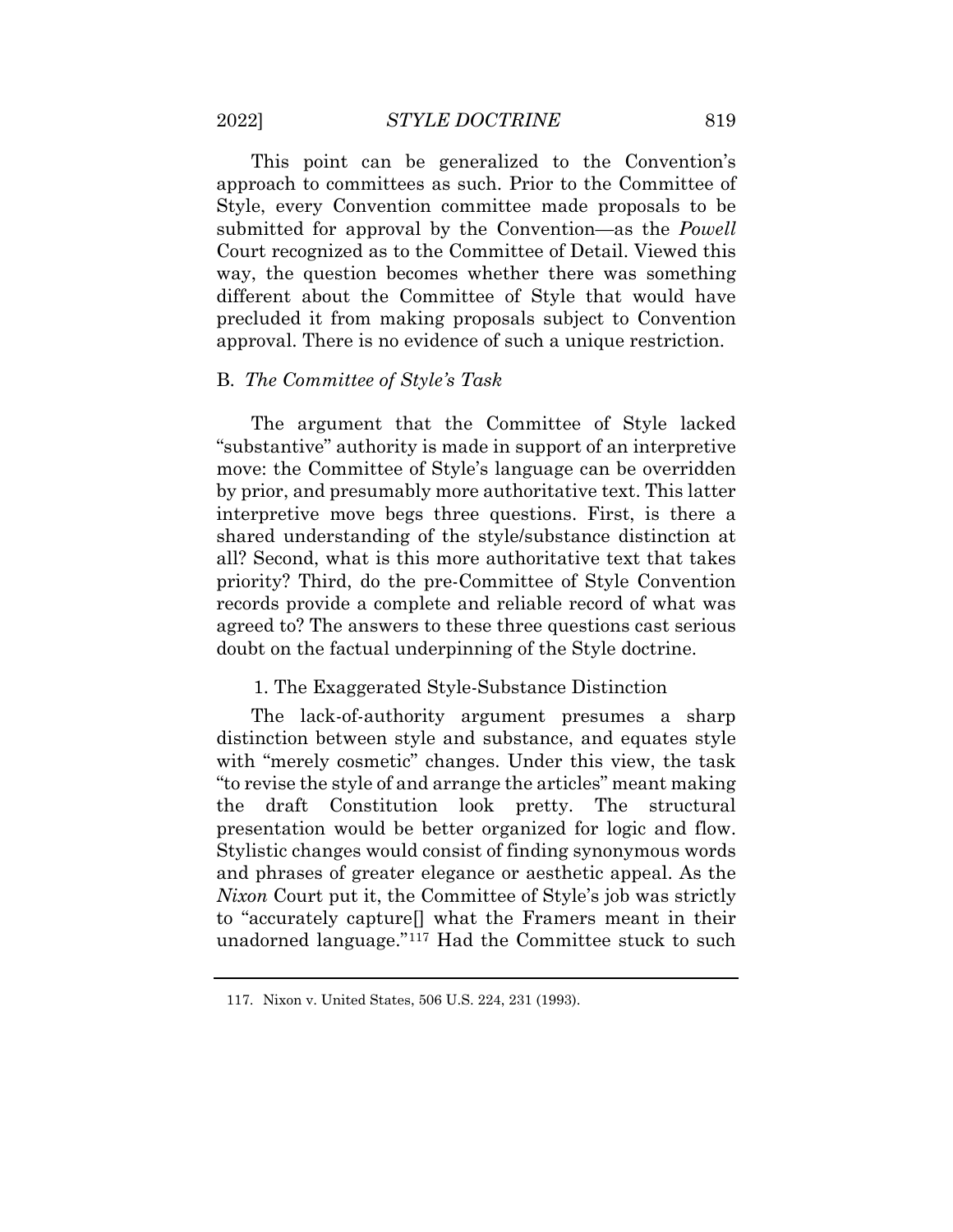revisions by the Committee of Style would necessarily style editing, it would have "simply put the finishing touches on the Constitution," limiting itself to the "substantive equivalent" of prior draft language; whereas, otherwise, "change[] the Constitution's meaning."[118](#page-41-1) 

 tone, but often extends well beyond them. Writers who wish between style editing and substantive creation or wholesale spectrum, we might find revisions that float ideas that the This definition of style editing—style as "adornment" is unduly narrow and creates a false dichotomy. The task of stylistic editing certainly entails cosmetics, elegance, and an editor to limit herself to "polish," typically emphasize the limited delegation of authority—or would be well-advised to do so: advising the editor, "don't change my meaning."[119](#page-41-2) But substantive revision is a sizeable gray area. This gray area itself encompasses a spectrum of editing from style to substance. On the style end of the spectrum, we might find revisions that clarify vague or ambiguous language. In the middle of the spectrum, we might place changes that reinforce the meaning of the original language. Further toward the substance end of the spectrum, we might locate revisions that strengthen or weaken the original language's emphasis, revisions that add express language to bring out implications, and revisions that delete express language to leave matters to implication. And at the substance end of the editor feels are within the spirit of authorial intentions. All of the kinds of changes in these gray areas fall within a reasonable definition of the Committee of Style's jurisdiction, even if we were to believe that the Committee was understood to have a formal and limited jurisdiction at all.

Moreover, the Committee of Style *and Arrangement* was

<sup>118.</sup> Treanor, *supra* note 5, at 112.

<span id="page-40-0"></span> Elias Dayton (Sept. 9, 1787), *in* 3 FARRAND'S RECORDS, *supra* note 1, at 80, but 119. At least one delegate appeared to think that the Committee's task was to give the Constitution "its last polish," seen in the letter from Jonathan Dayton to that was a clear understatement given the specified duty "to arrange" the articles.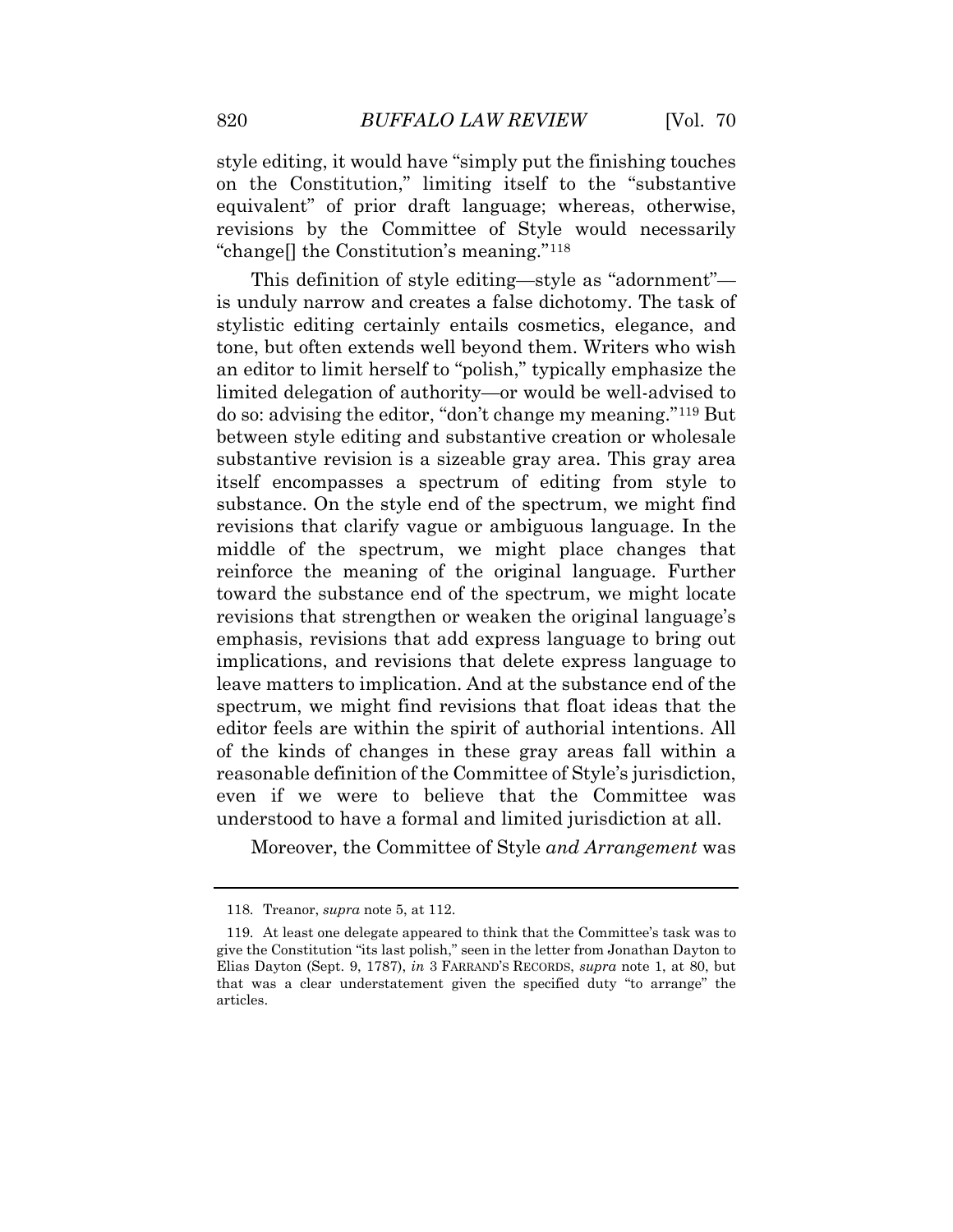interpreters continue to find substantive meaning in the also expected to "arrange" the articles. Present-day arrangement of the articles of the Constitution.[120](#page-42-0) The Framers would have been no less able to foresee that a prospective rearrangement of the articles would have substantive implications.

# 2. The Lack of an Authoritative Text

 to a single draft that was given to the Committee of Style.[121](#page-43-0) Compare the situation of an editor directed to revise the style and arrangement of a single rough, but unified draft with that of an editor who is handed a sheaf of papers and asked to collate the emendations, additions, and deletions recorded by several different people. That latter editor might reasonably be given more latitude and discretion to determine what the underlying "text" actually says. Both the Supreme Court and constitutional scholars uniformly refer But that is not what happened.

Legal scholars and historians talk of "drafts" of the Constitution, as though there was an ongoing process of updating and distributing paper copies that would allow the delegates to see before them, in writing, what they were considering and what they had agreed to. In fact there were

 120. *See, e.g.*, Treanor, *supra* note 5, at 6.

<span id="page-41-2"></span><span id="page-41-1"></span><span id="page-41-0"></span> *of Constitutional Style: A Comprehensive Analysis of Punctuation in the Constitution*, 79 TENN. L. REV. 687, 746 (2012) (Committee of Style "revised . . . an original draft."); Kesavan & Paulsen, *Secret Drafting History*, *supra* note 21, Arrangement"); Treanor, *supra* note 5, at 114 ("the iteration that was given to the . . . Committee of Style" (quoting *Evans*, 536 U.S. at 495 (Thomas, J., committee of style to prepare a final version . . . ."). 121. *See, e.g.*, Utah v. Evans, 536 U.S. 452, 474 (2002) ("the Committee of Detail sent the draft to the Committee of Style"); David S. Yellin, *The Elements*  at 1204 ("the draft of the Framers submitted to the Committee of Style and concurring in part and dissenting in part))); *see also* BEEMAN, *supra* note 18, at 345 (The Committee of Style "was working to provide the 'last polish' to *the document*." (emphasis added)); *Creating a Constitution*, LIBR. OF CONG.,<http://ww> [w.loc.gov/collections/continental-congress-and-constitutional-convention-from-](https://w.loc.gov/collections/continental-congress-and-constitutional-convention-from)1774-to-1789/articles-and-essays/to-form-a-more-perfect-union/creating-a-consti tution/ (last visited Apr. 28, 2022) ("After five weeks of debate over the committee of detail's draft Constitution, the Constitutional Convention appointed a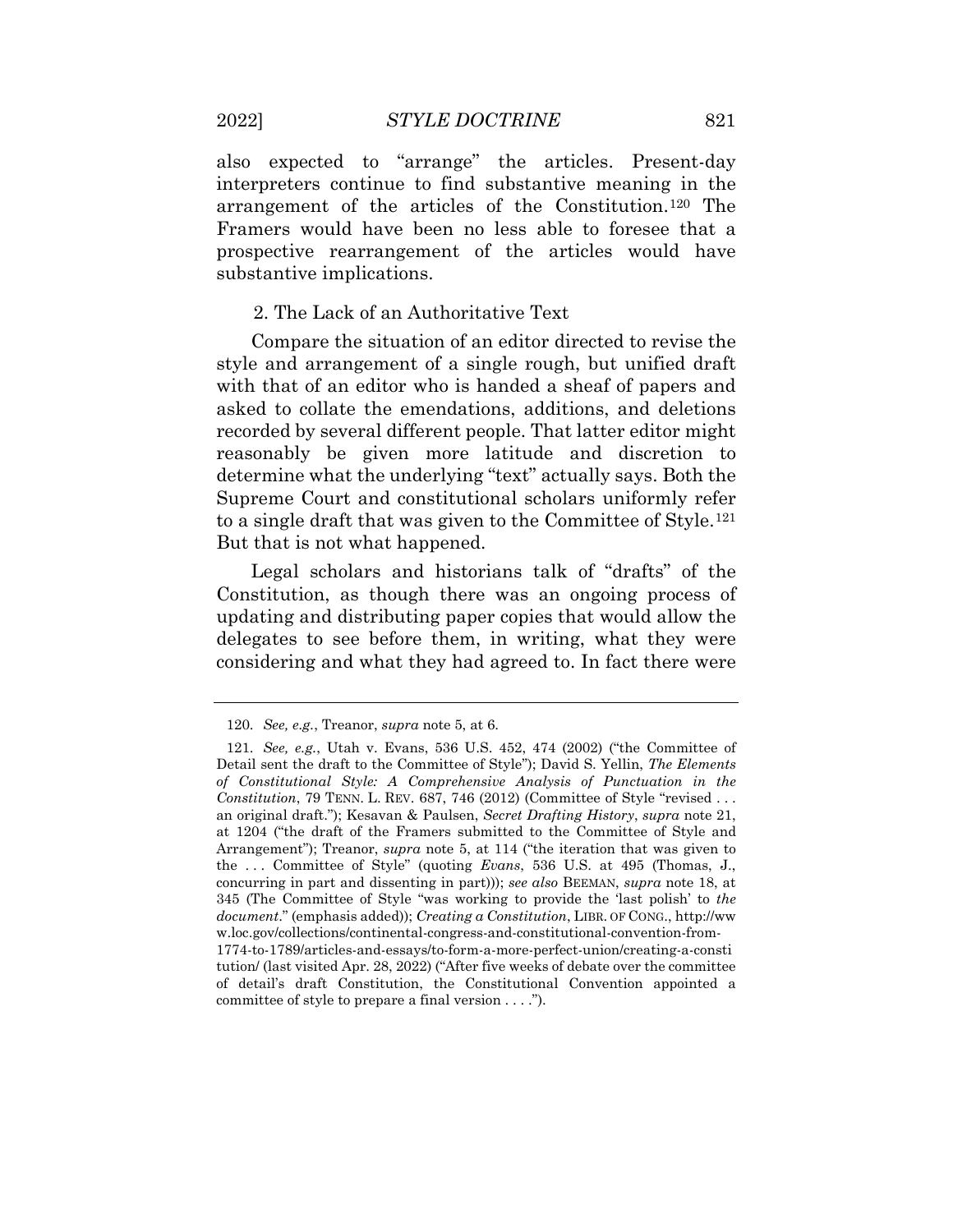of Detail draft, and the Committee of Style draft.[122](#page-43-1) Printed Proposed constitutional provisions and amendments all took William Jackson, and read aloud by him. According to the only two writings distributed to the delegates over the nearly four months of the Philadelphia Convention: the Committee as broadsides by the Philadelphia printer Dunlap & Claypool,[123](#page-43-2) these were handed out to the delegates on August 6 and September 13, respectively.[124](#page-43-3) There were no other working drafts generally available to the delegates. the form of motions or committee reports. Motions could be written or oral, and committee reports were typically written.[125](#page-44-0) These writings were probably presented in handwritten form to the Convention secretary, Major rules adopted on May 28,

 [a] motion made and seconded, shall be repeated and, if written, as Secretary, before it shall be debated. . . . it shall be when any member shall so require, read aloud by the

 A Writing, which contains any matter brought on to be considered, shall be read once throughout, for information, then by paragraphs, to be debated, and again, with the amendments, if any, made on the second reading  $\dots$ .<sup>[1](#page-44-1)26</sup>

Most of the delegates did not even have access to copies of the Virginia-Pennsylvania Plan.[127](#page-44-2) If the delegates were to have looked at words on a page before the Committee of Detail draft was distributed to them, they would have had to

. . . .

<sup>122.</sup> *See* Rapport, *supra* note 3, at 70–74.

 123. *Id.* A broadside is an oversized sheet printed on one side only.

 (on September 12, "[o]rdered that the Members be furnished with printed copies"  of the Committee of Style draft); *id.* at 609 (McHenry) (noting on September 13, 124. 2 FARRAND'S RECORDS, *supra* note 1, at 176 (Journal); *id.* at 582 (Journal) "Recd. Read and compared the new printed report with the first printed amended report.").

<span id="page-42-0"></span> 125. *See, e.g.*, *id.* at 493 (Journal) (Committee report "delivered in at the Secretary's table . . . .").

<sup>126. 1</sup> *id.* at 8–9 (Journal).

<sup>127.</sup> *See* 3 *id.* at 593.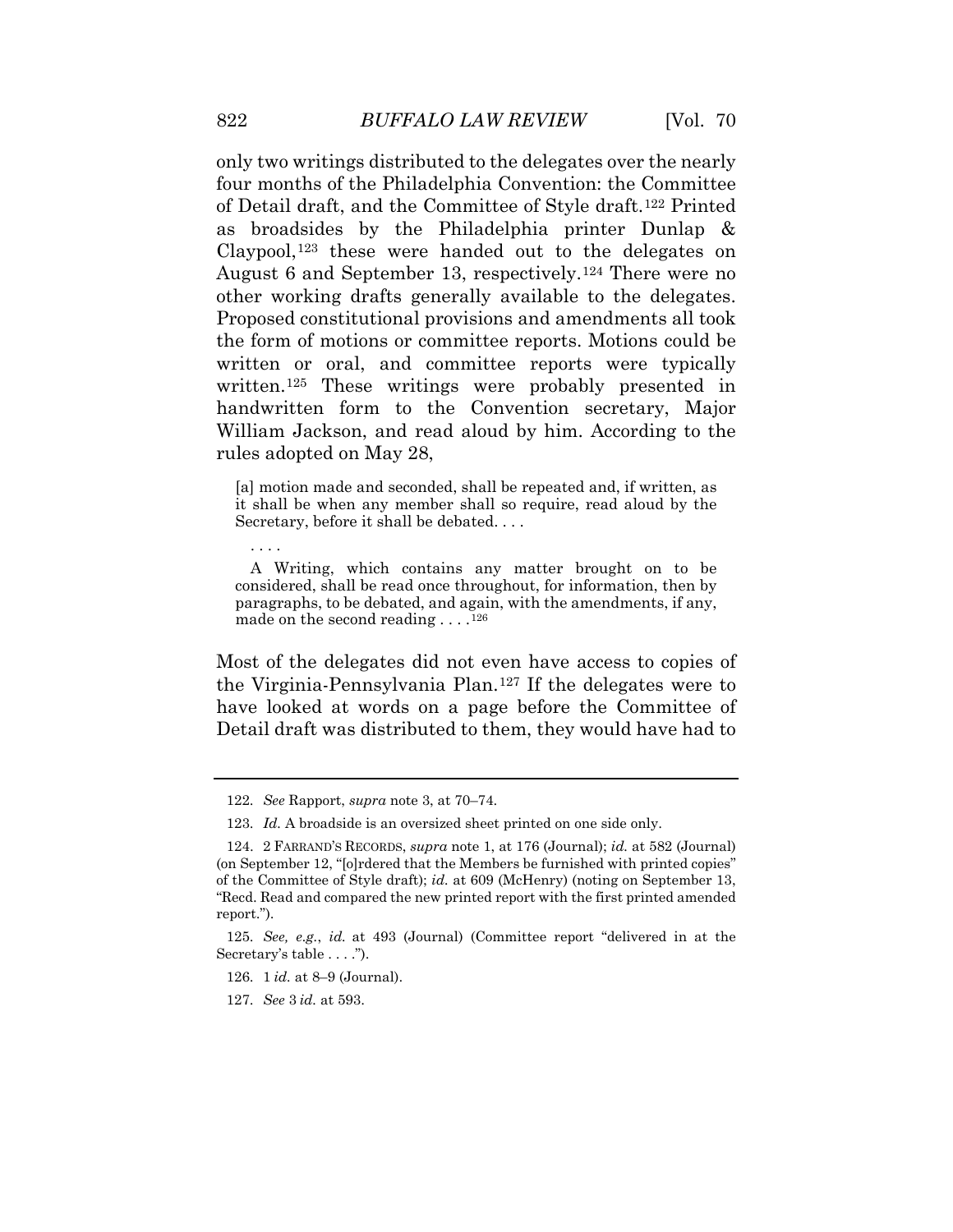rely entirely on their own note-taking.[128](#page-44-3) *Farrand's Records*  provides all the surviving notes in addition to Madison's, by delegates Rufus King, James McHenry, and a few others. They are extremely fragmentary and, if typical, they indicate that few if any delegates other than Madison worked off of verbatim versions of proposed constitutional language before August 6.[129](#page-44-4)

 agreements were reached in committees, off the Convention reports were adopted by floor votes. Like motions, these After August 6, many or most of the important floor and unrecorded in Madison's notes. The committee reports typically consisted of draft language, and many such committee reports were handwritten documents handed in to the Convention secretary, who would read them aloud; sometimes the Committee chair would read the report aloud before handing it in to the secretary.[130](#page-45-0) There was evidently a bit of scurrying around by a small number of delegates to make copies of the Virginia-Pennsylvania Plan or to look at this or that motion or speech by a colleague.[131](#page-45-1) On occasion, the delegates voted to postpone consideration of a lengthy or complex committee report to give those who wanted to do so an opportunity to make a personal copy.[132](#page-45-2) But these

<span id="page-43-0"></span><sup>128.</sup> *See* BILDER, *supra* note 66, at 3, 23–25.

 129. *Compare, e.g*., 1 FARRAND'S RECORDS, *supra* note 1, at 20–23 (Madison's notes of Virginia-Pennsylvania Plan), *with id.* at 27–28 (William Paterson's notes of same).

 130. *See, e.g.*, *id.* at 524 (Journal) (report "delivered in at the Secretary's table was read once throughout, and then by paragraphs"); 2 *id.* at 505 (Journal) (Committee chairman Brearley "read the report in his place—and the same being delivered in at the Secretary's table, was again read . . . .").

<span id="page-43-1"></span><sup>131.</sup> A handful of delegates transcribed personal copies of the plan. *See* 3 *id.* at 593; *see, e.g.*, 1 *id.* at 24 (reference in Robert Yates's notes to obtained copy); *id.*  at 27 (same in James McHenry's notes).

<span id="page-43-3"></span><span id="page-43-2"></span> 132. *See* 2 *id.* at 368 (Journal) (postponing consideration of Committee of Detail  copies"); *id.* at 496 (Journal) (postponing consideration of committee report on the 1 *id.* at 242 (Madison). report of August 22 "in order that the Members may furnish themselves with presidency to allow "members [to] take copies"). On June 15, the Convention adjourned to enable all delegates to "tak[e] copies" of the New Jersey plan. *See*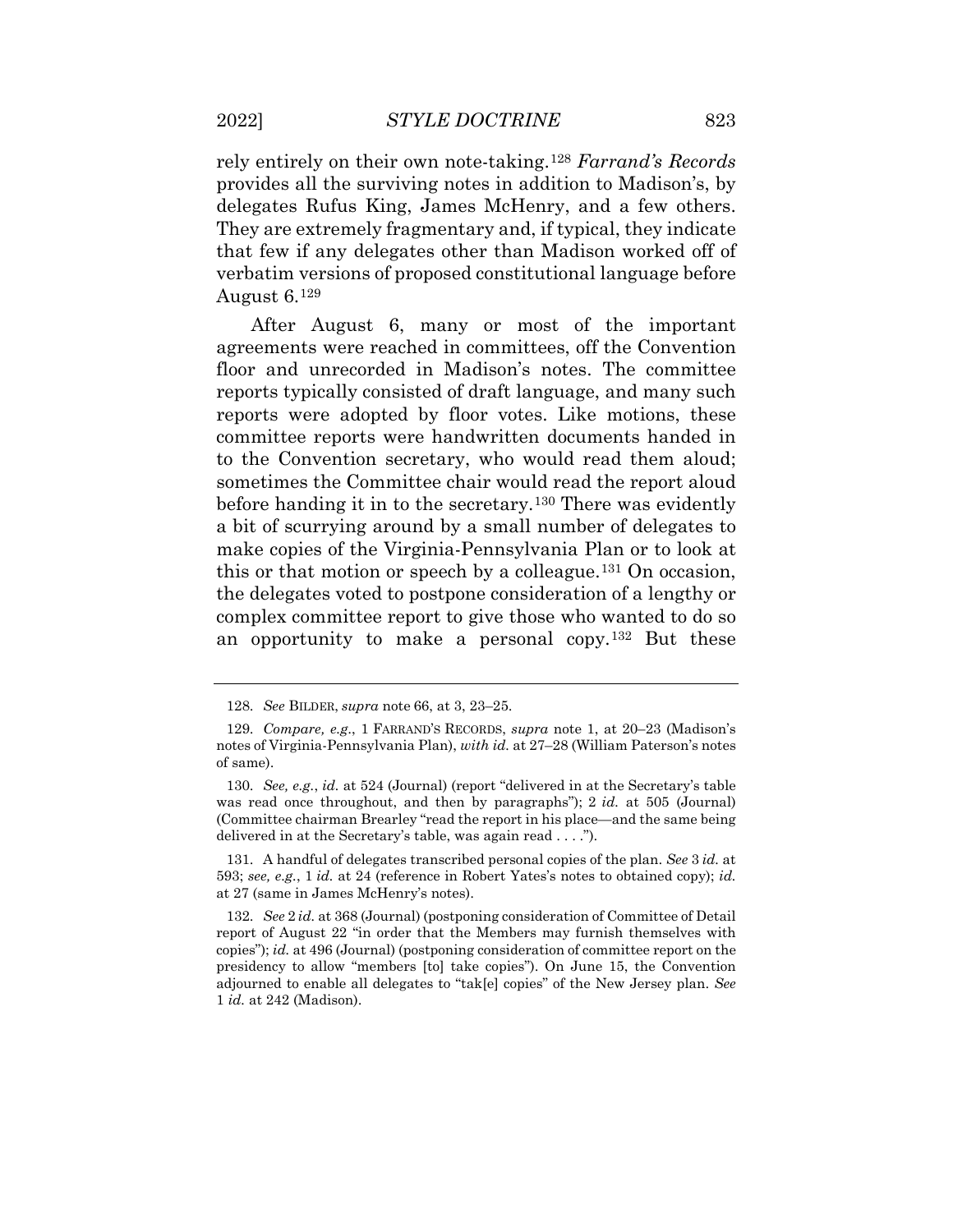the Committee of Detail broadside. After September 12, they practices hardly sufficed to produce a clear and comprehensive paper record for the delegates to look at. After August 6, many delegates must have followed the emerging constitutional text by making increasing numbers of interlineations and scratch-outs in their personal copies of did the same, interlineating the Committee of Style broadside. We know this because several interlineated copies of each still exist, from a handful of delegates.[133](#page-45-3) 

 of Style revise? Max Farrand, the early twentieth-century he calls "Proceedings of Convention Referred to the There is no surviving record of what exactly was given to the Committee of Style. So what exactly did the Committee editor and compiler of the Convention records, presents what Committee of Style and Arrangement" as though it were a single organized document incorporating changes to the Committee of Detail draft.[134](#page-46-0) This "document" extends over the next fifteen pages, under the running header "Committee of Style," implying that this was a document given to the Committee of Style to revise. But in a tiny and easilyoverlooked footnote, Farrand admits that his "Proceedings" are in fact "compiled by the editor from the proceedings of the Convention."[135](#page-46-1) That is to say, Farrand himself created a revised Committee of Detail document incorporating changes and additions approved by the various motions after August 6.

What Farrand fails to explain in presenting his "Proceedings" is that the Committee of Style would have been handed a stack of documents, not a single document. The Committee members would have had their personal interlineated Committee of Detail drafts plus several dozen

<span id="page-44-4"></span><span id="page-44-3"></span><span id="page-44-2"></span><span id="page-44-1"></span><span id="page-44-0"></span> 133. *See, e.g.*, *Creating the United States,* LIBR. OF CONG.<https://www.loc.gov/ex> hibits/creating-the-united-states/convention-and-ratification.html (last visited Apr. 28, 2022) (Charles Pinckney's interlineated copies of Committee of Detail and Committee of Style broadsheets).

<sup>134. 2</sup> FARRAND'S RECORDS, *supra* note 1, at 565–580.

<sup>135.</sup> *Id.* 565 n.1.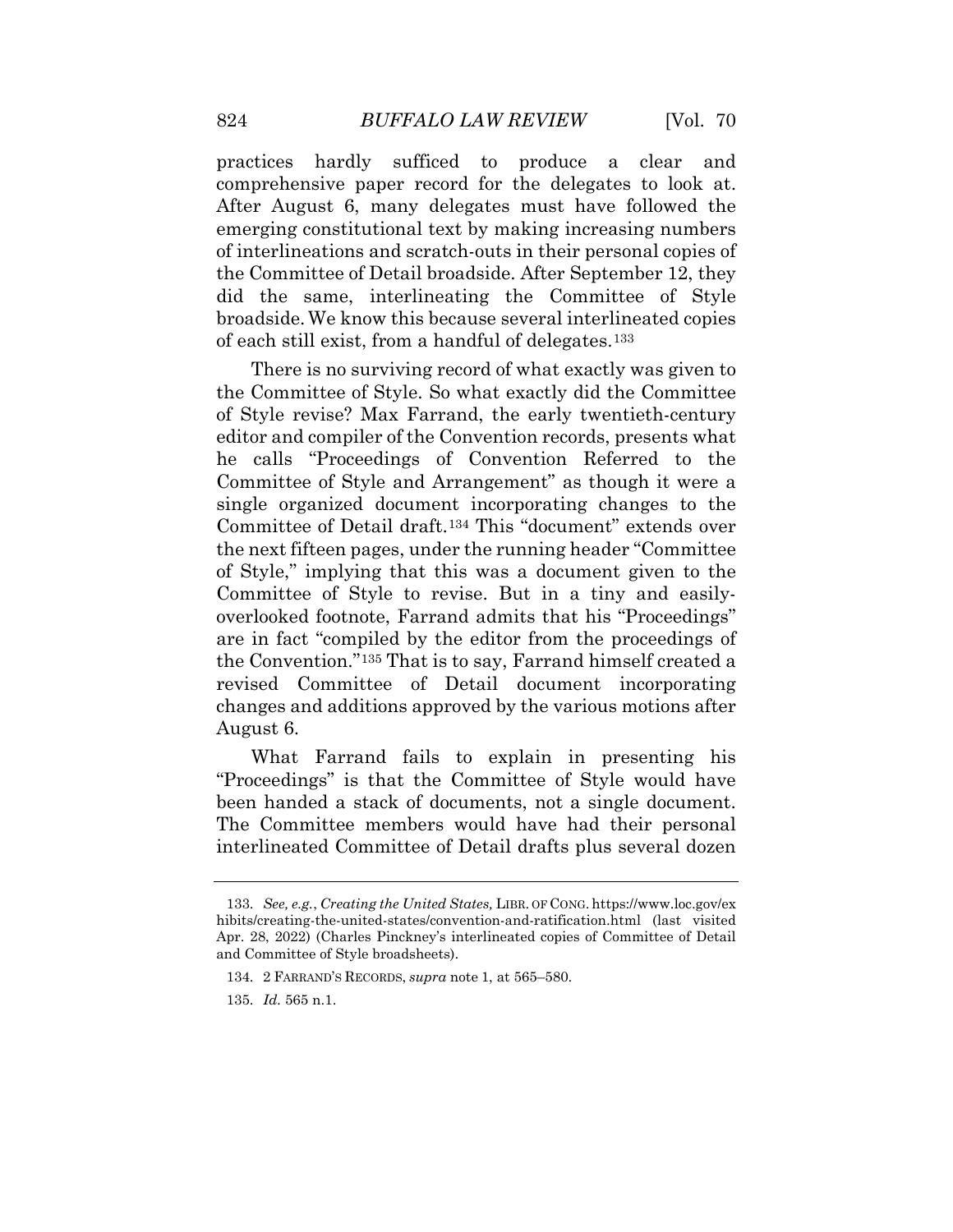Jackson attempted to keep track of the various changes broadside. This copy was apparently given to the Committee draft.[138](#page-47-0) But it was imperfect and incomplete, despite Article I, Section 8, Clause 1, a clause whose exact text would handwritten motions and committee reports, and perhaps also the Convention journals handwritten by Major William Jackson, the Convention secretary.[136](#page-46-2) It appears that made to the Committee of Detail draft in one place, by interlineating his own copy of the Committee of Detail of Style, because it ultimately came into the possession of the Library of Congress among the papers of Committee of Style chairman William Johnson.[137](#page-46-3) A draft marked up by the Convention secretary and given to the Committee of Style chairman could well be deemed the "official" single working Jackson's apparent efforts to be neat and thorough. For example, Jackson failed to include the most recent version of become a source of significant controversy (as will be discussed further below). Depending on how one counts, there are at least twelve other significant provisions that Jackson failed to record and that Farrand filled in.[139](#page-47-1) Significantly, Farrand did not simply reproduce the Jackson-

<sup>136.</sup> *See* Bilder, *supra* note 1, at 1621, 1625–26.

<span id="page-45-0"></span><sup>137.</sup> *See* William Jackson Copy of Committee of Style Report, *in William Samuel Johnson Papers, 1745–1936*, LIBR. OF CONG. [hereinafter Jackson Copy], [https://lccn.loc.gov/mm79027961.](https://lccn.loc.gov/mm79027961)

<span id="page-45-1"></span><sup>138.</sup> At least one scholar has made this claim. J.H. POWELL, BOOKS OF A NEW NATION: UNITED STATES GOVERNMENT PUBLICATIONS, 1774–1814, at 64 (1957).

<span id="page-45-3"></span><span id="page-45-2"></span> and Arrangement). Other omissions by Jackson, filled in by Farrand, include: the of powers, see 2 FARRAND'S RECORDS, *supra* note 1, at 569–70; the "port preference" and tax uniformity provisions tacked onto the end of the Migration and Importation Clause, see *id*. at 571; the deletion of Senate powers to make treaties, and appoint ambassadors and Supreme Court justices, and the insertion Vice President Clause, and the treaty and appointment powers shifted from the 139. *Compare* Jackson Copy, *supra* note 137, *with* 2 FARRAND'S RECORDS, *supra*  note 1, at 565–80 (Proceedings of Convention Referred to the Committee of Style Indian Commerce Clause and the Letters of Marque Clause in the enumeration of the Impeachment Trial Clause, see *id*. at 571; a good deal of the presidential election provision, see *id*. at 572–73; the Presidential Qualifications Clause, the Senate, see *id*. at 574; the prohibitions on states' monetary and war powers, see *id*. at 577; and the bulk of the Amendments Clause, see *id*. at 578.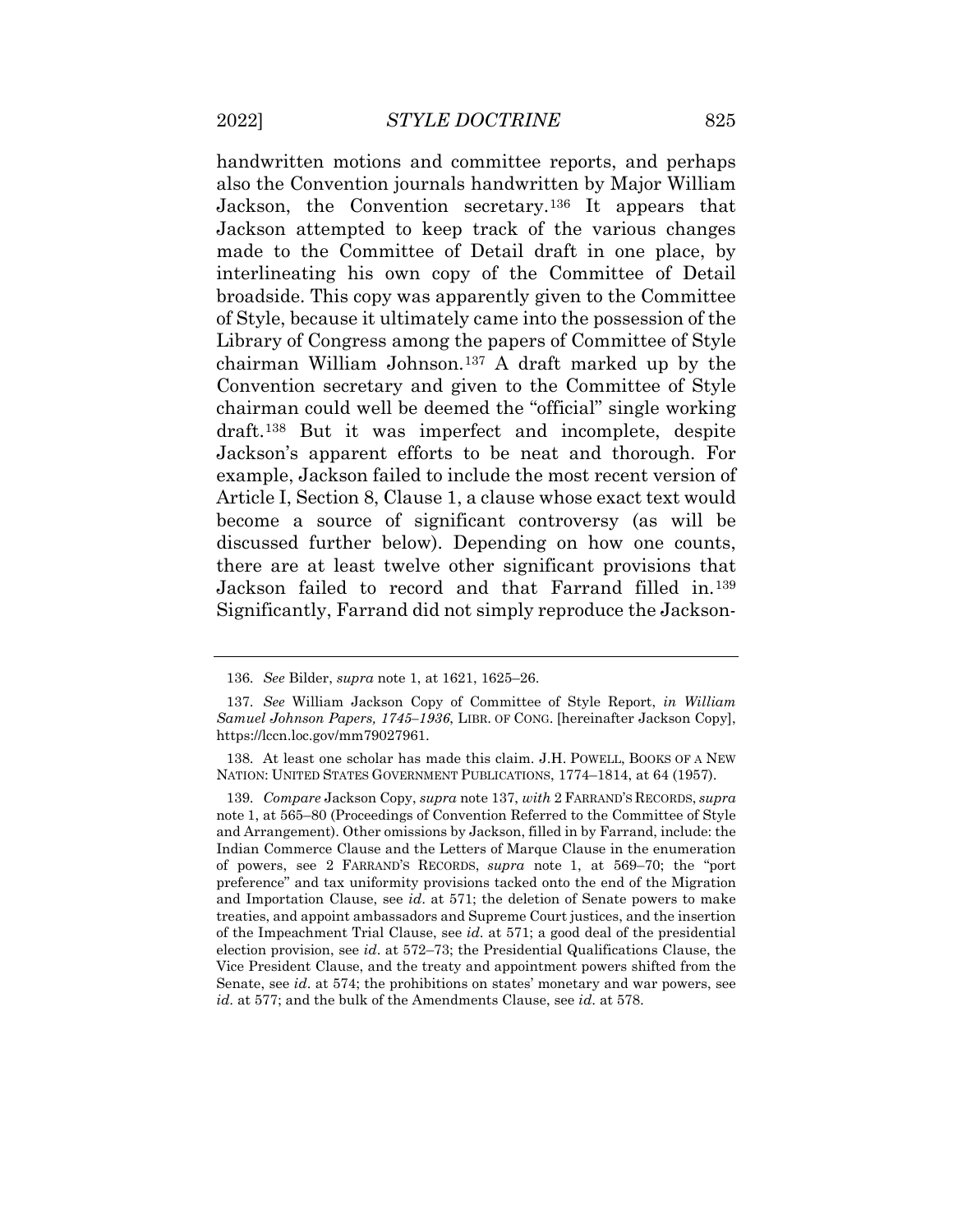Johnson copy in presenting his readers with the "proceedings" of the Convention given to the Committee of Style. He would necessarily have referred to other documents to make up these deficiencies. The Committee of Style would necessarily have done the same, though without any guarantee that its concordance would have matched what Farrand produced.

 September 12 report. This task would likely have been inevitable even by a scrivener attempting merely to compile It would have been challenging to make a verbatim concordance of these papers in the three and a half days between the formation of the Committee of Style and its complicated by variations in the delegates' notes and recollections of the precise wording (let alone punctuation!) that had been agreed upon. Subtle changes would be the agreed language.

Farrand also fails to disclose his own editorial suppositions in compiling his pre-September 8 cumulative text. Some proposals had not been acted upon: were they all meant by the Convention to be defunct and off the table, as Farrand implicitly supposes? Farrand also disregards the possibility that there were express proposals or understandings that were unrecorded by Madison—either because they were discussed (perhaps widely) off the Convention floor, or because Madison's care in notetaking had significantly eroded by this point in the Convention.<sup>140</sup>

 In short, what historians and Supreme Court justices handwritten *texts*, probably filled with scratch-outs, call "the text referred to the Committee of Style"[141](#page-48-1) is an editorial convenience created by Farrand. In reality, it was in no real sense "a text" but an unwieldy sheaf of mostly interlineations, and ink-blots. Undoubtedly, Farrand took great pains to be accurate, and his editorial compilation

<span id="page-46-3"></span><span id="page-46-2"></span><span id="page-46-1"></span><span id="page-46-0"></span><sup>140.</sup> For the unreliability of Madison's notes after August 21, see BILDER, *supra*  note 66, at 141–53.

<sup>141.</sup> Treanor, *supra* note 5, at 72; *see* sources cited *supra* note 121.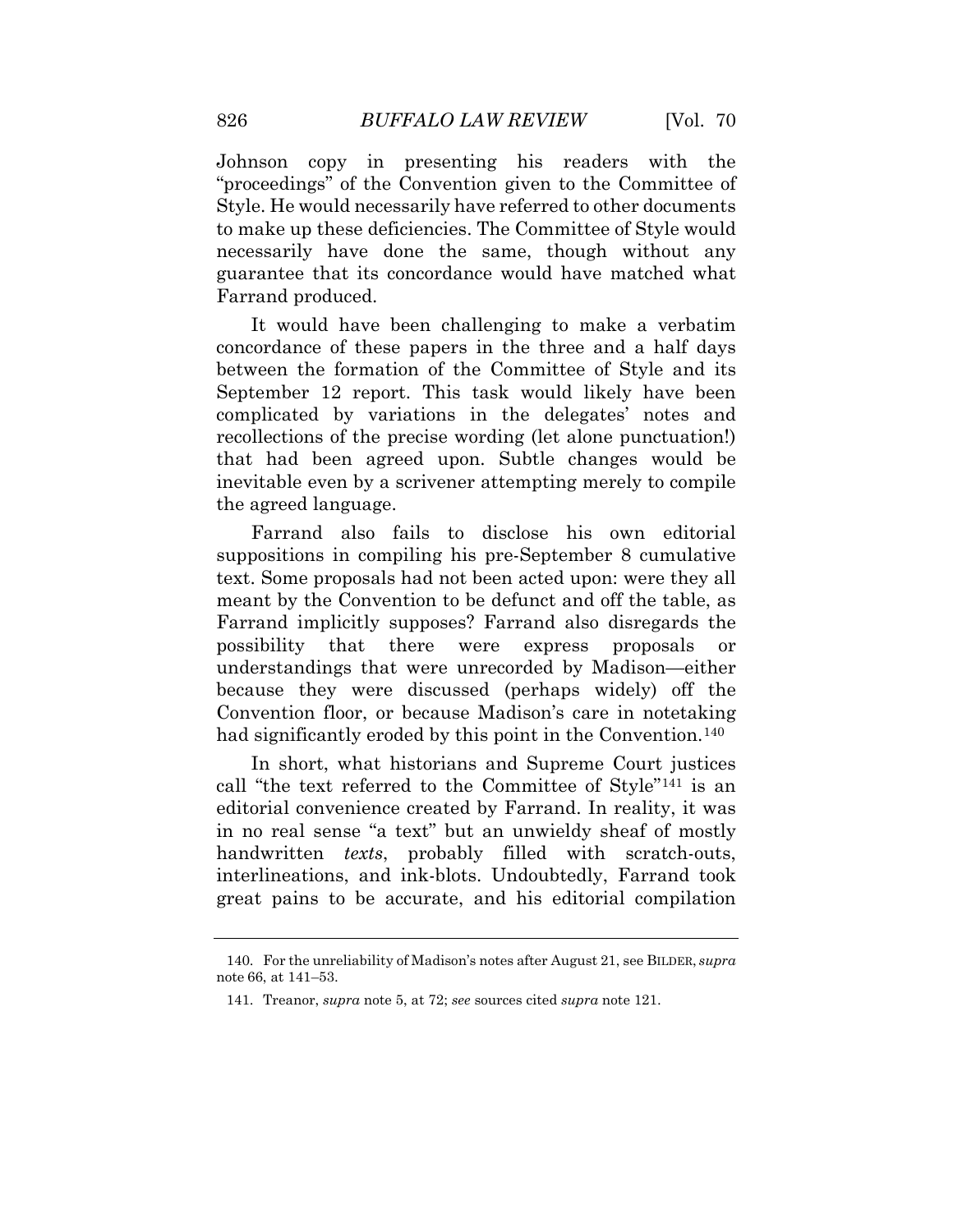appears mostly accurate. But we should remember that the Committee of Style did not have Farrand's compilation. Under those circumstances, the delegates would not likely have expected the Committee of Style to refrain from exercising at least some editorial judgment and discretion with substantive implications.

#### 3. Records Gaps and the Need for Gap-Filling

 Third, and related, the ultra vires charge against the reflected in recorded votes as of September 8. But we know Committee of Style assumes that all "articles agreed to" were of at least one instance where that was apparently not the case: the Committee of Style's addition of the Contracts Clause.[142](#page-49-0) There may have been others.

As the Convention progressed, it appears that agreements on some of the thorniest issues were resolved in committees, particularly in the Convention's final month.[143](#page-49-1) The delegates, after all, lived within a few blocks of the Convention hall, either in their temporary lodgings or permanent residences, and frequently dined together. There was ample opportunity to conduct Convention business outside the full meetings.[144](#page-49-2) While most of these resolutions

<span id="page-47-0"></span> by a substitute motion regarding ex post facto laws. The delegates assumed they would have to revisit the issue after at least some of them became convinced that 2 FARRAND'S RECORDS, *supra* note 1, at 439–40 (Madison). 142. *See* Treanor, *supra* note 5, at 39–41. Rufus King's proposed "prohibition on the States to interfere in private contracts" on August 28 was effectively tabled the prohibition of ex post facto laws would only apply to criminal cases. *See* 

<sup>143.</sup> *See* BILDER, *supra* note 66, at 142.

<span id="page-47-1"></span> 144. *See, e.g.*, BEEMAN, *supra* note 18, at 34–35, 95. Furthermore, historians of the Convention must proceed with caution in relying on Madison's Convention prodigious note-taking efforts and the mesmerizing window his notes provide into the notes as a more or less complete and reliable transcript of proceedings. But notes, which make up the great bulk of *Farrand's Records*. Given both Madison's the personalities and debates at the Convention, it is incredibly tempting to treat doing so is no longer tenable in the wake of the pathbreaking scholarship of Mary Sarah Bilder. Her 2015 book, *Madison's Hand*, demonstrates that Madison was never trying to create a complete and unbiased record of proceedings; and of particular relevance here, she has shown that Madison's notes of proceedings from August 22 on are highly unreliable, as they were written at least two years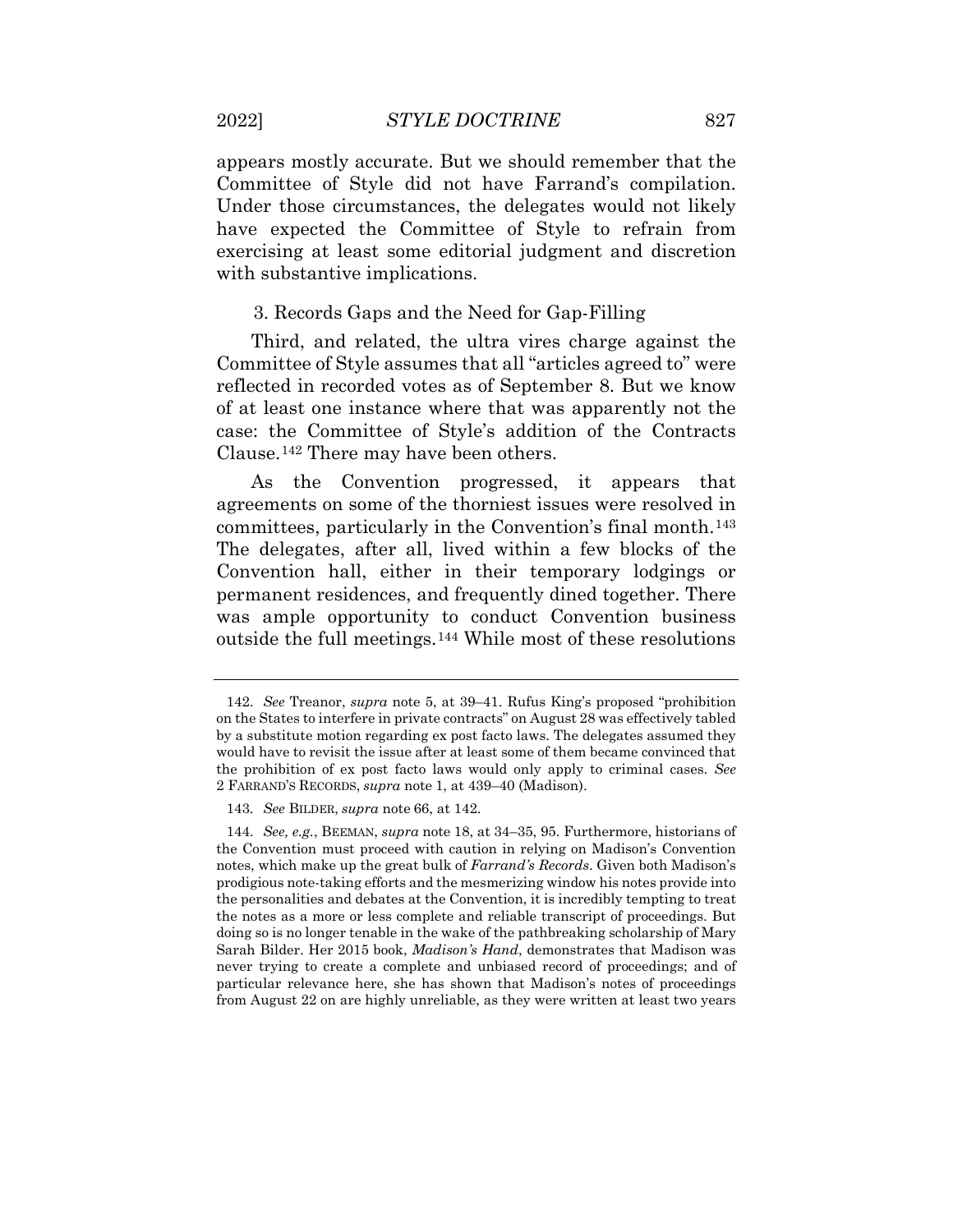would have been reflected in floor votes, not all were. Several proposals were referred to committees which—according to both Madison's notes and the Convention journals—never reported on them.[145](#page-49-3) On August 31, an unspecified grab bag of unresolved proposals was referred to a new committee formed to consider "such parts of the Constitution as have been postponed, and such parts of reports as have not been acted on," generally referred to as the Committee on Postponed Parts.[146](#page-50-0) That committee failed to report on all of those postponed parts.[147](#page-50-1) It may have been understood that one or more of these orphan proposals would be addressed in the Committee of Style draft. These facts are not consistent with an expectation that the Committee of Style would necessarily confine itself to "adornment" of prior language.

# C. *The Interpretive Irrelevance of Committee Authority*

There is a nagging "emperor's new clothes" quality to the seriously intoned argument that interpretive consequences should follow from the Committee of Style's purported lack of substantive authority. That is because, on September 15, the Convention unanimously approved virtually all of the Committee of Style's work, making only a small number of minor changes.[148](#page-50-2)

 agent's prior unauthorized acts.[149](#page-50-3) That the Framers knew In law, the concept of ratification recognizes the validity and bindingness of an after-the-fact authorization of an this concept need hardly be stated: it was the very theory on which they justified their decision to exceed their own

after the events, in 1789 or later. *See* BILDER, *supra* note 66, at 141.

<sup>145.</sup> *See, e.g.*, 2 FARRAND'S RECORDS, *supra* note 1, at 342–44 (Madison) (Gouverneur Morris's proposals for cabinet departments which were referred to the Committee of Detail).

<span id="page-48-0"></span><sup>146.</sup> *Id.* at 473 (Journal).

<span id="page-48-1"></span><sup>147.</sup> *See* Schwartz, *Lost General Welfare Clause*, *supra* note 62, at 911–14.

 148. *See infra* text accompanying notes 215–217.

<sup>149.</sup> RESTATEMENT (THIRD) OF AGENCY §§ [4.01–4.04](https://4.01�4.04) (AM. LAW INST. 2006).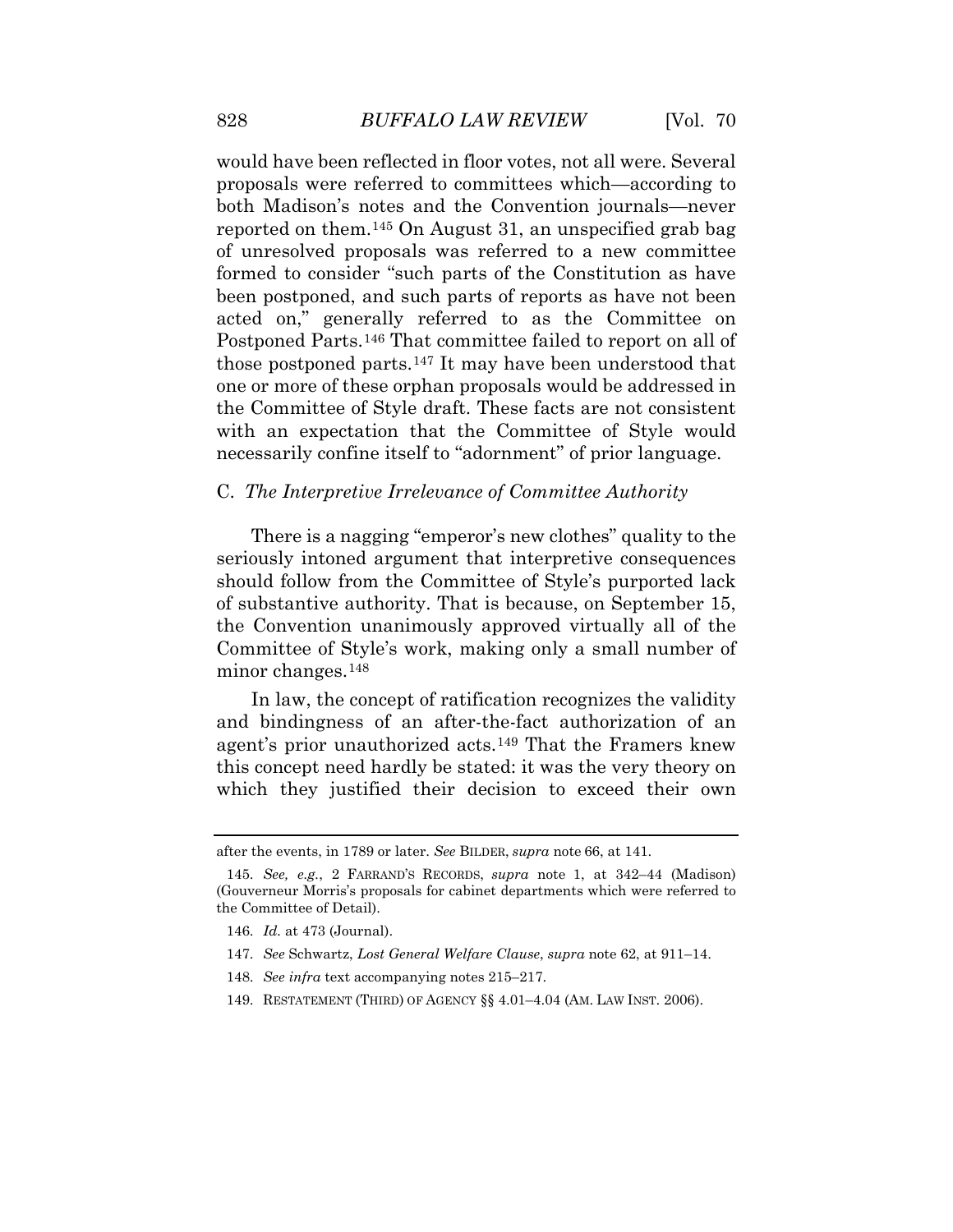limited authorization merely to tinker with the Articles of Confederation and instead propose a wholly new framework of government.[150](#page-50-4) Under a straightforward application of the doctrine of ratification, the Convention's vote to approve the Committee of Style draft (with only limited emendations) should make the question of the Committee's authority irrelevant and end the matter.

#### III. DID THE COMMITTEE OF STYLE ABUSE ITS TRUST?

On what basis, then, can the Convention's ratifying vote of September 15 be invalidated, even as to individual provisions? Fraud, perhaps.[151](#page-51-0) The idea of "scriveners' fraud" on the part of the Committee of Style has been hinted at, but never developed into a coherent argument for disregarding the Committee of Style report, either in whole or in part. The germ of such an argument was first suggested over a century ago by Max Farrand, who insinuated that Gouverneur Morris may have been such a culprit.[152](#page-51-1) But no scholar has made a serious effort to develop this insinuation into a fullblown charge until recently. Dean William Treanor, in an article entitled "The Case of the Dishonest Scrivener," argues that delegate Gouverneur Morris was a "dishonest scrivener"

<span id="page-49-0"></span><sup>150.</sup> *See supra* text accompanying notes 66–67.

<span id="page-49-2"></span><span id="page-49-1"></span> (ratification of agent's act may be voided by agent's fraud in procuring ratification). Conceivably, unnoticed changes "smuggled into" the final draft Constitution could be questioned as "scrivener's error." *See* ANTONIN SCALIA, A scriveners' errors in the current official version of the Constitution. *See* Schwartz 151. *See* RESTATEMENT (THIRD) OF AGENCY § 4.02(2)(a) (AM. LAW INST. 2006) MATTER OF INTERPRETATION: FEDERAL COURTS AND THE LAW 20 (1997); Yellin, *supra* note 121, at 747–48*.* Except for punctuation marks, which may have been left to the discretion of printers and engrossers, it is difficult to imagine proving & Enger, *supra* note 15.

<span id="page-49-3"></span> attaches to the work of Morris in preparing this last draft of the constitution. It is partly due to intimations that he himself gave," citing the 1803 letter discussed *infra* notes 158–162 and accompanying text, and "to stories that were whispered about in the years following the adoption of the new constitution," citing the 152. FARRAND, FRAMING, *supra* note 18, at 181–82. "[J]ust a little suspicion semicolon story, discussed *infra* Section III.A.2, as "one illustration." FARRAND, FRAMING, *supra* note 18, at 182.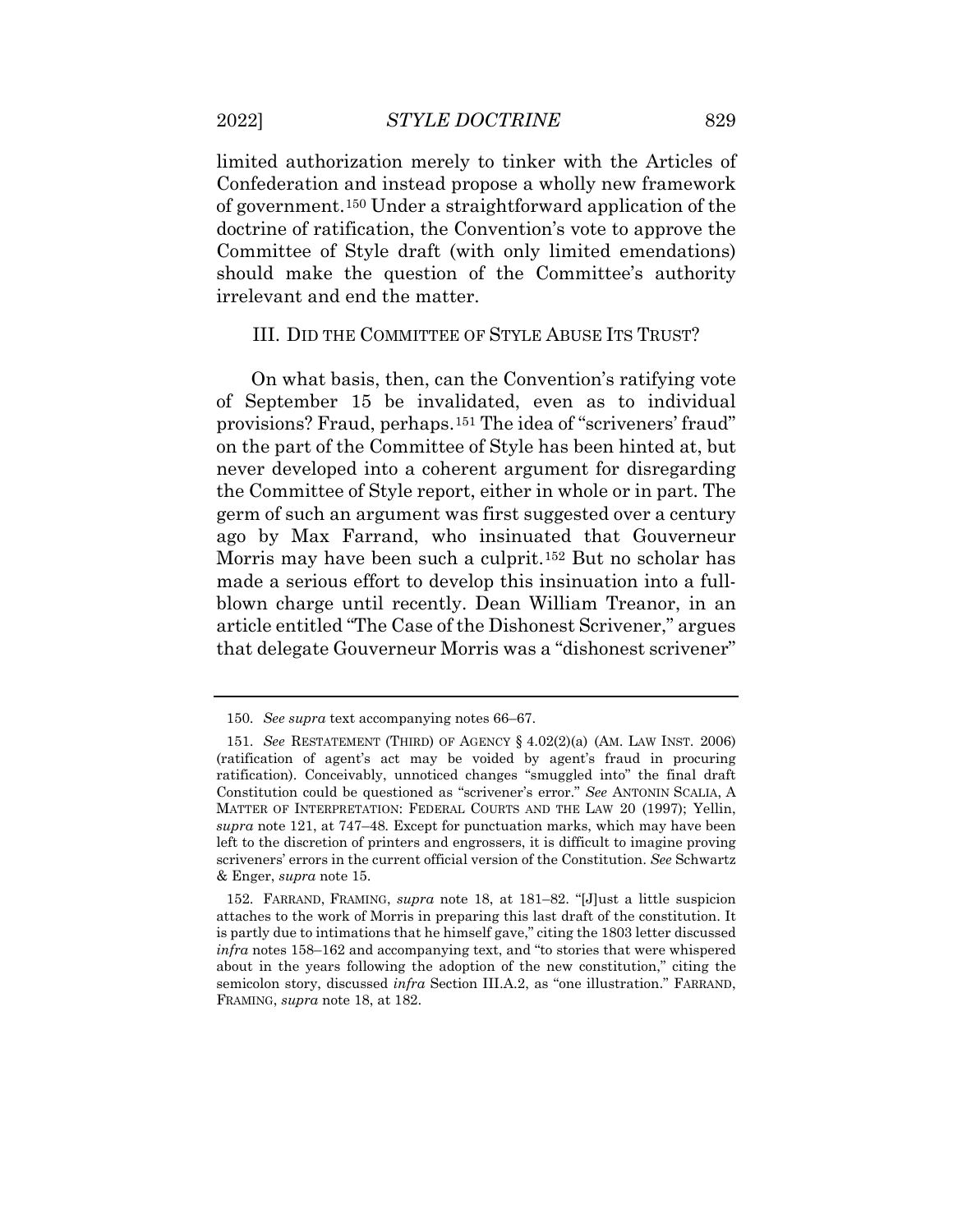from Treanor is curious, since he ultimately, and least as to some provisions, so as to void, in effect, the who misused his role as lead writer for the Committee of Style to covertly "reverse losses he suffered on the convention floor" and thus "write into the Constitution his vision of what the Constitution should entail."[153](#page-51-2) The argument coming persuasively, concludes that constitutional interpreters should not disregard the work of the Committee of Style. Yet the only defensible basis for doing so would be if the Committee of Style indeed defrauded the Convention, at Convention's ratification of parts of the Committee of Style draft.

This charge—that either Morris alone or the Committee members together somehow abused their trust—is not wellfounded.[154](#page-52-0) 

# A. *Framing Gouverneur Morris*

 It is tempting to accuse Gouverneur Morris of being a dishonest scrivener. It offers an entertaining narrative centered around a lively character. It is harder to prove wrongdoing by an entire Committee—one that included James Madison, forsooth!—than by a rogue individual. And Morris had a somewhat roguish reputation, as Treanor summarizes in a vivid biographical sketch.[155](#page-52-1) Add to that the fact that all of the (extremely thin) circumstantial evidence of manipulation by the Committee of Style revolves around

<sup>153.</sup> Treanor, *supra* note 5, at 27.

<span id="page-50-1"></span><span id="page-50-0"></span> Style revisions relied on by Treanor to show that none of them meet all four question "(1) changed the substantive meaning of a prior draft provision, (3) diverged from the majority will of the Convention, *and* (4) escaped the Convention's notice." Schwartz, *Framing the Framer*, *supra* note 7, at 15. Only four of the fifteen changes can be seen as substantive; of these, the preamble  The other two failed the second or third elements. *See id.; see also infra* note 214. 154. In another article, I have gone through each of the fifteen Committee of elements implied by a charge of "dishonest scrivening": that the revision in (2) 'reversed a loss on the convention floor' to implement Morris's preference, could not possibly have escaped notice, and the Contracts Clause was debated.

<span id="page-50-4"></span><span id="page-50-3"></span><span id="page-50-2"></span><sup>155.</sup> *See* Treanor, *supra* note 5, at 11–12.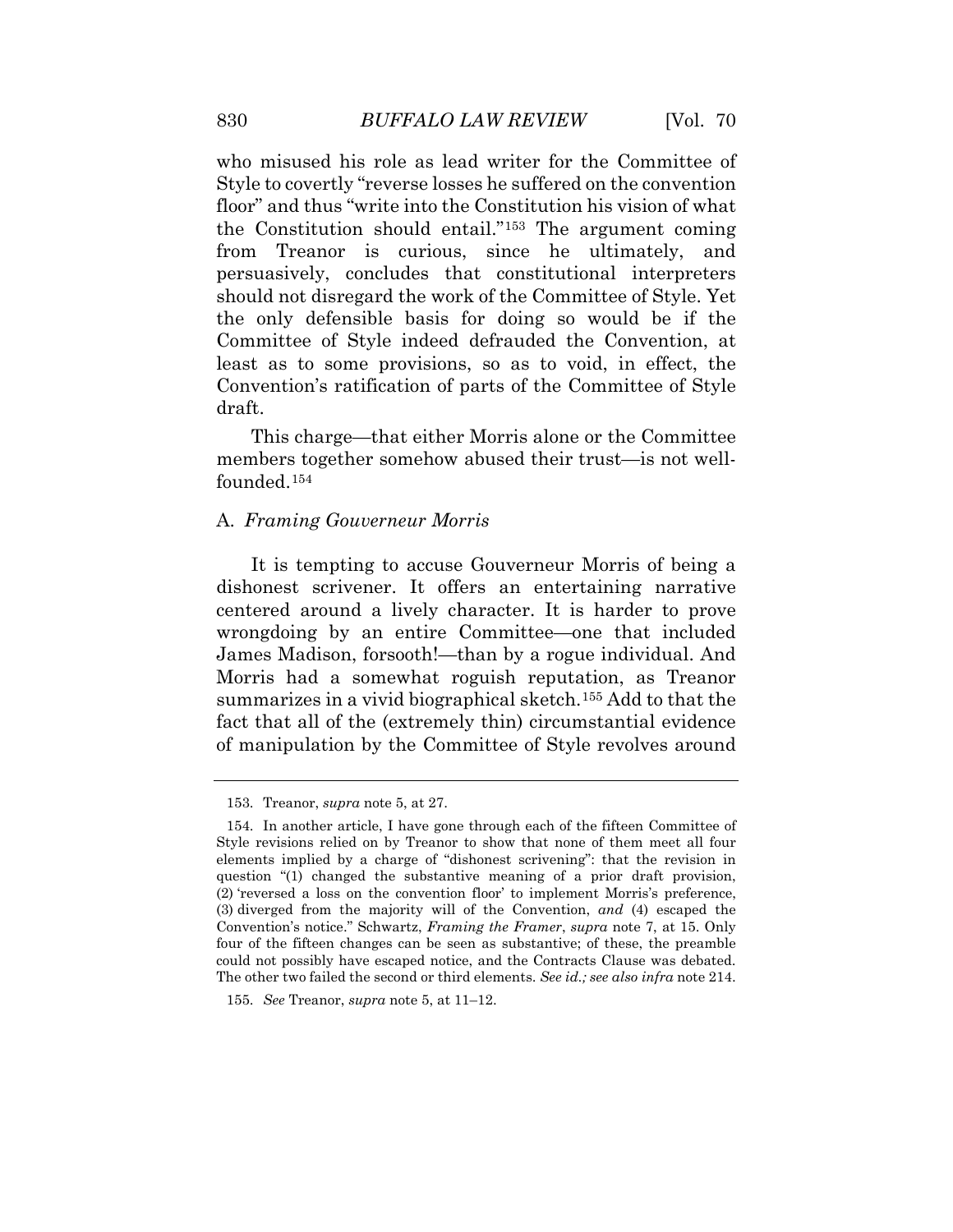Morris, and you have your suspect.

 advance one of his policy goals; (5) he wrote a letter in 1814 advance his views on a clause in Article III; and (6) he was But there has never been enough evidence to proceed against Morris. Here is the entire case against him. (1) He was the primary draftsman of the Committee of Style report; (2) most of the fifteen Committee of Style revisions (identified by Treanor) advanced views that he held; (3) Morris supposedly had the character of a rogue; (4) he wrote a letter in 1803 claiming to have crafted subtle language to boasting that he had carefully "select[ed] phrases" to supposedly accused in 1798 of trying to substitute a semicolon for a comma to convert a harmless clause about taxing and spending into a broad general welfare legislative power. Here, I will focus on evidence items 3 through 6. I will address evidence items 1 and 2—his role as primary drafter and the conformity between Morris's views and the Committee of Style report—in separate Sections below.

<span id="page-51-0"></span> Committee of Style revision. While the other two do, the gist It is worth noting that elements 3 through 6 are all fundamentally "character evidence."[156](#page-53-0) As to his roguish character in general (element 3), suffice it to say that historians and biographers—Treanor included—have stopped well short of suggesting that Morris had a penchant for fraud. Morris is said to have been a bit of a rake in his private life, but there is no suggestion that he cheated clients or engaged in serious unethical behavior involving dishonesty in his professional or public life.[157](#page-53-1) As to elements 4 through 6, one of the letters does not even involve a of all three items is to insinuate that Morris had a general behavioral propensity for sneaky drafting. But Farrand and Treanor make far more of this than is warranted.

<span id="page-51-2"></span><span id="page-51-1"></span> 156. *See* FED. R. EVID. 404 (describing character evidence as both a generalization about a person's character and specific acts offered to prove a character trait).

<sup>157.</sup> *See* Treanor, *supra* note 5, at 11–14.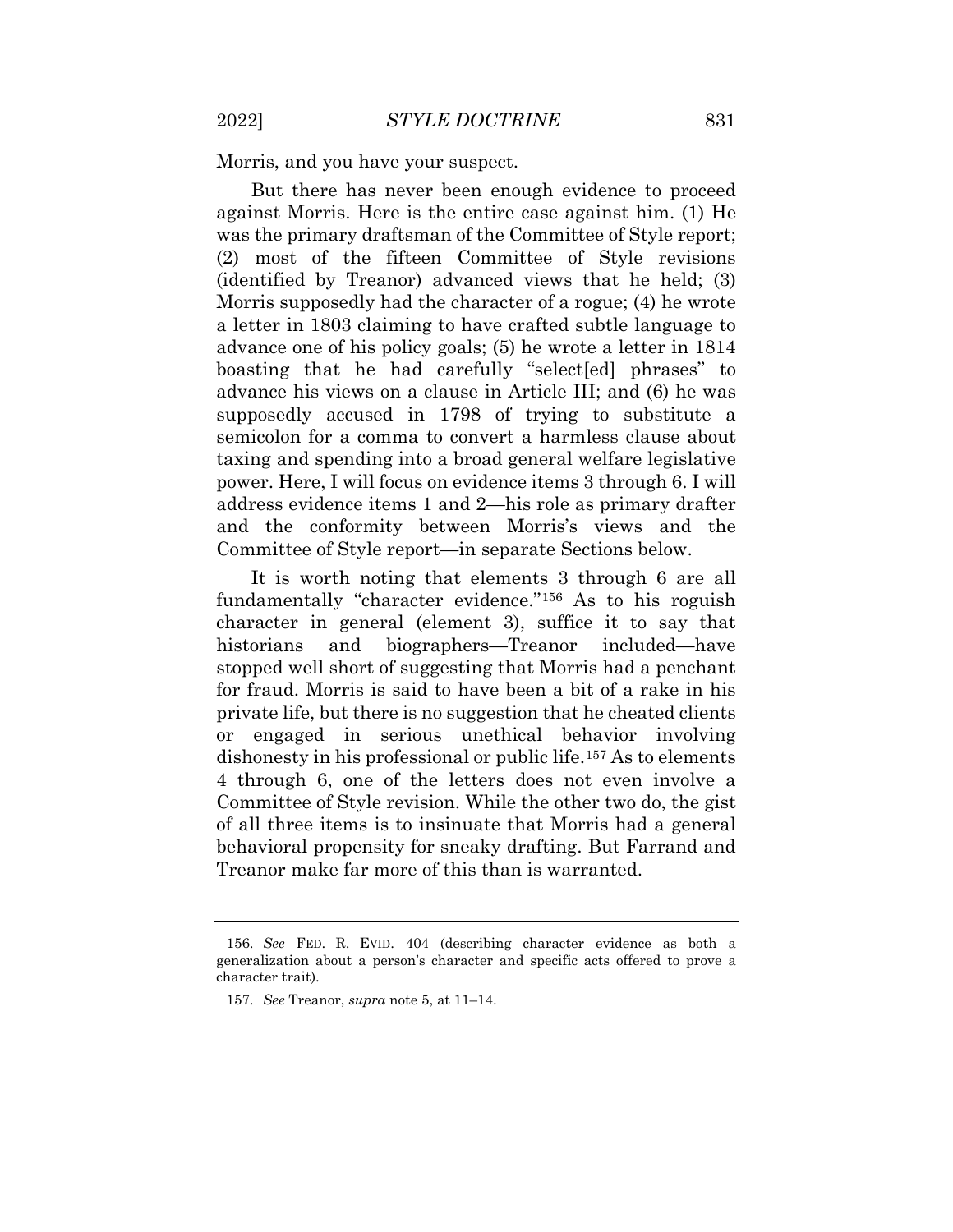1. The "Confessional" Letters

 in this letter, Morris claimed that he worded Article IV, "Candor obliges me to add my belief, that, had it been more made."[160](#page-54-2) Here, Morris refers not to anything he drafted for acquired territories would be "govern[ed] . . . as provinces" more a confession of Morris's *failure* to win the point than a Deeming the two letters as anything approaching confessions of dishonest scrivening blows them way out of proportion. Both Farrand and Treanor cite Morris's 1803 letter to Henry Livingston as an example of Morris's penchant for trickery.[158](#page-54-0) Discussing the Louisiana Purchase Section 3, Clause 2 of the Constitution to go "as far as circumstances would permit to establish the exclusion" of newly acquired territories from eligibility for statehood.[159](#page-54-1) pointedly expressed, a strong opposition would have been the Committee of Style during September 8–11, but to a motion he made on the Convention floor on August 30 which the Convention approved.<sup>161</sup> It thus offers no instance of sneaking substantive changes into the Committee of Style report. Moreover, Morris admits only to crafting strategically ambiguous language, not to deceiving the Convention. There is an important difference: the former is not fraud, but is merely garden-variety legislative drafting behavior to defer contentious interpretive questions to post-adoption applications. Moreover, the Clause in question does not in any obvious way accomplish Morris's objective—that newly and have "no voice in our councils."[162](#page-54-4) The letter seems to be boast of his ability to manipulate the Convention.

Morris's 1814 letter to Timothy Pickering at least refers

<span id="page-52-0"></span><sup>158.</sup> *See* Letter from Gouverneur Morris to Henry W. Livingston (Dec. 4, 1803), *in* 3 FARRAND'S RECORDS, *supra* note 1, at 404; Treanor, *supra* note 5, at 14–15.

<sup>159.</sup> Letter from Gouverneur Morris to Henry W. Livingston (Dec. 4, 1803), *in*  3 FARRAND'S RECORDS, *supra* note 1, at 404.

 160. *Id.* 

<sup>161. 2</sup> FARRAND'S RECORDS, *supra* note 1, at 459 (Journal).

<span id="page-52-1"></span> 3 FARRAND'S RECORDS, *supra* note 1, at 404. 162. Letter from Gouverneur Morris to Henry W. Livingston (Dec. 4, 1803),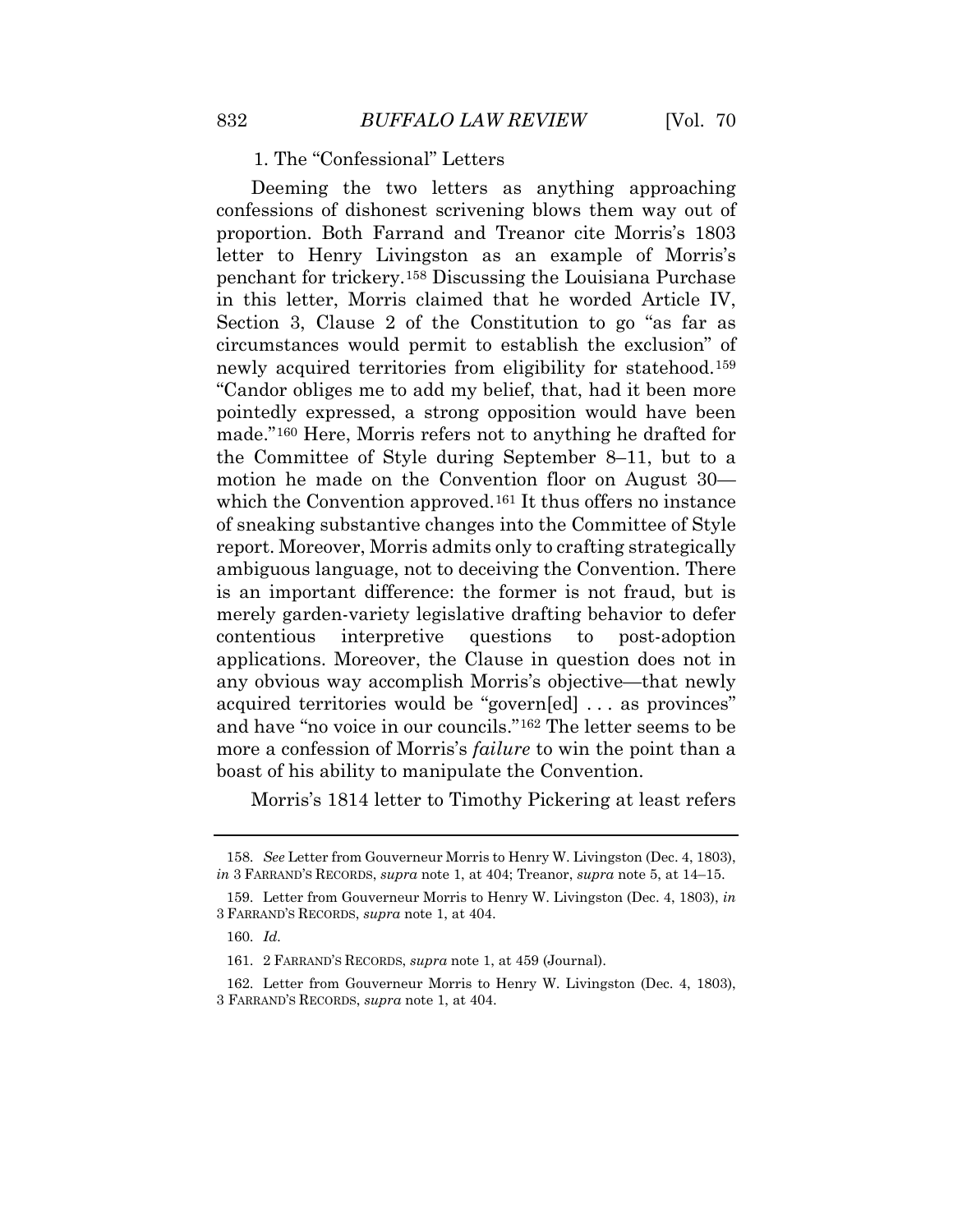his famous assertion that the Constitution "was written by select phrases, which expressing my own notions would not to smuggle language past an unsuspecting Convention. On most likely the Judicial Vesting Clause—barely, if at all, version provided that the "judicial power" "shall be vested . . . to a revision Morris made on the Committee of Style. After the fingers, which write this letter,"[163](#page-54-5) Morris went on to say that, as to "a part of what relates to the judiciary" in the Constitution, "conflicting opinions had been maintained with so much professional astuteness, that it became necessary to alarm others, nor shock their selflove."[164](#page-55-0) One cannot fairly stretch this into something approaching an admission of dishonest scrivening, because it does not reflect an intention the contrary, Morris assumed that his fellow delegates would read it carefully—hence, he had to "select" his words with care, at most interjecting an ambiguity that would leave space for his preferred interpretation. In any case, this was an isolated incident relating only to a single revision about the judiciary.[165](#page-55-1) What's more, the provision in question made a substantive change. The pre-Committee of Style in such Inferior Courts *as shall, when necessary*, from time to time, *be constituted by* the Legislature of the United States." The Committee of Style changed the italicized language to "as the Congress may from time to time ordain and establish."[166](#page-55-2) The notion that this represents a change requires a superfine, if not totally strained, linguistic

 163. Letter from Gouverneur Morris to Timothy Pickering (Dec. 22, 1814), *in*  3 FARRAND'S RECORDS, *supra* note 1, at 420. Given the fussiness about punctuation underlying the semicolon controversy, I cannot help but note that Morris's use of the comma in this quotation violates today's grammar rule against setting off a restrictive clause with a comma. *See infra* Section III.A.2.

<sup>164.</sup> Letter from Gouverneur Morris to Timothy Pickering (Dec. 22, 1814), *in*  3 FARRAND'S RECORDS, *supra* note 1, at 420.

<span id="page-53-0"></span> four times, he acknowledges that it is less than a full confession. *See id*. at 7, 16, 165. *See* Treanor, *supra* note 5, at 16. Although Treanor quotes this admission 115.

<span id="page-53-1"></span> Convention Referred to the Committee of Style and Arrangement), *with id.* at 166. *Compare* 2 FARRAND'S RECORDS, *supra* note 1, at 575 (Proceedings of 600 (Report of Committee of Style).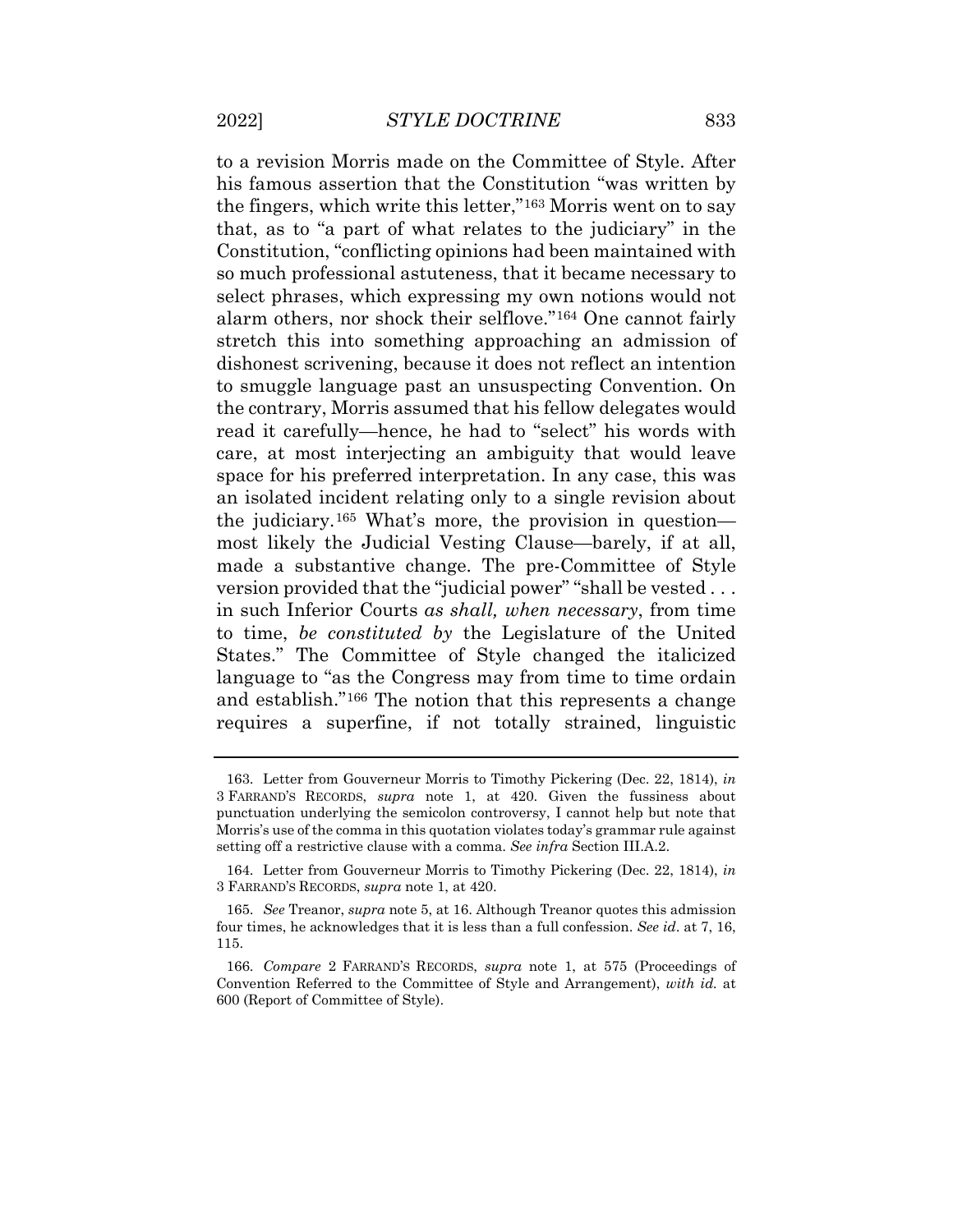parsing.[167](#page-55-3)

## 2. The General Welfare Clause and the "Sinister Semicolon"

Treanor relies heavily on the probably apocryphal story that Morris tried to change the meaning of the General Welfare Clause in Article I, Section 8, Clause 1, by surreptitiously replacing the comma after "excises" with a semicolon.<sup>168</sup> That Clause in the final Constitution provides:

 To lay and collect Taxes, Duties, Imposts and Excises, [comma] to pay the Debts and provide for the common Defence and general Welfare of the United States . . . .[16](#page-56-1)9

The purported pre-September 8 draft of the enumeration of powers provided:

 imposts and excises, [comma] to pay the debts and provide for the common defence and general welfare of the United States.[1](#page-56-2)70 The Legislature shall have power to lay and collect taxes, duties,

 The language after "excises" was *added to* the Committee of Detail draft by a proposal from the Committee on Postponed Parts, adopted on September 4.[1](#page-56-3)71 The Committee of Style report "changed" this to:

 The Congress . . . shall have power To lay and collect taxes, duties, the common defence and general welfare of the United States.<sup>[17](#page-56-4)2</sup> imposts and excises; [semicolon] to pay the debts and provide for

171. *Id.* at 493, 495 (Journal).

<span id="page-54-5"></span><span id="page-54-4"></span> Treanor, *supra* note 5, at 20–24. Farrand reproduces Madison's copy of the 172. 2 FARRAND'S RECORDS, *supra* note 1, at 594 (Report of Committee of Style); Committee of Style broadside, which contains an erroneous period following

 Morris, see Schwartz, *Framing the Framer*, *supra* note 7. 167. For a more detailed investigation of this trumped-up charge against

<span id="page-54-1"></span><span id="page-54-0"></span><sup>168.</sup> Treanor cites this story early and often. *See* Treanor, *supra* note 5, at 5– 6, 18, 22–24, 56, 118 n.663.

<sup>169.</sup> U.S. CONST. art I, § 8, cl. 1.

<span id="page-54-3"></span><span id="page-54-2"></span><sup>170. 2</sup> FARRAND'S RECORDS, *supra* note 1, at 569 (Proceedings of Convention Referred to the Committee of Style and Arrangement).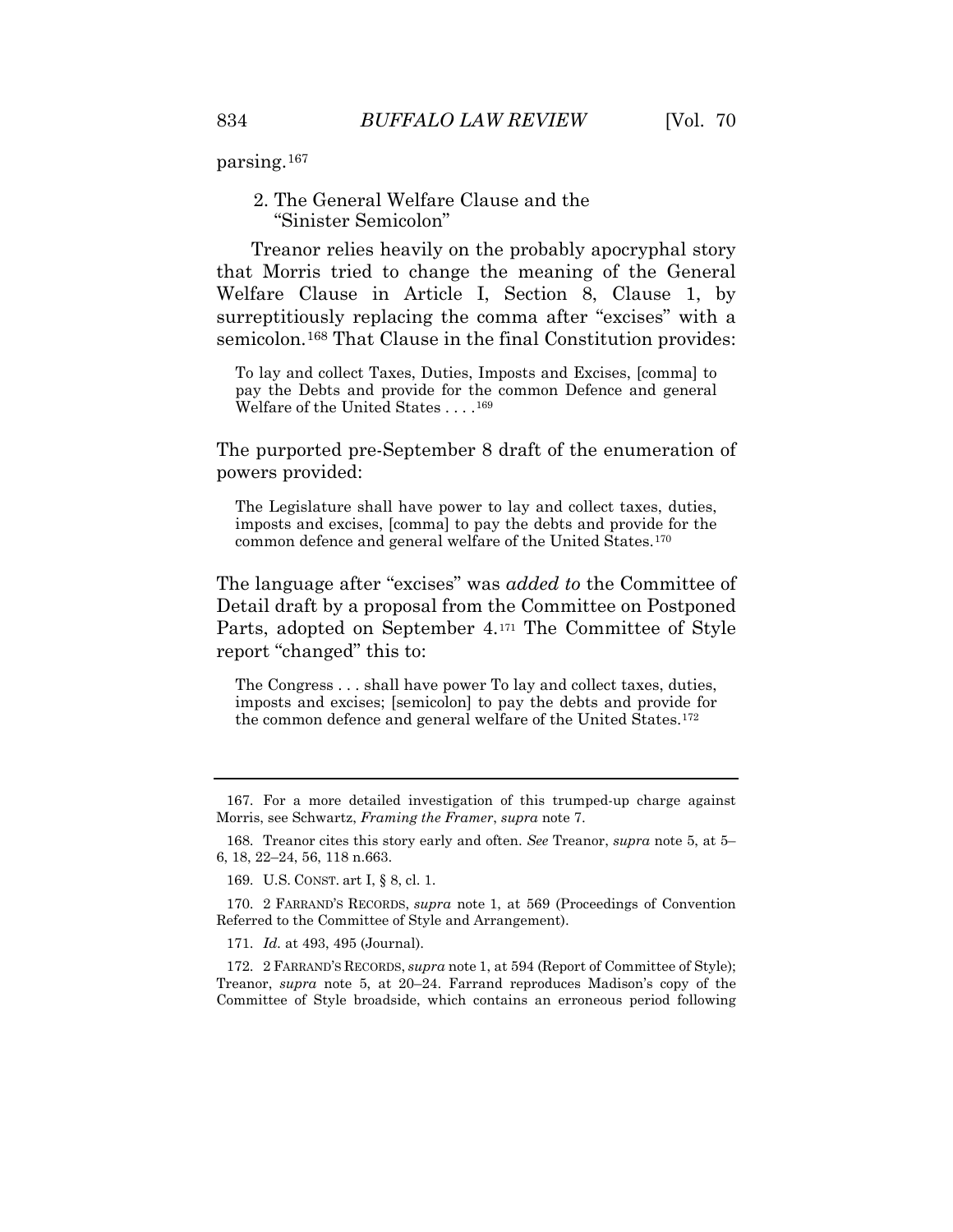Eleven years later, in a 1798 House debate over the proposed Alien and Sedition Acts, Republican Congressman argued that they were authorized by Congress's power to pursuant to Article I, Section 8, Clause 1.[173](#page-57-0) To this, Gallatin Albert Gallatin argued that Congress lacked power to pass those unwise laws, because they fell outside the limited enumerated powers of Congress. Federalist proponents legislate "for the common defense and general welfare," rejoined that he was "well informed" that

 limitation to the power of laying taxes. After the limitation had been Convention (he was one of the members who represented the State of Pennsylvania) being one of a committee of revisal and paragraph, so as to create not a limitation, but a distinct power. The trick, however, was discovered by a member from Connecticut, now deceased, and the words restored as they now stand.[17](#page-57-1)4 those words had originally been inserted in the Constitution as a agreed to, and the Constitution was completed, a member of the arrangement, attempted to throw these words into a distinct

 asserting that the Pennsylvania delegate was Morris, the was the substitution of the semicolon for the comma. Treanor accepts this tale at face value, and one can understand the temptation. The story seems to prove "dishonest scrivening" certainly escape notice—a mere dot put on top of a comma!— Over a century later, Max Farrand recounted this story, Connecticut delegate was Roger Sherman, and the "trick" by itself: an eleventh hour change so subtle that it would

<span id="page-55-3"></span>174. Albert Gallatin in the House of Representatives, June 19, 1798, 8 ANNALS OF CONG. 1976–77 (1798), *reprinted in* 3 FARRAND'S RECORDS, *supra* note 1, at 379.

<span id="page-55-0"></span> broadside. *See, e.g.*, *Creating the United States*, *supra* note 133 (Charles *See* 2 FARRAND'S RECORDS, *supra* note 1, at 594 (Report of Committee of Style); *Creating the United States*, *supra* note 133. "shall have power" that does not appear on the other existing copies of the Pinckney's interlineated copy of Committee of Style broadside); 2 FARRAND'S RECORDS, *supra* note 1, at 594 (Report of Committee of Style). The Madison copy also contains various interlineations by Madison, including lettering the enumerated powers as " $((a))$ ,  $((b))$ " etc. which were not in the original broadside.

<span id="page-55-2"></span><span id="page-55-1"></span> 173. *See, e.g.*, 8 ANNALS OF CONG. 1959 (1798) (statement of Harrison Gray Otis) ("If Congress have not the power of restraining seditious persons, it is extremely clear they have not the power which the Constitution says they have, of providing for the common defence and general welfare of the Union.").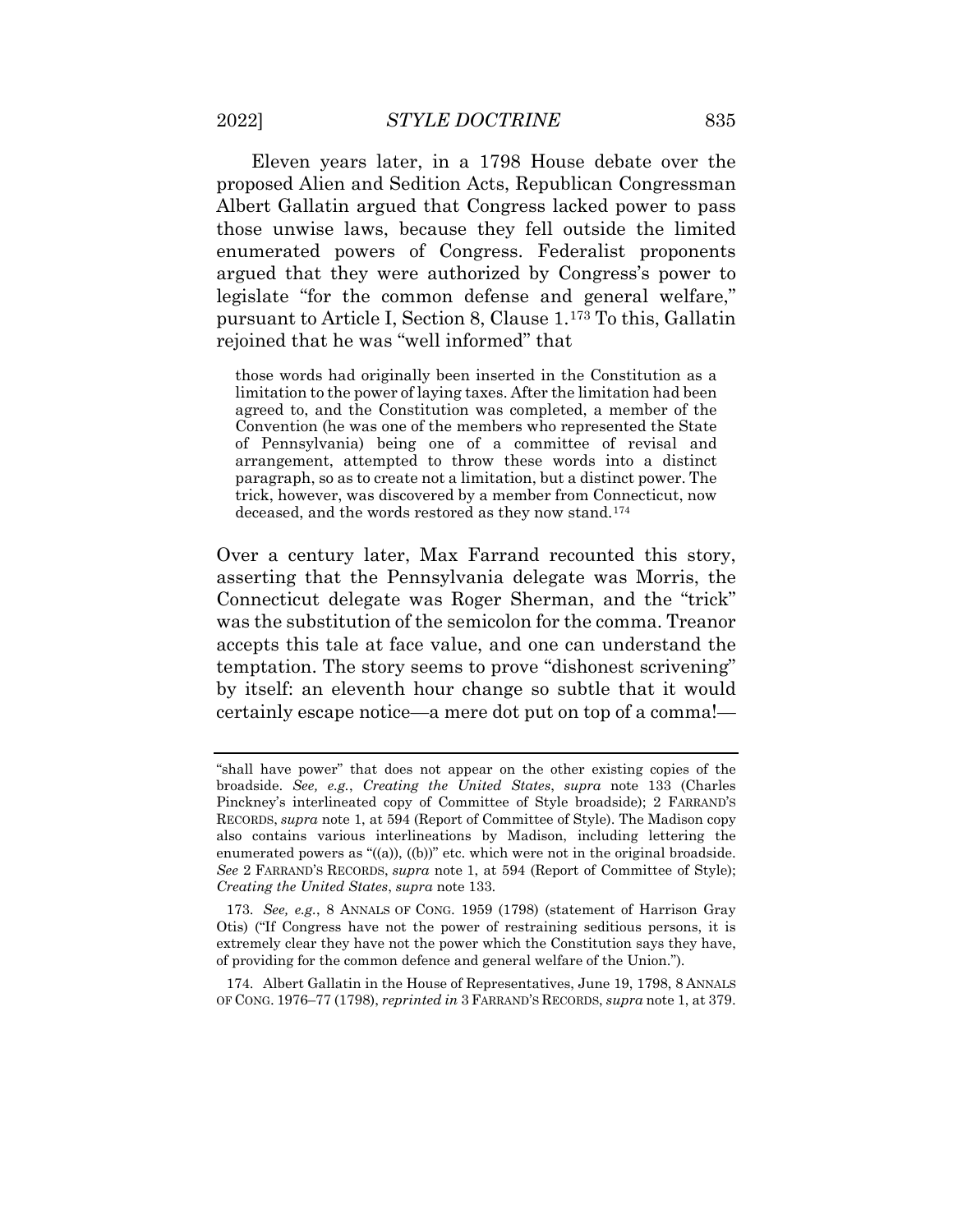dastardly? The other fourteen changes identified by Treanor that would convert the Constitution from a moderate government of limited enumerated powers desired by the delegates into a consolidated national government with unlimited powers. What could be more sneaky and pale in comparison.

This "sinister semicolon" story is most likely a canard, originating as it does with a politically motivated congressman who was not present at the Constitutional Convention, and who claimed to be "well informed" by an unnamed source.[175](#page-58-0) The only other evidence in addition to this anonymous hearsay informant was the apparent fact of the punctuation change itself.

 Even if Gallatin's story has any truth, it had to be misinterpreted by Farrand in order to make it apply to Morris and the semicolon. We can see that Farrand jumps to his conclusions, because Gallatin doesn't actually say that the change was a punctuation mark. Instead, he cites an effort "to throw" the General Welfare Clause "into a distinct paragraph." That implies a line break, not a change from a comma to a semicolon, because the Committee of Style draft put most distinct powers on separate lines, and used periods—not semicolons—to mark the end of each paragraph. Here, the story goes astray, because the Committee of Style broadside did not put the General Welfare Clause on a separate line or paragraph from the Taxing Clause. Nor is it clear that Gallatin was even referring to Morris, whom he doesn't actually name. There is reason to believe that Gallatin's supposed "culprit"—if there was a culprit—was James Wilson, whom some historians believe was kibbitzing the Committee of Style.[176](#page-58-1) 

<span id="page-56-4"></span><span id="page-56-3"></span><span id="page-56-2"></span><span id="page-56-1"></span><span id="page-56-0"></span>Most importantly, the timing of Gallatin's story makes no sense as applied to the Committee of Style's insertion of

 175. *Id.* 

 176. *See* WARREN, *supra* note 54, at 687–88 (arguing that Wilson is "equally, if not more, entitled to the honor of making this final draft").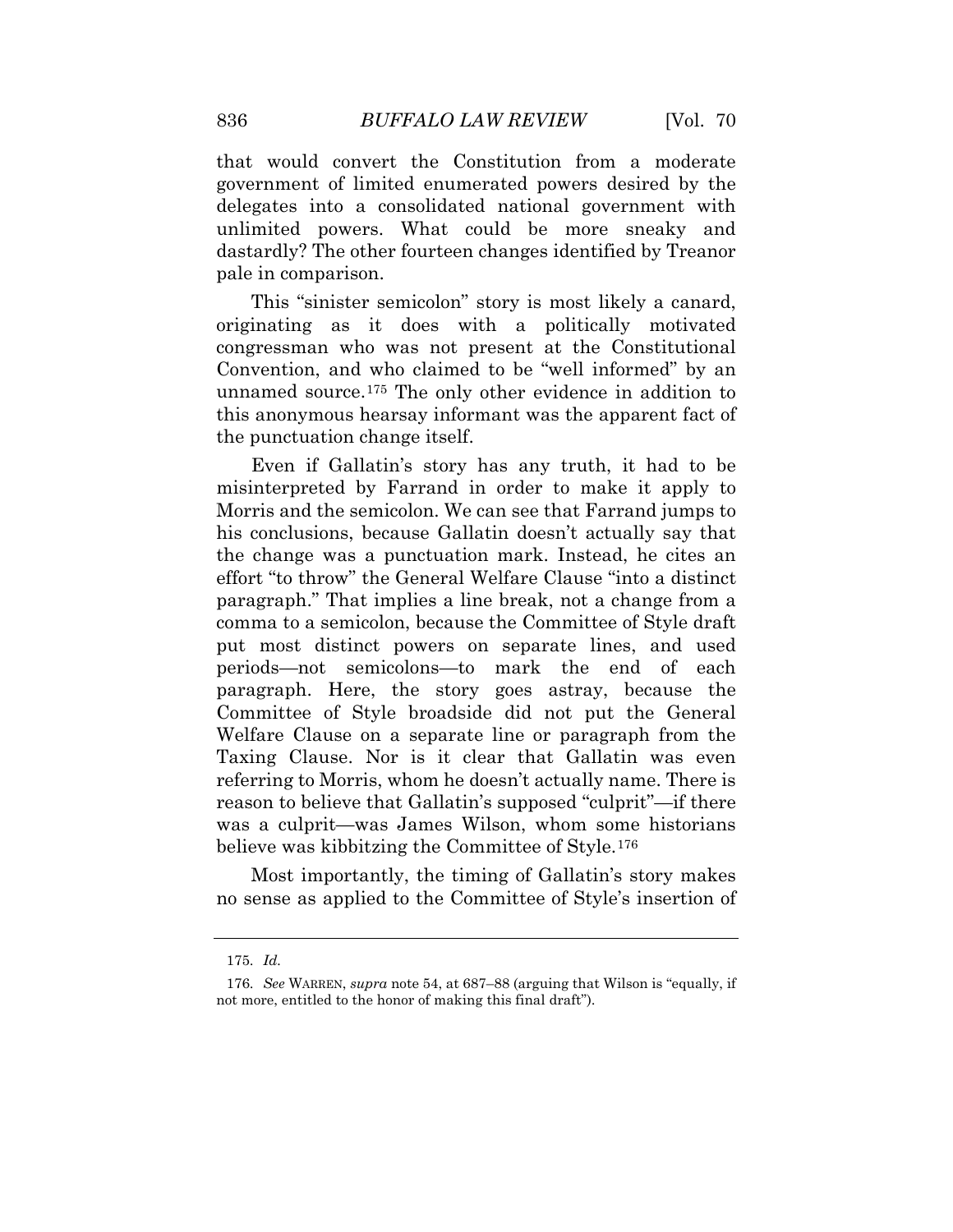assumed that the accusation referred to Morris and the semicolon, and the story has gained legs from uncritical the semicolon. Gallatin asserted that "the trick" occurred only "after" "the Constitution was completed."[177](#page-59-0) But Farrand and those who repeat his accusation assert that Morris's alleged punctuation fraud occurred in the Committee of Style draft on September 12, *three days before*  the Constitution was "completed"—approved, that is, by a final Convention vote. Farrand simply and incorrectly repetition.[178](#page-59-1) 

 him, to proofread the punctuation of the entire Constitution? Scrutinizing Gallatin's story carefully with these facts in mind, the stronger inference is that Morris was wholly innocent and the punctuation fraud, if any, was the (re)insertion of the comma. The delegates probably never approved the comma version as such: the September 4 committee report containing the comma was read aloud to the delegates, probably without punctuation marks being read. Instead, the first version the delegates would have read with punctuation was the Committee of Style broadside *with the semicolon*. This version was approved by the Convention on September 15. Whoever changed the semicolon to a comma did so without the knowledge of the delegates. The delegates first saw the engrossed (handwritten) parchment Constitution with the supposedly "restored" comma on September 17, when each signed the document. Would any delegate have taken the time, with others waiting behind Clearly not. So it was the semicolon, not the comma, that was approved by Convention vote.

 only limited enumerated powers or instead has a broad In any case, the punctuation mark simply cannot bear the interpretive weight of determining whether Congress has

<span id="page-57-0"></span><sup>177.</sup> Albert Gallatin in the House of Representatives, June 19, 1798, 8 ANNALS OF CONG. 1976–77 (1798), *reprinted in* 3 FARRAND'S RECORDS, *supra* note 1, at 379.

<span id="page-57-1"></span> 178. *See, e.g.*, MCDONALD, *supra* note 115, at 265; Vasan Kesavan & Michael Stokes Paulsen, *Is West Virginia Unconstitutional?*, 90 CALIF. L. REV. 291, 338– 39 & n.151 (2002).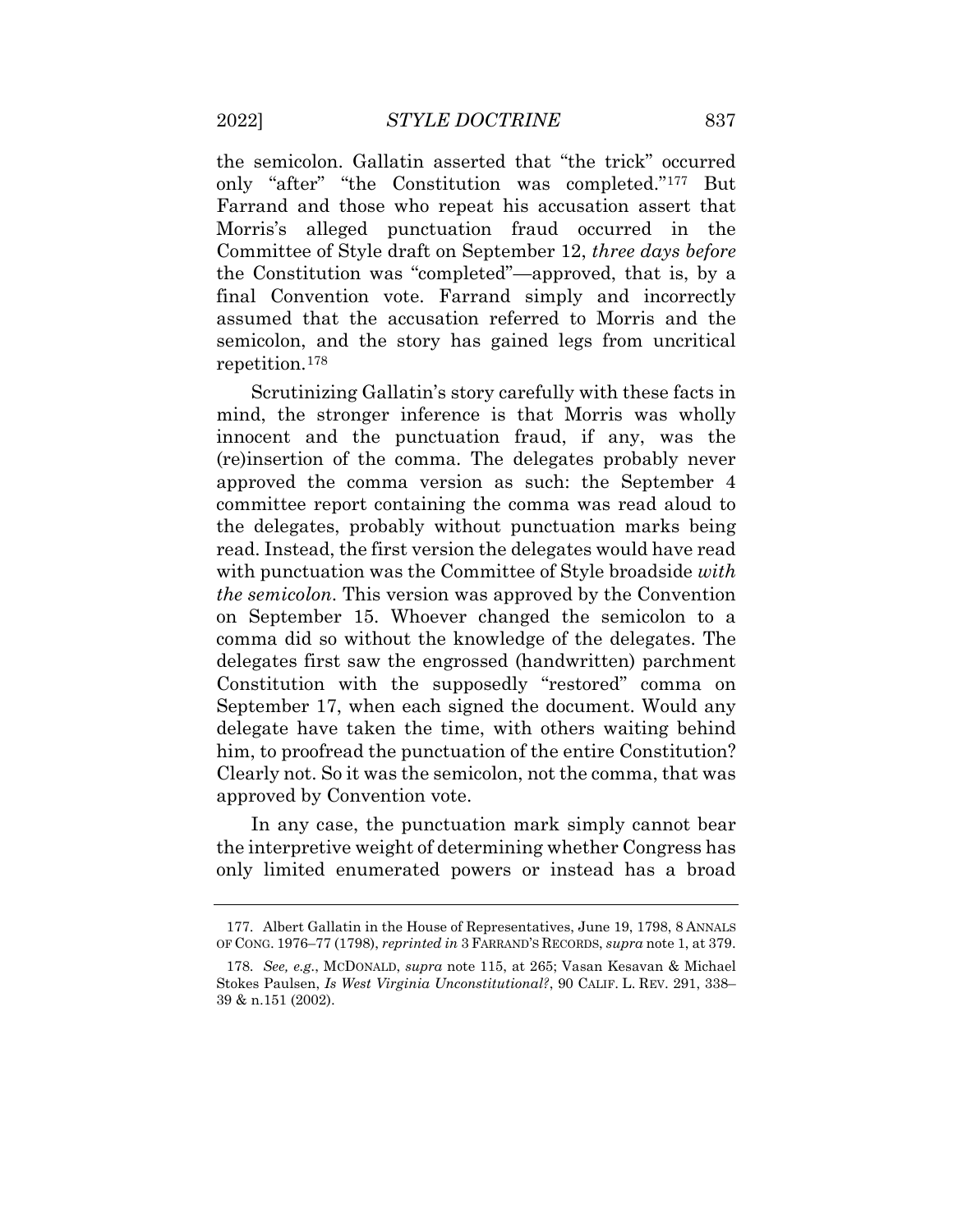power to legislate for the general welfare. James Madison apparent that the Framers did not follow the same syntax hated the General Welfare Clause, yet even he admitted that "taken literally," the comma version of the Clause "convey[s] the comprehensive power" claimed by Federalists. To Madison, the punctuation argument did not deserve "the weight of a feather" in interpreting the General Welfare Clause.[179](#page-60-0) That is because, as Professor William Crosskey observed, the comma version of the Clause "is still undeniably open to [the general welfare] interpretation as a mere matter of English," so that the reinsertion of the comma as "the method chosen by the skilled lawyers of the Federal Convention" to negate that interpretation would have been "singularly inept and ineffective."[180](#page-60-1) Furthermore, it is rules regarding commas and semicolons that we do today, and it is likely that they also delegated at least some discretion to printers and engrossers to insert or change punctuation marks.[181](#page-60-2) It's thus not even clear that the Committee of Style meant to put the semicolon there.[182](#page-60-3)

181. *See* Schwartz & Enger, *supra* note 15.

 punctuation "switch." The original version of the first enumerated power in the 182. There is a simple and completely innocent explanation for the apparent Committee of Detail report looked like this:

 The Legislature of the United States shall have the power to lay and collect taxes, duties, imposts and excises;

To regulate commerce with foreign nations . . . .

<span id="page-58-1"></span><span id="page-58-0"></span>2 FARRAND'S RECORDS, *supra* note 1, at 181 (Madison). Recall that the comma version of this Clause, with "to pay the debts and provide for the common defense and general welfare," was contained in the handwritten Committee of Postponed Parts report of September. Significantly, Secretary Jackson failed to write in this alteration on his purportedly "official" copy of the Committee of Detail report. *See* 

<sup>179.</sup> Letter from James Madison to Andrew Stevenson (Nov. 27, 1830), *in* 9 THE WRITINGS OF JAMES MADISON 411, 417 (Gaillard Hunt ed., 1906); *id.* at 411 n.2 ("Memorandum not used in letter to Mr. Stevenson.").

 HISTORY OF THE UNITED STATES 394 (1953); *see also* Kesavan & Paulsen, *Is West Virginia Unconstitutional?*, *supra* note 178*,* at 339 n.151 (questioning 180. 1 WILLIAM WINSLOW CROSSKEY, POLITICS AND THE CONSTITUTION IN THE interpretive relevance of semicolon); Akhil Reed Amar, *Our Forgotten Constitution: A Bicentennial Comment*, 97 YALE L.J. 281, 286 n.25 (1987) (same).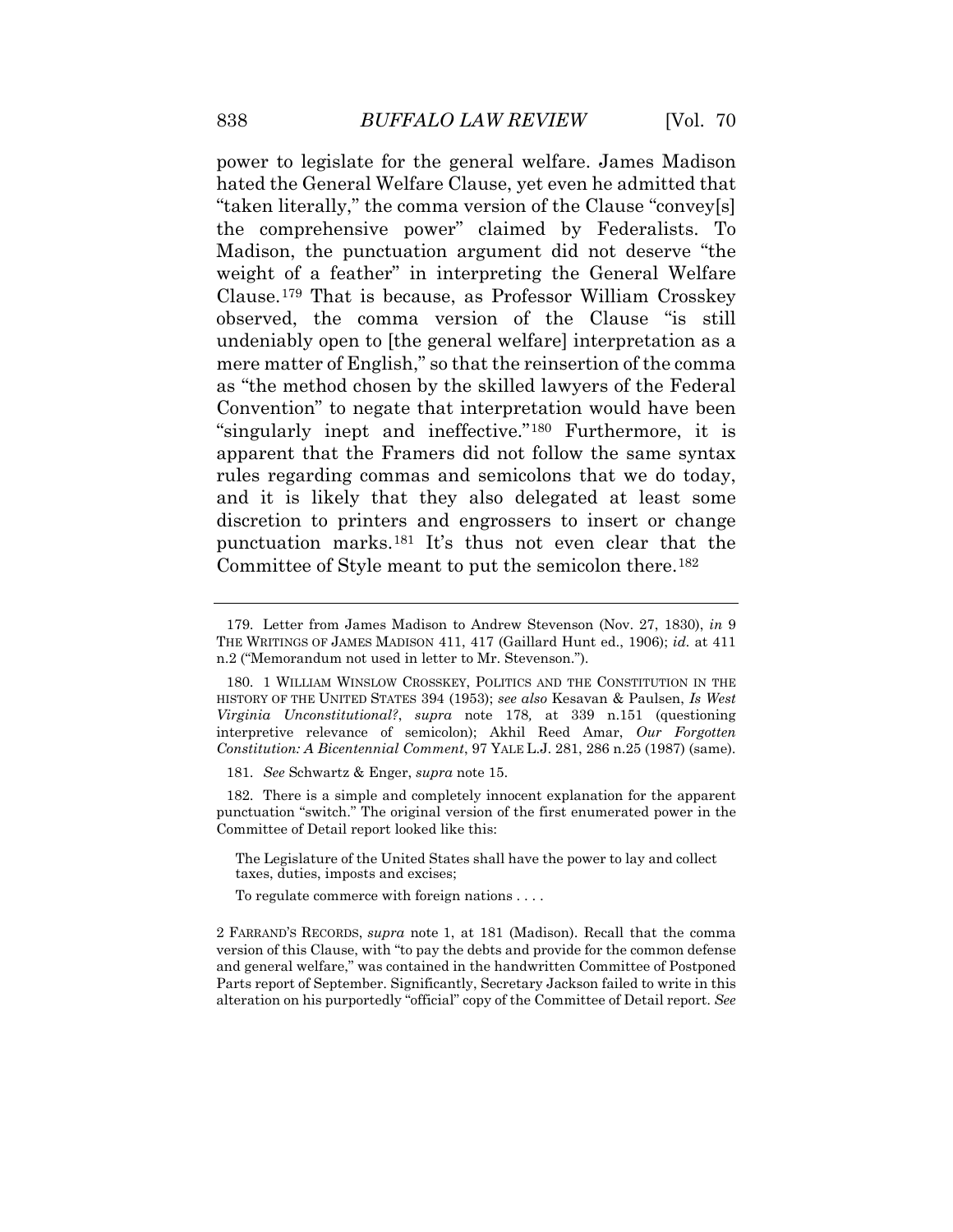Convention floor, as Treanor's dishonest scrivener allegation contends. Most delegates probably agreed with Madison that eliminated the ambiguity surrounding the Clause's meaning. Even if the punctuation mark carries interpretive significance one way or the other—and I believe it does not the semicolon did not reverse a Federalist loss on the the General Welfare Clause was more naturally read as authorizing a power to legislate for the general welfare.[183](#page-61-0) The semicolon was either inconsequential, or at most, very slightly reinforced that reading, but would not have Contrary to Gallatin's claim, and another indication of its unreliability, is the fact that the General Welfare Clause was *not* "inserted in the Constitution as a limitation to the power of laying taxes."[184](#page-61-1) That was Connecticut delegate Roger Sherman's own highly tendentious interpretation of the language. Two weeks before the semicolon version was approved by the Convention, Sherman had proposed language expressly limiting the taxing power to federal purposes; his motion was overwhelmingly rejected, ten states to one.[185](#page-61-2) In sum, if anything was snuck in, it was the comma. And if anyone attempted to reverse a loss on the Convention floor by changing a punctuation mark, it was Sherman—not Morris. Roger Sherman is a far more likely "dishonest scrivener" than Gouverneur Morris, at least in this episode.

<span id="page-59-0"></span> *supra* notes 138–139 and accompanying text. The "sinister semicolon" may have semicolon that was already there after "excises;" in the Committee of Detail been nothing more than the addition of the new language—"to pay [etc.]"—to the broadside version.

<sup>183.</sup> *See* Schwartz, *Lost General Welfare Clause*, *supra* note 62, at 925–27.

<span id="page-59-1"></span><sup>184.</sup> Albert Gallatin in the House of Representatives, June 19, 1798, 8 ANNALS OF CONG. 1976–77 (1798), *reprinted in* 3 FARRAND'S RECORDS, *supra* note 1, at 379.

 185. *See* 2 FARRAND'S RECORDS, *supra* note 1, at 414 (Madison).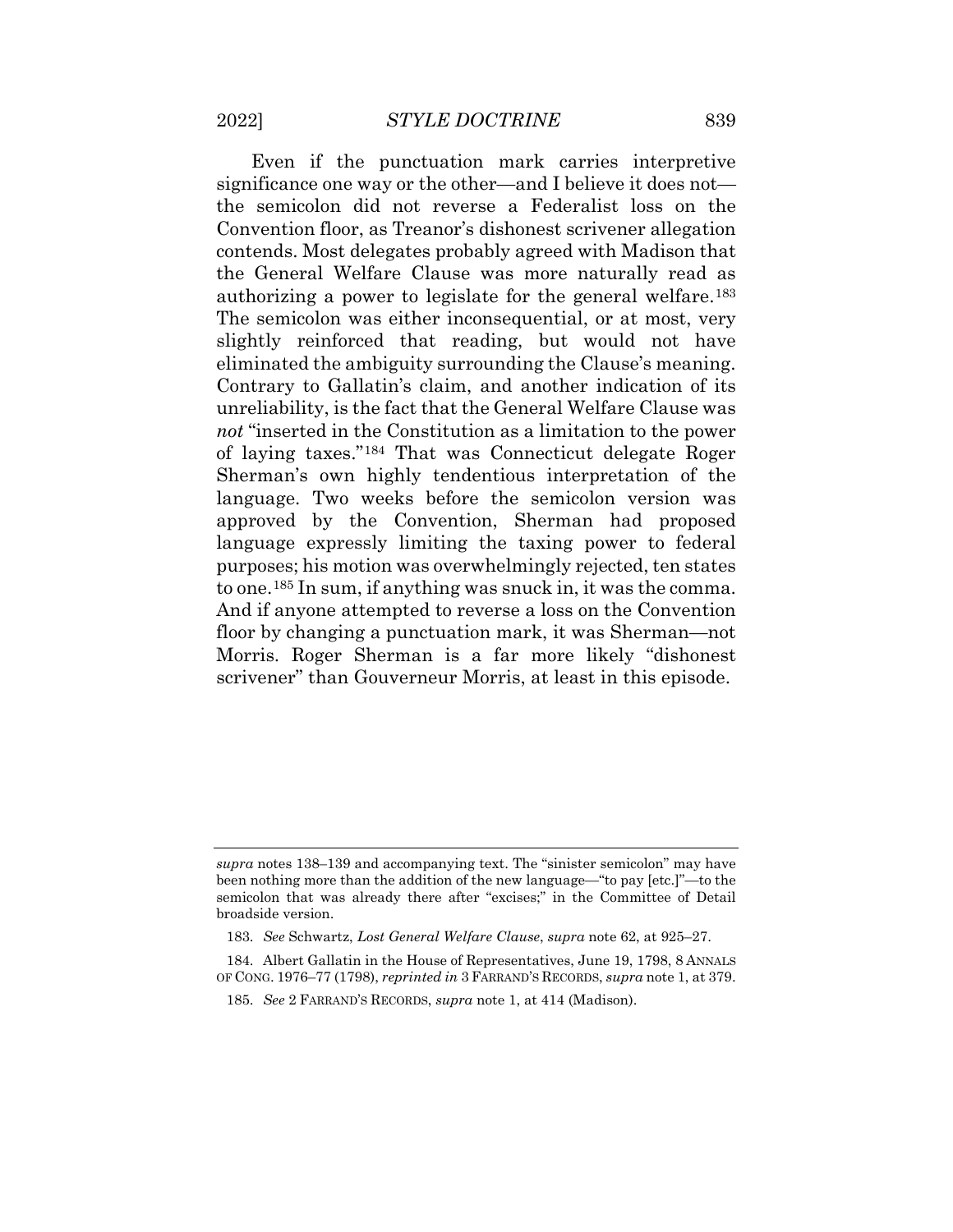# B. *Was Gouverneur Morris a "Lone Penman"?*

 shirkers who didn't bother to read what Morris was writing, Emphasizing Morris as *the* "dishonest scrivener" encourages readers to believe that the Committee of Style's apparent departures from a purely stylistic role were all the work of Morris. That assertion is highly conjectural and dubious: it assumes that because Morris *wrote out* the Committee draft, he must have personally conceived all the changes wrought by the Committee. If that assumption is wrong—if the Committee of Style draft were truly a committee product—then all the character evidence against Morris loses what little force it carries. Unless William Johnson, Rufus King, Alexander Hamilton, and James Madison were also either sneaks in cahoots with Morris, or they would likely have corrected any—or at least most dishonest scrivening before submitting their report to the Convention.

 We can agree that Morris was the Committee scrivener and even its main stylist.[186](#page-62-0) But it does not follow that he

<span id="page-60-3"></span><span id="page-60-2"></span><span id="page-60-1"></span><span id="page-60-0"></span> transmittal letter to Congress, which *is* in Morris's handwriting. *See* Treanor, Timothy Pickering boasted that the Constitution "was written by the fingers, (Dec. 22, 1814), *in* 3 FARRAND'S RECORDS, *supra* note 1, at 420, and Madison, in his 1831 letter to Jared Sparks, asserted that "[t]he *finish* given to the style and arrangement of the Constitution fairly belongs to the pen of Mr. Morris," Letter *supra* note 1, at 499. Morris had an interest in claiming to have written the draft, both as a matter of ego and to assert a claim to interpretive authority; note how Constitution—rather than merely a stylistic arrangement on behalf of a committee. Madison, having devoted his post-ratification career to distancing 186. The historical consensus that Morris personally wrote out the Committee of Style Draft is probably correct, although the evidence of this is thinner than one might think. The Committee's papers, if any, are lost to history, and there is no Committee draft constitution in Morris's handwriting—in contrast to the draft *supra* note 5, at 4, 16, 29. The entirety of the evidence relied on by historians consists of assertions by two biased witnesses: Morris, in his 1814 letter to which write this letter," Letter from Gouverneur Morris to Timothy Pickering from James Madison to Jared Sparks (Apr. 8, 1831), *in* 3 FARRAND'S RECORDS, he exaggerated by claiming to have written "[t]hat document"—the himself from his one-time Federalist allies, had an interest in disclaiming responsibility for the pro-Federalist wordsmithing by the Committee of Style—of which Madison was a member.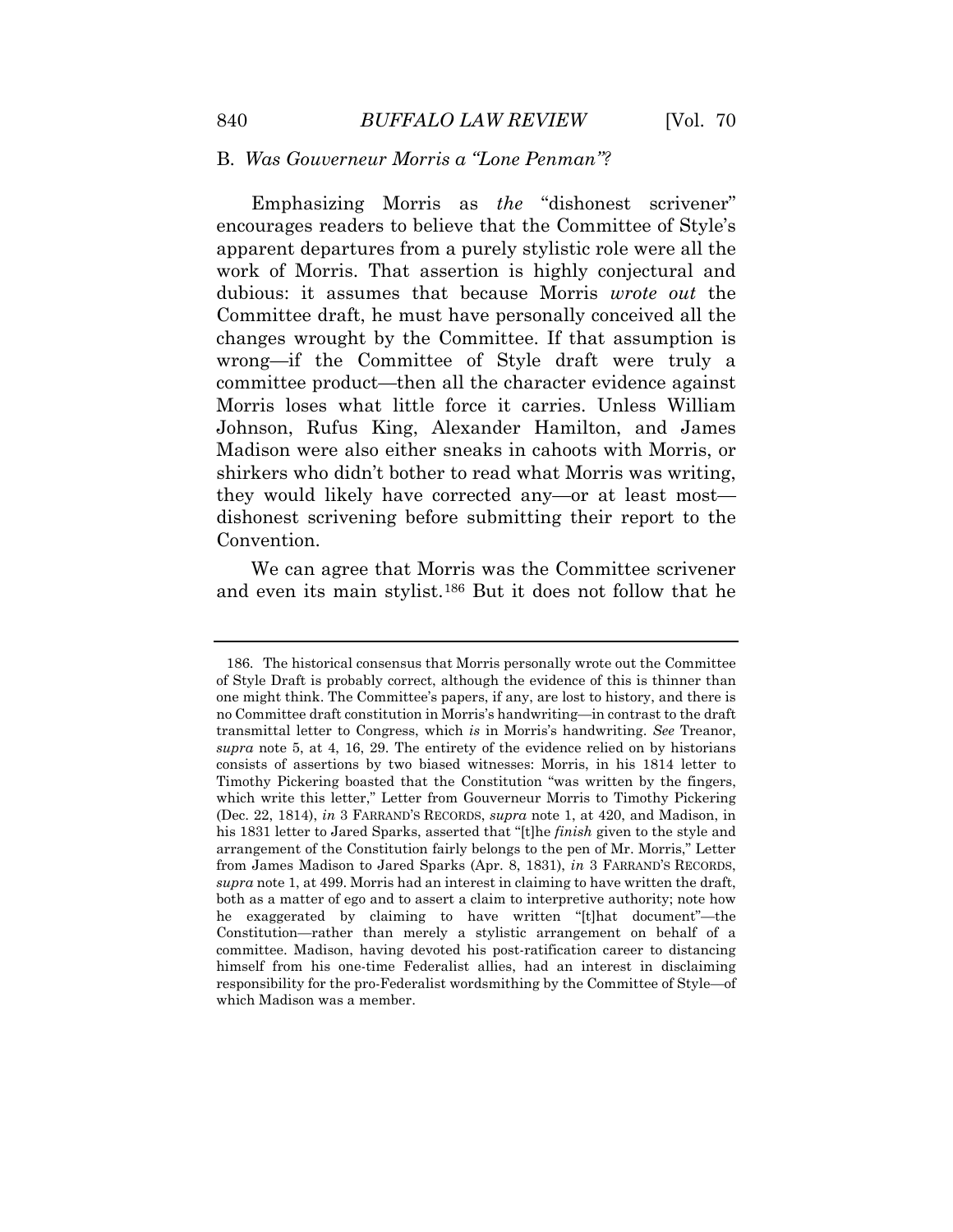generated all or even most of the purported substantive changes. The available circumstantial evidence is more consistent with the inference that Morris worked with significant input and supervision from the other Committee members.

 members to influence his work. According to the diary of its Sunday September 9, it met again on September 10. On that Assuming that Morris did all the scrivening and styling, there was still ample opportunity for the other Committee chair, William Johnson, the Committee of Style met three times between September 8, when the Committee was appointed, and the morning of September 12, when it reported. The Committee first met in the evening on September 8.[187](#page-63-0) While the Committee did not meet on day, it appears that Morris may have spent the day writing while the other Committee members had participated "[i]n Convention."[188](#page-64-0) The Committee then had ample time to

<span id="page-61-2"></span><span id="page-61-1"></span><span id="page-61-0"></span>188. *See* Diary of William Samuel Johnson, 1787 (Sept. 10, 1787), *in* 

 Were this the only evidence, we might have reason to question Morris's authorship. But there is further corroboration in the probable fact that Morris Committee of Style draft, while the other committee members attended the skipped the Convention floor debate on Monday, September 10, to work on the Convention. *See infra* note 188 and accompanying text.

 RECORDS, *supra* note 1, at 554. The Convention rules specified that "Committees do not sit whilst the House shall be or ought to be, sitting." 1 FARRAND'S RECORDS, *supra* note 1, at 17 (Madison). Thus, for example, an all-states committee formed on August 18 to discuss the issue of federal debt assumption, reported its proposal on August 21, but several of its members spoke in floor debates on the intervening 2 *id.* at 322 (Journal); *id.* at 344–50 (Madison); *id.* at 351 (McHenry); *id.* at 352 he had been participating in committee meetings continually since August 22 "both before & after the hours of the House." BILDER, *supra* note 66, at 142 11:00 in the morning until 3:00, 4:00, or 5:00 in the afternoon. *See* 1 FARRAND'S RECORDS, *supra* note 1, at 2; 2 *id.* at 328 (Madison); 3 *id.* at 73, 75; BEEMAN, *supra*  187. *See* Diary of William Samuel Johnson, 1787 (Sept. 8, 1787), 3 FARRAND'S convention day, August 20, including Langdon, King, Sherman, Dickinson, and Mason, while McHenry took notes of the full Convention debate on that day. *See*  (Journal). It appears that Committees generally met before or after plenary sessions on Convention days, and possibly on Sundays, when the Convention did not meet. According to a September 6 letter to Jefferson, Madison indicated that (quoting Letter from James Madison to Thomas Jefferson (Sept. 6, 1787)). The full House met from Monday through Saturday each week, usually from 10:00 or note 18, at 290.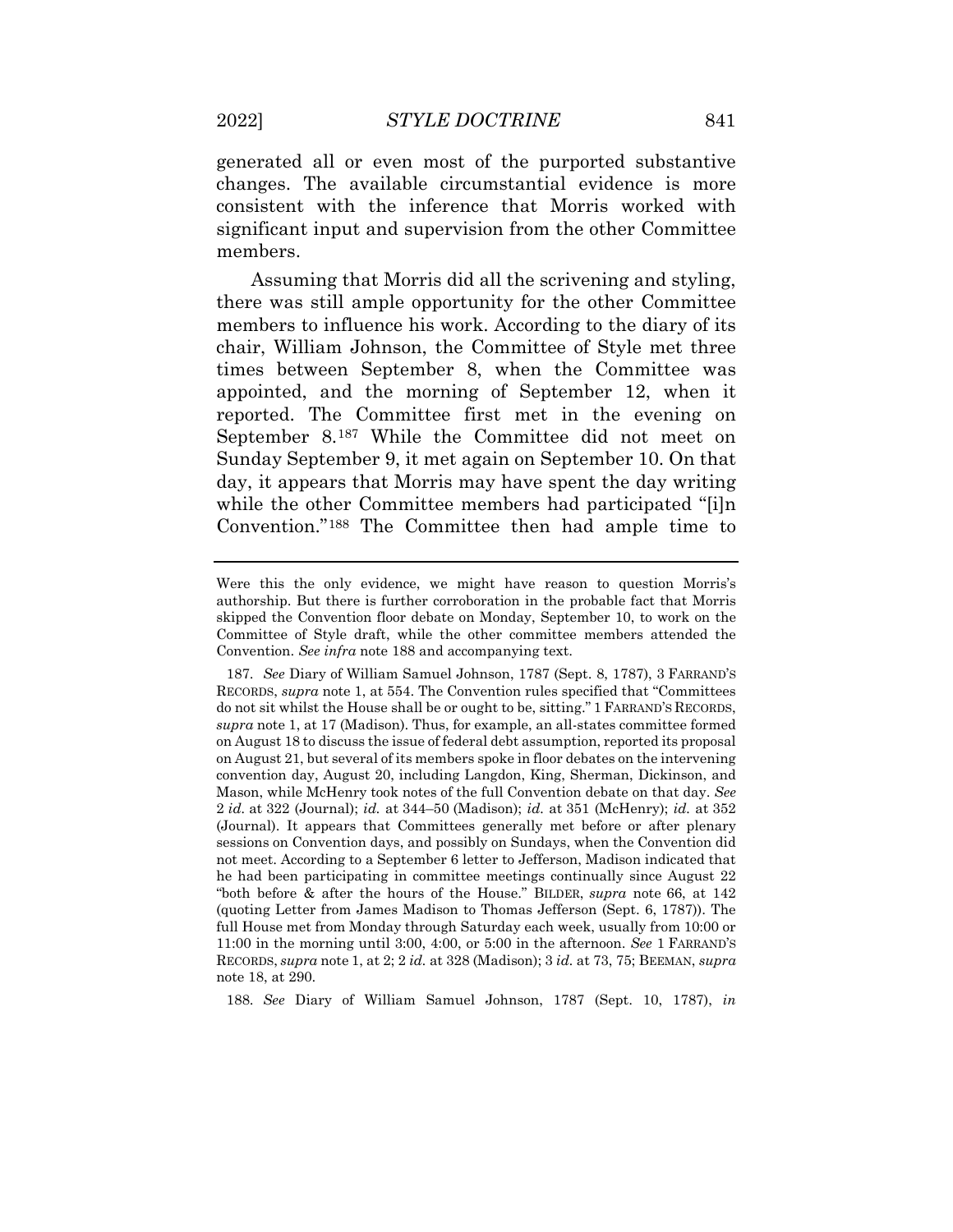meet, and did meet, on September 11.[189](#page-64-1) That morning, as revision not having reported, and there being no business soon as the delegates were called to order, the Convention immediately adjourned for the day, "the Committee of before the Convention."[190](#page-64-2)

 after the Convention adjourned on Monday, September 10, This timeline is fully consistent with the likelihood that the Committee members gave input to Morris as he began the writing work. Morris had Sunday and Monday, September 9 and 10, to work on his own. The Committee probably reviewed Morris's work and gave further input and again on Tuesday, September 11—why else would they have met? Moreover, the September 11 morning adjournment would have given the Committee members all

190. 2 FARRAND'S RECORDS, *supra* note 1, at 581 (Journal).

<span id="page-62-0"></span> all of June. *See Delegates' Speeches, Motions, and Committee Assignments in the*  (last visited Apr. 28, 2022); 3 FARRAND'S RECORDS, *supra* note 1, at 589 (Attendance of Delegates). Madison's notes for September 10 do account for speeches, motions, or seconds by three of the five members of the Committee of Style: Madison, Hamilton, and King. 2 *id.* at 558–64 (Madison) (Madison's  participation); *id.* at 558–62 (Hamilton's); *id.* at 562, 563 (King's). Johnson, the Committee Chair, did not speak, but was in attendance. We can infer this because Connecticut is recorded as casting votes on motions, *id.* at 557 (Journal), and the rules required the presence of two delegates for a state to cast a vote. By attending the Convention. 3 *id.* at 587, 588, 590 (Attendance of Delegates) (noting absence of Oliver Ellsworth from Convention as of August 27). All this raises a strong (if not quite ironclad) inference that the only member of the Committee of 3 FARRAND'S RECORDS, *supra* note 1, at 554. The Committee of Style was appointed near the end of the session on Saturday, September 8. 2 FARRAND'S RECORDS, *supra* note 1, at 547 (Madison). On Monday, September 10 (the Convention never met on Sundays), Madison's notes record no participation by the usually loquacious Morris. *Id.* at 557–64 (Madison). Counts of recorded speeches in Madison's notes show that Morris spoke more frequently than all but one other delegate, despite the fact that he was absent from the Convention for *Constitutional Convention*, CTR. FOR THE STUDY OF THE AM. CONST., <https://csac>. [history.wisc.edu/document-collections/the-constitutional-convention/delegates](https://history.wisc.edu/document-collections/the-constitutional-convention/delegates)speeches-motions-and-committee-assignments-in-the-constitutional-convention/ September 8, Roger Sherman was the only other Connecticut delegate still Style absent from the proceedings on September 10 was Morris, which is consistent with the notion that he was at home busily writing the Committee of Style Draft.

<sup>189.</sup> Diary of William Samuel Johnson, 1787 (Sept. 11, 1787), *in* 3 FARRAND'S RECORDS, *supra* note 1, at 554.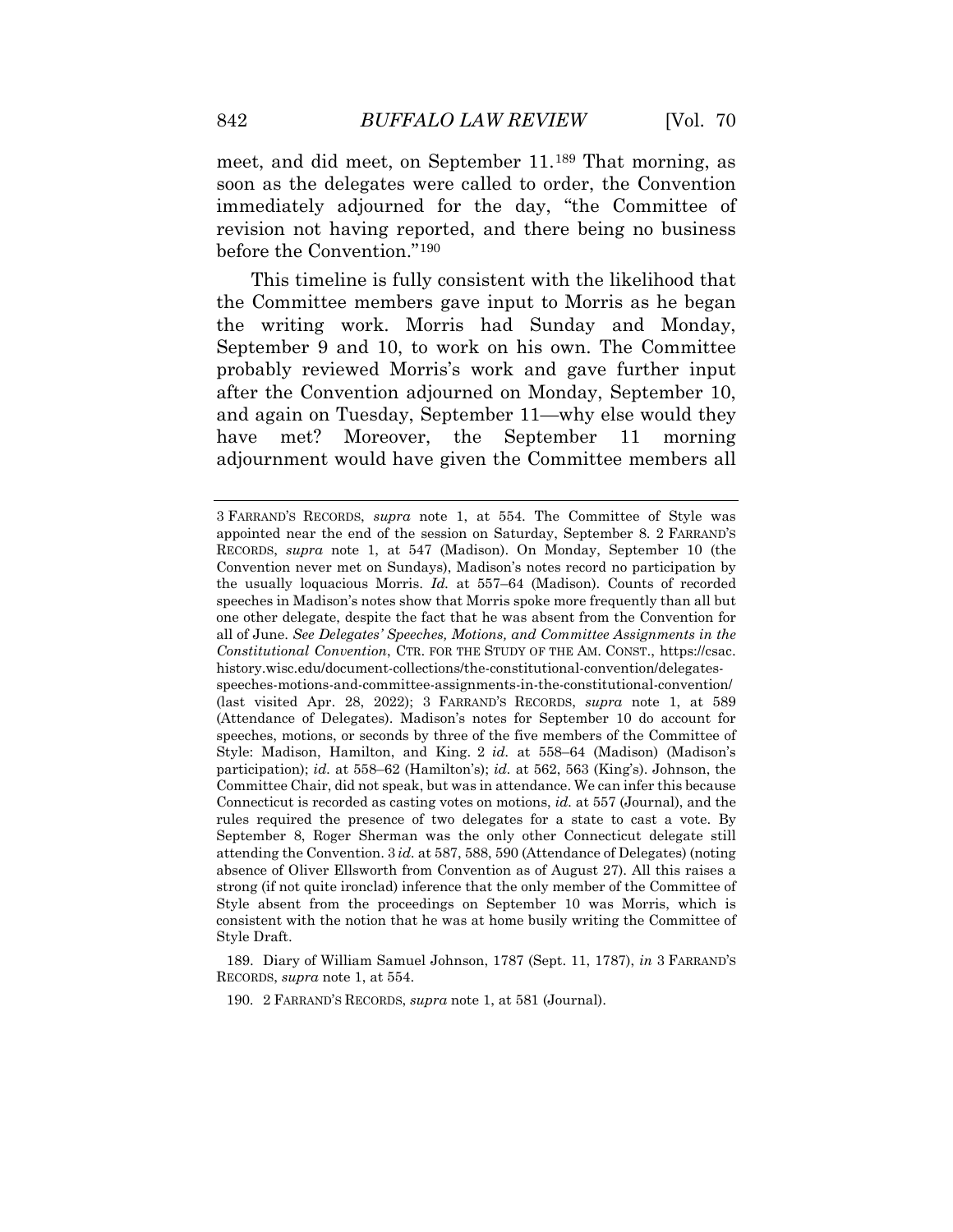Morris worked entirely or mostly on his own is no more speculation that Committee members sat in the same room day to work together on the report. The speculation that plausible—and probably less plausible—than the as Morris throughout the day on September 11 and discussed or even dictated revisions.

 there is no basis to infer that Morris crammed down a set of Madison, by this point in the Convention, had shown an aptitude for wordsmithing to finesse disagreements.[192](#page-65-1) We of Style draft as Morris's own work and crediting him with There was no demand that the Convention resume on September 12 if the Committee of Style was not ready. So, revisions of his own by giving the Committee no time to review them. The suggestion that Morris went rogue and prepared the Committee draft without its input, supervision, or approval is not just purely conjectural and inconsistent with the fact of the three Committee meetings: it is flatly implausible. The strong-mindedness of Hamilton and King and their Federalist ideas need no elaboration here.[191](#page-65-0) can attribute the style and arrangement to Morris's "fingers," and even speculate that he was "first among equals" on the Committee without conceiving the Committee (or blaming him for) any and all substantive changes.[193](#page-65-2)

<span id="page-63-0"></span> to the whole. Cong[res]s can act alone without the States . . . ."); *id.* at 492 (Madison) ("King was for preserving the States in a subordinate degree  $\dots$ "); 2 *id.* at 220 (Madison) (King had been willing to make concessions to slave states 191. For King's speeches reflecting his nationalist views, see, for example, 1 *id.*  at 323 (Madison) ("The States were not 'sovereigns,'" and "[a] Union of the States is a union of the men composing them, from whence a *national* character results "to strengthen the Genl. Govt.").

<sup>192.</sup> *See* BILDER, *supra* note 66, at 141.

 Madison played an outsized role in crafting the Constitution. His role has been contributions of other delegates, especially Morris, James Wilson, and the falling into their own "great man theory" of the Framing. There is no doubt that 193. For many years, many historians and legal scholars have assumed that grossly exaggerated, and more recent scholarship has emphasized the large Convention President and leading man of the nation, George Washington. Emphasizing the individual contributions of these figures is an important corrective to the Madison myth, but in busting that myth, scholars should avoid Morris was a leader of the Federalist faction at the Convention and wielded great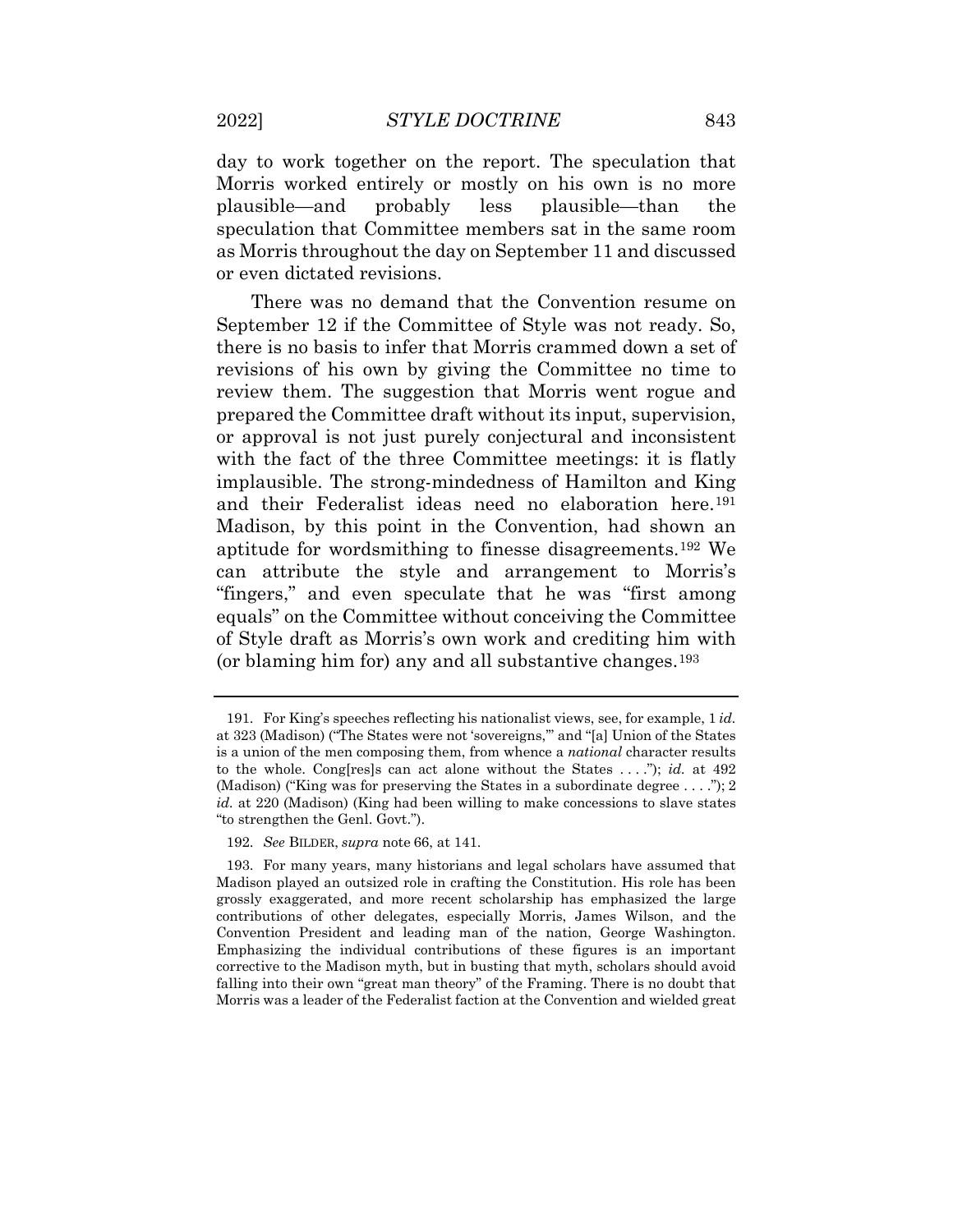The likelihood that Committee of Style report was a committee product, rather than Morris's individual one, significantly weakens the "dishonest scrivener" narrative. That narrative relies heavily on the character evidence against Morris. It is much more difficult to make the case that an entire committee was engaged in a covert project to "smuggle in" Federalist readings of the Constitution, at least several of which Madison disagreed with.[194](#page-66-0) 

<span id="page-64-0"></span> made, not only by Morris, but also Committee of Style that the United States was (or should be) a consolidated There is no doubt, as Treanor ably shows, that the overall thrust of the Committee of Style edits was to emphasize or reinforce Federalist interpretations of various elements of the Constitution.[195](#page-66-1) But as Treanor also ably shows—though at times loses sight of—these were *Federalist*  interpretations, and not personal pet projects of Morris.[196](#page-66-2) It is one thing to chart Morris's influence, but quite another to infer that the rest of the Committee of Style passively rubber-stamped his work. For example, the Preamble whose nationalist turn worked the most striking substantive departure from prior language—comports with statements members Rufus King and Alexander Hamilton to the effect nation rather than a league of states.[197](#page-67-0) Treanor successfully

195. *See* Treanor, *supra* note 5, at 46.

influence. But acknowledging that is not the same thing as saying that he acted on his own.

 for limited enumerated powers. Letter from James Madison to Thomas Jefferson (Oct. 24, 1787), *in* 3 FARRAND'S RECORDS, *supra* note 1, at 133–34. In Federalist 194. Madison could not have been entirely pleased with the Preamble, which can be read as supportive of broad national powers. In his post-mortem Convention letter to Jefferson, Madison insisted that the Convention had opted 41, Madison for the first time expressed his long-running aversion to the General Welfare Clause, which echoes the Preamble's "general welfare" language. THE FEDERALIST NO. 41 (James Madison).

<span id="page-64-1"></span><sup>196.</sup> *See id.* at 48–104 (sections discussing of fifteen Committee of Style revisions).

<span id="page-64-2"></span> 1, at 287 (Madison) (Hamilton's statement advocating that national government power "must swallow up the State powers"); *supra* note 191 (King's nationalism). 197. *See id.* at 28–30 (Morris's nationalism); 1 FARRAND'S RECORDS, *supra* note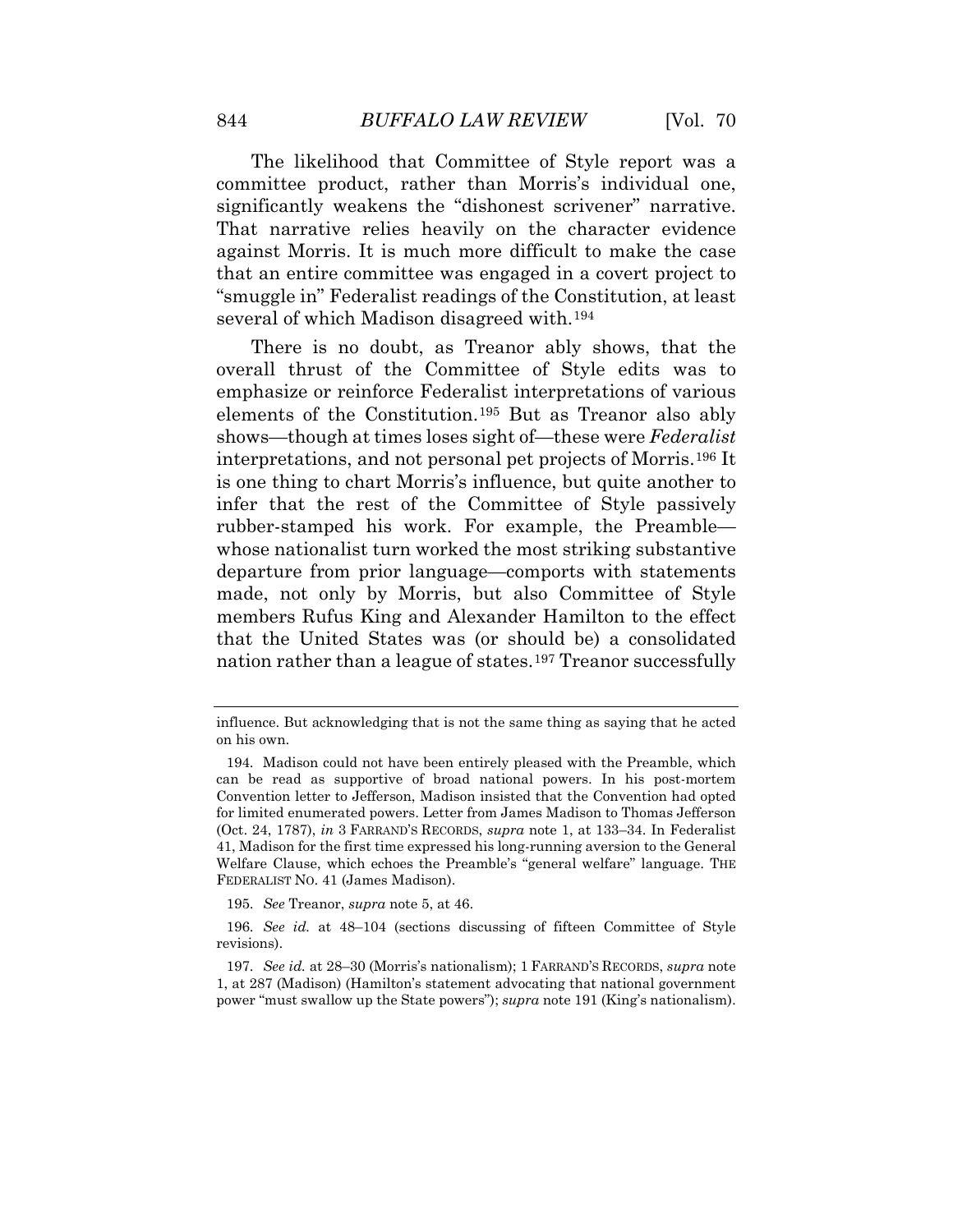demonstrates that most of the Committee of Style changes reflected Federalist ideas. But the available evidence does not show that Morris was the creator of those ideas or even the moving force for inserting them into the Committee of Style draft.

# C. *Did Committee of Style Changes Diverge from Convention Majority Views?*

 the Committee of Style report with only a few changes. changes made by the Committee diverged from majority minority viewpoint at the Convention. The focus on Morris This last point leads naturally into the next one: the Committee of Style revisions were consistent with the views of a majority of Convention delegates. This should hardly be a surprise, given that the Convention unanimously approved Nevertheless, Treanor suggests that many or most of the votes on the Convention floor.[198](#page-67-1) This in turn creates a potentially misleading impression—surely not intended by Treanor—that "the Federalist Constitution" was a distinctly as "lone penman" furthers this misapprehension, perhaps even suggesting that the Federalist views were somewhat idiosyncratic to Morris.

 presents a huge and challenging undertaking. Such an Treanor insightfully discusses the specific issues of constitutional politics raised by the various Committee of Style revisions. But a comprehensive assessment of the political leanings of the Convention delegates on these issues assessment remains to be done and may never be done because of limitations of the documentary record.[199](#page-68-0)

<span id="page-65-0"></span> Even Madison suggested that the states could be reduced to the status of counties. *Id.* at 449 (Madison).

<sup>198.</sup> *See* Treanor, *supra* note 5, at 46.

<span id="page-65-2"></span><span id="page-65-1"></span> assessment of Convention politics. First, many delegates spoke infrequently or 199. Three factors complicate the inquiry into any delegate-by-delegate not at all, though they may nevertheless have been influential. *See generally Delegates' Speeches, Motions, and Committee Assignments in the Constitutional Convention*, *supra* note 188 (counting delegate speeches). For example, George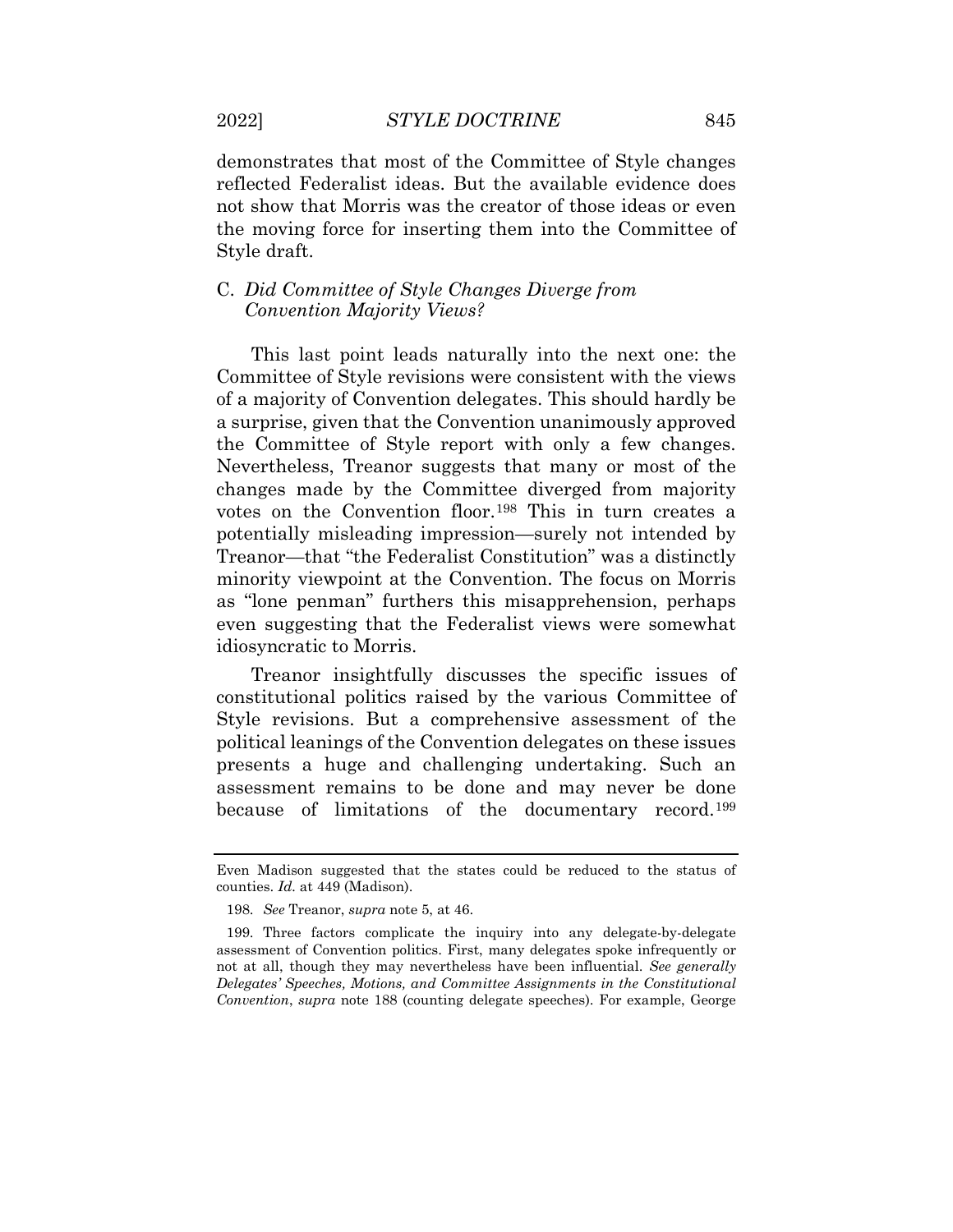Nevertheless, constitutional scholars and historians broadly Convention to consider amendments to render the Articles of Despite the views of a vocal minority who preferred merely agree that the Convention leaned nationalist compared to the overall political views of the state legislatures and the nation at large.[200](#page-68-1) Those state legislatures had authorized a Confederation "adequate to the Exigencies of the Union."[201](#page-68-2) tweaking the Articles and who claimed that the Convention lacked authority to do more, the great majority of delegates endorsed or agreed with the overhaul-from-scratch approach.[202](#page-69-0) The nationalism of a new government that could tax and regulate the people directly and function without dependence on the states cannot be minimized. It should also be noted that only about one-third of the fifty-five Convention delegates at one time or another joined the

<span id="page-66-0"></span>200. *See, e.g.*, BEEMAN, *supra* note 18, at 20–21; KLARMAN, *supra* note 66, at 8; MAIER, *supra* note 8, at 466; MCDONALD, *supra* note 115, at 186–88, 199–202.

202. *See, e.g.*, KLARMAN, *supra* note 66, at 144.

 Washington is recorded as having spoken just once, *see id.,* yet he was probably hugely influential. *See, e.g.*, AKHIL REED AMAR, THE WORDS THAT MADE US: AMERICA'S CONSTITUTIONAL CONVERSATION, 1760–1840, at 212–17 (2021) (making *passim*, reducing individual votes in many cases to inference or guesswork. Third, BILDER, *supra* note 66, at 4–5, 226–28. case for Washington's influence). Second, votes are recorded by states, not by individual delegate counts, see, for example, 1 FARRAND'S RECORDS, *supra* note 1, Madison's notes may be incomplete or inaccurate in particular instances. *See* 

 Constitutional scholars and historians have generally gone as far as broad collective assessments of Convention politics and appraisals of the views of the on salient issues to support solid inferences about their views. This sensible approach to evidence-based history leads to emphasizing—and at times perhaps individuals as proxies for more widely shared beliefs. When employing the latter approach, as Treanor does, it is important to keep in mind that the individual is handful of delegates with robust evidentiary records. This would include delegates whose paper trails are sufficient to support substantial biographies and those recorded by Madison as having spoken with sufficient frequency and clarity exaggerating the importance of—particular individuals, or to using particular *representative of* a point of view.

<span id="page-66-2"></span><span id="page-66-1"></span><sup>201.</sup> *See, e.g.*, 3 FARRAND'S RECORDS, *supra* note 1, at 574 (Delegates' Credentials–Delaware). This language, quoted from the Delaware General Assembly resolution appointing delegates to the Philadelphia Convention, was typical of most of the state resolutions authorizing participation in the Convention. *See id.* at 559–86.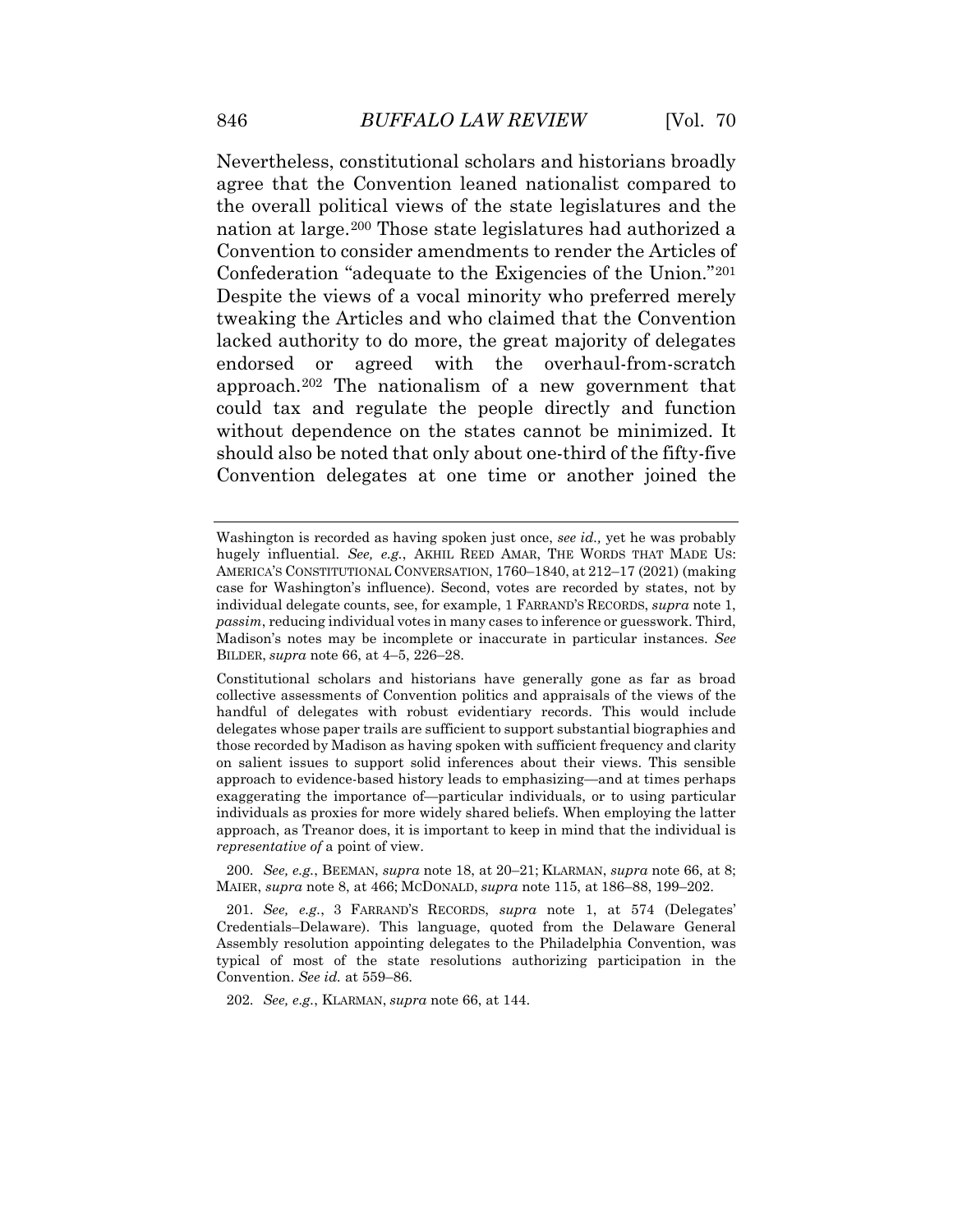before 1800, and only three of the forty-two delegates present document reported out of the Convention contained sure, but it was unmistakably "Federalist" in Treanor's Jeffersonian-Madisonian opposition or the Republican Party on September 17 refused to sign the Constitution.[203](#page-69-1) The ambiguities and reservations in favor of states' rights, to be sense.

 floor."[204](#page-69-2) This assertion can be misleading: it could many provisions were included or rejected by the Convention previously been approved by a majority vote.[206](#page-70-0) Most of the Treanor does not in fact claim that the Convention leaned Republican, but rather that Morris made most of the fifteen wording changes "to reverse losses he"—and, by implication, the Federalists—"suffered on the Convention mistakenly be read to imply that all Convention votes on individual provisions reflected majority preferences. Yet to satisfy *minorities*, not majorities. The slave importation provision is a well-known example: only Georgia and South Carolina demanded a guarantee of protection of slave importation from abroad. But they persuaded enough other delegations that this was a deal-breaker that they were accommodated by a majority that preferred to ban slave importation. A slave-state minority likewise insisted on the Fugitive Slave Clause.[205](#page-69-3) The eventual removal of the word "justly" from that Clause—one of the fifteen changes cited by Treanor—could hardly be characterized as a minority position simply because a provision with "justly" in it had Committee of Style revisions are better characterized as clarifying majority views that might have been blurred by an earlier vote to accommodate a minority. Overall, in my

<span id="page-67-0"></span><sup>203.</sup> This is my own analysis based on biographical data. *See, e.g.*, *Meet the Framers of the Constitution*, NAT'L ARCHIVES,<https://www.archives.gov/founding>docs/founding-fathers (last visited Apr. 28, 2022).

<sup>204.</sup> *See* Treanor, *supra* note 5, at 27.

<sup>205. 2</sup> FARRAND'S RECORDS, *supra* note 1, at 443 (Madison).

<span id="page-67-1"></span> 206. *See* Treanor, *supra* note 5, at 43; Schwartz, *Framing the Framer*, *supra*  note 7.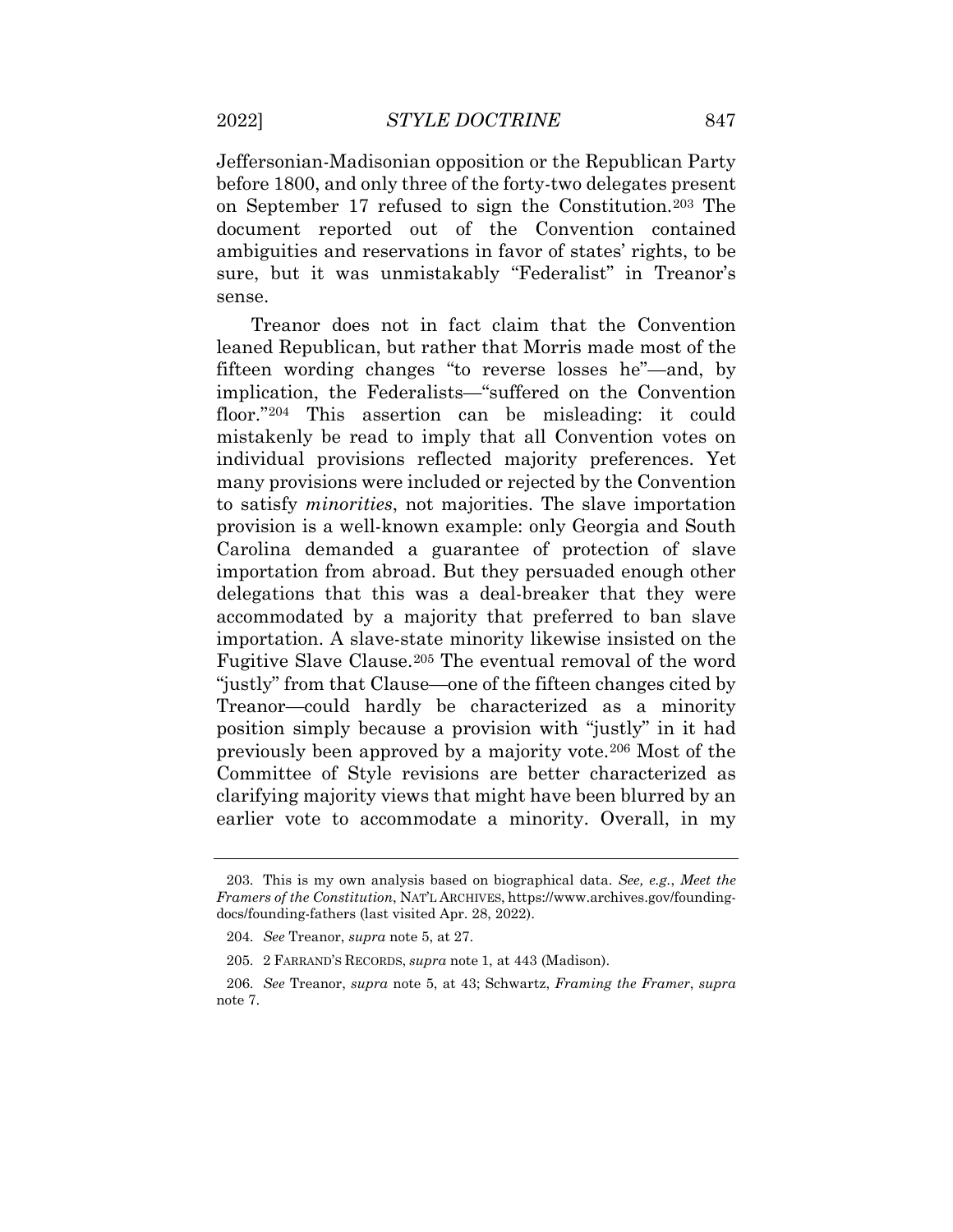that could clearly be characterized as reversing a Federalist review of the fifteen revisions cited by Treanor, I found none loss.[207](#page-70-1)

# D. *Did the Convention Fail to Read the Committee of Style Draft?*

 rely on conclusive presumptions either that the Framers Because the Style doctrine is at bottom an argument about Framers' subjective intentions, it is not sufficient to carefully read, or did not carefully read, the Committee of Style draft. This, too, is an empirical question.

<span id="page-68-0"></span> Treanor's dishonest scrivener narrative claims that the Committee of Style changes were snuck past an inattentive Convention, whose delegates missed their significance. Treanor's evidence supporting the global claim of inattentiveness is that the delegates by September 13 were "weary" and "quickly went through the document in order to bring the Convention to a close."[208](#page-70-2) Therefore, they would have missed the "subtle" substantive changes wrought by Morris. (Presumably, the other Committee of Style members would have missed the changes for the same reason. For if they agreed to the changes, then perhaps the revisions were not contrary to the Convention's intent after all.) The assertion of the Convention's inattentiveness is troubling, because it suggests grounds for an argument that the Convention therefore did not truly ratify the Committee of Style changes. Treanor stops short of making this claim, which indeed would undermine his conclusion that the final language of the Constitution should have priority over previous draft language.

<span id="page-68-2"></span><span id="page-68-1"></span>But the claim of the Convention's inattentiveness rests on dubious or implausible inferences. For starters, it grossly

 207. *See generally* Treanor, *supra* note 5; Schwartz, *Framing the Framer*, *supra* note 7.

<sup>208.</sup> Treanor, *supra* note 5, at 20.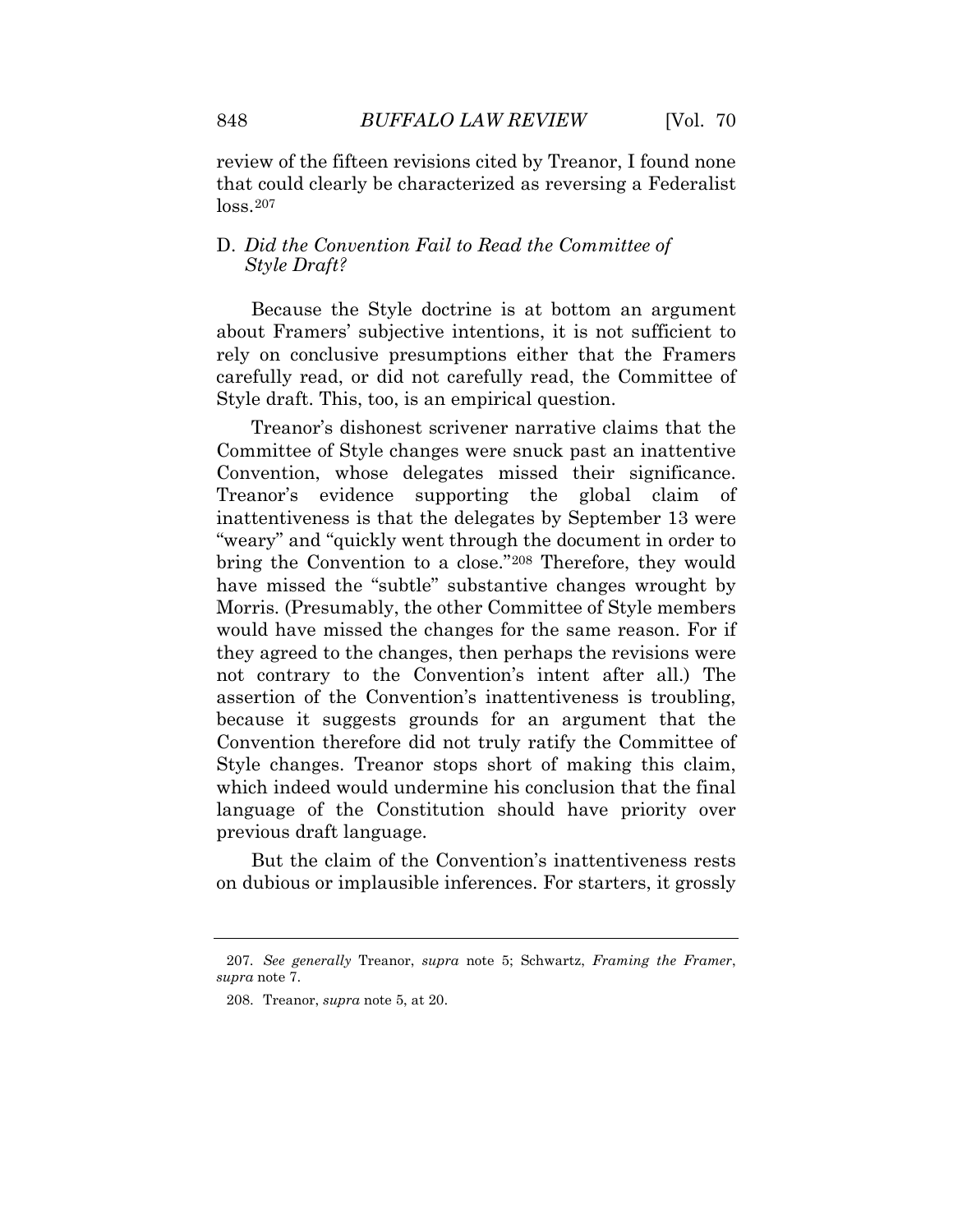typeset document over the course of two and a half days. And it ignores the powerful incentives the delegates had to read delegates well knew that the document would propose a the Committee of Style draft presented the first real opportunity for the delegates to see their work as a whole. As Professor Bilder has keenly observed, "the politics and the editorial judgment of a historian a century and a quarter Committee of Style report read aloud—the Convention voted they would have had to accurately record which motions committees; the wording of each; and, as some would have it, motions were read aloud and usually not circulated among exaggerates the difficulty of carefully reading a 4,500-word the Committee of Style draft carefully. Consider that the radically new plan of government. And consider further that process of drafting the document deferred comprehension of the Constitution as a unified text."[209](#page-71-0) As noted above, the delegates did not have the benefit of Farrand's single pre-Committee of Style "draft"—a compilation created through after the fact. Instead, they each presumably had their own interlineated copy of the printed Committee of Detail broadside handed out to them on August 6. From then until September 10—the last day of debate before hearing the on over 270 motions, the great majority of which were proposed additions or amendments to the Committee of Detail draft. The delegates would have been hard-pressed to accurately mark up their Committee of Detail broadsides: were approved, rejected, and postponed or referred to even perhaps the punctuation of each.[210](#page-72-0) Again, these the delegates on paper. Any delegate who missed a day here or there, or dozed off, or briefly spaced out, would have failed to register changes to the text on his draft. In addition, five committees met in this time frame, and each of those

<sup>209.</sup> *See* BILDER, *supra* note 66, at 3.

<span id="page-69-3"></span><span id="page-69-2"></span><span id="page-69-1"></span><span id="page-69-0"></span> controversies would have it. *See supra* notes 81–82 and accompanying text 210. . . . if punctuation was as critical as agitators over the two semicolon (semicolons in New States Clause) and *supra* Section III.A.2 (semicolons in General Welfare Clause).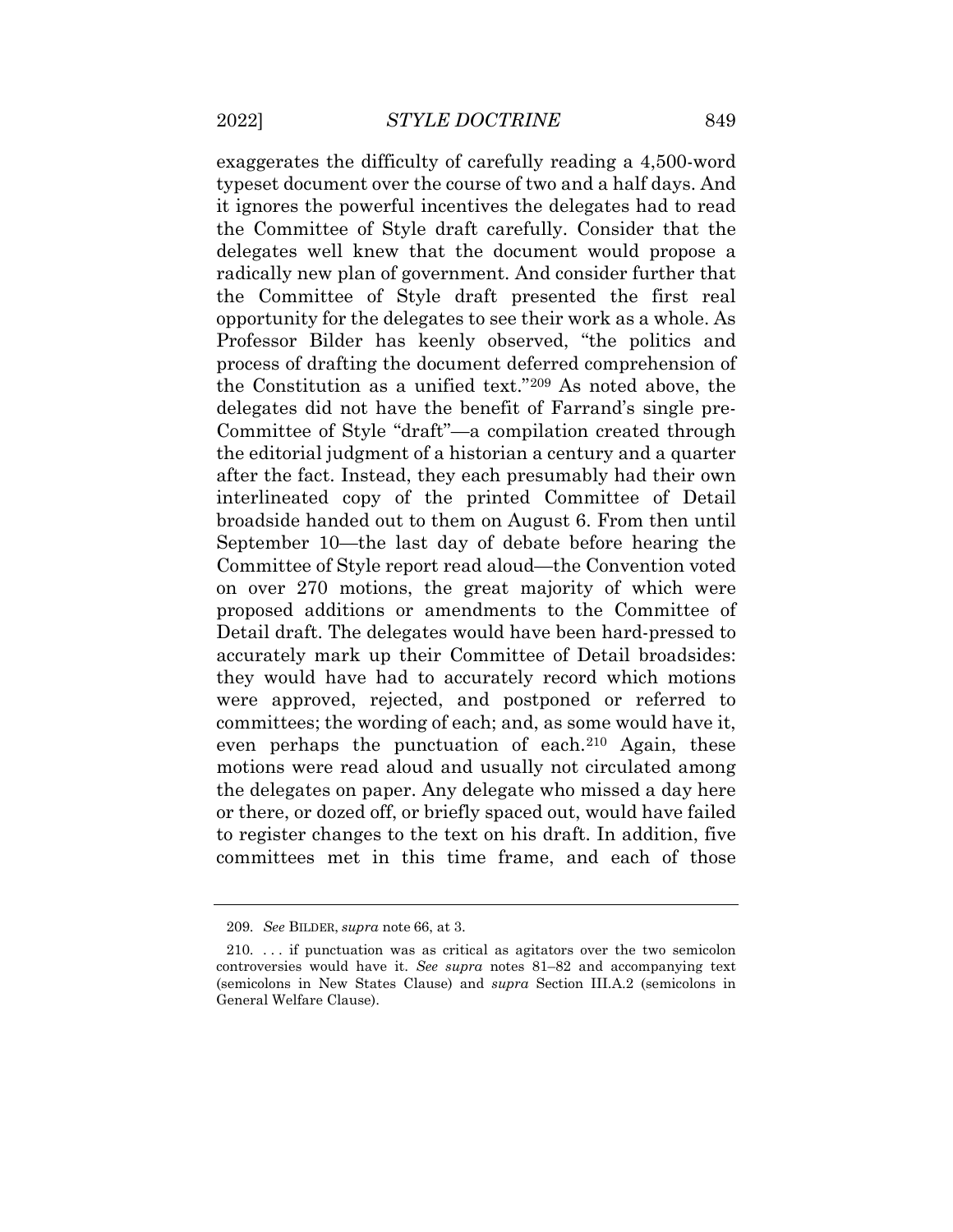reported a substantive change or addition, also read aloud.[211](#page-72-1) Delegates would have had some additional sheafs if they made personal copies of lengthy and complex committee reports. And of course, there may have been "postponed parts" that remained to be acted upon.[212](#page-72-2)

 No human beings, not even the "assembly of demigods"  $(in Jefferson's famous phrase),<sup>213</sup> could keep all this stuff in$  $(in Jefferson's famous phrase),<sup>213</sup> could keep all this stuff in$  $(in Jefferson's famous phrase),<sup>213</sup> could keep all this stuff in$ their heads. How might the delegates have coped? It is reasonable to assume that each of the delegates focused on the issues of greatest import to himself, and figured that the remaining details would become clear when he received the next printed broadside cumulating all the changes. That printed broadside was, of course, the Committee of Style report. The Committee of Style draft was the first moment in the Convention since the Committee of Detail draft on August 6 that pulled everything to that point together. To be sure, the foregoing suggests that it would have been difficult for many delegates to compare prior agreed resolutions with the Committee of Style report. But that would be all the more reason to read the Committee of Style report with care to ferret out any objectionable terms. The most reasonable expectation was not that the delegates would sign it without reading, but that they would eagerly read the Committee of Style draft carefully to get their first holistic sense of what they had created.

 sophisticated lawyers, merchants, and legislators a belief that a purely "stylistic" editing job would not and could not Moreover, everyone present knew the wording of the what the Convention had agreed to by September 8 would be changed by the Committee of Style—that was its job—and there is no basis to attribute to the Convention's collection of change meaning. Even law students are not that naïve. Also,

<span id="page-70-0"></span> 211. *See* Vile, *supra* note 12, at 166–71.

<sup>212.</sup> *See supra* text accompanying note 146.

<span id="page-70-2"></span><span id="page-70-1"></span><sup>213.</sup> Letter from Thomas Jefferson to John Adams (Aug. 30, 1787), *in* 3 FARRAND'S RECORDS, *supra* note 1, at 76.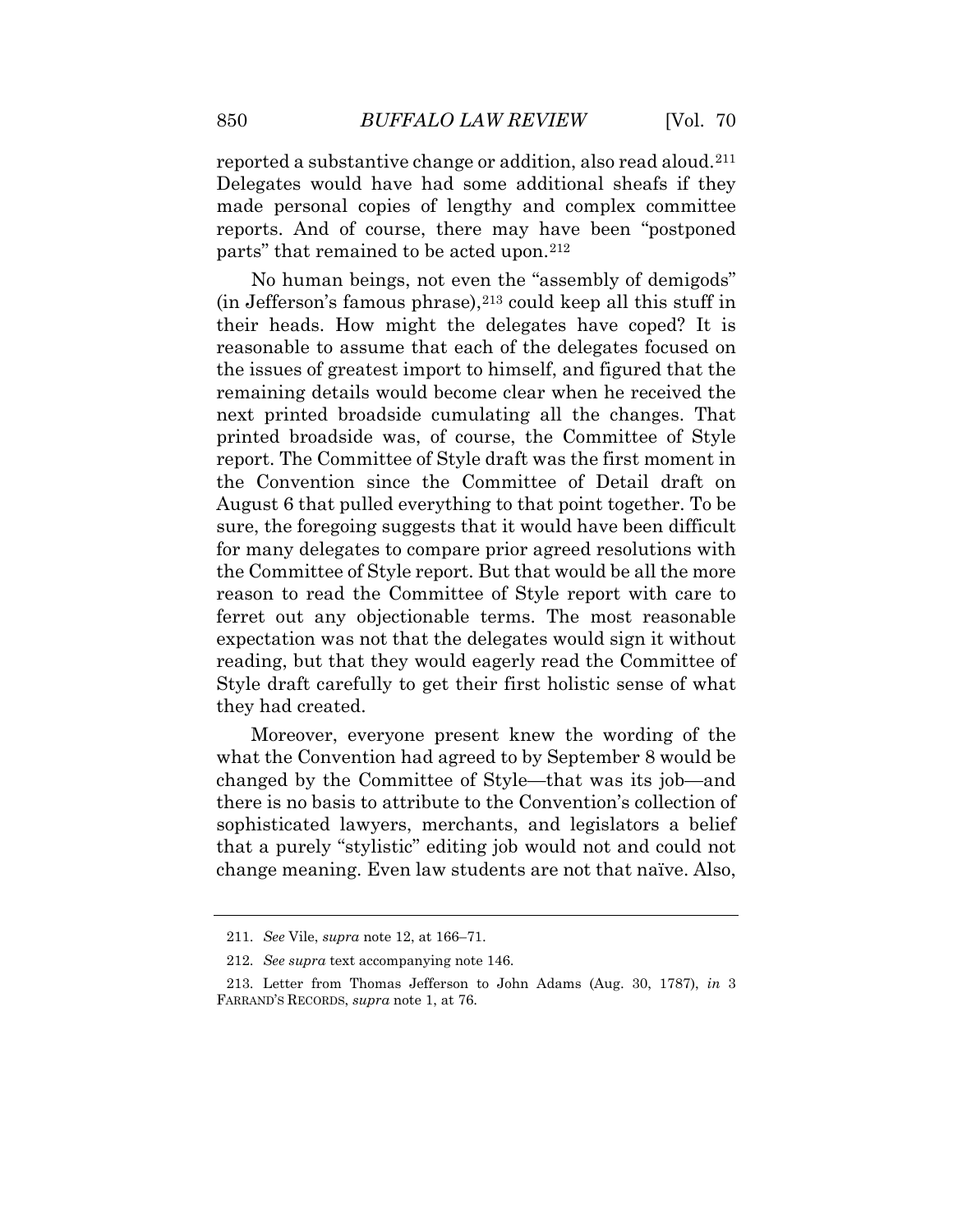other than Morris by this stage. If, as Treanor claims, Morris consider the fact that there were forty-one delegates present was single-handedly undermining the intentions of large numbers of delegates, it is not plausible that all of those delegates were asleep at the switch. It would only take one skeptical delegate to unearth any particular subtle-butimportant change.[214](#page-73-0) 

 The attribution of deceitful intent on the part of Morris the Committee of Style believed they could have their way which to review the document. (or the Committee of Style collectively) assumes that Morris (or the Committee) *believed* that the delegates would be inattentive readers. To assume that Morris or anyone else on with a tired and lazy group of delegates who would sign without reading is purely conjectural, and not plausible. Nor can we assume, based purely on hindsight, that the Convention was determined to break up on September 17 and therefore would have a pre-set and short time limit in

Finally, the Convention records point strongly against the generalized inference that the delegates were inattentive to subtleties in the Committee of Style draft. That draft was

<span id="page-71-0"></span> Committee of Style changes. Three revisions—the Preamble, the Fugitive Slave plausible that any delegate missed the change to the Preamble; the other two were in fact noticed and debated. The changes to the Legislative and Executive "sinister semicolons"—in the General Welfare and New States Clauses—were meaning, is low. Of the remainder, only two changes are arguably both Presidential Succession Clause; and dropping "against the United States" from dishonest scrivening. As Treanor observes, the former revision did not "clearly advance[ a goal] that Morris had unsuccessfully fought for." *See* Treanor, *supra*  note 5, at 82. The latter, I have argued, did not go against the will of the Convention and would probably not have raised an objection if it had been noticed. *See* Schwartz, *Framing the Framer*, *supra* note 7. 214. We can also evaluate the claim of the Convention's inattention by individually reviewing the fifteen Committee of Style revisions cited by Treanor. Doing so bears out the implausibility of the claim of inattentiveness to the Clause, and the Contracts Clause—can be discarded right away. It is not Vesting Clauses are too prominently placed to have gone unnoticed. The two subtle but the likelihood that they changed, and were intended to change substantive and subtle: dropping "of the United States" from "officer" in the "high crimes and misdemeanors" in the Impeachment Clause. Perhaps none of Morris's forty-one colleagues noticed these deletions, but neither amounts to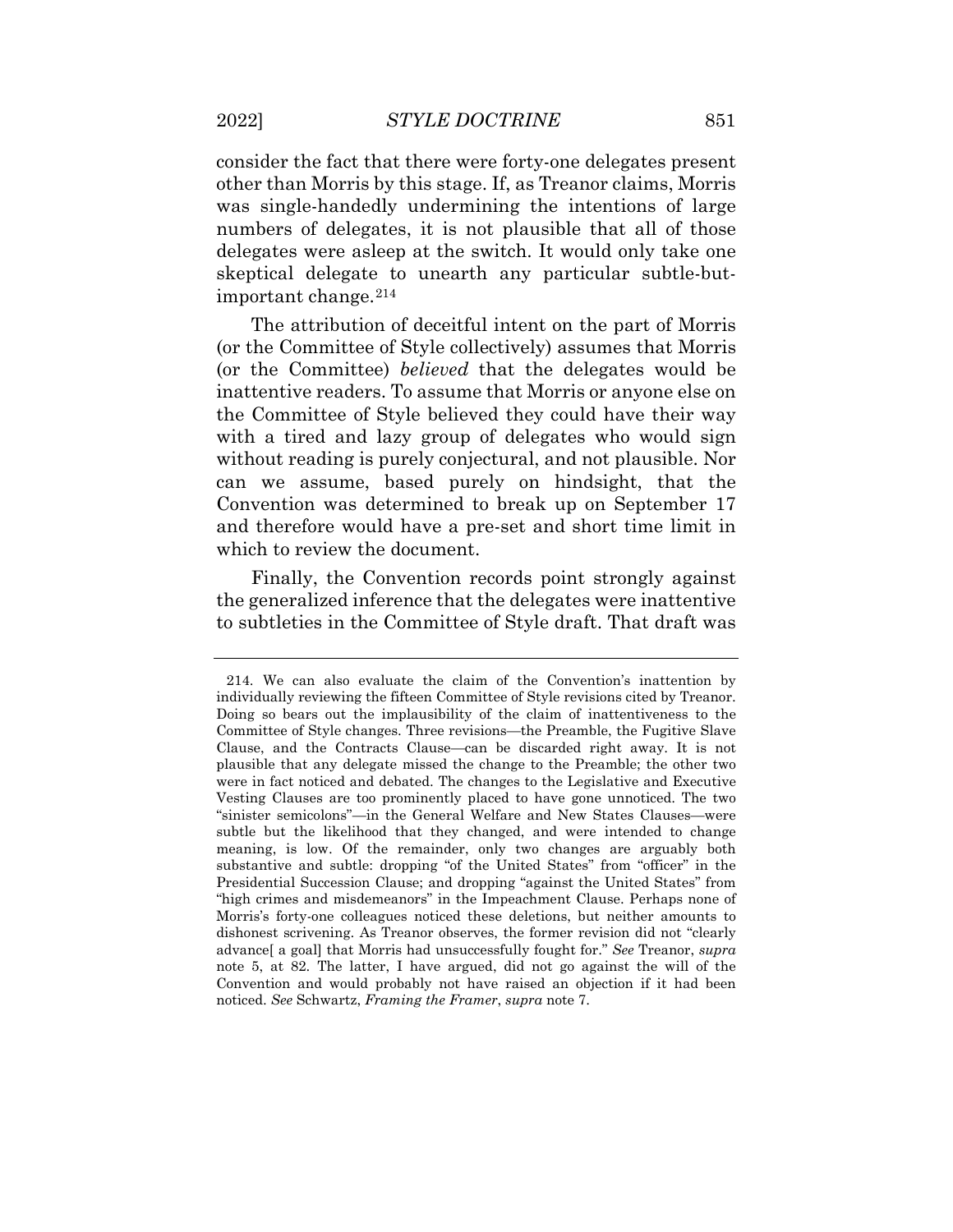seconded" and agreed "to proceed to the comparing of the twenty-two changes to the Committee of Style draft.<sup>217</sup> None proposal of the Committee of Style. At the same time, the and well spread across Articles I through IV. This supports example: on September 15, the delegates voted to drop the the subtle implication that slavery was either moral or first read aloud on September 12. The next morning, the printed copies were distributed, and "[i]t was moved and report, from the Committee of revision, with the articles which were agreed to by the House."[215](#page-74-0) The Committee of Style draft was thereupon, over the next three days, "read by paragraphs, compared, and in some places corrected and amended."[216](#page-74-1) By September 14, the delegates had worked their way through Article I, Section 10. They completed their review at the end of the day on September 15. Over those last three days of debate, the delegates made (by my count) of these could be deemed a major change, and as significantly, none involved a repudiation of a substantive changes were numerous and detailed, attentive to subtleties, the inference that enough delegates were reading the Committee of Style draft with enough care to refute the implication of overall inattentiveness. To take just one word "legally" from the draft Fugitive Slave Clause to avoid

<sup>215. 2</sup> FARRAND'S RECORDS, *supra* note 1, at 605 (Journal).

 216. *Id*. (Journal).

 Senators" in Article I, § 4, *id.* at 613 (Madison); deleting the enumerated 9, Clause 7, *id.* at 619 (Madison); and reordering the prohibitions on states in Article I, Section 10, Clause 1. *Id.* at 618–19 (Madison). The thirteen additional changes made on September 15 were similar in scope and importance. *See id.* at 217. Nine changes were made on September 13 and 14: changing "servitude" to "service" in the Three-Fifths Clause, and deleting "to" before "establish justice" in the preamble, *id.* at 605 (Journal); adding "except as to the places of choosing congressional power to appoint a treasurer, adding the uniformity proviso at end of the taxing power, deleting "punish" before "offenses against the law of nations" in the Piracy Clause (on Morris's own motion!), *id.* at 614–15 (Madison); replacing "annually" with "from time to time" in the journal publication requirement of Article I, Section 5, Clause 3, *id.* at 618–19 (Madison); adding "a regular statement and account of [etc.]" to the Appropriations Clause in Article I, Section 621–22 (Journal).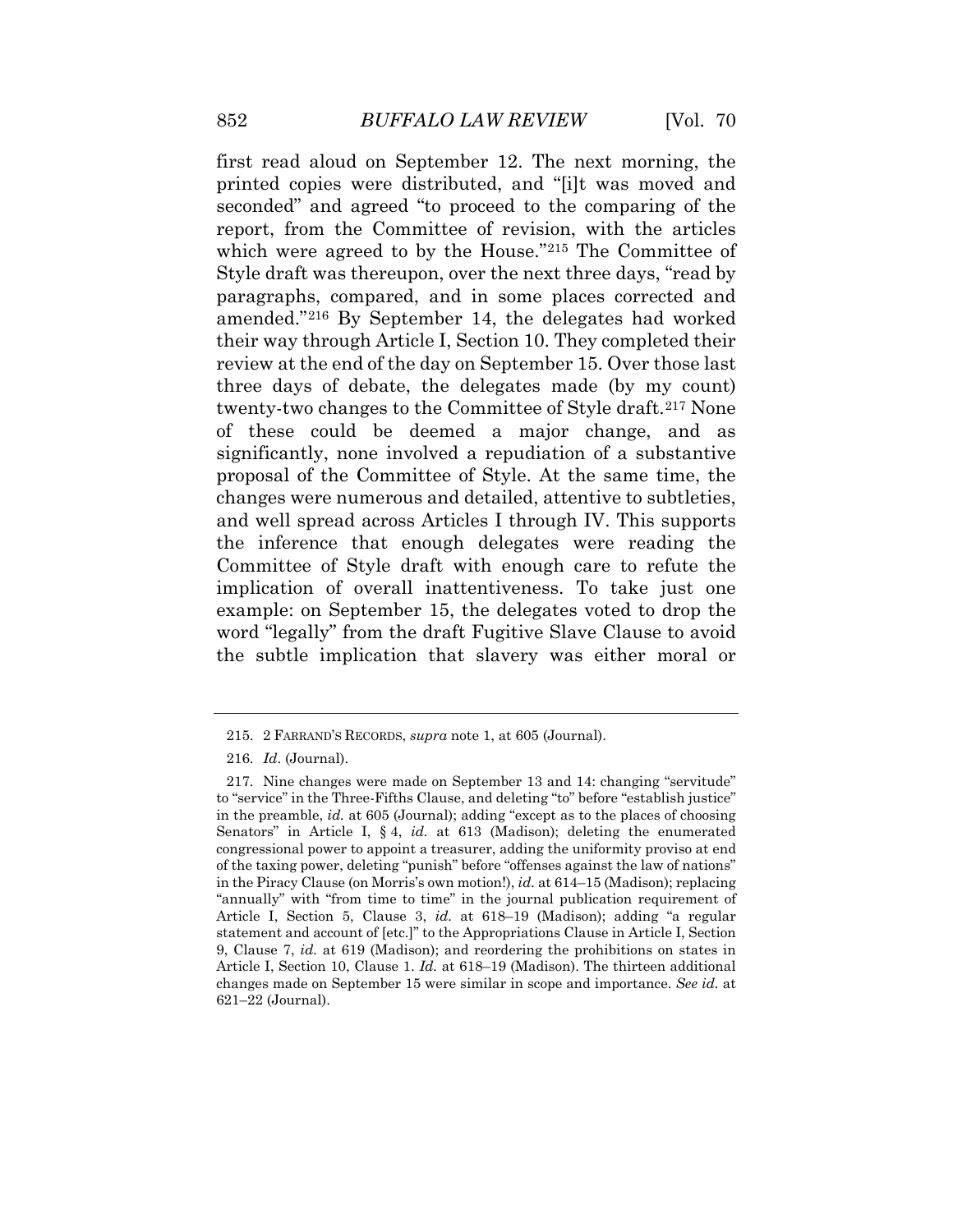conformable to law in the abstract.<sup>[218](#page-75-0)</sup> The unanimous adoption of the Committee of Style report, as amended, is thus sufficient to overcome the fraud allegation or any other imputation that the Constitution as approved on September 15 was not wholly the Convention's work.

## IV. INTERPRETIVE IMPLICATIONS

 panoply of accepted interpretive approaches to the The purported historical grounds for the doctrine are based to the collection of approved motions and committee reports The Style doctrine should be eliminated from our Constitution. By giving interpretive priority to draft language, the Style doctrine goes against a basic interpretive norm that the final language of a legal text is authoritative. on nothing more than the name given to the committee in question—and a shorthand name at that. The weight of the evidence shows that the Committee of Style was not foreclosed—either as a matter of formal procedure or informal expectations—from proposing substantive revisions that comprised the "draft" constitution as of September 8, 1787. Nor is there any basis for the more recent charge that the Committee of Style somehow abused its trust.

 any of the several versions of originalism, or of a strict On one level, eliminating the Style doctrine is completely straightforward. It simply removes one line of argument from constitutional debate. It does not require an embrace of version of textualism. To be clear, dispensing with the Style doctrine does not mean that prior drafts are irrelevant or impermissible references in the interpretive enterprise. The Style doctrine is different from the general principle that legislative history—including prior drafts—may be relevant evidence of drafters' intentions when the final language is vague or ambiguous. Unlike standard resort to legislative history, the Style doctrine can be invoked even when the

 218. *See id.* at 628 (Madison).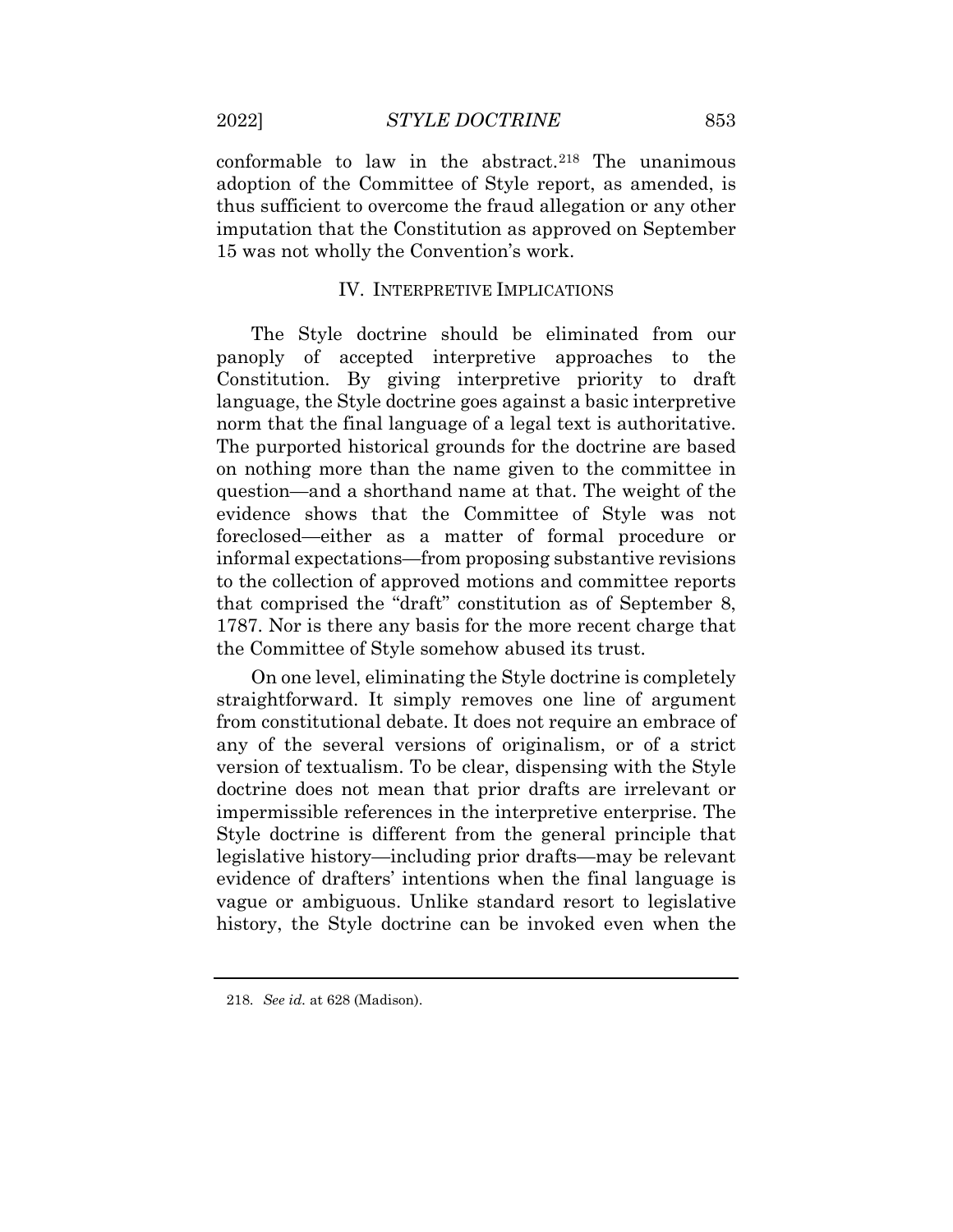Constitution's final language is clear, and it treats the earlier draft as authoritative text rather than as evidence of Framers' intent.

implications Eliminating the Style doctrine carries broader, albeit less immediately practical, implications for our understanding of the Constitution's history and original meanings. The Committee of Style shaped the final version of the Constitution in a decidedly Federalist direction. Yet many subsequent interpretations of key constitutional provisions, particularly those emphasizing "dual sovereignty" and "limited enumerated powers," were those that were favored by Jeffersonian-Madisonian Republicans. Translated to present-day constitutional politics, these Republican interpretations are congenial to politically conservative originalists, and are assumed to reflect the Constitution's original meaning.[219](#page-76-0) But it was not the original language of the Constitution that dictated these interpretations.

<span id="page-74-0"></span> and 1787, a critical mass of key leaders concluded that the government under the Articles of Confederation was failing. Consider the following narrative of the founding. In 1786 The Confederation governmental system left the United States vulnerable to external threats and internal disunion and dissolution. They persuaded the state legislatures to send delegates to a national Convention for the stated purpose of proposing amendments to render the Articles of Confederation "adequate to the exigencies of the Union."[220](#page-77-0) But a large majority of delegates had nationalist leanings stronger than those of the state legislatures that sent them,

<span id="page-74-2"></span><span id="page-74-1"></span> 219. *See, e.g.*, Nat'l Fed'n of Indep. Bus. v. Sebelius, 567 U.S. 519, 561 (2012) (Roberts, C.J.) (adopting Madison's narrow interpretation of implied powers); JOHN O. MCGINNIS & MICHAEL B. RAPPAPORT, ORIGINALISM AND THE GOOD CONSTITUTION 90 (2013) (describing narrow construction of commerce power as "a long-standing originalist interpretation of the Constitution"); Barnett & Bernick, *supra* note 22, at 42–43 (stating that New Deal commerce power cases were not "good faith" interpretation).

<sup>220. 3</sup> FARRAND'S RECORDS, *supra* note 1, at 574 (Delegates' Credentials– Delaware). *See supra* note 201 and accompanying text.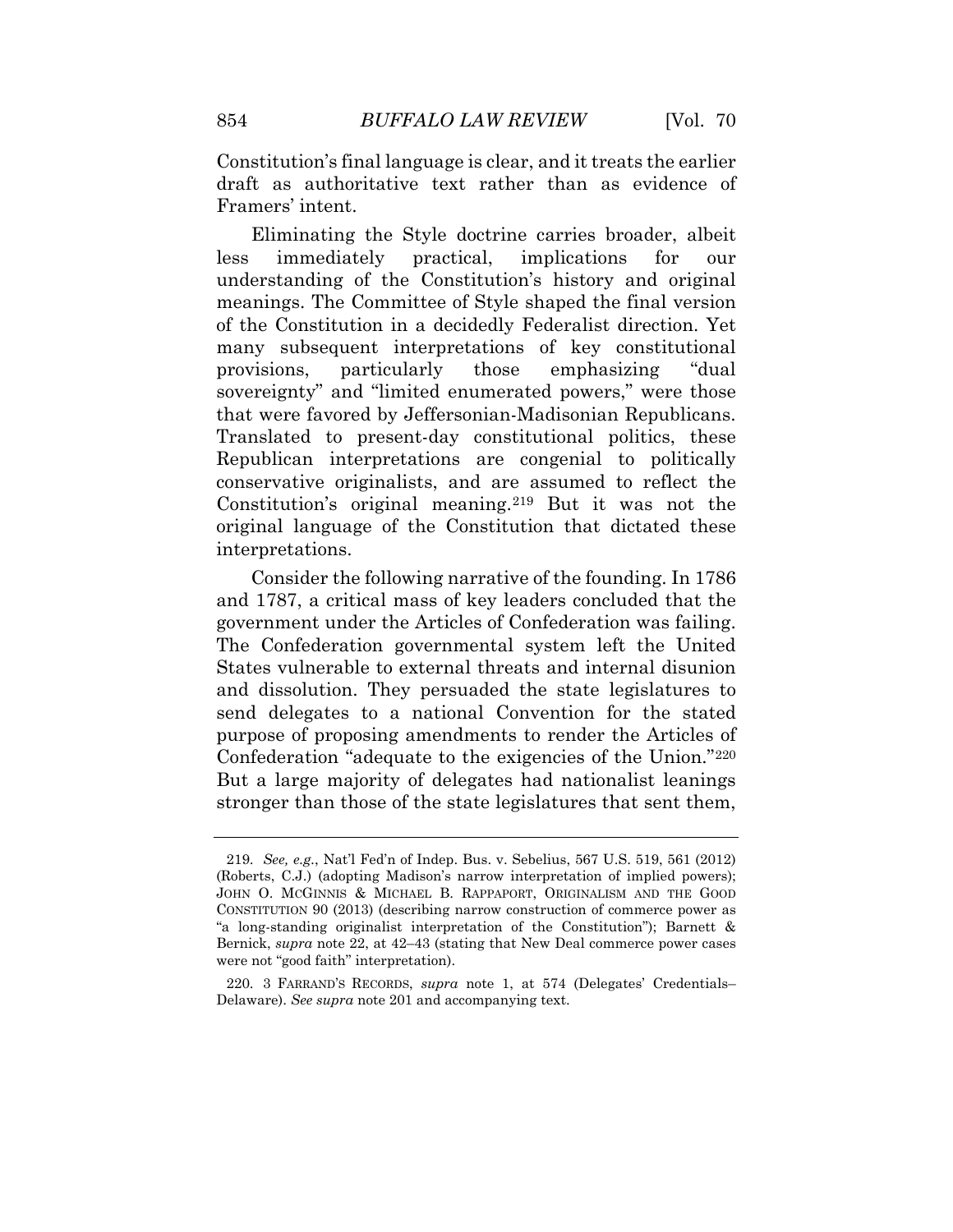reframe the government from scratch. Within this majority, Washington, Alexander Hamilton, James Wilson, leaned less nationalistic than themselves. As a result, Republican interpretations of the Constitution as anything and the Convention quickly agreed to scrap the Articles and a powerful bloc—including such delegates as George Gouverneur Morris, Robert Morris, and Rufus King favored strongly nationalist provisions that would later become associated with the Federalist Party. Yet they were constrained by the need for consensus of all the state delegations at the Convention and the need for their proposed Constitution to be ratified by state conventions that several of their preferred positions were couched in strategically ambiguous language in the proposed Constitution reported out of the Philadelphia Convention on September 17, 1787. As the state ratifying conventions deliberated, these delegates and their Federalist allies repeatedly downplayed their preferred interpretations. But after winning ratification, the Federalists advanced these interpretations, including, for example, that Congress had the power to address all national problems, that the Preamble had operative legal significance, and that that the government of the United States possessed the inherent powers of national governments.[221](#page-77-1) These interpretations were contested throughout the 1790s by an emergent Republican opposition, led by Jefferson and Madison. With the continued electoral successes of the Republican Party (and its Jacksonian-Democrat successor) from 1800 onward, the Jeffersonian-Madisonian-preferred interpretations became entrenched. By the mid-twentieth century it became virtually impossible for constitutional interpreters—jurists and historians alike—to view the Jeffersonian-Madisonian

<span id="page-75-0"></span> 221. *See, e.g.*, Treanor, *supra* note 5, *passim*. For a detailed outline of specific positions and interpretations that comprise the Federalist Constitution, see and the various articles in that symposium. Symposium, *The Federalist Constitution*, 89 FORDHAM L. REV. 1669 (2021). generally David S. Schwartz, Jonathan Gienapp, John Mikhail & Richard Primus, *The Federalist Constitution: Foreword*, 89 FORDHAM L. REV. 1669 (2021),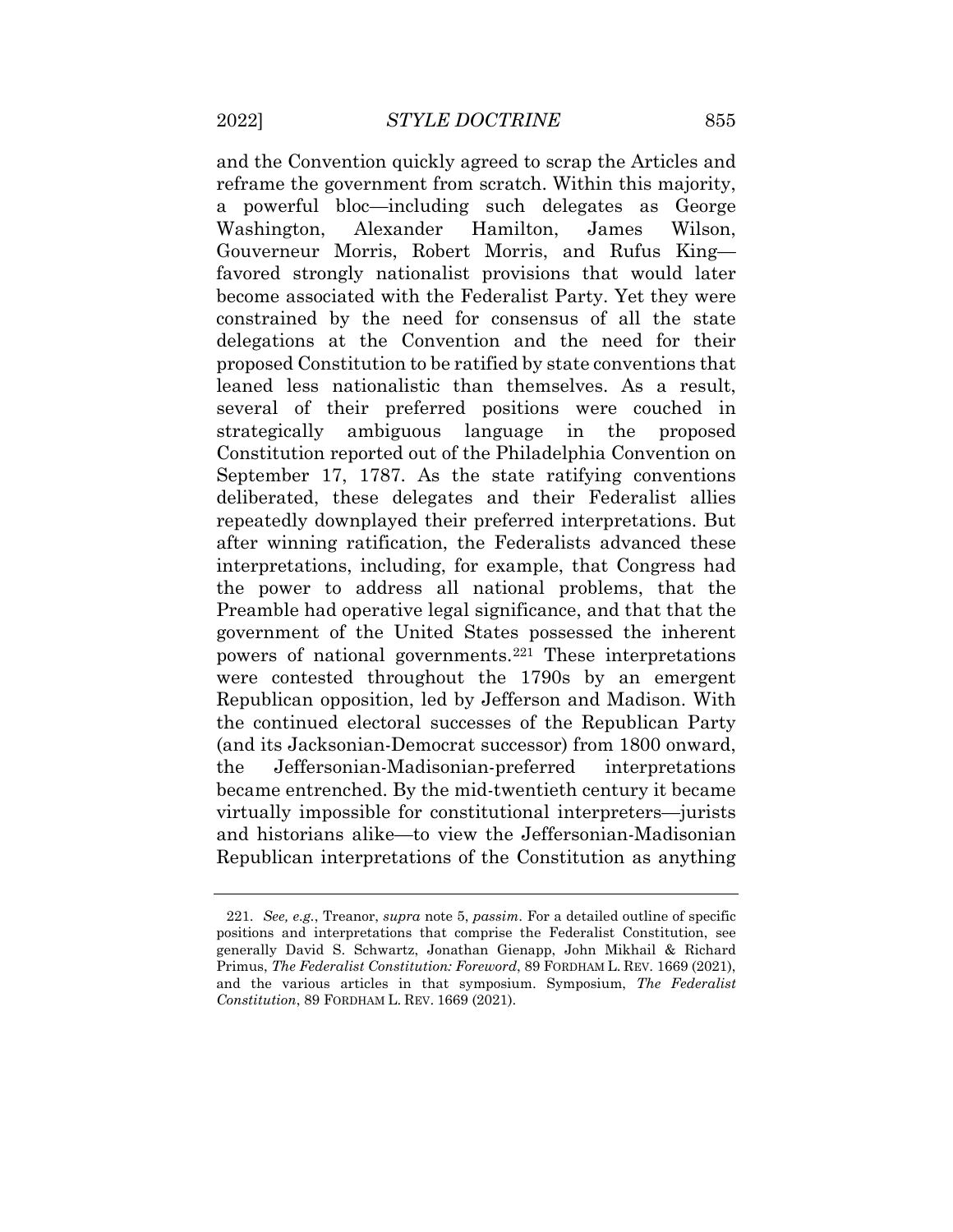other than its original meaning. The Federalist Constitution was effectively buried in our collective historical consciousness[.222](#page-77-2) 

 Constitution combines both conventional and revisionist and start over. Less ingrained in our conventional founding story, but generally well understood by historians, is that the with "the original understanding."<sup>[224](#page-77-4)</sup> In contrast, a new wave The foregoing narrative of the lost Federalist elements. The inadequacy of the Confederation system to the requirements of a true national government is well known and understood. So is the fact that the Convention delegates agreed at the outset to scrap the Articles of Confederation Convention delegates collectively leaned more nationalist than the state legislatures and the public at large.[223](#page-77-3) But beyond these points, the conventional narrative becomes confused. The conventional narrative fails to explain how Republican and even Anti-Federalist views became constitutional orthodoxy, and simply confuses orthodoxy of revisionist scholarship has begun seriously re-examining the conventional history that treats the Republican Constitution as synonymous with *the* original meaning of the Constitution. This scholarship shows, not that the Federalist Constitution should be taken as authoritative, but rather that constitutional meaning was contested from the outset; and therefore, as Dean Treanor has argued, the existence of Federalist interpretations alongside Republican ones at the founding "reveals a new reason why the search for collective constitutional meaning is illusory."[225](#page-77-5) Moreover, in several

<sup>222.</sup> Schwartz et al., *supra* note 221, at 1670.

 223. *See supra* note 200 and accompanying text.

<span id="page-76-0"></span><sup>224.</sup> I use the phrase "original understanding" rather than "original meaning," because the latter term is associated so strongly with present-day originalism. But the confusion of orthodoxy with the original *understanding* of the Constitution extends beyond originalists to most interpreters. Virtually all constitutional interpreters consider historical understandings of the constitutional text and the intentions of its authors to be interpretively important, if not dispositive.

<sup>225.</sup> Treanor, *supra* note 5, at 107.